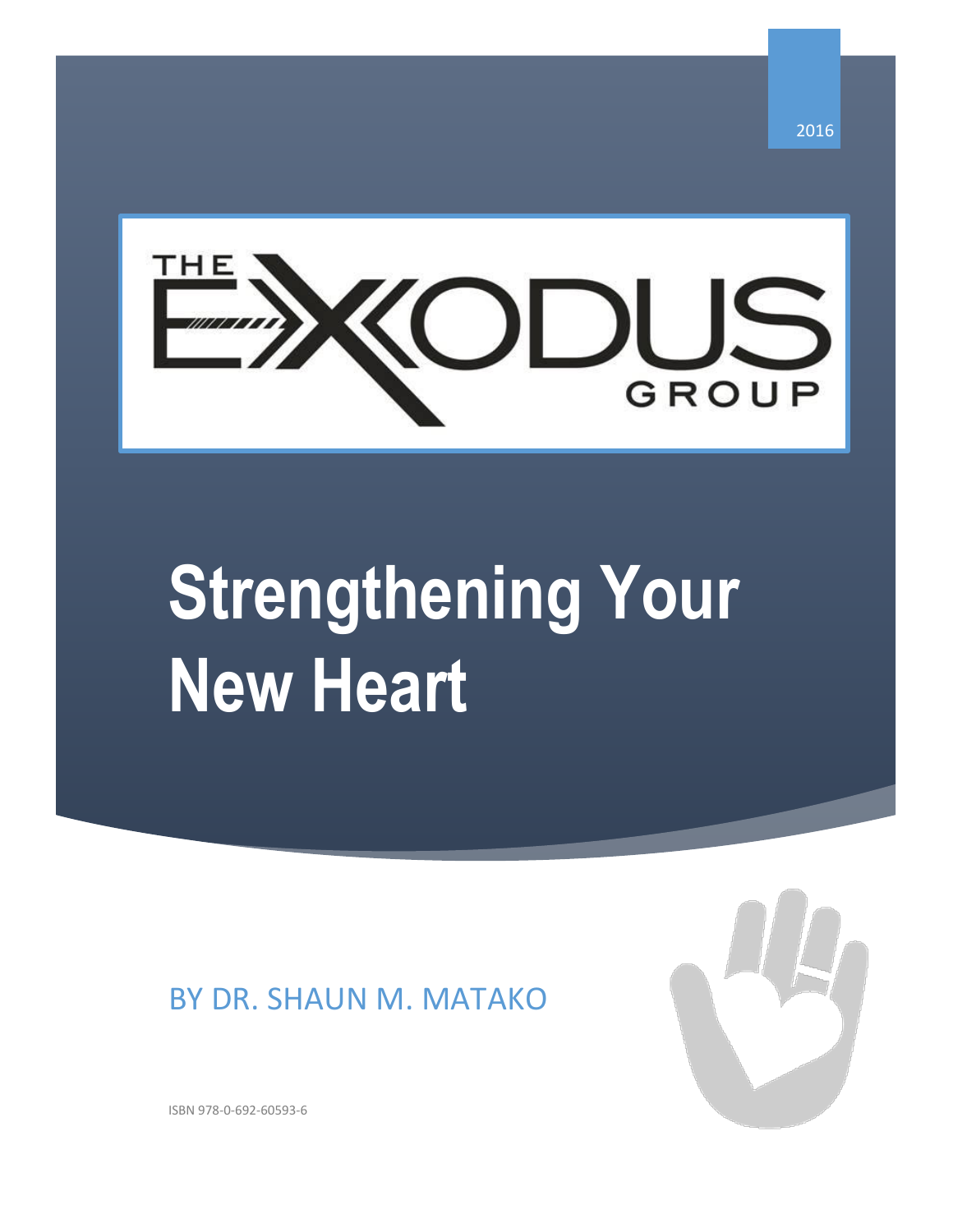## **INTRODUCTION**

 **Ezekiel 11:19-20** *"And I will give them one heart, and put a new spirit within them. And I will take the heart of stone out of their flesh and give them a heart of flesh, that they may walk in My statutes and keep My ordinances and do them. Then they will be My people, and I shall be their God."*

 Congratulations! If you have made a decision to surrender to Christ and to believe in Him for salvation, then you are a new creation! (2 Corinthians 5:17) Not only are you a new creation, but God has also given you a new heart.

 The main purpose of this Personal Study for Christian Growth is to assist you in how to strengthen your new heart as you journey toward the abundant life Jesus Christ desires that all of His followers possess as they learn to live in Him. Each of its brief lessons lays hold on the heart of the Christian faith. The major doctrines or teachings are approached in a simple and easy-to-understand manner. The lessons containing doctrinal studies are immediately followed by lessons to help you approach the practical aspects of the basic Christian truths.

 All references to man and mankind throughout this volume should be understood in the generic sense; that is, to include male and female, unless the context dictates otherwise.

 It is helpful, while studying these lessons, that you look up the Bible passages mentioned. This will aid you in becoming more familiar with your Bible and serve to form a solid foundation for the study material. All Bible passages quoted are from the New American Standard Version, unless otherwise designated. At the beginning of your Bible is a table of contents listing all the books in the order in which they appear in the Bible, along with their beginning page numbers.

 At the close of each lesson in this book, there is a brief quiz to assist you in grasping the important truths of the lesson. It will be very beneficial if you take this immediately after studying the material presented. Then check your answers with those in the back of the book to make sure you have grasped the heart of the issues.

 Also found in the back of your handbook is a glossary of important Christian terms with which you should become familiar as you continue to grow. It will help you to know what they mean and also help you to know when others are using the terms correctly. I've also included a small sample of some of the most-often-asked questions about the Christian faith and their scriptural answers is also set forth in the back of the book for your benefit. May the Lord Jesus Christ bless you richly as you pursue a closer relationship with Him through this beginning study of how to live in Christ.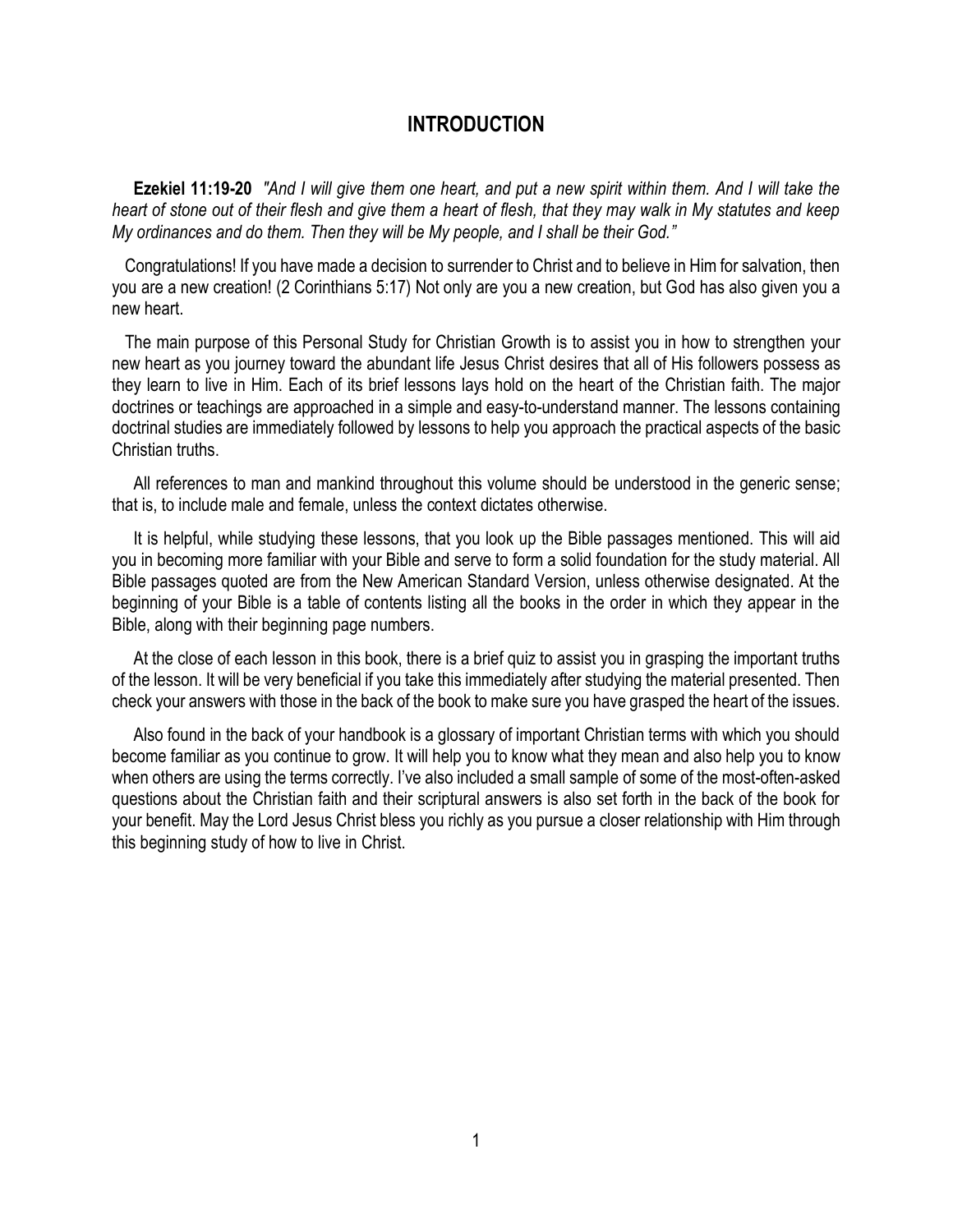## **Table of Contents**

| Lesson 1                                      | THE BIBLE: God's Holy Word                  | 3              |
|-----------------------------------------------|---------------------------------------------|----------------|
| Lesson 2                                      | How to Study the Bible                      | $\overline{7}$ |
| Lesson 3                                      | <b>GOD: The Father</b>                      | 12             |
| Lesson 4                                      | How Can We Approach Almighty God?           | 16             |
| Lesson 5                                      | <b>MAN: God's Crowning Creation</b>         | 20             |
| Lesson 6                                      | How to Exercise Your Greatest Power         | 23             |
| Lesson 7                                      | SIN: The Dark Blot                          | 27             |
| Lesson 8                                      | How to Overcome Temptation                  | 32             |
| Lesson 9                                      | JESUS CHRIST: The Son of the Living God     | 36             |
| Lesson 10                                     | How to Be a Witness for Jesus Christ        | 40             |
| Lesson 11                                     | THE HOLY SPIRIT: Christ's Daily Presence    | 44             |
| Lesson 12                                     | How to Relate to the Holy Spirit            | 48             |
| Lesson 13                                     | THE NEW BIRTH: A Change from Above          | 51             |
| Lesson 14                                     | How to Know You Are Saved                   | 55             |
| Lesson 15                                     | <b>GRACE: God's Unmerited Love</b>          | 59             |
| Lesson 16                                     | How to Face Suffering                       | 64             |
| Lesson 17                                     | THE CHURCH: Christ's Gift to His Followers  | 69             |
| Lesson 18                                     | How to Choose a Church                      | 75             |
| Lesson 19                                     | THE CHURCH: Its Message and Mission         | 80             |
| Lesson 20                                     | How to Function as Part of the Body         | 84             |
| Lesson 21                                     | THE CHURCH: Its Officers and Ordinances     | 88             |
| Lesson 22                                     | How to View Our Responsibility to the World | 93             |
| <b>Lesson 23</b>                              | THE CHRISTIAN LIFE: A Call to Commitment    | 98             |
| Lesson 24                                     | How to Weed Your Garden                     | 102            |
| Lesson 25                                     | THE ETERNAL FUTURE: Heaven and Hell         | 109            |
| Lesson 26                                     | How to Live the Christian Life by Faith     | 113            |
| <b>Important Christian Terms</b>              |                                             | 118            |
| <b>Common Questions with Biblical Answers</b> |                                             | 120            |
| <b>Lesson Review Answers</b>                  |                                             | 122            |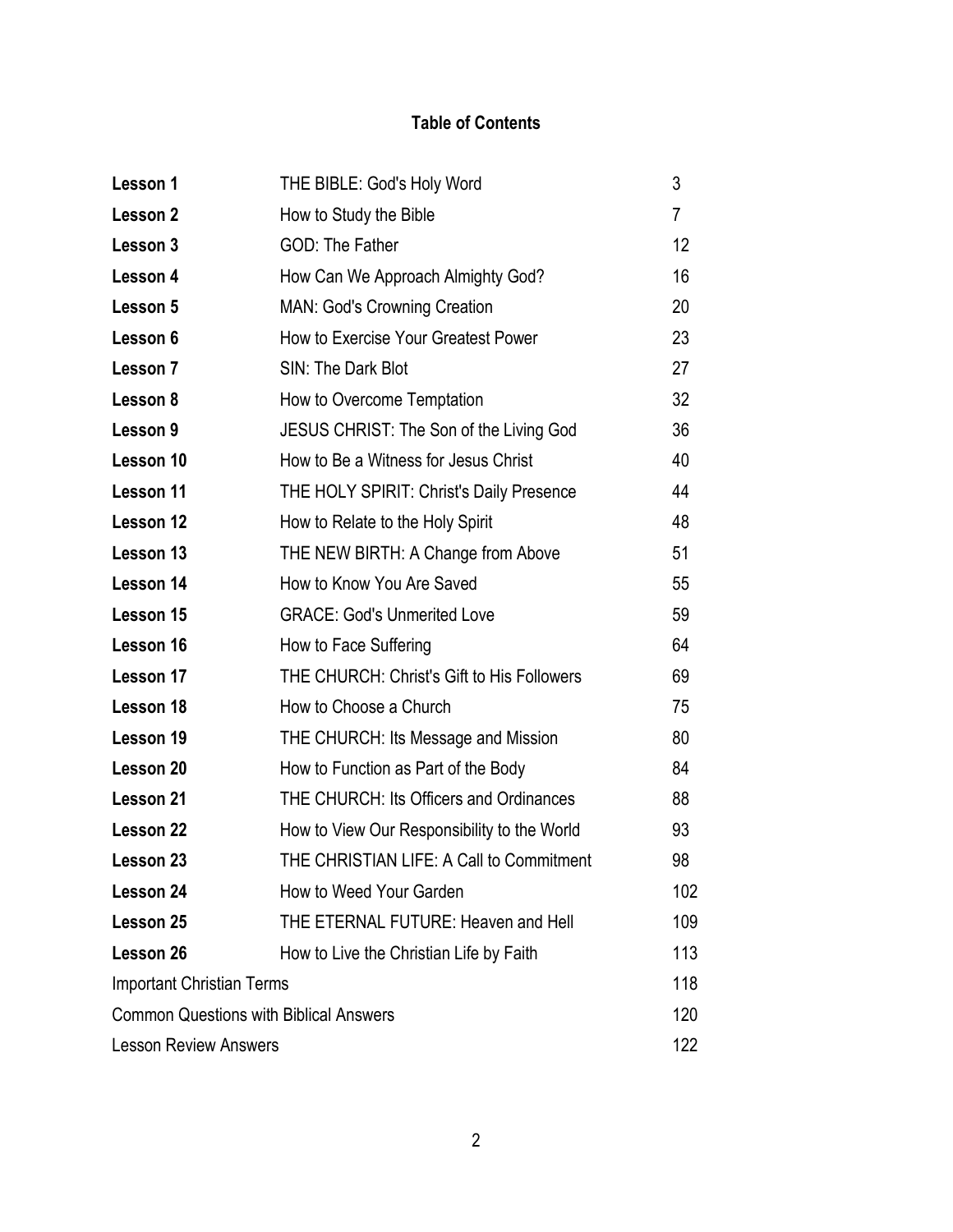#### **THE BIBLE: GOD'S HOLY WORD [BIBLIOLOGY]**

*For,* 

 *"All flesh is like grass, and all its glory like the flower of grass, the grass withers, and the flower falls off, but the word of the Lord abides forever." And this is the word which was preached to you. (1 Peter 1:24-25)*

 The Bible is the source book for the Christian faith! It is the Christian's foundation of authority. It gives direction and purpose to your new life in Jesus Christ. This direction comes from five important sources as outlined in 2 Timothy 3:14-16. This passage points out the ways the Bible helps us.

- 1. **It leads us to salvation through our faith in Jesus Christ by revealing God's redemptive plan**.
- 2. **It affords us a resource for teaching**. That is, the Bible reveals God's standards of life an expression He expects us to employ in our daily lives.
- 3. **It establishes the basis for reproof**. This means that the Bible points out our shortcomings much as a mirror reflects our image. It is God's method, through the Holy Spirit, of convicting us of sin.
- 4. **It presents guidelines for correction**. The Bible does not leave us standing convicted but shows us the way to correct our attitudes, speech, and behavior. In essence the Bible is the Christian's source of constructive criticism.
- 5. **It assists us in training for righteousness**. The Bible continually teaches us how to develop and maintain right relationships. There are five basic relationships the Bible aids the Christian in developing:
	- *a) The relationship with God and Jesus Christ;*
	- *b) The relationship between marriage partners;*
	- *c) The relationship with one's children and vice versa;*
	- *d) The relationship with one's neighbor;*
	- *e) The relationship with one's self.*

 The purpose for all this direction is found in the next verse, 2 Timothy 3:17—"that the man of God may be adequate, equipped for every good work." It is God's intention that His followers be "set" and "outfitted" for the work He has called them to do. The Bible is His basic means of accomplishing this goal. A father once gave his young son excellent advice well worth our consideration. He said, "The Bible doesn't belong on the shelf, but rather, it belongs in your hand, under your eyes, and in your heart." May it be so with you.

 Someone once called the Bible a Divine Library, and so it is. It is made up of sixty-six books. The Old Testament, originally written in Hebrew, contains thirty-nine books, while the New Testament, originally written in Greek, contains twenty-seven. The Bible, under God's authority, was written by as many as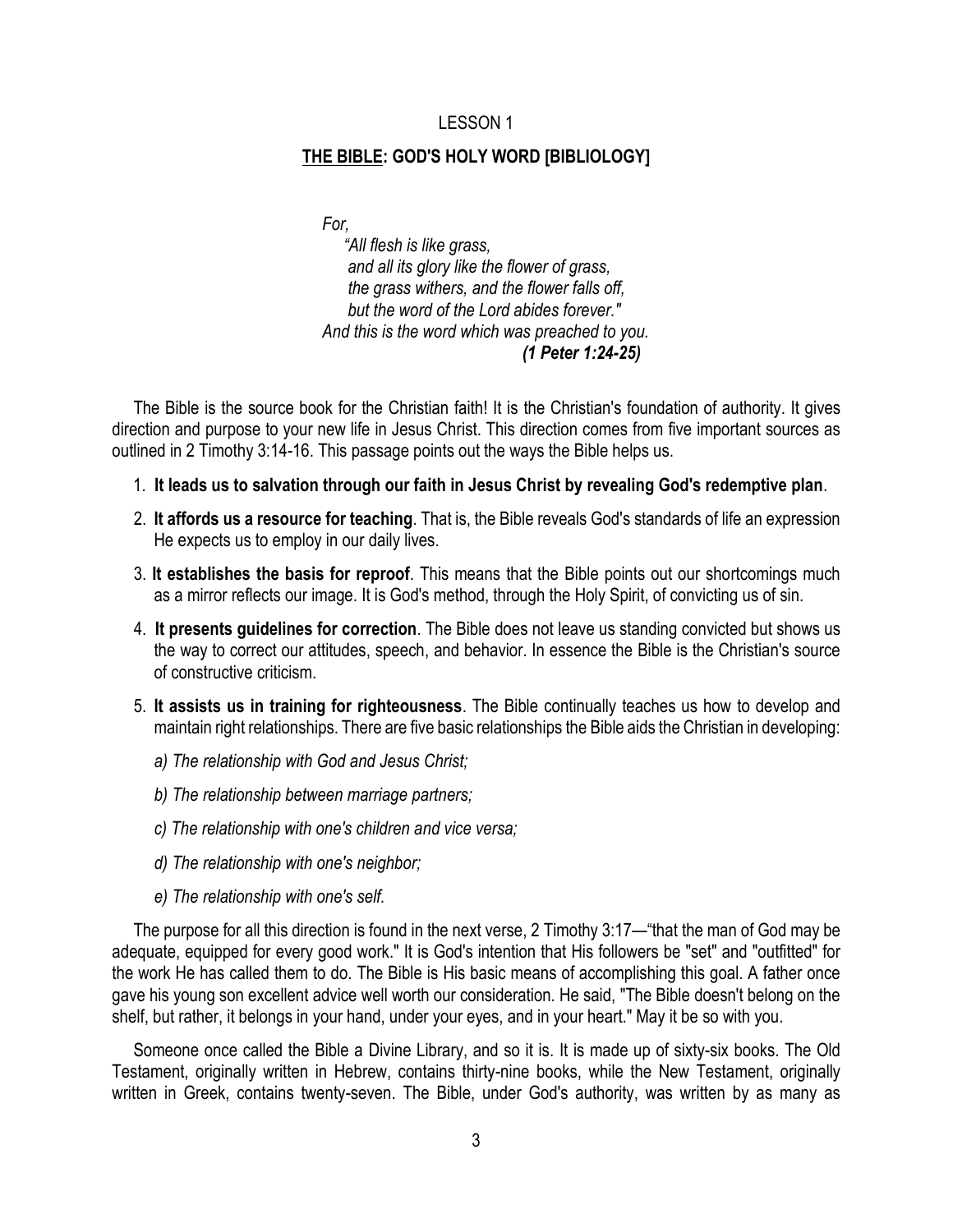fifty-five different writers over a period of sixteen hundred years. Peter tells us how this task was accomplished in 2 Peter 1:20-21. The phrase "moved by the Holy Spirit" carries the idea of being "borne" or "carried" toward a goal. This idea is best illustrated by the game of chess. Each piece is "moved, borne, or carried" toward a goal established in the mind of the player. Just as the player approaches the game from his or her own perspective of preparation, personality, and thought, so the writers of the Bible were used by God to write out of their own social and religious backgrounds, understandings, and characters. God thus "moved" his message of redemption through the minds and hearts of his writers.

 It is necessary for us at this point to grasp the significance of two important words: inspiration and revelation. The oldest definition of inspiration is "to breathe into deliberately and forcefully, such as blowing up a balloon." The Bible teaches us that God "breathed" into His Word and it became alive. It is because of God's inspiration that His Word will not fall to the ground useless, but will accomplish what God intends for it to accomplish (Isaiah 55:11). When God inspires men and women, they too become alive and suitable for the task for which they have been called. Revelation, on the other hand, means to draw back the drapes or to uncover something so that all may see what heretofore had been hidden. The combination of these two actions produces the desired result. When God wanted His people to know a body of truth, He revealed the content of the truth to human beings. These persons were then inspired to communicate this truth to others. Both the truth and the communicators received inspiration and became alive.

 Down through the years biblical scholars have debated the method God used to achieve the writing of His sacred word. Two main suggestions have come forth from these years of study and evaluation: (1) the verbal inspiration method, and (2) the thought inspiration method. Those scholars holding to the verbal inspiration idea say that God inspired every word and that the writers were simply stenographers. The group supporting the thought inspiration idea suggest that God inspired the thought and that each writer wrote from his own perspective and through his own personality. Regardless of which method God used, we know that the Holy Spirit guarded the writing by moving the authors to write what God wanted written.

 It is interesting to note that the Bible has a unity of theme and has only one main key to its understanding. The theme is "The unfolding of God's redemptive purpose for mankind." The key to this theme is Jesus Christ the Son of the living God. Once a person has accepted Jesus Christ as personal savior, the Bible will open up like a rose, releasing its wealth of beauty, excitement, and message.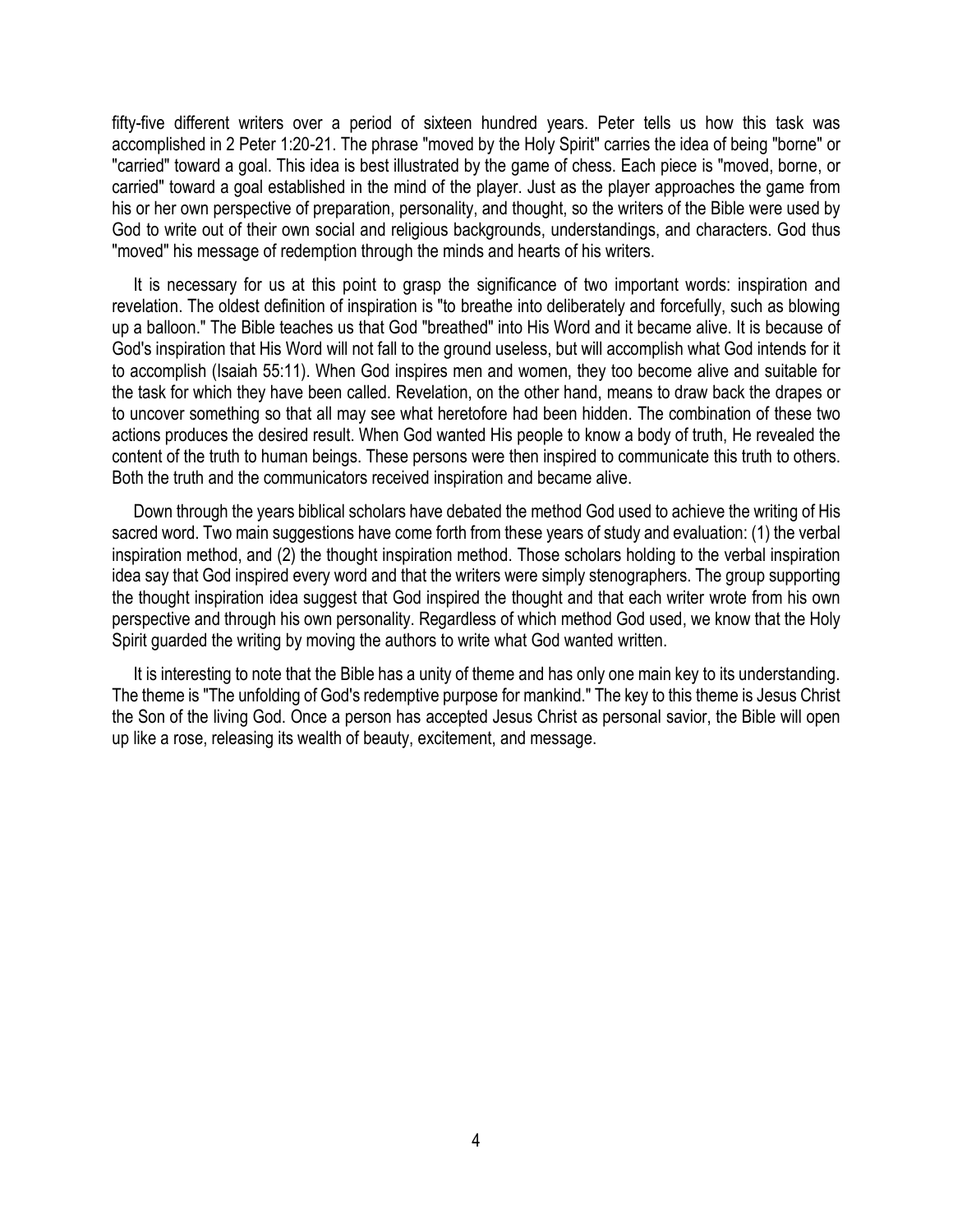- 1. What are the five ways the Bible helps a person?
	- a)
	- b)
	- c)
	- d)
	- e)
- 2. After Jesus a person establishes His personal relationship with Christ, what are the basic relationships of life?
	- a)
	- b)
	- c)
	- d)
	- e)
- 3. How many books are in the:
	- a) Bible?
	- b) Old Testament?
	- c) New Testament?
- 4. What does the phrase "moved by the Holy Spirit" mean?
- 5. What is meant by the "verbal inspiration" idea?
- 6. What is meant by the "thought inspiration" idea?
- 7. What is inspiration?
- 8. What is revelation?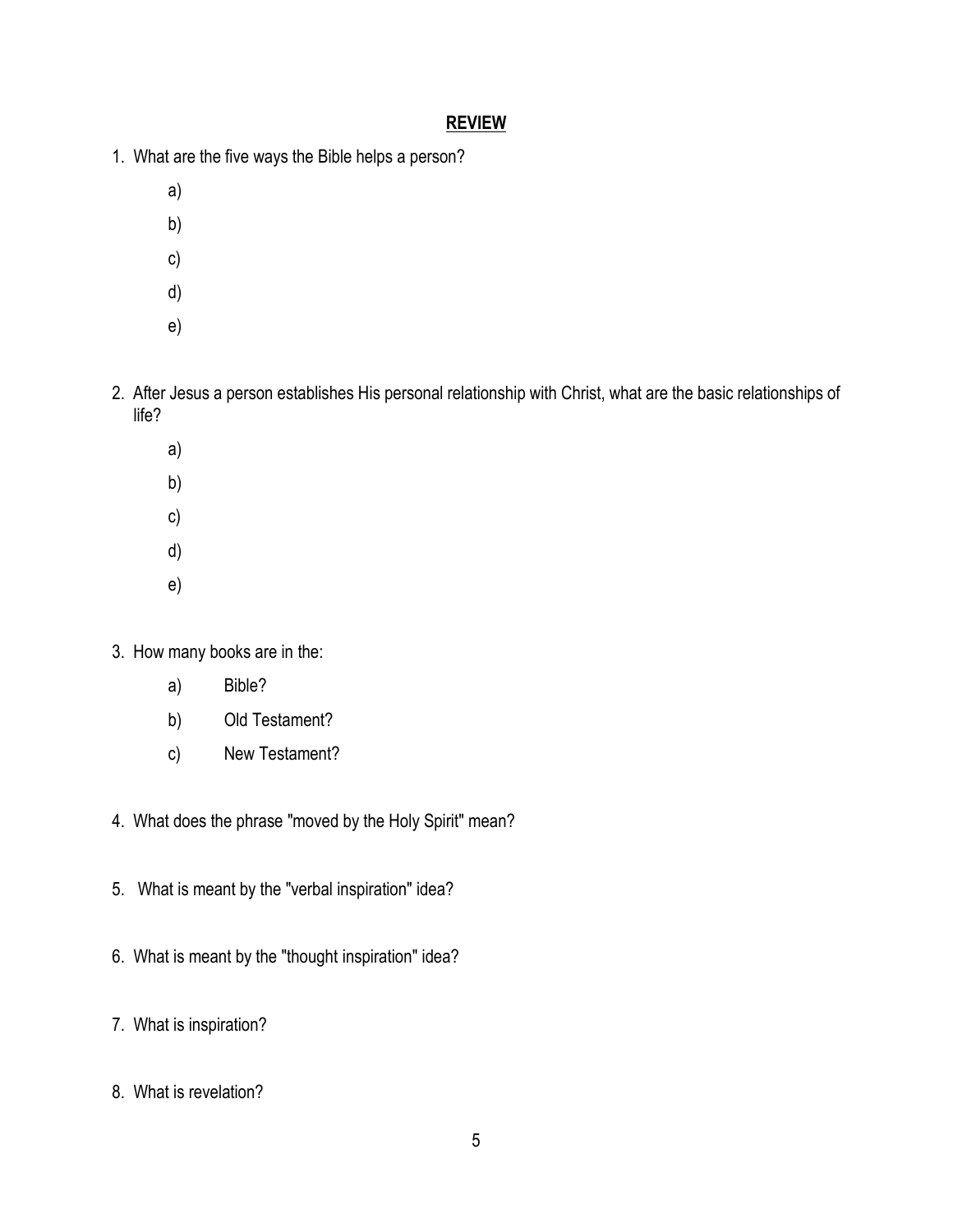- 9. What is the main overall theme of the Bible?
- 10. What is the only key to unlock the Bible's wealth?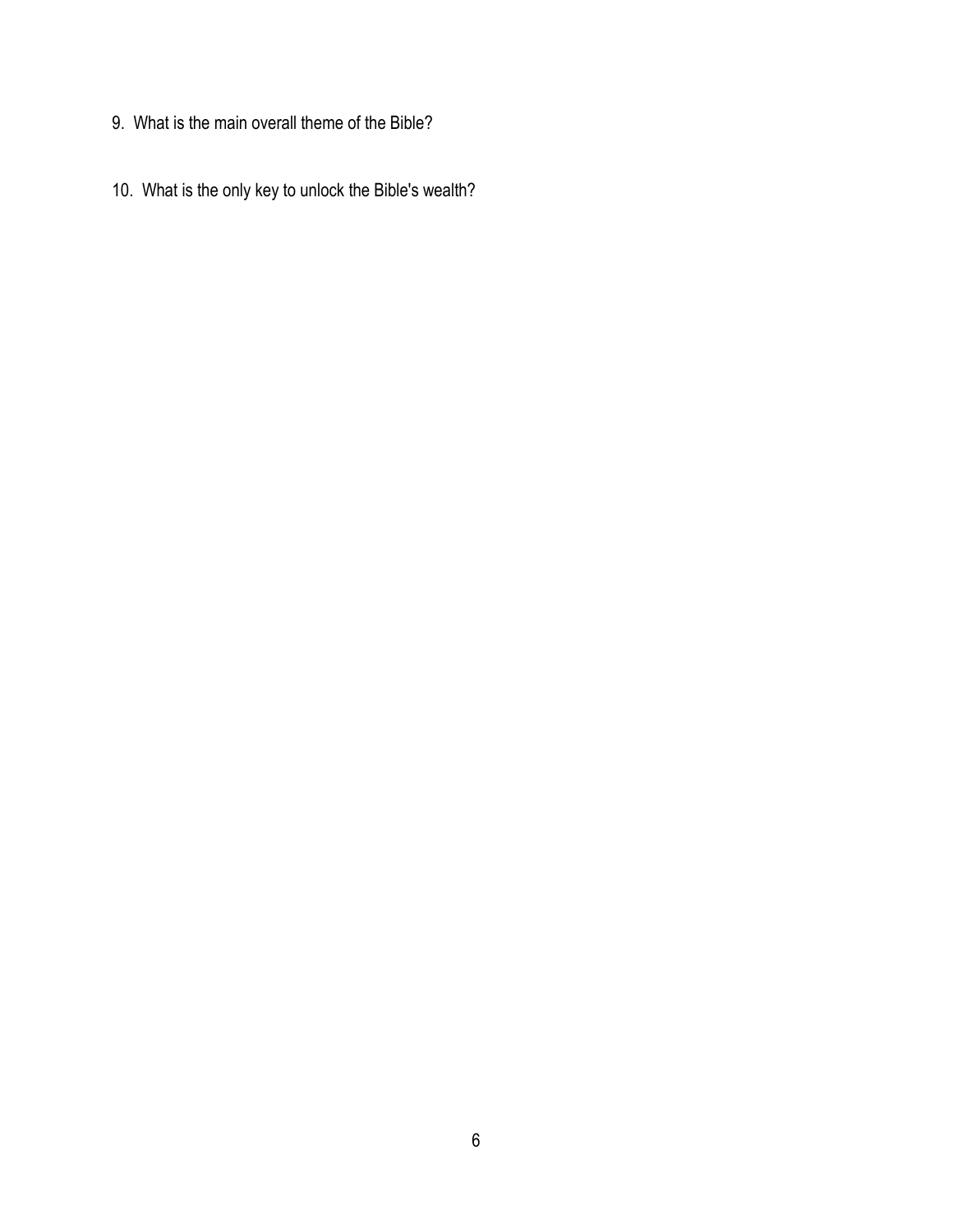#### **HOW TO STUDY THE BIBLE**

*"Study to shew thyself approved unto God, a workman that needeth not to be ashamed, rightly dividing the word of truth" (2 Timothy 2:15 KJV).* 

 The study of the Bible, God's Holy Word, is extremely important in the spiritual growth of a Christian. There is no way to grow "in Christ" apart from the study of the Bible.

 If you are to gain what the Lord has in store for you through Bible study, you will have to adhere to several important principles. *First*, you should provide yourself with a version of the Bible with which you feel comfortable and which you can understand. It should be of convenient size to carry and have a good clear print of readable size. Your Bible should have cross references, maps, and a concordance. The selection of a Bible is very important. It would be wise to seek some assistance from a minister or mature Christian friend in the selection of your Bible. *Second*, set aside a definite time and place for your Bible study. The time should be when you are at your best. The place should be free from distraction if possible. *Third*, consider this time as an appointment with God and strive to keep it at all costs. Remember, there is no substitute for studying your Bible. *Fourth*, you must fight off all urges to do other things in place of your study. This is a battle a Christian must fight constantly—the battle between the GOOD and the BEST. *Fifth*, it is important to pray before you begin your study. You will need to ask for the Holy Spirit to interpret God's will to you. Since the Holy Spirit is really the author of the Bible, He is the only one who can adequately reveal its truths to you. You will need to ask God to help you understand what you have read. *Sixth*, you will need to seek the Holy Spirit's guidance in the application of His truth to your everyday life. It is also necessary that you read expectantly, thoughtfully, and carefully. You will need to ask yourself four important questions:

- *1. What is the setting of the Scripture passage?*
- *2. What does this passage teach me to believe?*
- *3. What does this passage teach me to become?*
- *4. What does this passage teach me to do?*

 *Seventh*, when you read the Bible, be sure to read slowly and with imagination. Try to picture the action in your mind's eye. Mentally "crawl" into the picture, look around, watch the people, listen to their words, and try to grasp the mood of the scene. It would be helpful to "read" with a pencil. Jot down impressions, ideas, and lessons. Where the Lord reveals an important truth, write it down so you will have it when you come to this passage again in the future. Be sure to close your study with prayer, asking the Lord to help you to use and share what you have read. Don't forget to thank Him for "speaking" to your heart.

 There are many methods you could use to study the Bible. The following five methods are the most commonly used today: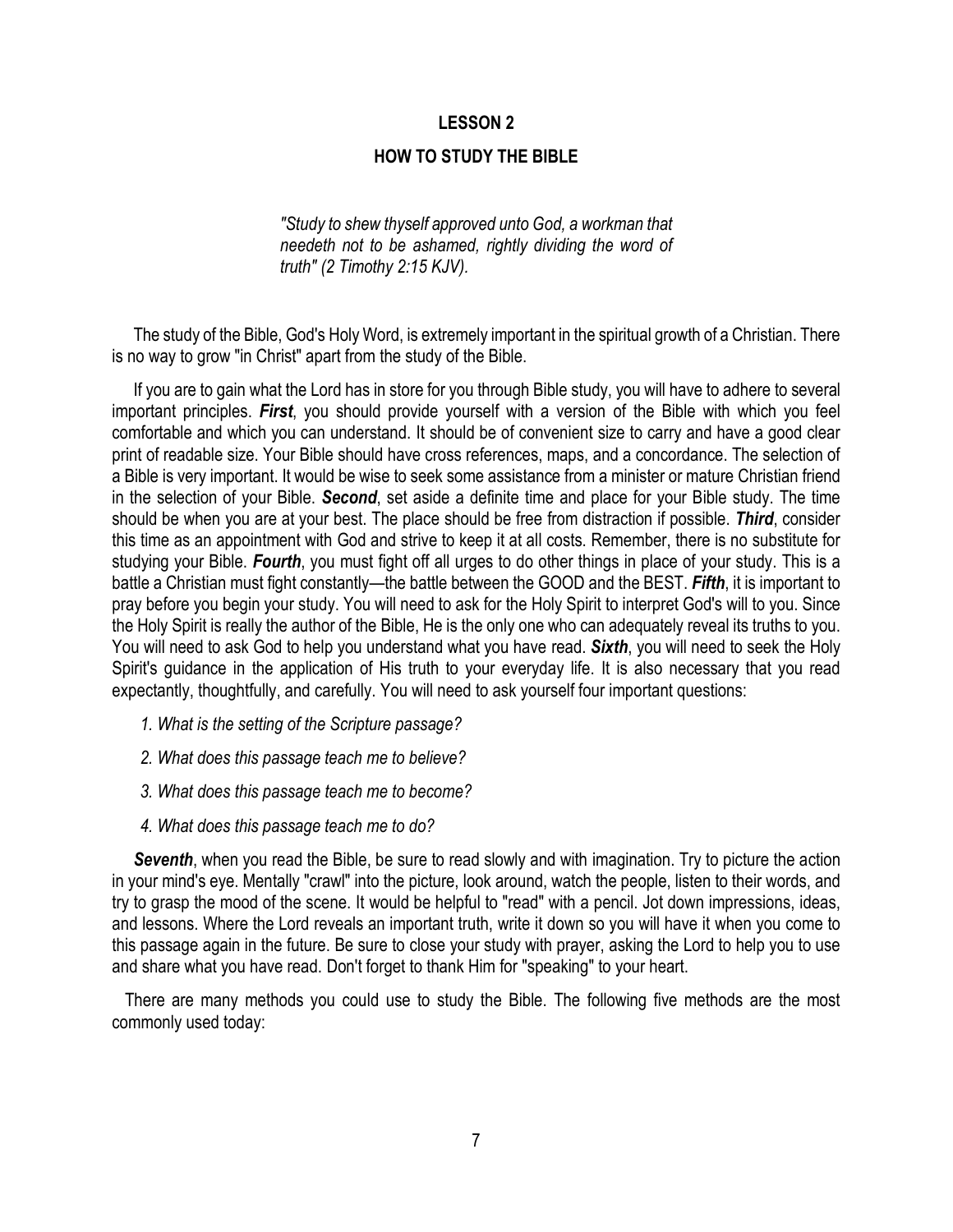## **1. The Cover-to-Cover Study Method**

This method is simply to start at the beginning and read straight through the Bible. This is a rewarding method and should be done at least once in order to gain the overview of the whole biblical narration. Here is a suggested plan you might follow:

| January -   | <b>Genesis and Exodus</b>                       |
|-------------|-------------------------------------------------|
| February -  | Leviticus, Numbers, Deuteronomy                 |
| March -     | Joshua, Judges, Ruth, 1 and 2 Samuel            |
| April -     | 1 and 2 Kings, 1 and 2 Chronicles               |
| May -       | Ezra, Nehemiah, Esther, Job                     |
| June -      | Psalms                                          |
| July -      | Proverbs, Ecclesiastes, Song of Solomon, Isaiah |
| August -    | Jeremiah, Lamentations, Ezekiel, Isaiah         |
| September - | Hosea through Malachi                           |
| October -   | Matthew through John                            |
| November -  | <b>Acts through Colossians</b>                  |
| December -  | 1 Thessalonians through Revelation              |

## **2. The Book-by-Book Method**

More Bible scholars use this method than any other. This method of study is very rewarding when a few simple rules are followed such as:

a. Read the background of the book:

- (1) Where was it written?
- (2) When was it written?
- (3) By whom was it written and to whom?
- (4) What is the purpose of the book?
- b. Look for the overall theme and subthemes.
- c. Read it more than once.
- d. If possible, read the entire book at one sitting.

## 3. **The Great-Chapter Study Method**

There are 1,189 chapters in the Bible, but usually only 40 are singled out for concentrated study. These have been called the "heart" of the Word of God:

| Genesis 1      | John 3           |
|----------------|------------------|
| Genesis 3      | John 14          |
| Exodus 20      | John 15          |
| Leviticus 19   | Acts 2           |
| Deuteronomy 28 | Acts 11          |
| Psalm 1        | Romans 8         |
| Psalm 19       | 1 Corinthians 13 |
| Psalm 23       | 1 Corinthians 15 |
| Psalm 37       | Galatians 5      |
| Psalm 90       | Ephesians 2      |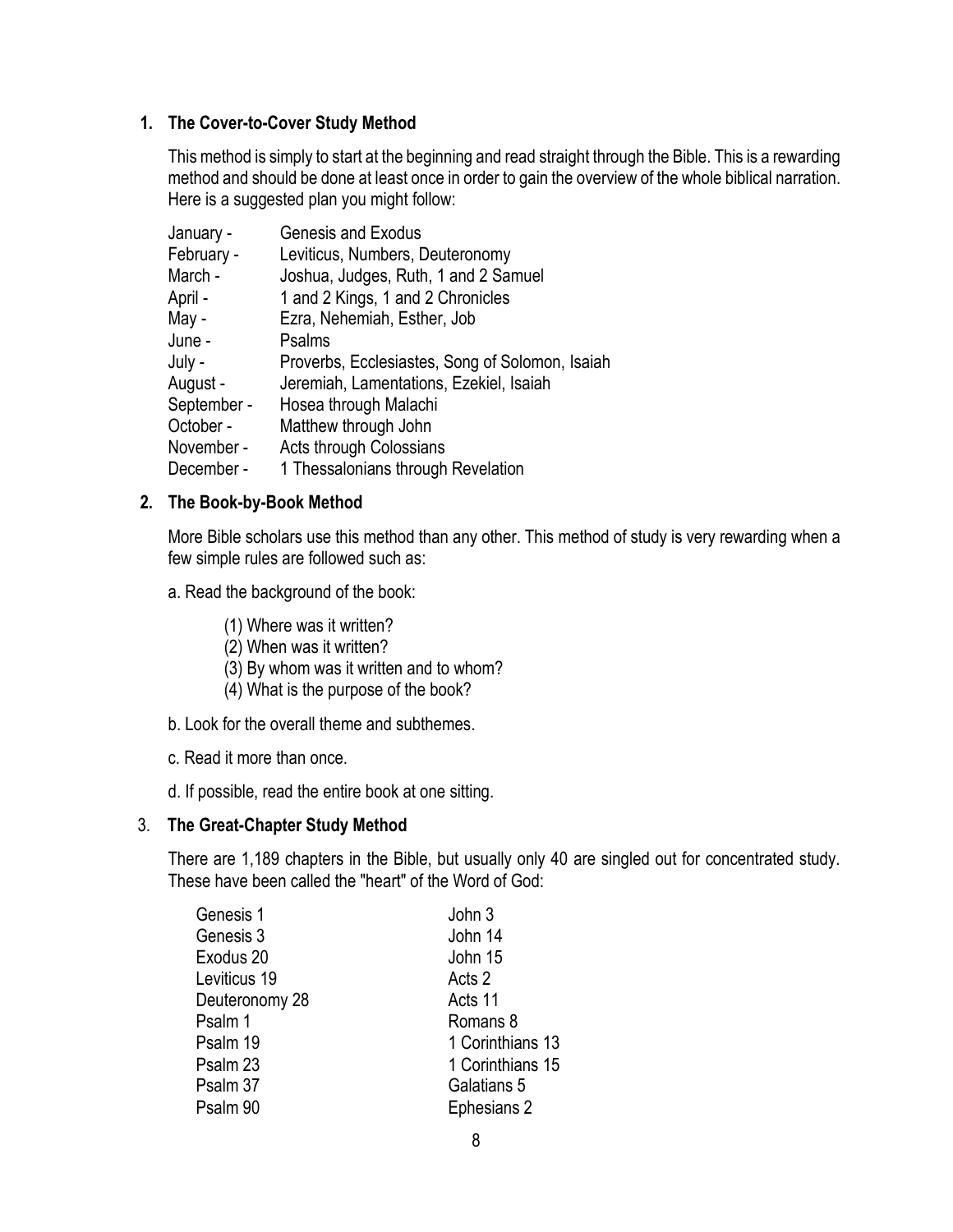| Psalm 100       | Ephesians 4          |
|-----------------|----------------------|
| Psalm 119       | Ephesians 6          |
| Proverbs 1      | 1 Thessalonians 4    |
| Proverbs 31     | Hebrews 11           |
| Ecclesiastes 12 | 1 Peter 2            |
| Isaiah 53       | 2 Peter 3            |
| Matthew 5       | 1 John 1             |
| Mark 5          | <b>Revelation 2</b>  |
| Luke 2          | <b>Revelation 3</b>  |
| Luke 15         | <b>Revelation 22</b> |

## 4. **The Topical Study Method**

This is a favorite study method of many people. It is a method that will take you on a crisscross venture of the Bible touching many people and situations. The main strength of this method is that it zeroes in on one topic at a time. Some of the more interesting and rewarding topics for study are:

| Angels              | Marriage               |
|---------------------|------------------------|
| Atonement           | Miracles               |
| Baptism             | Obedience              |
| The Blood           | Parables               |
| The Church          | Peace                  |
| Creation            | Prayer                 |
| Death               | Purity                 |
| <b>Eternal Life</b> | The Rapture            |
| Faith               | Repentance             |
| The Fall of Man     | Resurrection           |
| Forgiveness         | Sanctification         |
| Heaven              | Satan                  |
| Hell                | Sin                    |
| <b>Holiness</b>     | <b>Spiritual Fruit</b> |
| The Holy Spirit     | <b>Spiritual Gifts</b> |
| Hope                | Temptation             |
| Joy                 | The Trinity            |
| The Kingdom of God  | The Word               |
| The Lord's Supper   | Works                  |
| Love                |                        |

#### 5. **The Biblical-Personality Study Method**

This is perhaps one of the most enjoyable methods of study. It allows you an immediate identification with a "face" or personality. You can gain much from his or her experiences as the person lives before you. The following personalities will afford you rich, true-life lessons:

| Aaron   | Joseph  |
|---------|---------|
| Abraham | Joshua  |
| Adam    | Judas   |
| Ahab    | Lazarus |
| Andrew  | Levi    |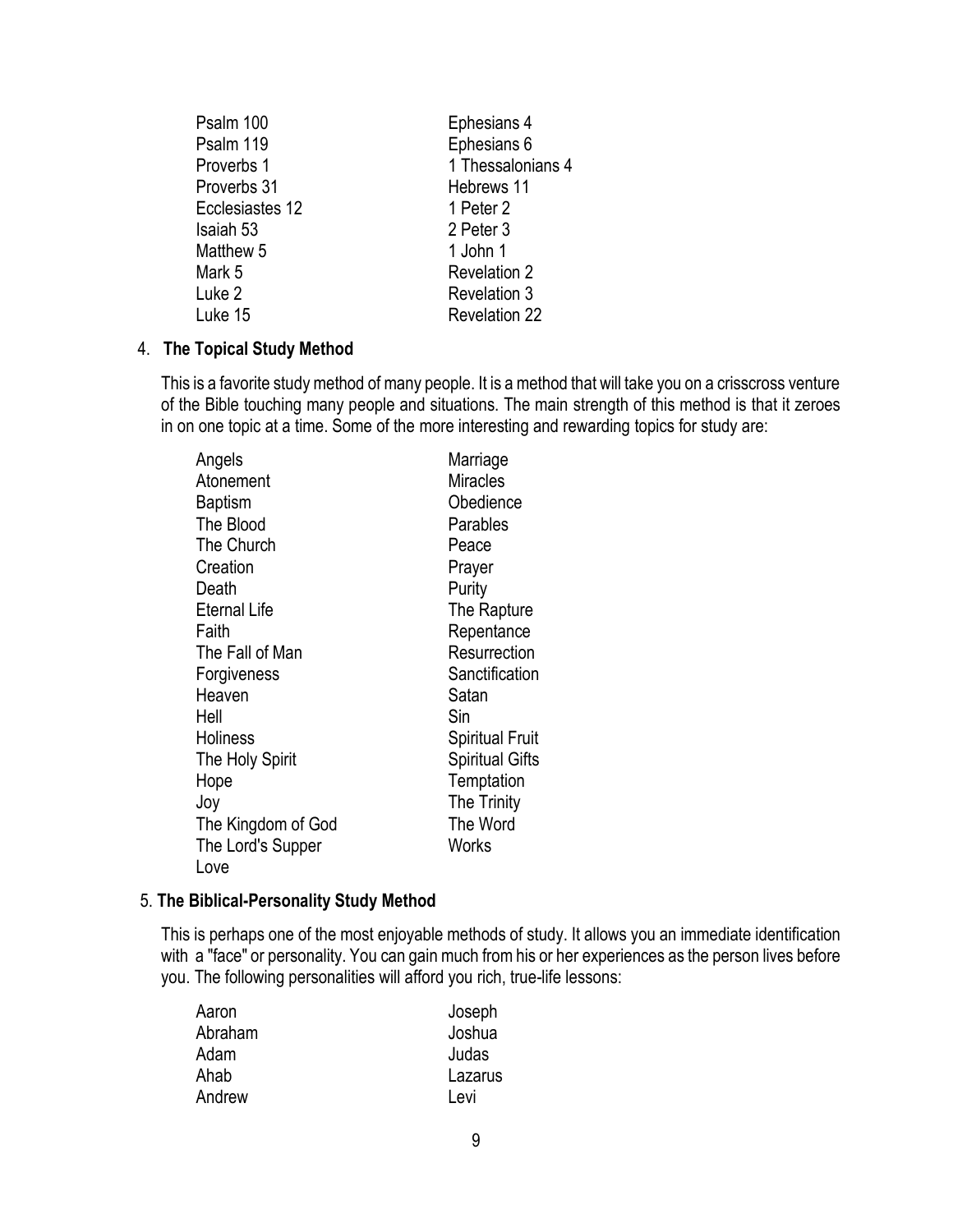| <b>Balaam</b>    | Lot             |
|------------------|-----------------|
| <b>Barnabas</b>  | Mark            |
| Cain             | Mary and Martha |
| Daniel           | Mary the Virgin |
| David            | Moses           |
| Deborah          | Nehemiah        |
| Dorcas           | Nicodemus       |
| Elijah           | Noah            |
| Elisha           | Paul            |
| <b>Esther</b>    | Peter           |
| Eve              | Philemon        |
| Ezra             | Philip          |
| Gideon           | Pilate          |
| Herod            | Rachel          |
| Hezekiah         | Rebekah         |
| Isaac            | Ruth            |
| Jacob            | Samson          |
| James            | Samuel          |
| Japheth          | Sarah           |
| Jeremiah         | Saul            |
| Jezebel          | Solomon         |
| Job              | Stephen         |
| John             | Timothy         |
| John the Baptist | Vashti          |
| Jonah            |                 |

## **IMPORTANT NOTE**:

 Regardless of which method or combination of methods you choose to assist you in studying God's word, be sure that:

1. It is consistent, day by day.

2. It is organized.

3. It has a goal.

4. It is saturated with prayer.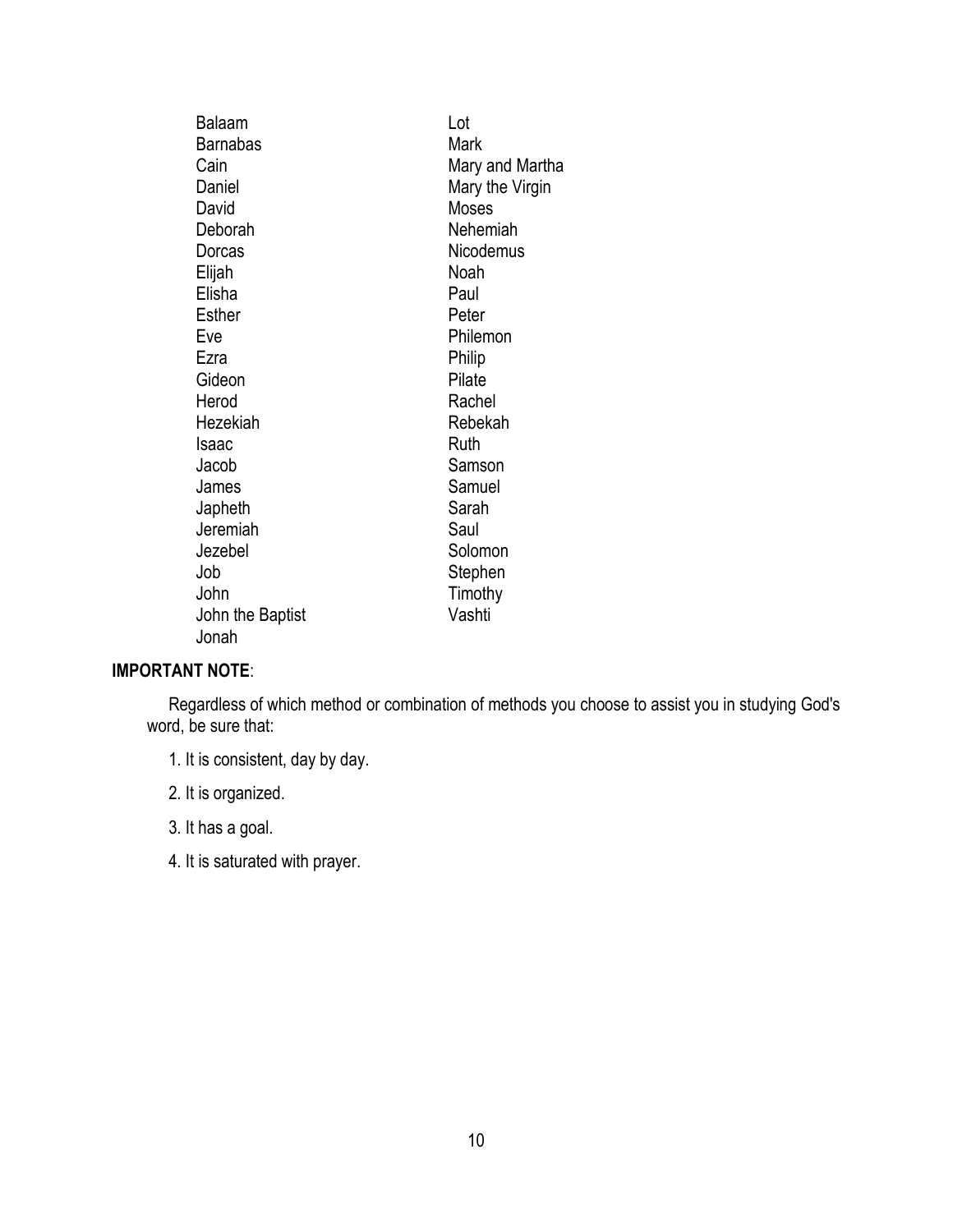- 1. What are seven principles of Bible study?
	- a)
	- b)
	- c)
	- d)
	- e)
	- f)
	-
	- g)
- 2. What are five commonly used methods of Bible study?
	- a)
	- b)
	- c)
	- d)
	- e)
- 3. How many chapters are there in the Bible?
- 4. What four rules will aid you in developing a good habit of Bible study?
	- a)
	- b)
	- c)
	- d)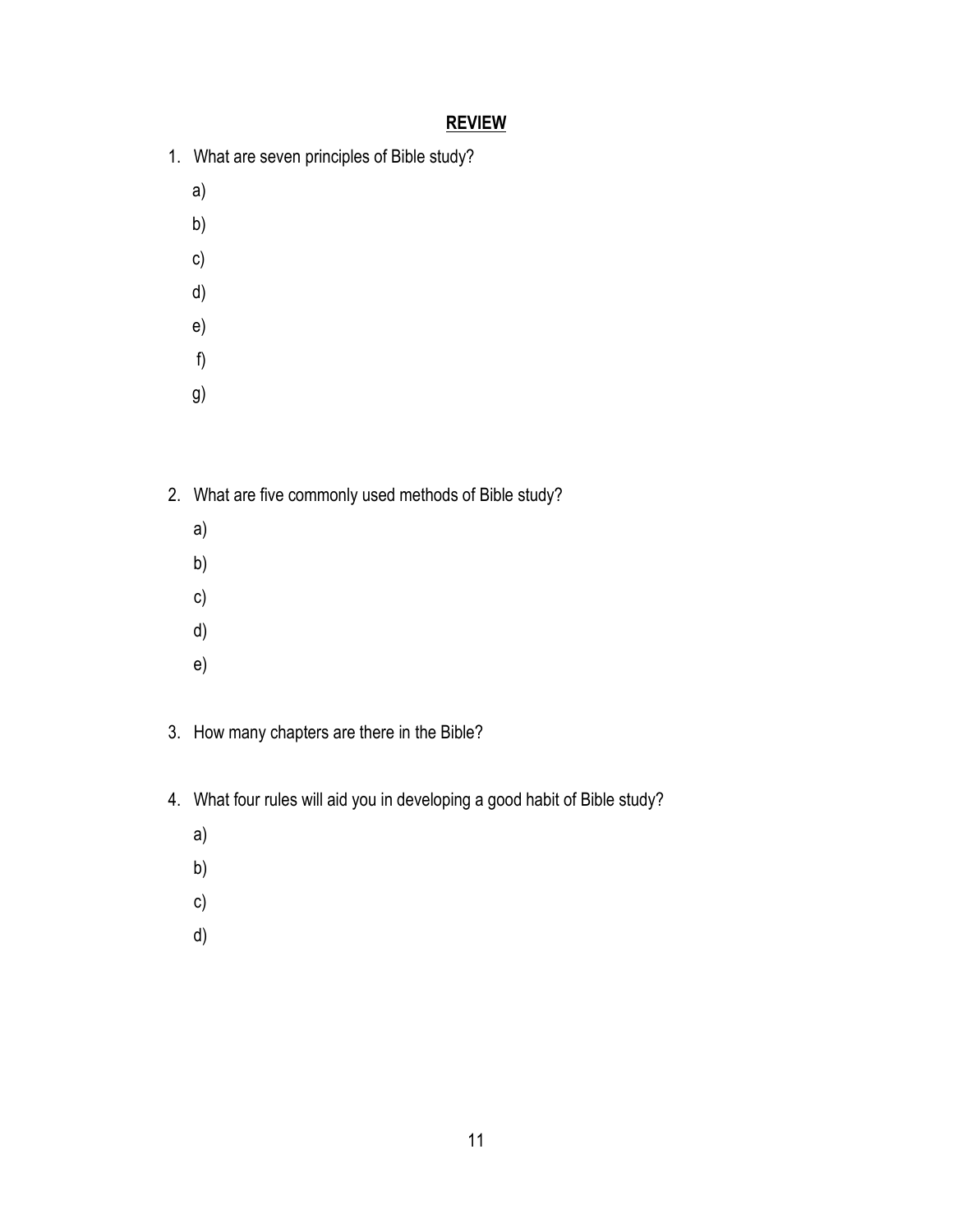## **GOD: THE FATHER [THEOLOGY]**

*"Do you not know? Have you not heard? The Everlasting God, the Lord, the creator of the ends of the earth does not become weary or tired. His understanding is inscrutable" (Isaiah 40:28).*

 When we approach the subject of God, we come face to face with the greatest truths that can occupy the human mind. This subject is so vast and so deep that a lifelong study would do little more than scratch the surface. No one has ever seen God, nor has anyone ever fully conceived Him. Yet, the Bible paints many pictures of God so that we can catch the reality of His nature and attributes.

There are three important points we must understand at the very beginning:

- 1. **The Bible does not argue the existence of God**. In Genesis 1:1, the Bible simply declares that in the beginning, whenever that was, God was there.
- 2. **The Bible shows God to be inclusive in nature**, as reflected in Genesis 1:27—"And God created man in His own image, in the image of God He created him; male and female He created them."

 Men and women are always included in such references to "man" or "mankind" in the Bible. Likewise, all pronouns in reference to God express personality and not sex. The writer intends it to be so considered in such references throughout this volume.

3. **The Bible also challenges the skeptical person** by declaring that "The fool has said in his heart, 'There is no God'" (Psalm 53:1).

 Perhaps the best way to approach the subject of God is first to focus our attention on His nature and then His attributes.

1. **God is holy**. Isaiah gives us the best picture of the holiness of God in Isaiah chapter 6. This encounter

 with God (as all such encounters) called for a response from Isaiah. We can see through Isaiah's experience the awesome reverence for God's moral excellence in that He is higher, holier, and superior to any and all human beings.

- 2. **God is Spirit**. Jesus said this of his Father in John 4:23-24: If we worship God, we will do so by faith. We cannot see Him, yet His footprints are everywhere. He is not limited by space or time.
- 3. **God is righteous**. This aspect of God's nature can best be seen through a threefold expression:
	- a) God's mandatory righteousness as found in the Ten Commandments, God's rules for social living (Exodus 20:1-18).
	- b) God's punitive righteousness as found in His command for administering justice (Romans 2:1-16).
	- c) God's redemptive righteousness as seen in His patient desire for all men and women to come to Him through faith in Jesus Christ (2 Peter 3:8-9).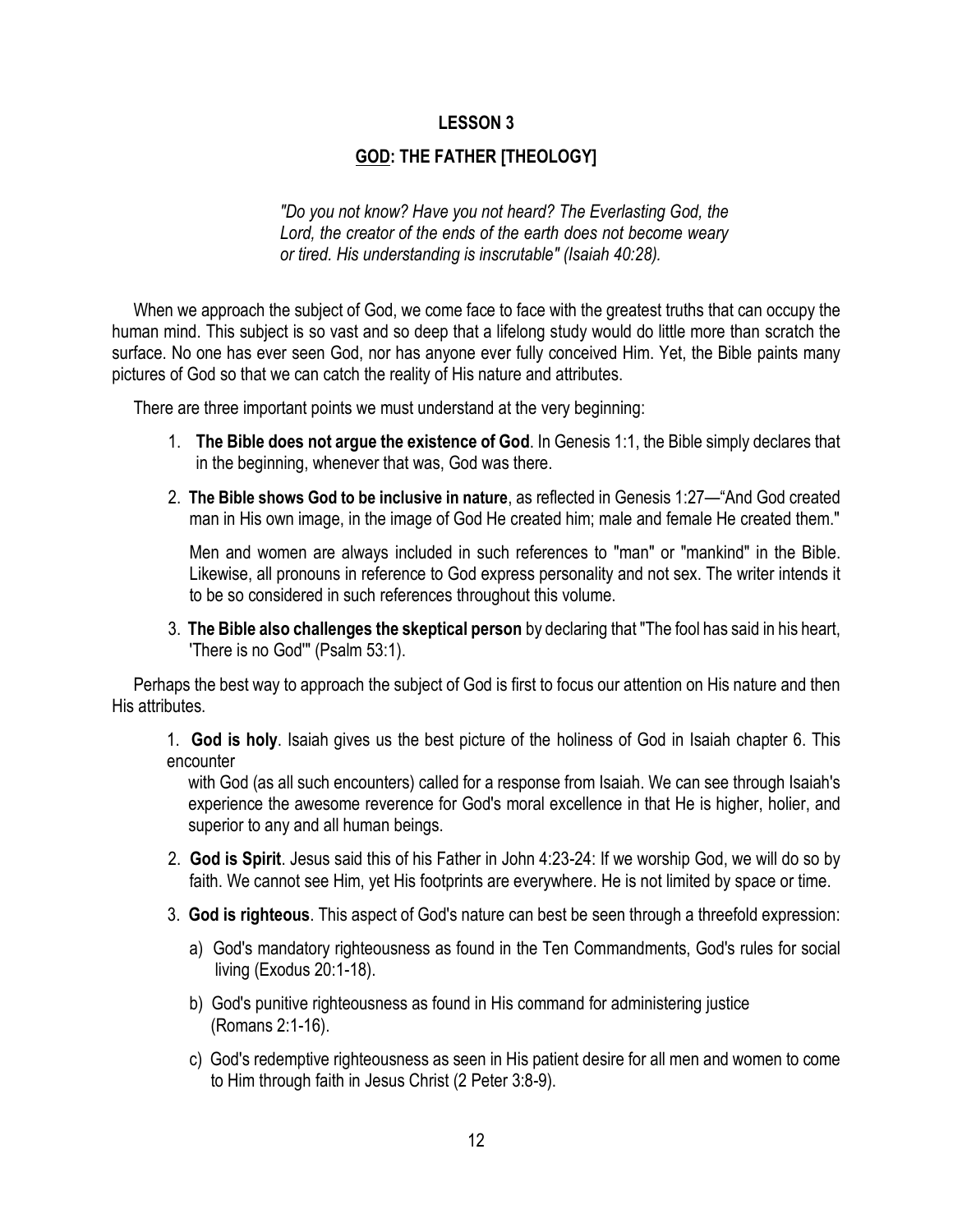- 4. **God is love**. This is perhaps the all-inclusive portrait of God's true character. The Bible abounds with verse after verse proclaiming this important truth. The Scriptures reveal three objects of God's love:
	- a) His Son, the Lord Jesus Christ (Matthew 3:17).
	- b) The followers of His Son (John 14:20-24).
	- c) The sinner still lost in His sin (John 3:16).

The Scriptures also show us three ways God reveals His love to us:

- a) Through the sacrifice of His Son Jesus Christ (John 3:16 and 1 John 4:7-10).
- b) Through the forgiveness of sin and pardon from its consequences (Ephesians 2:1-9).
- c) Through the security of His followers (Romans 8:35-39).
- 5. God is the source of all truth. Every major education discipline has its share of truth, but only in God does all truth come together. A person rejects truth when he turns his back on God (Romans 11:33-36).

 Over the years biblical scholars have attempted to bring forth an accepted list of attributes or qualities of God. Even though there is no one list, the following are the most readily accepted attributes of God. Each is like a brush stroke on the painter's canvas revealing another portion of God's portrait.

- 1. *God is self-existent* (Genesis 1:1). He did not come into being from some other source. He is the source of all things. If a person cannot accept this important truth, he will never be able to establish a foundation for any other spiritual beliefs.
- 2. *God is omnipresent, or ever-present* (Psalm 139:1-12). God is not limited to anyone place, time, or people. He is God of all. One cannot raise a hand anywhere without thrusting it into the very presence of God. You are always in God's presence!
- 3. *God is omniscient, or all-knowing* (Psalm 139:1-6 and Matthew 10:29-31). Since God is everywhere at the same time, He knows everything that is going on. He has foreknowledge of the future but does not impose His will on us. He knows what we say, what we think, and even our motives for our actions.
- 4. *God is omnipotent, or all-powerful* (Genesis 1:1-31). The only limit to God's power is that which He superimposes upon Himself (Genesis 18:20-33). God has the power to cut across the divine laws that He has established if He so wishes. When this happens, the phenomena are called miracles, such as:
	- a) The ten plagues in Egypt (Exodus 7:8-12:30);
	- b) The parting of the Red Sea (Exodus 14:13-31);
	- c) The falling of the walls of Jericho (Joshua 6:1-20);
	- d) The virgin birth of Jesus Christ (Matthew 1:18-25 and Luke 1:26-27).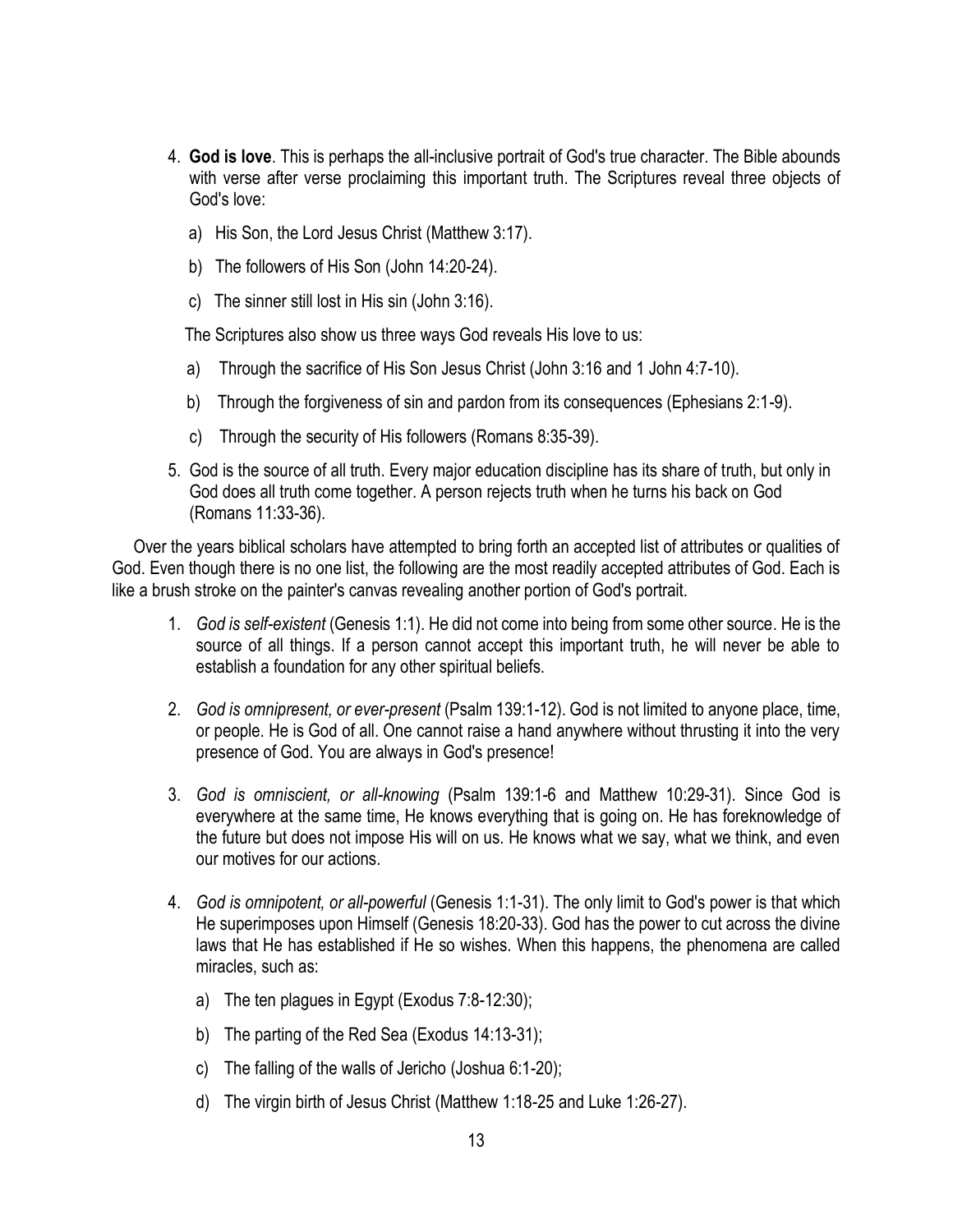- 5. *God is immutable* (Malachi 3:6-7 and Hebrews 13:8). God is unchanging in His character, His nature, and His purpose for mankind. He is consistent in His dealings with humanity and can be relied upon to fulfill His promises.
- 6. *God is immense* (Romans 11:33-36). A small child has offered the best explanation of the saying, "God is so big that all of heaven can't hold Him, and yet He can fit into my heart." Where could one find a simpler or better explanation?
- 7. *God is eternal* (2 Peter 3:8 and Revelation 1:8). We think in segments of time: seconds, minutes, hours, days, weeks, months, and years; but God deals with the endless period of time called eternity. Our minds cannot grasp this fact, but the Scriptures reveal God's power and wisdom to do so. He is not bound by our time schedule. He has His own timetable. We would be wise to align ourselves with Him and seek to walk in His sequence of time.

 It is important that we study the nature and attributes of God in order that we may learn more about Him and the ways He has chosen to reveal Himself to us.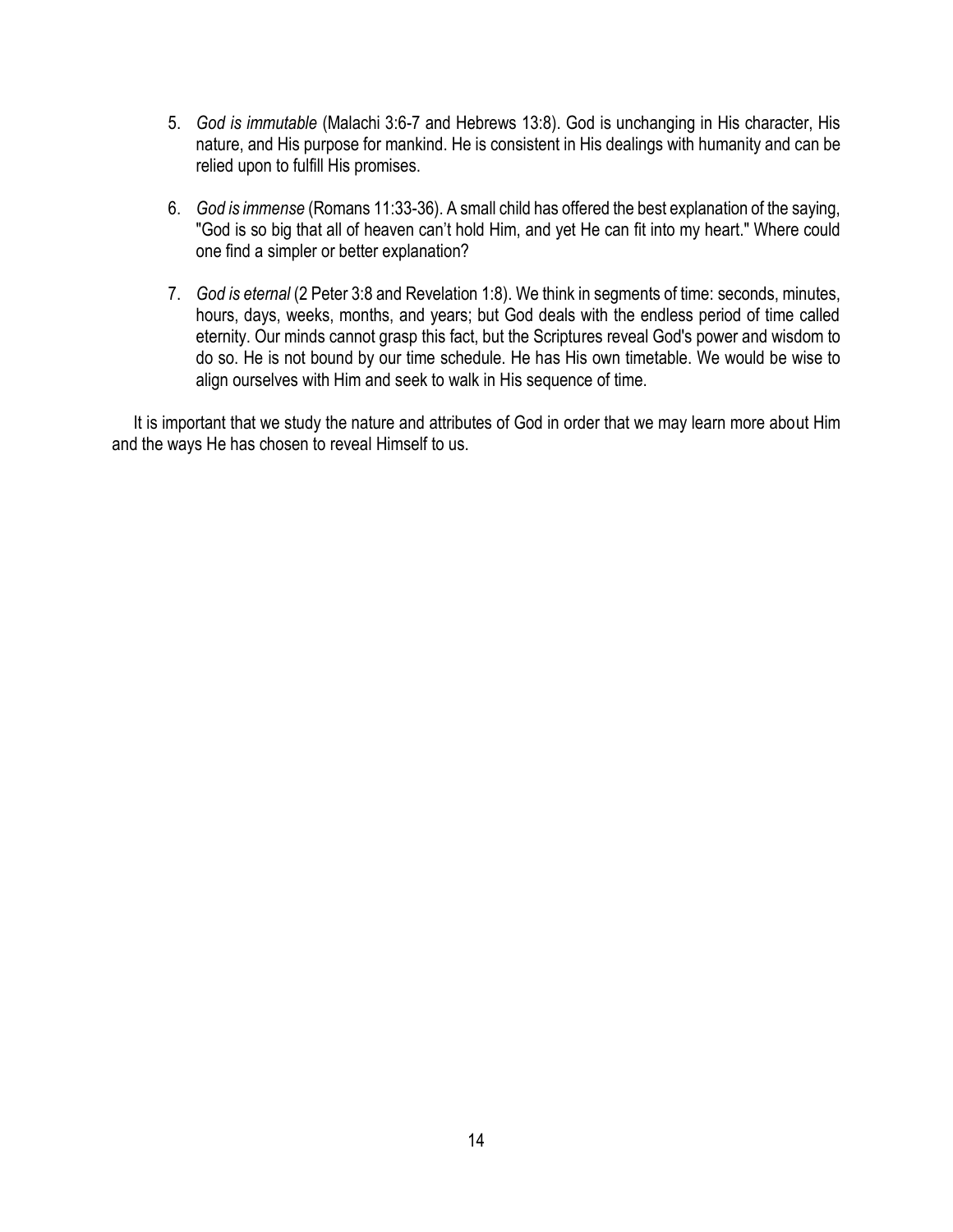1. What does the Bible say about the existence of God?

|    |                                                                        | 2. "The $\_\_\_\_\_\_\_\_\$ has said in his $\_\_\_\_\_\_\_\$ there is no God" (Psalm 53:1). |
|----|------------------------------------------------------------------------|----------------------------------------------------------------------------------------------|
|    | 3. What are five main characteristics that describe the nature of God? |                                                                                              |
| a) |                                                                        |                                                                                              |
| b) |                                                                        |                                                                                              |
| c) |                                                                        |                                                                                              |
| d) |                                                                        |                                                                                              |
| e) |                                                                        |                                                                                              |
|    | 4. In what three ways is God's righteousness revealed?                 |                                                                                              |
| a) |                                                                        |                                                                                              |
| b) |                                                                        |                                                                                              |
| c) |                                                                        |                                                                                              |
|    | 5. In what three ways does God reveal His love to us?                  |                                                                                              |
| a) |                                                                        |                                                                                              |
| b) |                                                                        |                                                                                              |
| c) |                                                                        |                                                                                              |
|    | 6. List the seven attributes of God as given in the lesson.            |                                                                                              |
| a) |                                                                        |                                                                                              |
| b) |                                                                        |                                                                                              |
| c) |                                                                        |                                                                                              |
| d) |                                                                        |                                                                                              |
| e) |                                                                        |                                                                                              |
| f) |                                                                        |                                                                                              |
| g) |                                                                        |                                                                                              |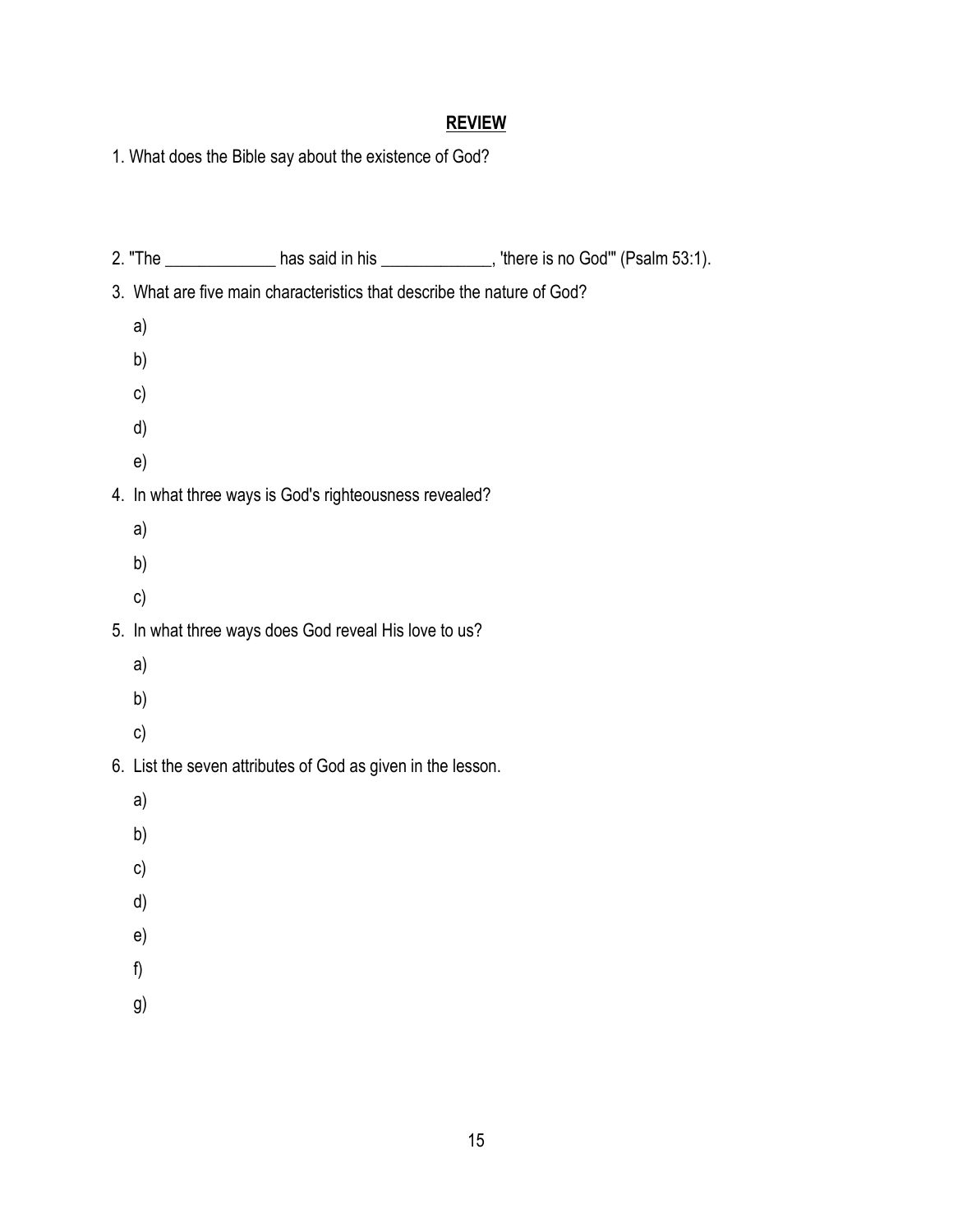#### **HOW CAN WE APPROACH AN ALMIGHTY GOD?**

*"With all prayer and petition pray at all times in the Spirit, and with this in view, be on the alert with all perseverance and petition for all the saints" (Ephesians 6:18).*

 It is impossible to progress in the Christian life unless you develop a deep prayer life. This does not come automatically. You will have to work at developing and maintaining your prayer life.

 Just as you practice the important aspects of any activity in which you hoped to achieve a level of competence, so you must practice the art of praying in order to develop a good habit of prayer. Jesus taught us to pray and not to lose heart (Luke 18:1). Paul told us always to maintain an attitude of prayer (1 Thessalonians 5:17-18).

 There are over 7,000 promises in the Bible, and a large portion of them are concerned with prayer. Here are just a few of the many promises involving prayer:

| 1. Matthew 7:7-12 | 6. John 15:7, 16 |
|-------------------|------------------|
| 2. Matthew 18:19  | 7. James 1:5     |
| 3. Matthew 21:22  | 8. 1 John 1:9    |
| 4. Mark 11:24     | 9. John 5:14-15  |
| 5. John 14:13     | 10. Psalm 37:4-5 |

 Prayer, as these examples show, is nothing more than approaching God reverently and asking Him for what we feel is important. Prayer, next to the study of God's Word, is probably the greatest builder of faith within the Christian experience. Prayer is the means whereby we glorify God, have fellowship with Him, and gain strength and direction for everyday living.

 There are three main types of prayers: petition or supplication, intercession, and praise. Petitions are simply addressing God on your own behalf and asking for some personal need. Intercession, on the other hand, is asking God to bless or assist another person. Praise is giving forth your love in adoration and worship. A healthy prayer life is one that maintains a good balance of all three areas.

 The use of a personal prayer list is extremely helpful to your prayer life. It affords you some organization and direction in praying. This prayer list, bearing the names of family, friends, and events can be carried with you and utilized while walking, driving (carefully of course), while riding on a bus, taking a coffee break, and in many other ways. As you become more consistent and adamant about prayer, you should begin to see and feel God's power being reflected in your life. A prayer list, however, should never be considered as a report card on God in relation to your requests and His answers. Some people have found the "praying hand" method quite rewarding to their prayer life. This is simply using your hand to remind you of the specific areas of need. The following suggestions might prove helpful: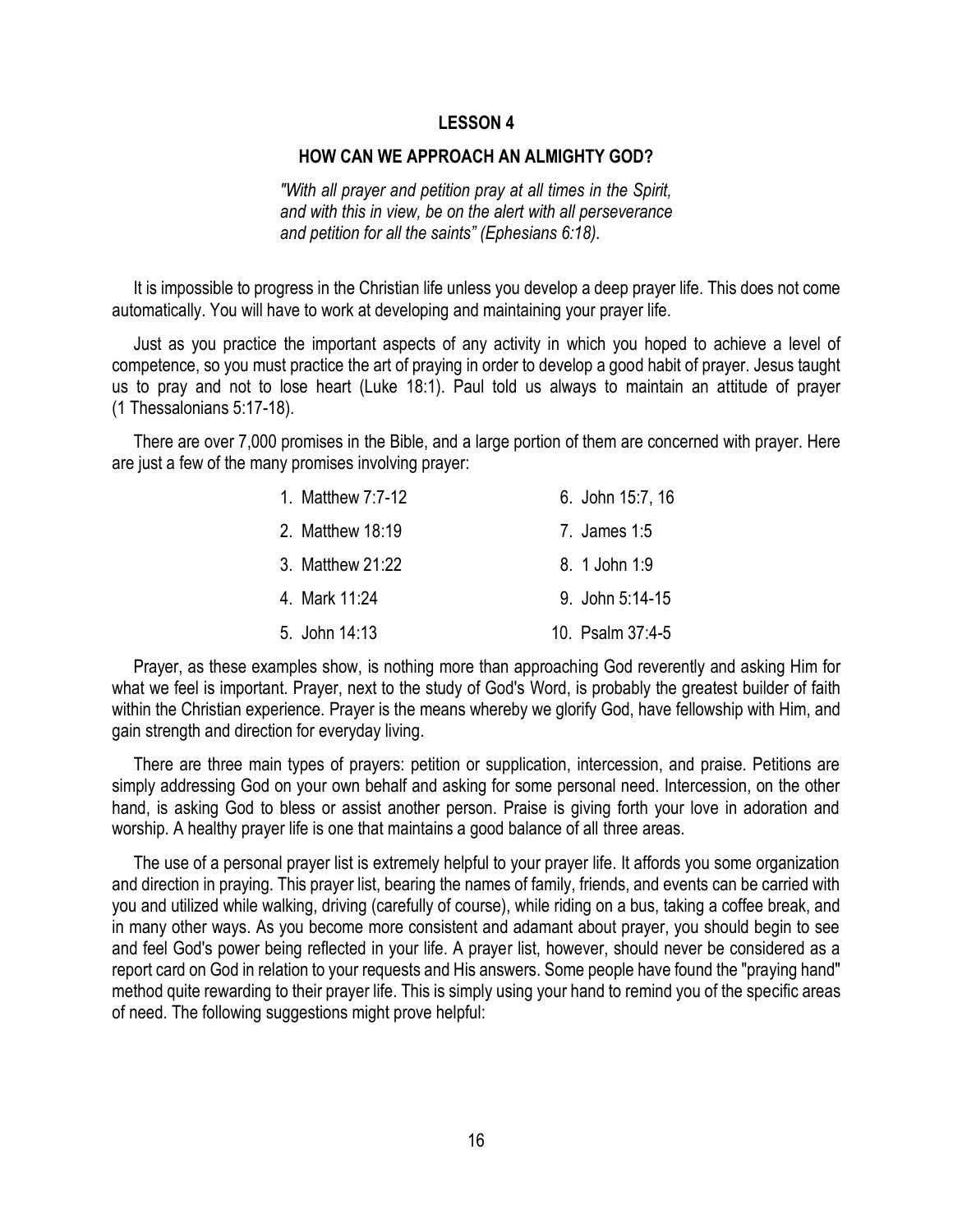- 1. The open hand reminds us to praise and acknowledge God for all His blessings and goodness to us. At this point you would want to name your blessings one by one and thank God for them.
- 2. The index finger reminds us to pray for teachers and pastors since it is the "pointing" finger.
- 3. The large finger reminds us to pray for our leaders in government.
- 4. The ring finger reminds us to pray for those who are ill since it is the weakest finger on our hand.
- 5. The small finger reminds us to pray for ourselves.
- 6. The thumb reminds us to pray for those closest to us since it is closest to us when we extend our hand.

 Even though this is a simple reminder method, it has proved to be quite successful for those who use it consistently. You will find that names and faces will flash across your mind as you mentally move from finger to finger.

 If you are to have a fruitful prayer life, there are several fundamental attitudes necessary for the establishment of power in prayer:

- 1. You must develop a sincere hatred for sin.
- 2. You must call sin by name and not try to rationalize its presence in your life. (For example, gluttony is sin, not just the cause of some extra padding.)
- 3. You will need to separate yourself from the things of the world by establishing biblical priorities for your time, talents, resources, and energy.
- 4. You must cut loose from your old habits and put on the new man (2 Corinthians 5:17).
- 5. You must be consistent in your Christian life-style regardless of where you might be and with whom you might be associating.
- 6. You must, by confession, maintain a clean heart and mind (1 John 1:9).

Here are some time-tested suggestions to help you develop your prayer habit:

- 1. Learn to acknowledge God immediately upon waking each morning. It has been proved that the first thought usually sets the emotional tone of the day.
- 2. Set a specific time aside each day to approach God. It is most helpful if your prayer time accompanies your Bible study. Fifteen minutes of prayer daily will change your life while an hour of prayer each day will revolutionize your life.
- 3. The use of a prayer list will help you pray more specifically.
- 4. The spirit or attitude of prayer should not end with the "amen." Paul admonished us to pray without ceasing (1 Thessalonians 5:17-18).
- 5. Spend enough time in prayer to really meet God and have fellowship.
- 6. Be sure to spend time listening to God. Give Him an opportunity to respond to your prayers.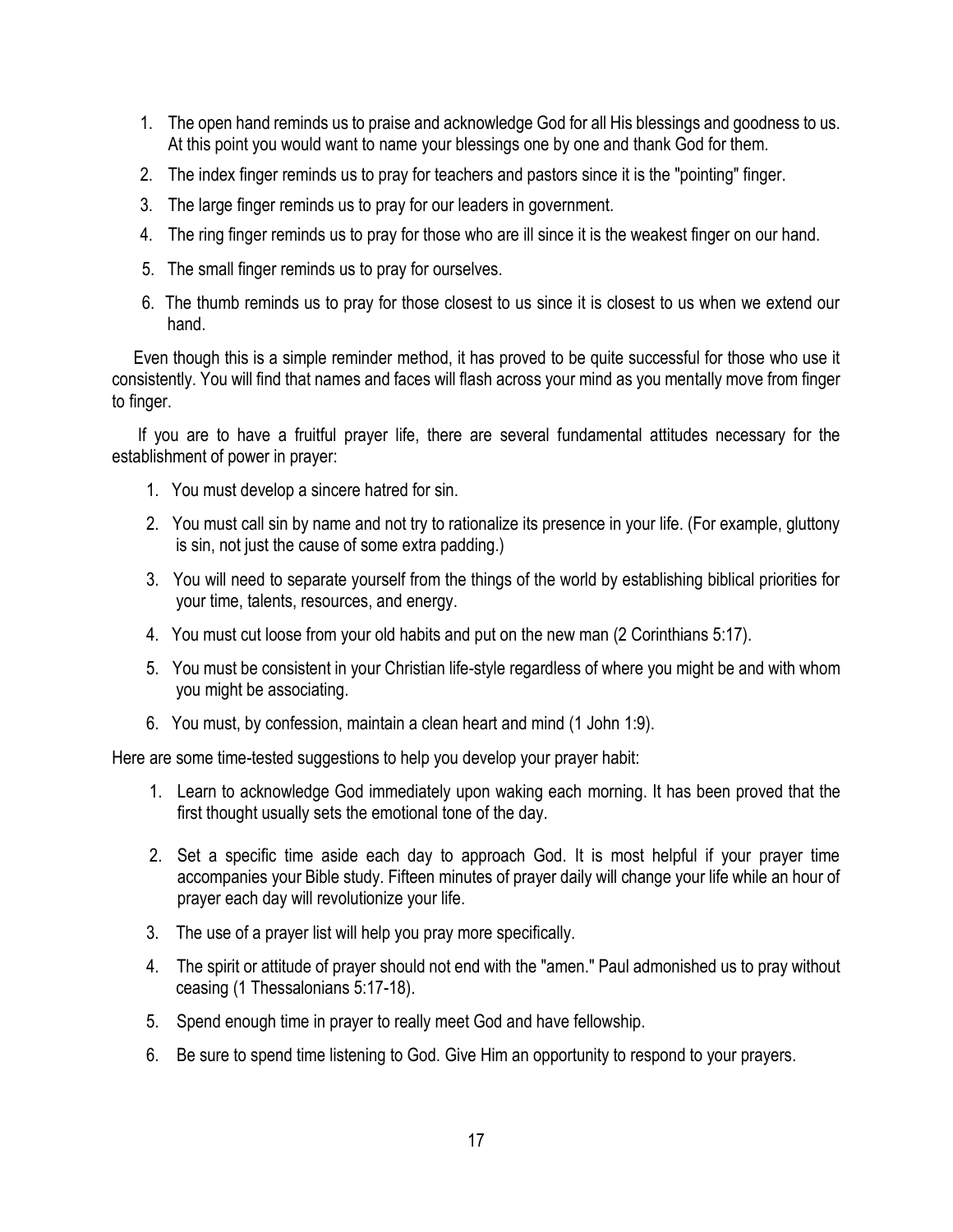- 7. Pray out loud if possible. This helps to hold your attention and diminishes the possibility of your mind wandering.
- 8. Pray when you are at your best. If you are a "morning" person, that is the best time to encounter the Father.
- 9. Use "arrow" prayers throughout the day. This type of prayer is intercessory prayer. It is simply asking God to help the stranded motorist on the freeway or the tired mother on the bus or the person being rushed to the hospital in the ambulance, and so forth.
- 10. Find a special place to go for those times of tremendous importance when beseeching the Father is the most consuming demand at the moment. Perhaps this place will be in a city park, on the beach, in a woods, by a river, on the patio, by a scenic window, or in a backyard garden. Wherever it is, make it your spot for heavy praying.

 As you develop your daily habit of prayer, like the study of God's word, you will find several things taking place. First, you will become more like Jesus in your thoughts and actions. Second, you will gain glimpses of God's glory and power in your own life. You will also experience spiritual nourishment from the moments you spend with God. You will find yourself being a blessing to those around you. This will be evidenced from their own words to you. Finally, you will receive more direction and purpose in everyday matters.

 Before we leave this subject of prayer, there are several bad habits to avoid if your prayer life is to become effective. The first is that of allowing feeling to dictate when and if we pray. When you don't feel like praying, that's probably the time you need to pray most. Also be very careful of substituting some "good" activity for your prayer time. If you ever become too busy to pray, something is seriously wrong in your spiritual life. Finally, be careful not to allow well-meaning friends to impose their methods of prayer, length and type of prayers, or prayer postures upon you. You must develop your own type of prayer life, one with which you are comfortable and one which brings forth spiritual fruit.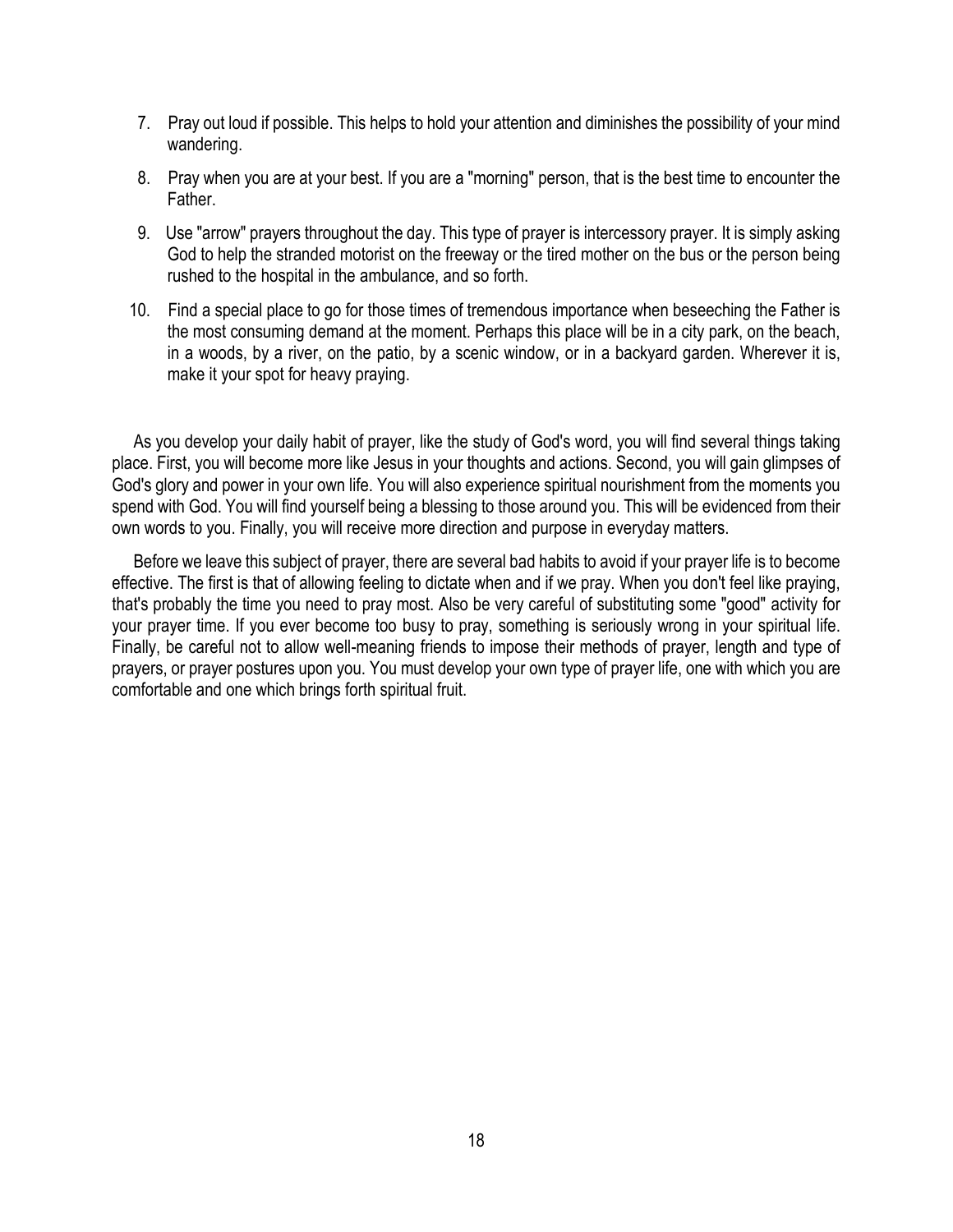1. Most of the 7,000 promises in the Bible are connected with \_\_\_\_\_\_\_\_\_\_\_\_\_\_\_\_\_\_\_

- 2. What are the three main types of prayer?
	- a)
	- b)
	- c)
- 3. Explain the "praying hand" method of prayer.

4. If you are to develop power in prayer, what are six attitudes needed to accomplish this task?

- a) b) c) d) e) f)
- 5. What importance is a prayer list to your prayer life?
- 6. List ten suggested ingredients in developing the habit of prayer.
- 7. What three bad habits should you avoid in the development of your prayer life?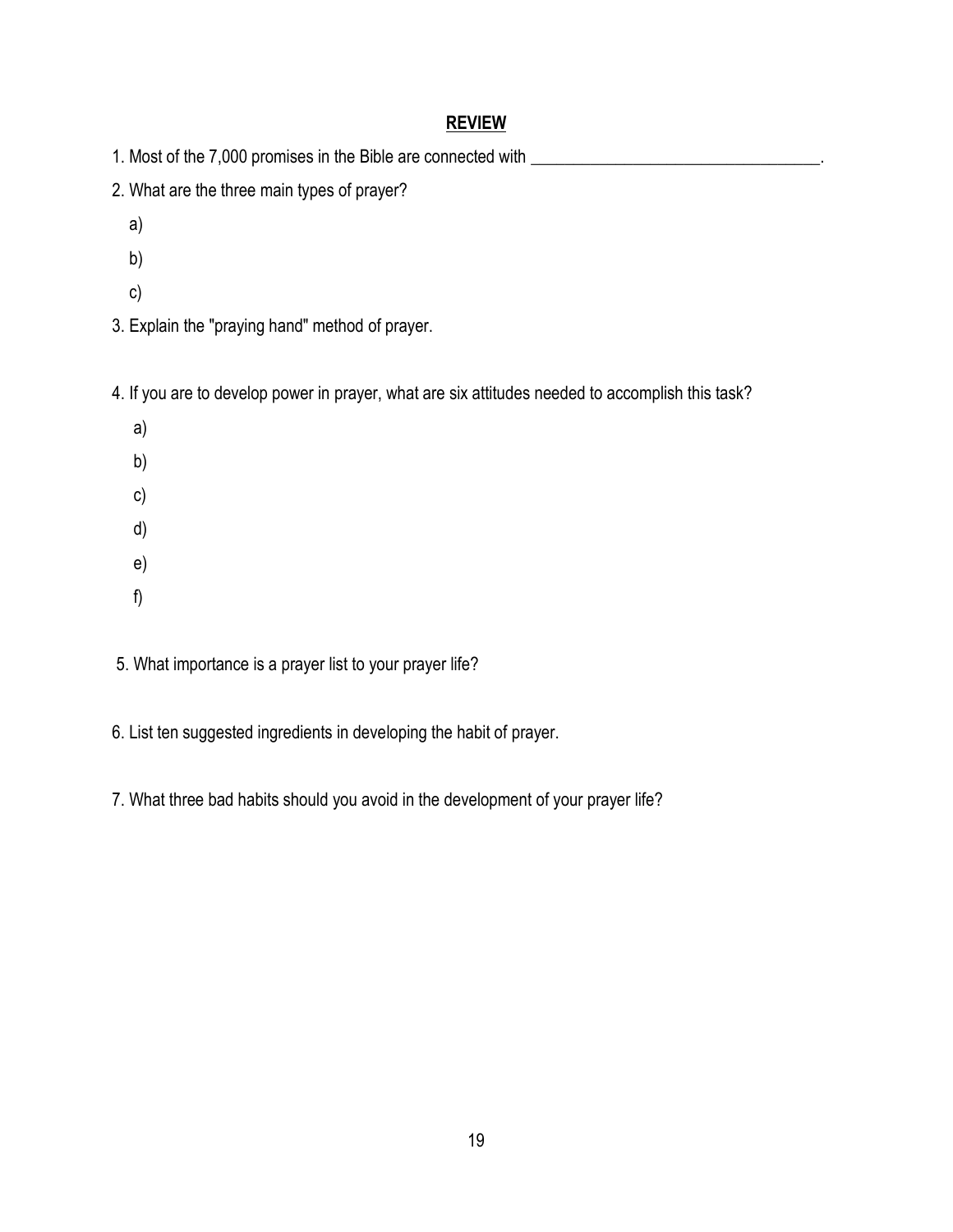#### **MAN: GOD'S CROWNING CREATION [ANTHROPOLOGY]**

*"What is man that Thou dost take thought of him? And the son of man, that Thou dost care for him? Yet Thou hast made him a little lower than God, And dost crown him with glory and majesty" (Psalm 8:4-6)*

 Man is a marvel to doctors and scientists! His complex physical makeup amazes all who study him. He is truly unique in his being. A careful study of the creation story recorded in Genesis 1 reveals that God created all things, but created only male and female in His image (Genesis 1:27). There have been many definitions suggested for the word "image." Some have said it means an outline of God. Others say it is like a shadow of God, while others refer to "image" as a likeness of God. All of these point to the meaning of the word, but its definition is more complex than these ideas suggest. There are several passages of Scripture that offer us a combination of qualities included in the meaning of the phrase "in the image of God." Three of them are:

- 1. **Ecclesiastes 7:29**. In this passage the writer tells us that after much investigation and evaluation of men, he concludes that God created them with an original righteousness. This simply means that man possessed the capacity to do right in relationship to God. The writer then goes on to say, however, that man chose to do otherwise.
- 2. **Ephesians 4:24**.This passage adds a few more strokes to our picture of the word "image." Here Paul tells us that man originally was created with a capacity for truth and holiness. Man could know, recognize, and respond to truth. God gave him that privilege. Man also had the ability to live a holy or blameless life; he could do it. It was a reality at the beginning.
- 3. **Colossians 3:8-10**. In this passage Paul is stating his case for the "new" man that emerges in Christ, who has restored to man the original state of his pure relationship with God. In other words, God created man to respond to a special relationship or fellowship with Him.

 Now, when we put all three of those pieces together, we can see that the phrase "in the image of God" carries the connotation of man having been created with the capacity to live a righteous life as God does. But man decided to do it his own way. Man was also created with the capacity to respond to God in a manner of holiness and truth as God exhibited it to him. Lastly, God created man to love and respond to love (as God responds to love) and thereby maintain a true give-and-take relationship. Yes, when God created man, He gave man the capacity to be all God wanted him to be—a personality like God Himself.

 We must go one step further if we are to see why man fell away from God and thus marred the image of his likeness to God. The answer is clearly laid out for us in Genesis 2:15-17. Did you catch it? God gave man free will! He allowed man the privilege to make choices between right and wrong. This is the greatest power a person has—the power of choice. He can choose to accept or reject God, Jesus, or the Bible. He can choose between good and evil, heaven and hell, life or death. He has the power. God does not want robots as His children. He wants His children to respond to their capacities and maintain a loving relationship with Him. Man can choose whether he wants to relate to God in this way or not.

 What did man do with this great power? The Bible records that answer for us in Genesis 3:1-12. Man, in all of his newness and with all his potential and capacities to be Godlike, squandered his great power by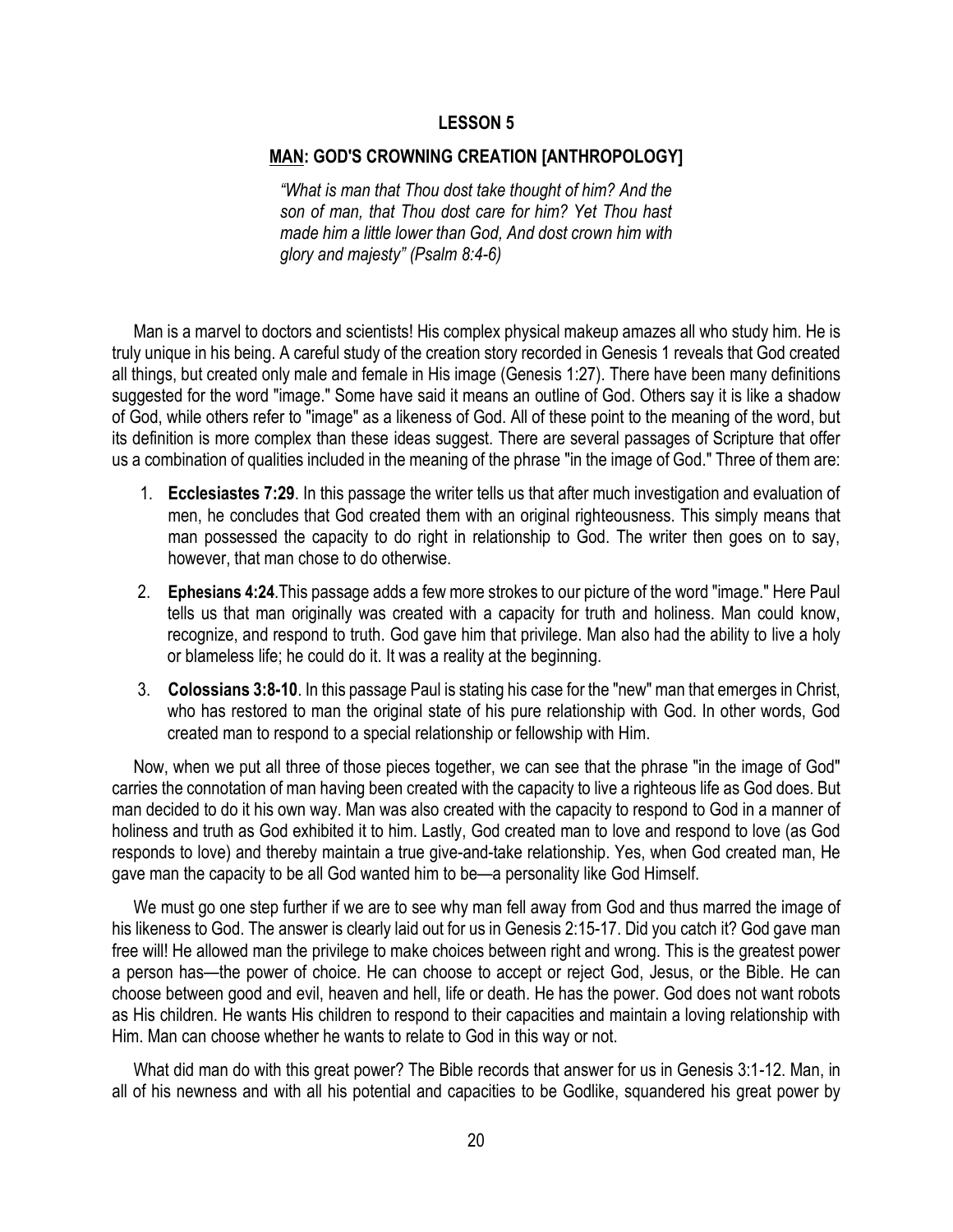falling victim—by choice—to the temptation of the devil. He chose to rebel against God through disobedience. Almost all sin carries with it this same progression of rebellion through disobedience by choice.

 The state of fallen man went from bad to worse, as we find recorded for us on every page of the Bible. God Himself responds to man's rebellion by stating that He was sorry He created man (Genesis 6:1-6) and that He would cleanse His world by the removal of this attitude of sin by a flood (Genesis 6:7, 17). Later on, God again responded to man's sin (Genesis 18:20; 19:24-25). The apostle Paul gives us a summary of the progression of man and his sin in Romans 1:18-32.

 One would think that God would be ready to give up on man. Not so! In fact, just the opposite. He once again initiated His love, but this time through His Son, Jesus Christ (John 3:16). It is through this relationship that God continues to call His creatures back to Himself. It is not His desire that any be lost or separated from Him (2 Peter 3:9).

 The call to return to God comes to man from many different directions. First of all, God calls men through His written word, the Bible. He also calls through ministers as they preach and teach the word of God. He often calls men and women through concerned friends and acquaintances. Music is sometimes the medium through which a person's heart is touched for God. Yes, God uses many ways and means to call us back to Him and to the renewed relationship we can have through Jesus Christ. God also calls us to specific levels of response to Him and His purpose. Some of the most important relationships to which we are called, according to William Barclay<sup>1</sup>, are:

- 1. To salvation through Jesus Christ (1 Thessalonians 5:9). It is God's will that men and women should be rescued from the life of sin, destruction, and eternal separation (John 3:18, 36).
- 2. Back to holiness (1 Thessalonians 4:1-8). To be sanctified simply means to be set aside for a special and different purpose, a holy and "above normal" purpose. This special purpose is seen most clearly in our witness for God, which will be discussed in lesson 10.
- 3. To an attitude of peace (1 Corinthians 1:15). This means primarily an emotional stability. It is an assurance that, regardless of what the future holds, we know who holds it.
- 4. To a unique relationship in grace (Galatians 1:6-1). The uniqueness is in the fact that grace is a gift from God. We cannot buy it, win it, or earn it. It is God's unmerited love for His children.
- 5. To fellowship in Jesus Christ (1 Corinthians 1:9). As children of God we need not crawl through life on our hands and knees. We are offered daily fellowship with the Lord Jesus Christ.
- 6. To share the kingdom of God and the glory of Christ as children of God through Jesus Christ (1 Thessalonians 2:10-12). The invitation is to come and enjoy the very presence of God the Father and Jesus Christ the Son for all eternity.

Man is definitely God's crowning act of creation. He is "packed" with all the essential possibilities for becoming the person he was created to be, with all of the privileges and responsibilities of faithfulness. He has the power to choose how he will respond to God's call. But along with the freedom of choice comes an accountability for how he utilizes this tremendous power.

.

<sup>1</sup> William Barclay's Daily Study Bible WESTMINSTER JOHN KNOX PRESS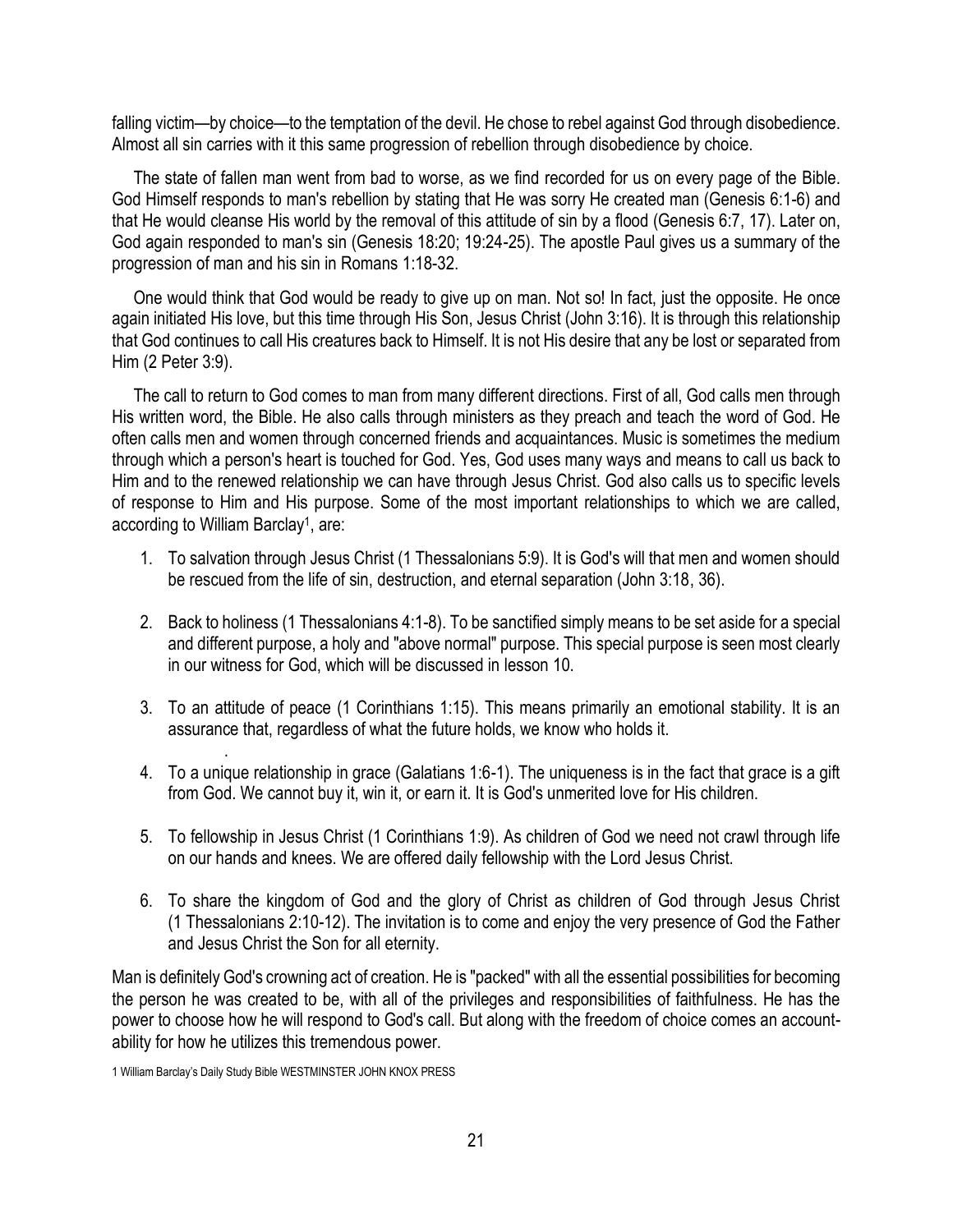1. In one sentence, define the phrase "in the image of God."

- 2. What is man's greatest power?
- 3. Give three instances of God's response to man's wholesale sin.
	- a)
	- b)
	- c)

4. List some of the means God uses to call men and women to Himself.

- a)
- b)
- c)
- 
- d)

5. Name six relationships to which God calls men and specific women today.

- a)
- b)
- c)
- d)
- e)
- f)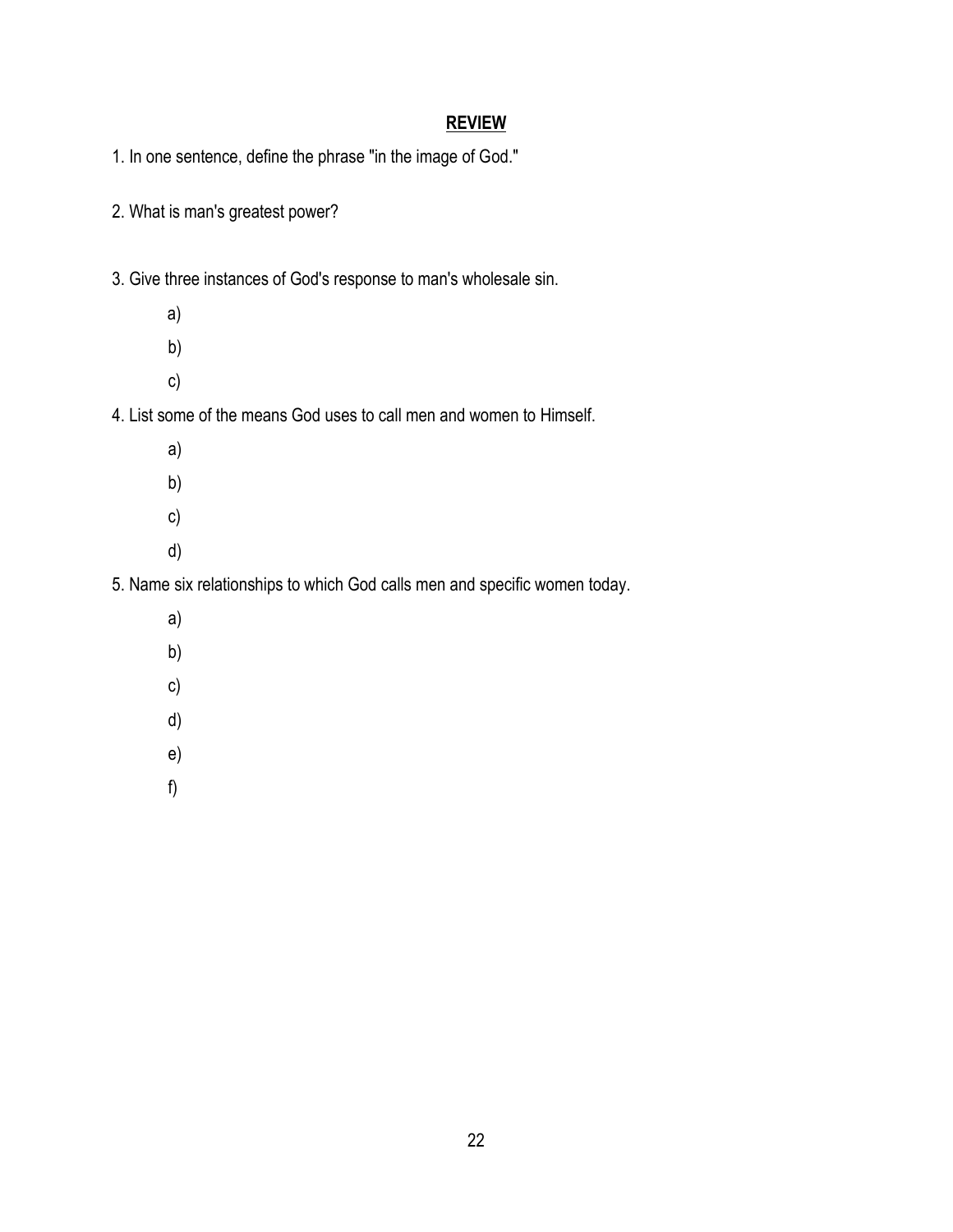#### **HOW TO EXERCISE YOUR GREATEST POWER**

*"And He summoned the multitude with His disciples, and said to them, 'If anyone wishes to come after Me, let him deny himself, and take up his cross, and follow Me," (Mark 8:34)*

 Whether you realize it or not, your life swings on the hinges of decisions. Life is a continual series of decisions! Your decision or indecision today about a particular matter will have a great influence on tomorrow.

 Making its way throughout society today is a saying that we have all heard. We have heard it so many times that perhaps its great truth has been blurred somewhat. The saying referred to is this: "Today is the first day of the rest of your life." This simple statement is packed with tremendous truth. It is calling our attention to the importance of the present moment as a doorway through which we approach tomorrow, next week, and next year…the doorway of decision.

 The point was made in the previous lesson that God created us as free moral agents, free to choose how we would relate to Him through our several godlike capacities. We have, through the love of God, an awesome power within our personal being—the power of choice, our greatest power. The Bible, in numerous passages, gives us directions for the use of this power in the relationships of life. There are really only five basic relationships referred to directly in the Bible. We looked at these in lesson 1, but by way of reminder they are:

- *1. The relationship with God through Jesus Christ;*
- *2. The relationship with one's marriage partner;*
- *3. The relationship with one's children and vice versa;*
- *4. The relationship with one's neighbors;*
- 5. *The relationship with one's self.*

 Every day we make choices within these relationships that affect them and contribute considerably to our joy or sadness. Our decisions can bring forth emotional strain or emotional release. We can build up these relationships or tear them down. We can, by exercising our power of choice, make our existence on earth one of thrill and adventure or one of drudgery and despair. We have the power—the power of choice.

 Since we have this awesome power at our fingertips, it only stands to reason that we seek direction and purpose for its application. The Bible is our source of help. Almost every page is aglow with directions for making choices. A careful reading of the prophets will afford us case histories of persons refusing to accept God's guidance in decision making. We can and should learn much from the mistakes of others. As we read story after story of how these ancient people exercised their decision-making powers, we can immediately learn a fundamental lesson. If they chose to abide by God's teaching, He blessed them; when they chose to do things in their own ways, we see them fall under the weight of the consequences of those misdirected choices. God warned the people of that day of the consequences of unfaithfulness (doing things in their own ways) but equally promised them blessings for their faithfulness—doing things His way. Jesus, in order to drive this point home, issued an invitation to His listeners in Matthew 11:28-30 when He said: "Come to Me,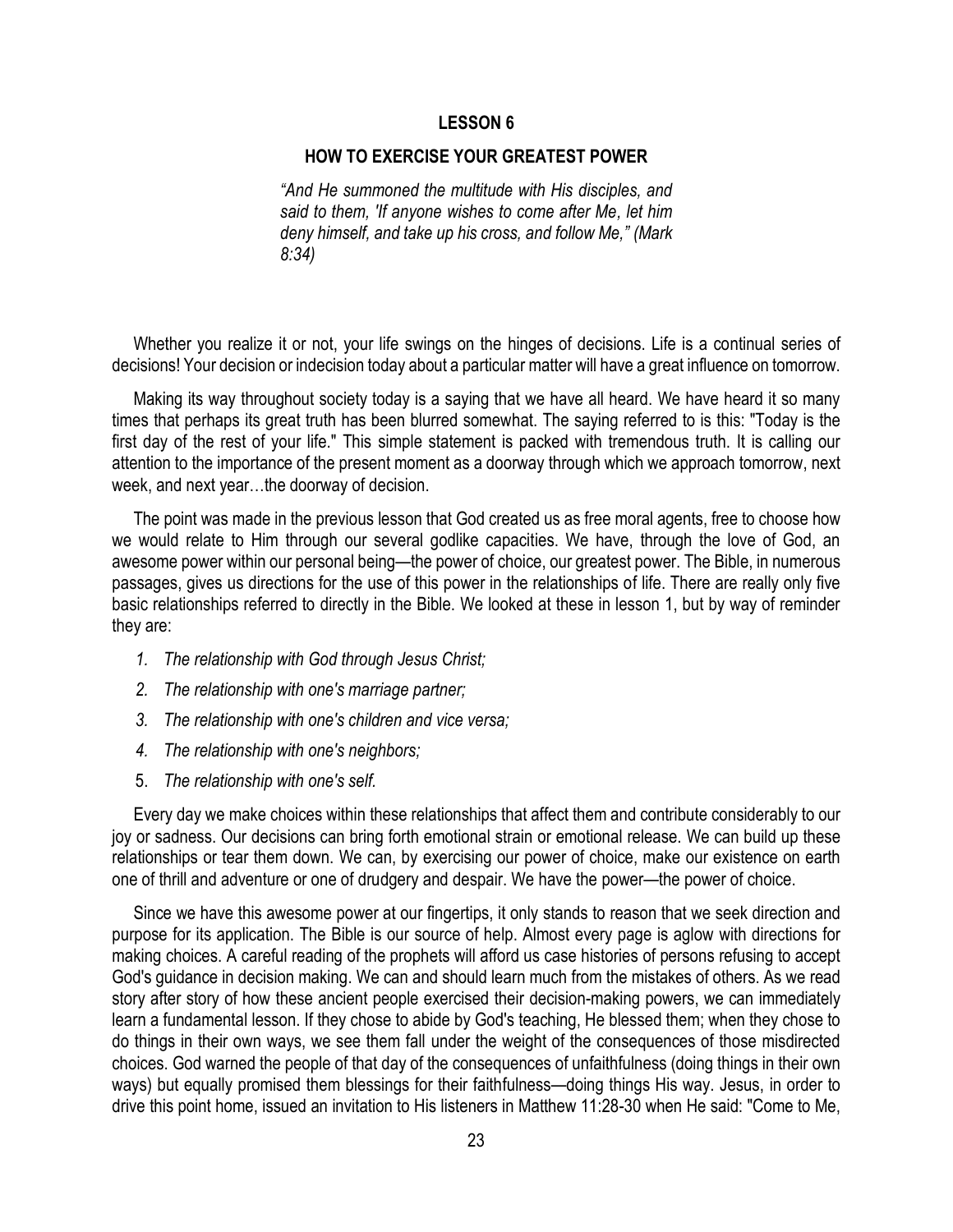all who are weary and heavy-laden, and I will give you rest. Take My yoke upon you, and learn from Me, for I am gentle and humble in heart; and you shall find rest for your souls. For My yoke is easy, and My burden is light."

 Jesus seems to be saying that, after we have worn ourselves out and broken ourselves down trying to do life our way, we should come to Him. He implies that He will not only give us rest but will "fit" a life to us. This new life will be one we can carry and handle. But this doesn't happen automatically! We must make the decision, by exercising our power of choice, to abandon our efforts to live in our own way and to accept Him and His way. When we do that, we will have set the stage for most of our future choices. By accepting Jesus Christ as our Savior, we figuratively "hook up" with Christ and begin going in the direction He desires us to go. We then begin to make our decisions in light of His will for our lives. Once we establish this solid base for exercising our power of choice, we can begin using the biblical principles recorded for us as guidelines for making the right decisions. There are many guidelines given in Scripture, but the following five have been proved over the years to be the most readily applied.

- 1. We can simply, in prayer, ask what Jesus would do in this particular situation. Peter tells us that Jesus is our example to follow (1 Peter 2:21) and, therefore, sets the tone of our decisions. We are also encouraged to seek the mind or will of Christ for our lives. Christ told us that He was our example to follow (John 13:15). Asking this question allows the Holy Spirit direct access to our minds, thus giving us specific leadership in knowing what Christ would do. James tells us we need not try to decide on our own (James 1:5).
- 2. When our decisions deal with the basic relationships of life, we can apply the rules for social living given by God in Exodus 20. These Ten Commandments have never been retracted or discarded by God. They give us precise direction in relating to God, parents, acquaintances, and neighbors.
- 3. The "golden rule" (Matthew 7:12) is still one of the best guides for decision making even though it has been abused considerably by those of the world. It simply means to sit down and decide how you would like to be treated and then go out and do it first to others. If you don't want to be lied to, laughed at, ignored, or treated unkindly, then don't do it to others.
- 4. Paul gave us another guide for the decision-making process in stating, "… whatever you do, do all to the glory of God" (1 Corinthians 10:31). A simple three-question test will help determine our direction here:
	- a) Can this act be done in the name of Jesus?
	- b) Will my action be a good example to other Christians?
	- c) Will my decision bring glory to God?
- 5. The last helpful guideline again comes from the apostle Paul. He had been faced with the question of whether it was right for a Christian to eat meat that had been offered to an idol. Most of the fourteenth lesson of Romans deals with this question. He gives us three important handles on the question of decision making.
	- a) Each one of us will give an account of himself or herself to God (v. 12).
	- b) Nothing is unclean in itself; it's what we make it to be in our minds (v. 14).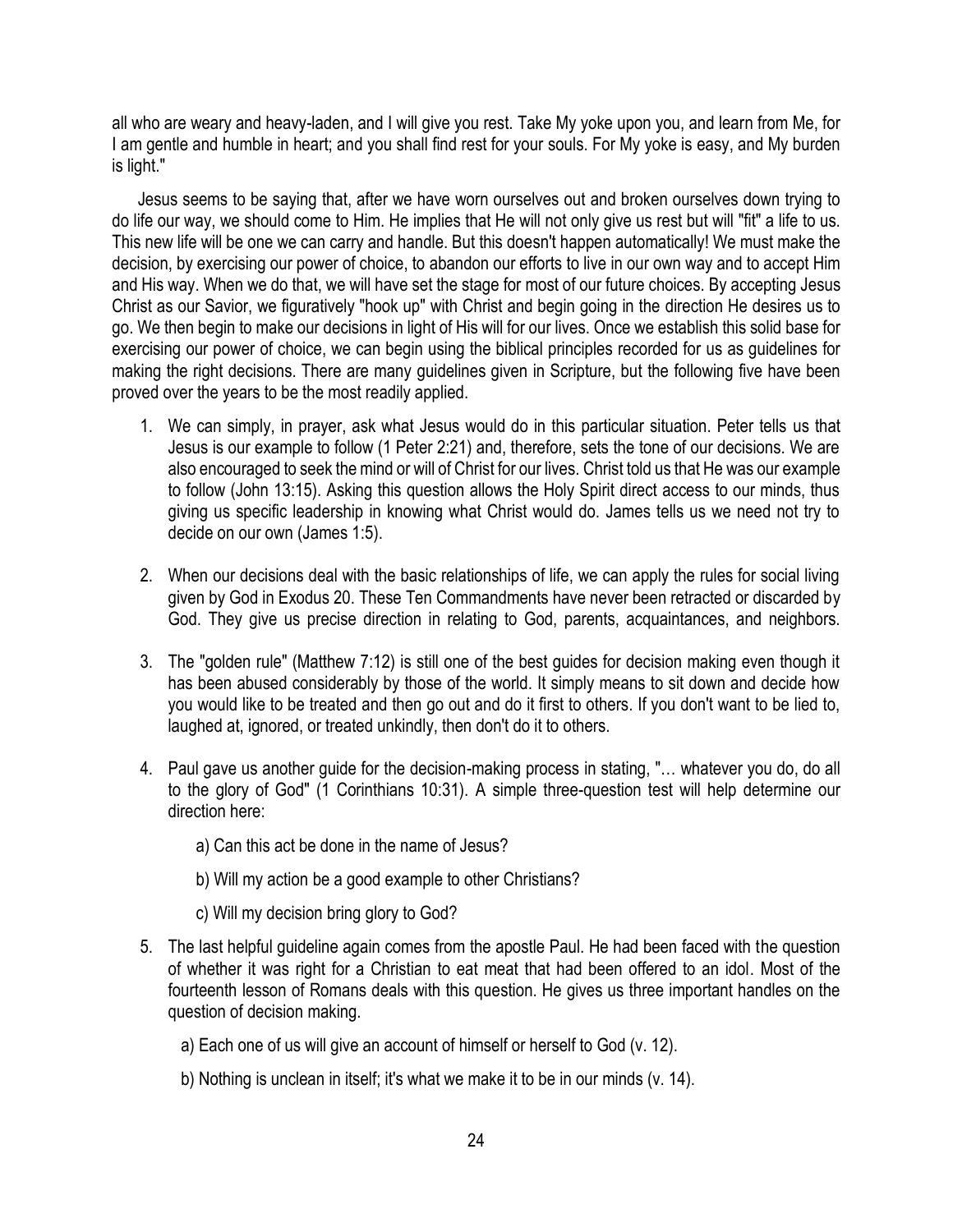c) When we can't do something in the full faith that it is all right to do, then it is sin to do it (v. 23). James also contributes to this point by reminding us that when we know what is right and we don't do it, this is also a sin (James 4:17).

 No matter how we approach the subject of decision making, we cannot get away from the fact that God has bestowed upon us a tremendous power—the power of choice. He has given it to us because He created us with the capacities to handle it thoughtfully and accurately. It is one of the greatest privileges we have, but it carries with it an awesome responsibility and accountability; therefore, use it wisely according to the instructions.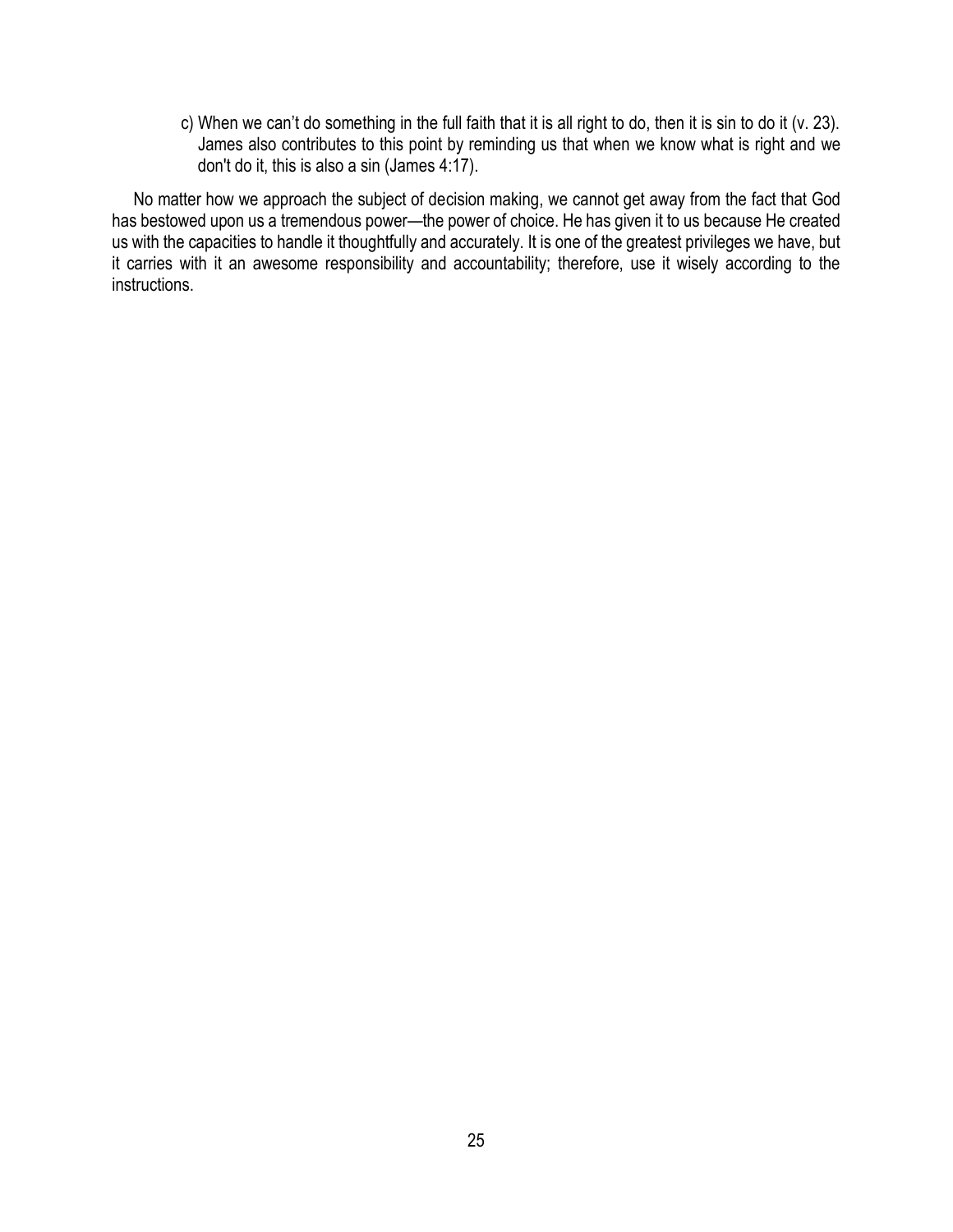## **1. REVIEW**

- 2. What is your greatest power?
- 2. What are five basic relationships of life?
	- a)
	- b)
	- c)
	- d)
	- e)
- 3. Where do we find the directions for the use of the power of choice?
- 4. List the five major scriptural guidelines we should follow in exercising the power of choice.
	- a)
	- b)
	- c)
	- d)
	- e)
- 5. The freedom to choose is an awesome privilege. What goes along with this privilege?
	- a)
	- b)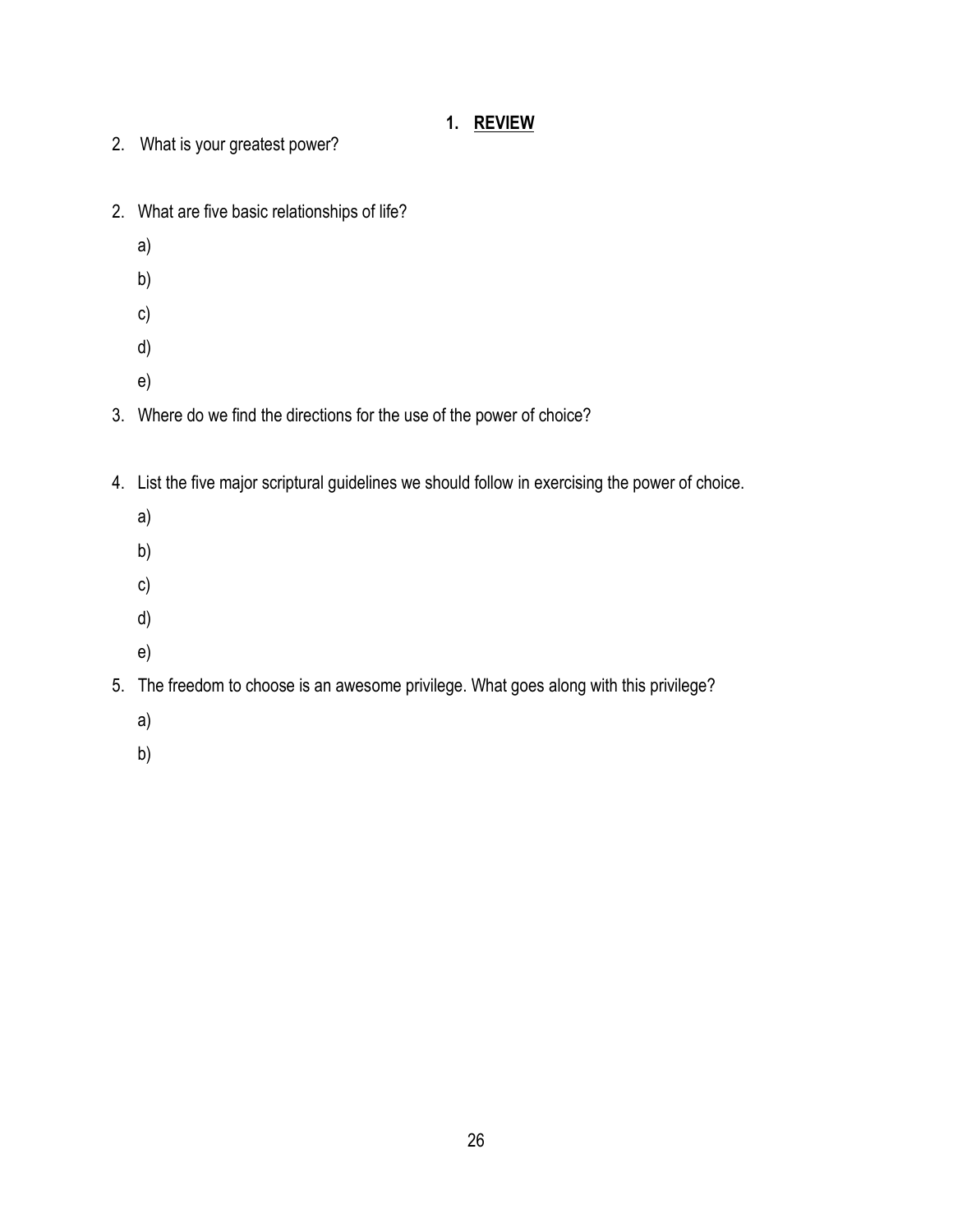#### **SIN: THE DARK BLOT [SOTERIOLOGY]**

*"…for all have sinned and fallen short of the glory God…" (Romans 3:23)*

*"…as it is written, 'There is none righteous, not even one…" (Romans 3:10)*

*"Then when lust has conceived, it gives birth to sin; and when sin is accomplished, it brings forth death" (James 1:15).*

 Whatever man is, he is not what God intended him to be, and the reason is sin. Our key verses for this lesson point out this truth in vivid color. Several years ago Billy Graham stood before a gathering of several thousand people and made one of the most astute observations about sin that has ever fallen on human ears. He pointed out various statistics to show how sin has saturated the human race and then said, "sin has lost its sinfulness in America." He meant, of course, that most people disregard the biblical teaching on sin and its cancerous consequences. Multitudes of people continue to live as if there is no God, no tomorrow, and no judgment. But God has already said in His Word that the time is set; there will be judgment (Hebrews 9:27).

 Our study on sin will address itself to answering five important questions. These questions are almost as old as time itself, and yet, in many instances, they are as fresh and new as tomorrow's news. The questions are:

- *1. What is sin exactly?*
- *2. Where did sin come from?*
- *3. Who is it that commits sin?*
- *4. What are the consequences of sin?*
- 5. *What is the remedy for sin?*

#### **1. What is sin exactly?**

 Regardless of how one approaches the subject of sin when seeking a definition, he or she ultimately comes to the conclusion that sin is willful rebellion against almighty God. This is why it is such a dark blot upon mankind. Paul pointed this out very clearly in some of his opening remarks to the church in Rome:

> For the wrath of God is revealed from heaven against all ungodliness and unrighteousness of men, who suppress the truth in unrighteousness, because that which is known about God is evident to them. For since the creation of the world His invisible attributes, His eternal power and divine nature, have been clearly seen, being understood through what has been made, so that they are without excuse. For even though they knew God, they did not honor Him as God, or give thanks, and their foolish heart was darkened (Romans 1:18-21).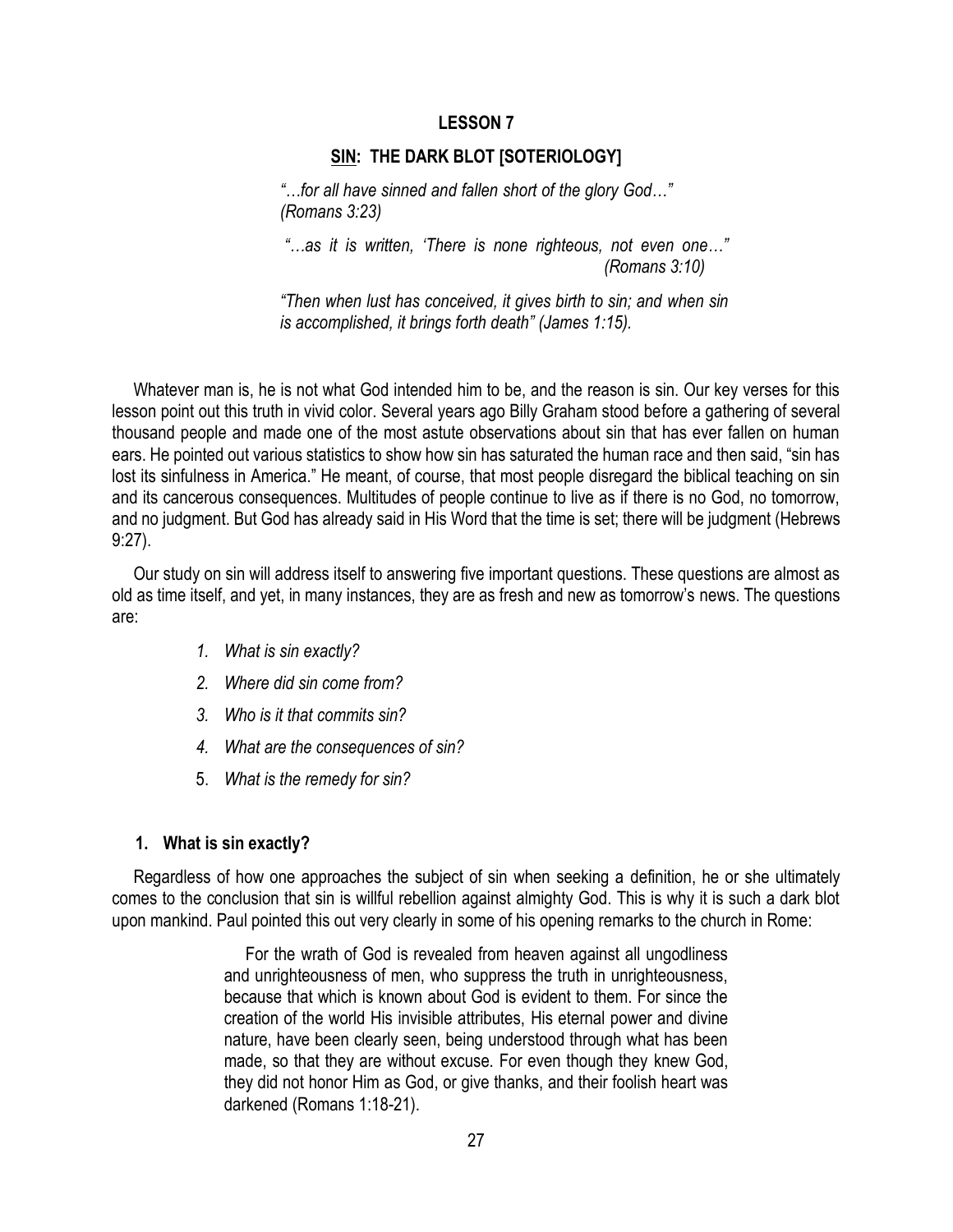God has always maintained a witness to Himself. Man has ignored God's witness and willfully rebelled; therefore, he is without excuse and must answer for his sins. The Bible shows this intentionality for sin in the various words used to describe the different facets of sin.

- a) There is the sin of total disregard for God and His word. It is the attitude of living as if God didn't exist. This attitude can be seen in such passages as Romans 1:18-21, 28-29; and 6:12-13.
- b) Another type of sinful attitude is that of lawlessness. This type of sinner willfully and completely disobeys God's moral and ethical laws. He or she knows what is right but deliberately does what is wrong. Paul uses this word descriptively in 2 Corinthians 6:14.
- c) Then, too, there is the deliberate "stepping over the line" into a forbidden area. God has given us freedom within bounds. When we disregard these boundaries by stepping over them, we commit sin (James 2:9).
- d) One facet of sin, evident all around us, is that of slipping due to a lack of concentration or concern. Many people try to dismiss this sin by saying, "I just fell into it," or "It happened before I knew it." Neither excuse is acceptable to God because we are to be on the alert so this very thing will not happen to us (1 Peter 5:8). Paul also cautions us in our daily walk to be careful lest we slip (Ephesians 5:15-17).
- e) Lastly, there is the kind of sin that seems to be the all-American sin. It is the sin most often mentioned by the apostle Paul, the sin of falling short of achieving the purpose for which God created us (Romans 3:23). This is an intentional sin, too. It suggests that we could measure up, but choose not to, usually for a selfish reason. It points out the danger of settling for the good when the best is within reach.

Regardless of what tag, color size, or face you put on sin, it is still spelled with an I right in the middle.

## **2. Where did sin come from?**

 There have been hundreds and thousands of pages written in answer to this question. All too often the answer comes from more of a promise or theory than fact. The Bible is our source of truth and therefore we must seek an answer there.

 The Bible has quite a bit to say about fallen angels. These created beings evidently had the same capacity for choosing as God has given us. Jude said they had lost their first estate, a position (Jude v. 6). The following passages afford us insight as to how sin progressed from certain angels in heaven to man on earth:

- a) Isaiah 14:12-15. The first sin—pride—is seen in the fall of Lucifer, the devil, or Satan (slanderer, adversary, Beelzebub).
- b) Revelation 12:7-9. The battle in heaven was caused by the sin of pride.
- c) Genesis 3:1-7. Satan introduces the first temptation to mankind by questioning the truthfulness of God, resulting in the first sin on earth.
- d) Romans 5:12. Adam, the father of mankind, was also the doorway to sin for mankind.

 Pride seems to have been, and still is, the source of sin. It is pride that encourages man to see himself as the sole reason for living and then to seek to satisfy himself without restraint. It is from this orientation that the sin of pride splinters into many other forms of rebellion, all rightfully deserving the name "sin."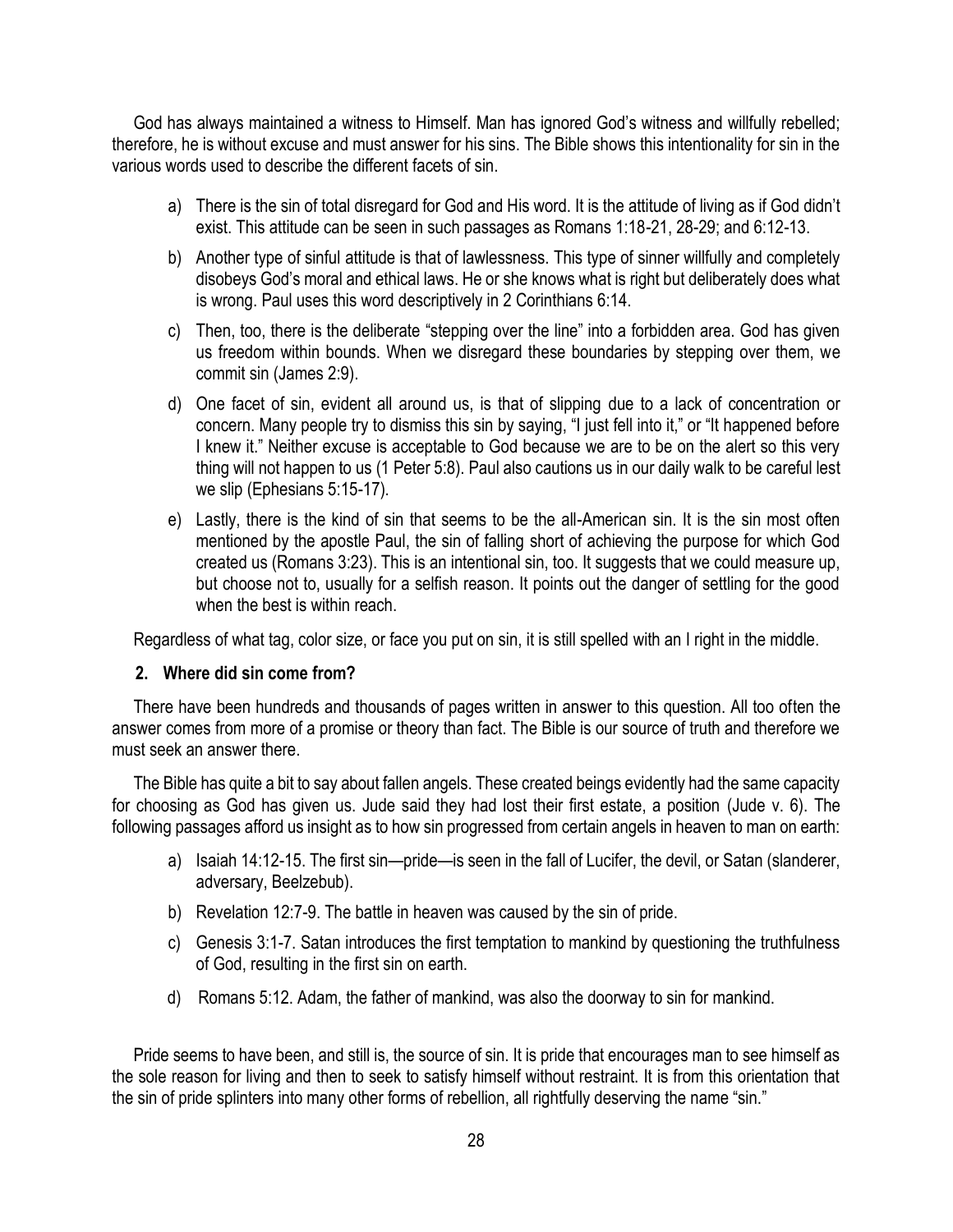## **3. Who is it that commits sin?**

 Every living person commits sin! Paul indicated that the nature of sin takes up residence within every human being (Romans 7:18-21). David proclaimed that we are born in sin (Psalm 51:5). Because of Adam's sin all mankind is saturated with the attitude of sin. Parents can perhaps see this best in the growth of their children. No one has to teach children how to lie, cheat, or steal, as these actions come naturally. This is that is meant by "original" sin. We are born with it. It is implanted in our very natures. Paul reminds us that all have sinned and there are no righteous (without sin) persons (Romans 3:10, 23).

## **4. What are the consequences of sin?**

 The Bible gives us three results of sin. First, there is physical death. God told Adam that death would result if he disobeyed and ate of the forbidden tree (Genesis 2:15-17). Adam, up to this point, had never seen death, but was soon to experience it within his family when his son Cain, out of anger, killed Abel (Genesis 4:1-8). Adam also found out something we so often forget—that is, that God does not accept excuse for sin (Genesis 3:12, 17-19). It is important to remember that even though a natural death may not be the direct result of a specific sin, yet all death is ultimately due to the original sin experience of Adam in the Garden of Eden.

 The second result of sin is separation from God in fellowship (Isaiah 59:1-2). We not only lose our fellowship, but, as Isaiah points out, we also short-circuit our prayer life. If we are determined to walk in sin, we will have to walk alone. God does not walk away from us; on the contrary, when we desire the way of sin, it is we who walk away from God. A good illustration of this truth can be seen in the life of Samson (Judges 13-16).

 The third result is the most terrible of all sin in that sin brings forth spiritual death and eternal separation (Revelation 20:11-15). This is what the Bible refers to as the second death following the judgment of unsaved souls. The Bible even gives us a catalog of those who will experience this eternal separation (Revelation 21:8).

## **5. What is the remedy for sin?**

 Man has no remedy of his own making! We can educate ourselves all we wish, but education will not remove sin. We can change our philosophy of life, turn over a new leaf, change the environment, and even move to another town and start all over again with a new name, but that will not remove sin and its guilt. There must be a change in our nature and attitude (thought process), or we will never get away from sin and its condemning effects. There is only one remedy—you must be born again (John 3:3). There must be a change in the person's spiritual nature. Paul said that when we accept Jesus Christ and are "in" Him, we become a whole new creation (2 Corinthians 5:17).

 Yes, Jesus is our only remedy for sin (Romans 8:1). He does three important things for us in relation to sin when we invite him into our hearts and lives as Lord and Savior:

- a) He saves us from the binding power of sin over our lives by forgiving us of our sins (1John 1:9).
- b) He saves us from the guilt that accompanies all sin (Romans 5:1; 8:1, 30).
- c) He saves us from the eternal penalty of sin demanded by a righteous God (Romans 6:23).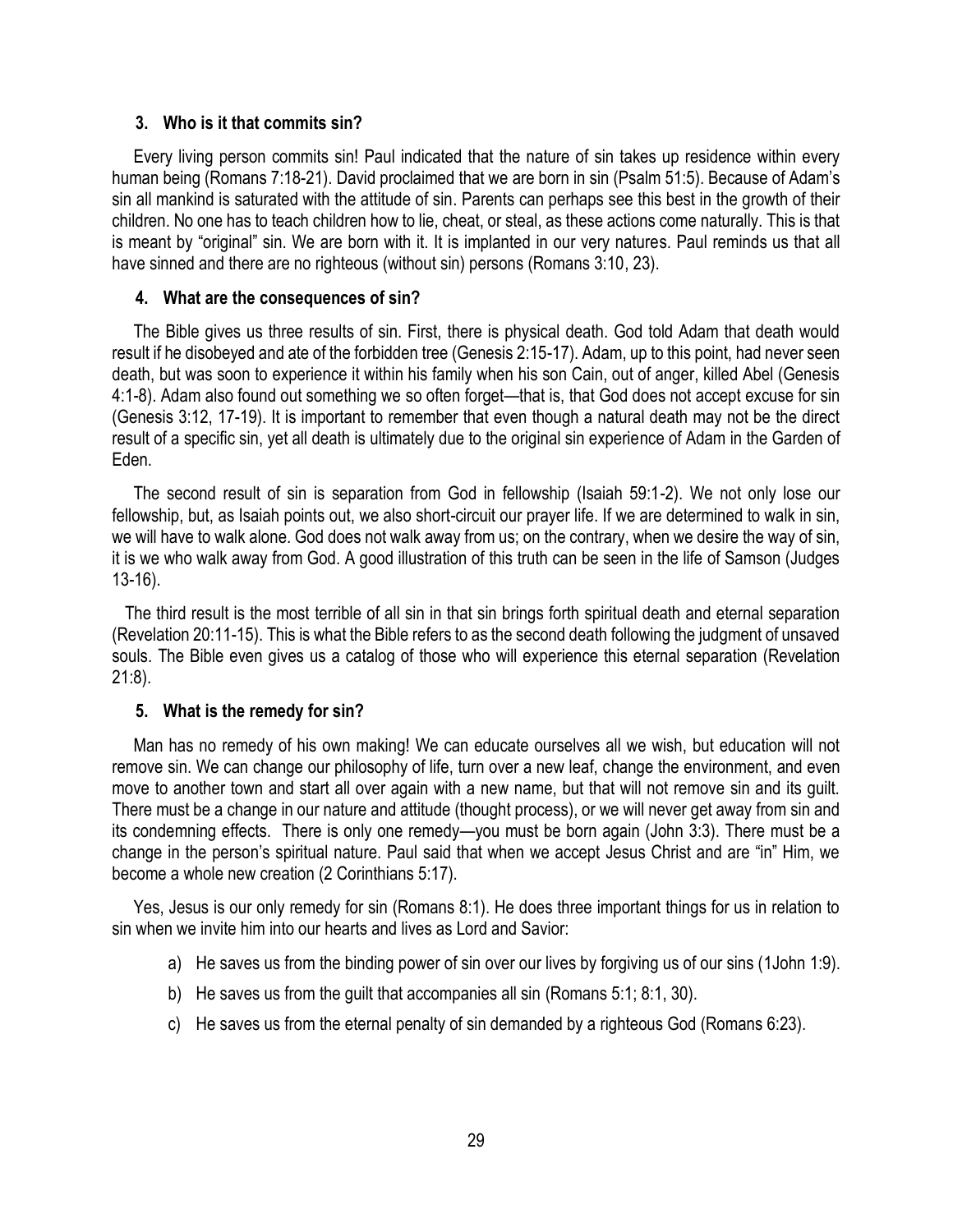The songwriter has captured this truth in the old familiar song "Jesus Saves" (verse 4):

Give the winds a mighty voice— Jesus saves! Jesus Saves! Let the nations now rejoice— Jesus saves! Jesus Saves! Shout salvation full and free, Highest hills and deepest caves; This our song of victory— Jesus saves! Jesus saves!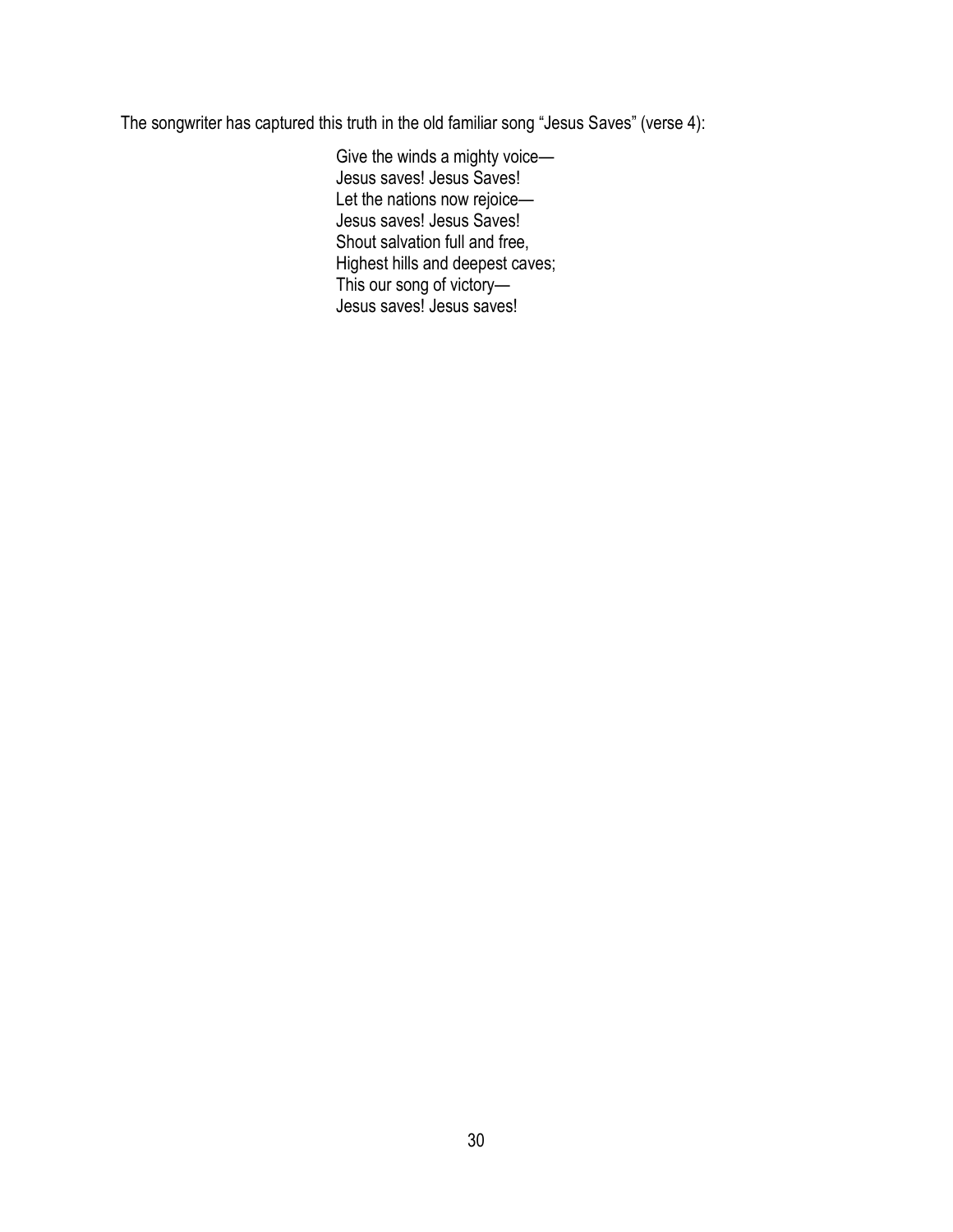- 1. Perhaps the best summation of the sin problem today could be put in one simple statement. What would that be?
- 2. What is sin basically?
- 3. Name and describe five main types of sin.
	- a)
	- b)
	- c)
	- d)
	- e)
- 4. Where did sin come from?
- 5. What is the source of all sin?
- 6. Who can commit sin?
- 7. What are three major results of sin?
	- a)
	- b)
	- c)
- 8. What is the only remedy for sin?
- 9. We are saved from what three things when we accept Jesus Christ as Savior?
	- a)
	- b)
	-
	- c)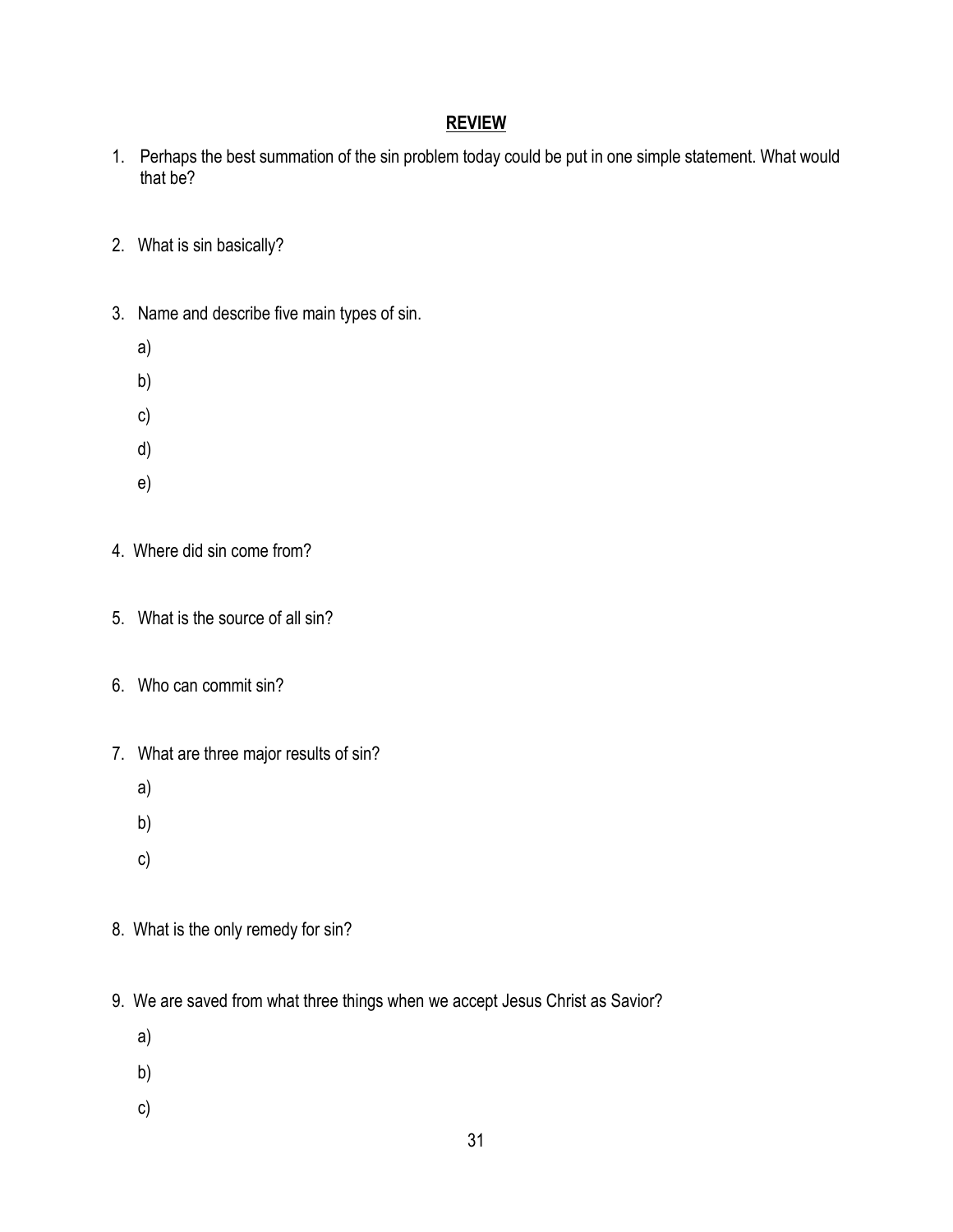#### **HOW TO OVERCOME TEMPTATION [PROGRESSIVE SANCTIFICATION]**

 *"No temptation has overtaken you but such is common to man; and God is faithful, who will not allow you to be tempted beyond what you are able, but with the temptation will provide the way to escape also, that you may be able to endure it" (1 Corinthian 10:13).*

 Let the truth be known immediately—we who have invited Jesus Christ into our hearts can overcome temptation! We need not fall victims to its degrading power. We can live a victorious and fruitful Christian life. Our key verse in one of many that gives us that assurance. Jesus has also promised us that we do not have to face life by ourselves; "…lo, I am with you always, even to the end of the age" (Matthew 28:20).

 Some Christians think that their salvation experience is some kind of "vaccination" against temptation and sin. Not so at all. In fact, the real struggle just begins when one accepts Jesus Christ a Savior. Why? Because the person still possesses the old sinful nature that tends to drag him into sin. But once he has experienced his salvation, he then possesses a new nature (2 Corinthians 5:17). These two natures will war against each other as long as we live (Galatians 5:16-17). Paul, in writing to those in Rome, said that these two natures, that of the flesh (sinful) and that of the Spirit (godly), are determined in their expression by one's desire (Romans 8:5-8). One elderly gentleman expressed the situation in this manner: "As a Christian, I have two dogs in my mind and heart. One wants to do good and the other desires to do evil. They are constantly in battle." Someone asked him which one usually wins. The gentleman then came forth with an astounding truth. He said, "Whichever one I say, 'Sic 'em!' to." Well, it can't be made any plainer than that. We do what we really want to do. It would be good for every Christian to learn this lesson early in his new life. We might even go one step further and say, in answer to the above question of which one wins, that it would depend on which dog or attitude or desire we fed most often. The Bible challenges us at this crucial point not to make provision for the old, sinful nature, but rather put on the positive, good, and new nature in Christ (Romans 13:14). Sin and its infectious disease has already been condemned by Christ's death on the cross and therefore we must treat the old nature as if it is dead.

 Temptations will come our way! Oftentimes the higher our level of commitment to Christ, the stronger the temptation. A temptation is nothing more than a strong pull, by the devil, on some aspect of our old sinful nature. He tries to lure us away from our strength in Christ by appealing to the baser attitudes of life. This pull is not usually all at once but, rather just a little at a time. The devil knows that if he can pull us a little at a time and get us to wander a little, it won't be long until we will stray away from God altogether. We become like boats drifting downstream, going farther and farther away from the good and the best God has in store for His followers. The pull of the devil is often so subtle that before we realize what has happened, we are a long way downstream, gong faster and faster.

There are several things we can do to deal with temptation.

- 1. **Recognize the reality of temptation and be on guard**. Peter challenges us to be awake for the craftiness of the devil (1 Peter 5:8)
- 2. **Realize that we don't have to fall to temptation**. The key verse for this lesson (1 Corinthians 10:13) points out four very important truths for our consideration.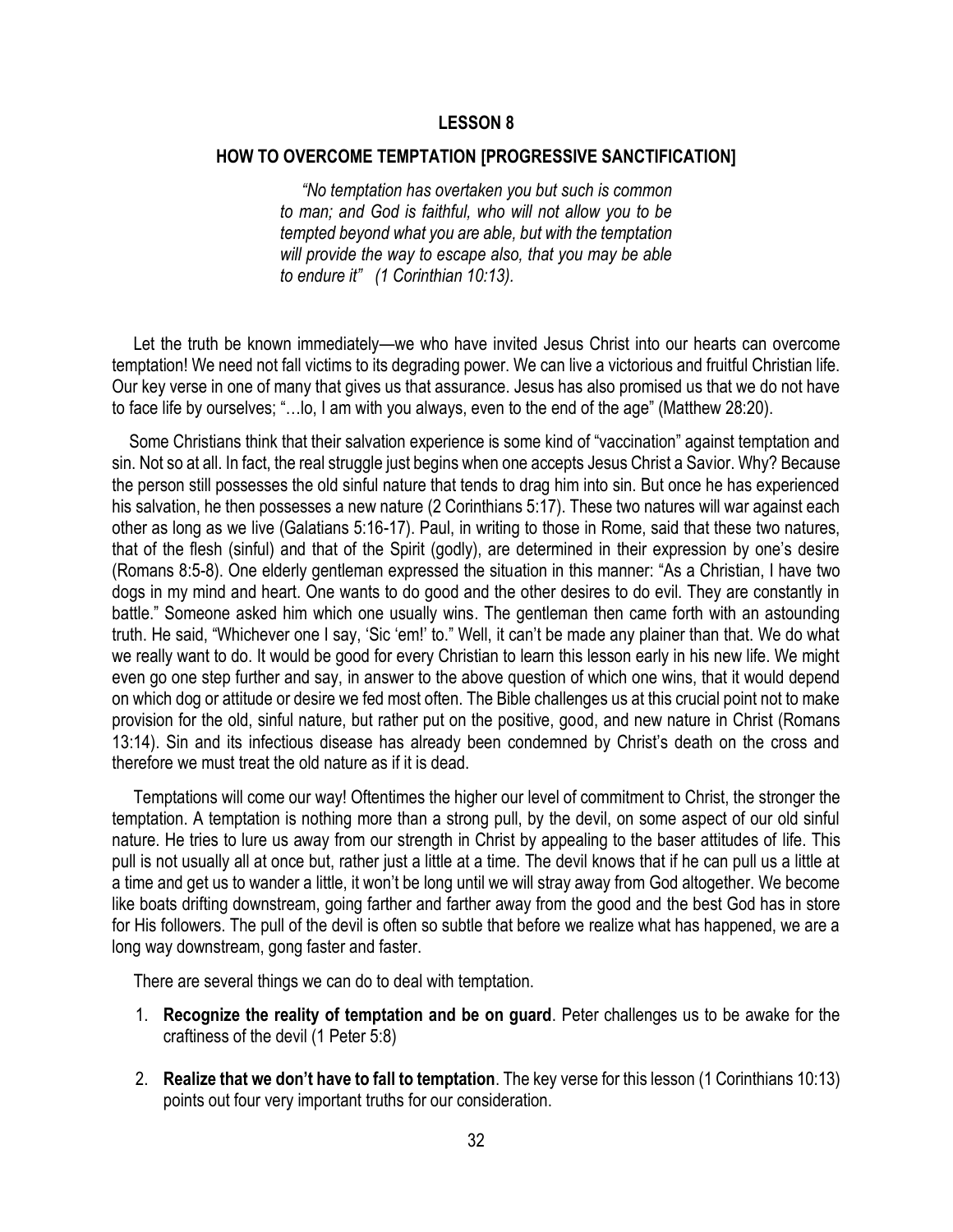- a) Every Christian faces temptation. We are all in the same boat, so to speak. We aren't facing anything that thousands of others haven't faced or overcome.
- b) God will not allow us to be tempted beyond our ability or capacity to resist. We don't give in because we have to but because we want to.
- c) Along with the temptation will come *the* way of escape. Notice not a way or *some* way, but *the* way. Almost every temptation is so much in contrast to God's teaching that the way out is evident. Usually it comes out in an affirmed **"No!"** Once we try to make excuses or hedge on the issue we are beaten. We must take our stand; as Paul said, "…having done everything [we can]…stand firm" (Ephesians 6:10-13).
- d) Remember that we can do all things through Christ (Philippians 4:13). We need also to remember that the power to overcome resides with us (1 John 4:4). We have a promise that needs to be exercised more often in relation to temptation; when we resist, the devil will flee from us (James 4:7). Jesus reminds us that we are no match for the devil; without Jesus we are helpless (John 15:5).

 Even though we can't stop temptations from coming our way, we can take specific steps that will lessen the frequency and intensity of the temptation.

- 1. **We need to be very selective in the material that we read**. Much of the printed word one reads today is nothing but garbage and shouldn't enter the Christian's mind. If you think you can read anything and not have it condition your attitudes, the drifting process we talked about earlier is already in motion.
- 2. **We need to be extremely selective in our television viewing**. Programs that are saturated with violence, sex, and crime have more of a conditioning effect than we realize.
- 3. **What we give our listening attention to must also come under the scrutiny of our Christian convictions.** One of the most damaging attitudes among Christian people today is the "bandwagon" philosophy—everybody's doing it! Jesus told us to be careful when the majority is in control (Matthew 7:13-14).
- 4. **There is also a subtle danger concerning the places that a Christian goes**. He or she sometimes, without thinking, frequents places dangerous to his or her witness. Certain recreational and entertainment pursuits can be harmful.

 These four activities of everyday life can encourage and set the stage for crushing temptation that few Christians can escape without paying a heavy toll. Perhaps it would be profitable at this point to review lesson 6 in light of temptations.

 Here are several other steps of a preparatory nature that a Christian can take to deal with inevitable temptations:

- 1. **Memorize passages of God's Word**. Having the living Word of God in your heart will give you a strong defense against temptation and sin (Psalm 119:9-16)
- 2. **Confess your sins immediately**. You have the promise of cleansing from God (1 John 1:9). Don't put off dealing with sin. When you are aware of sin, ask forgiveness.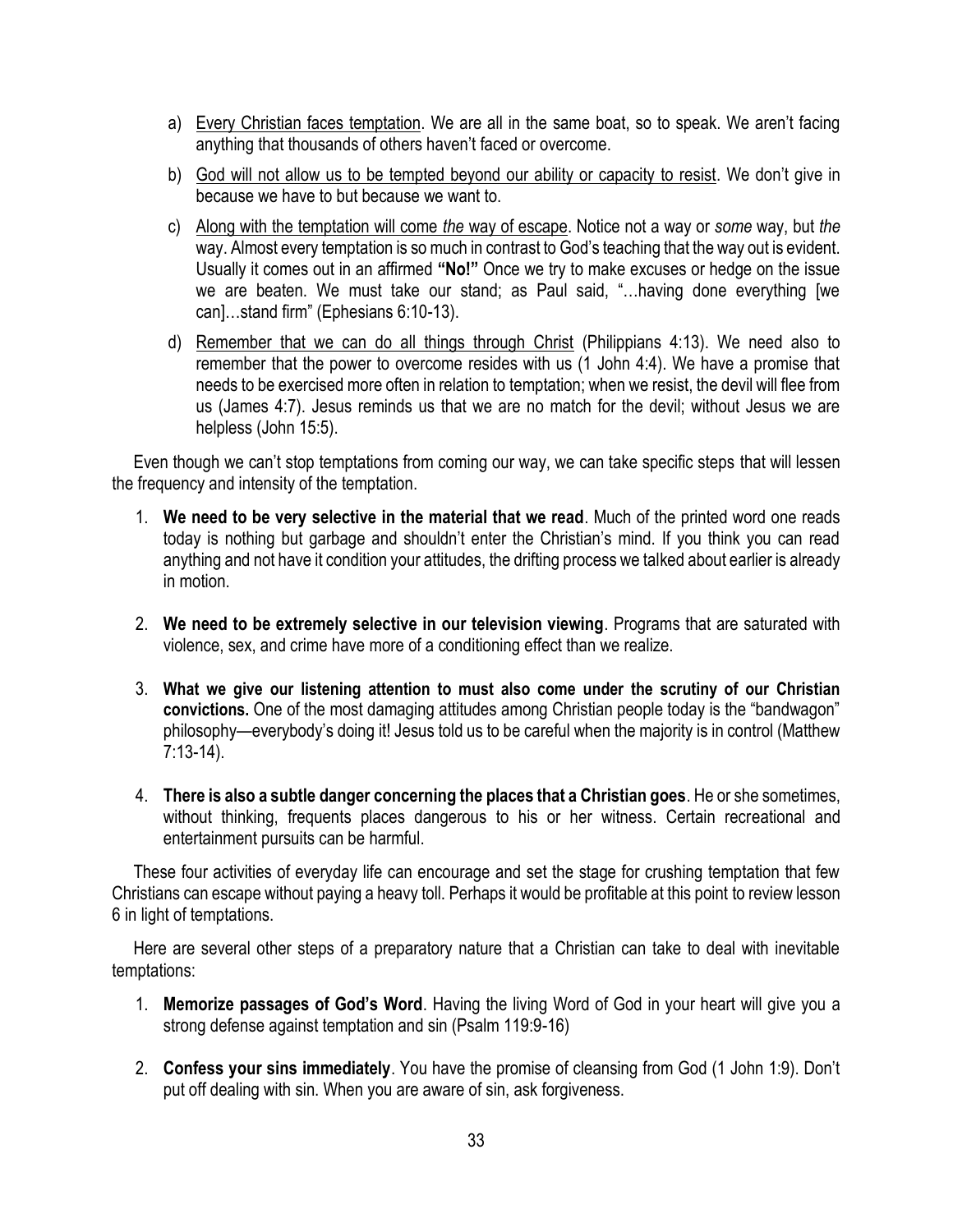- 3. **When facing a temptation, pray diligently for strength to cast it aside**. Oftentimes we don't utilize the power of prayer to fight evil. James tells us that we have not, because we ask not (James 4:2).
- 4. **Establish strong friendships among other Christians**. You will have many things in common with other brothers and sisters in Christ but little, if anything, in common with the lost. Proverbs warns us about our companions (Proverbs 1:10-16). Perhaps the most helpful passage to assist us in our choice of friends is Proverbs 13:20-21: "He who walks with wise men will be wise, but the companion of fools will suffer harm. Adversity pursues sinners, but the righteous will be rewarded with prosperity.
- 5. **Lastly, be active in the Lord's work**. Commit yourself to Him without reservation. Remember, He has first claim on your stewardship of time, talents, resources, and efforts (1 Corinthians 6:19-20).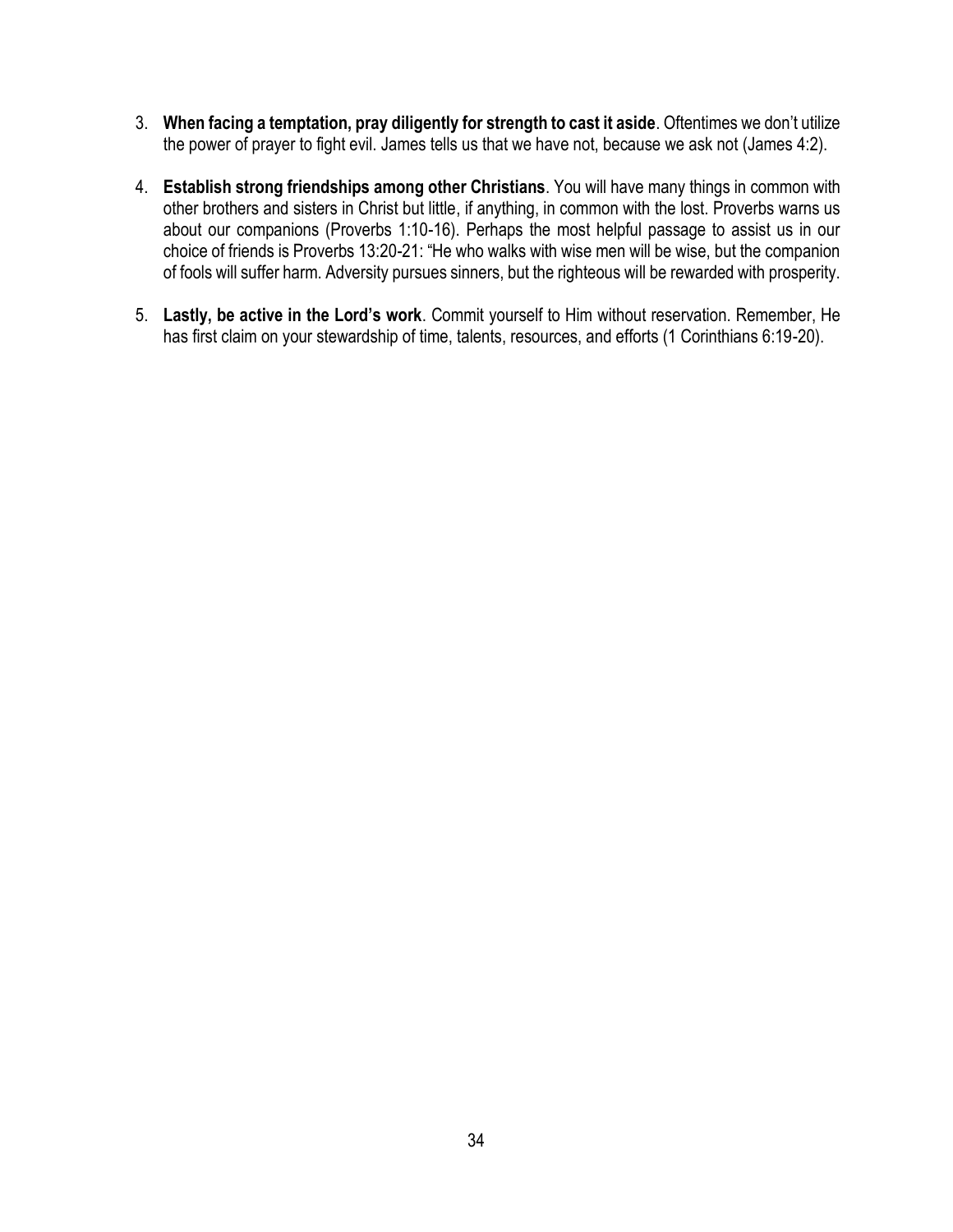- 1. Name the two natures of a Christian.
- 2. What is temptation?
- 3. What is the first important thing we need to recognize about temptations?
- 4. What four truths come to us from the lesson's key verse, 1 Corinthians 10:13?
	- a)
	- b)
	- c)
	- d)
- 5. What are four ways we can lessen the frequency and intensity of temptation?
	- a)
	- b)
	- c)
	- d)
- 6. What five preparatory steps can a Christian take that will aid him or her in facing temptation?
	- a)
	- b)
	- c)
	- d)
	- e)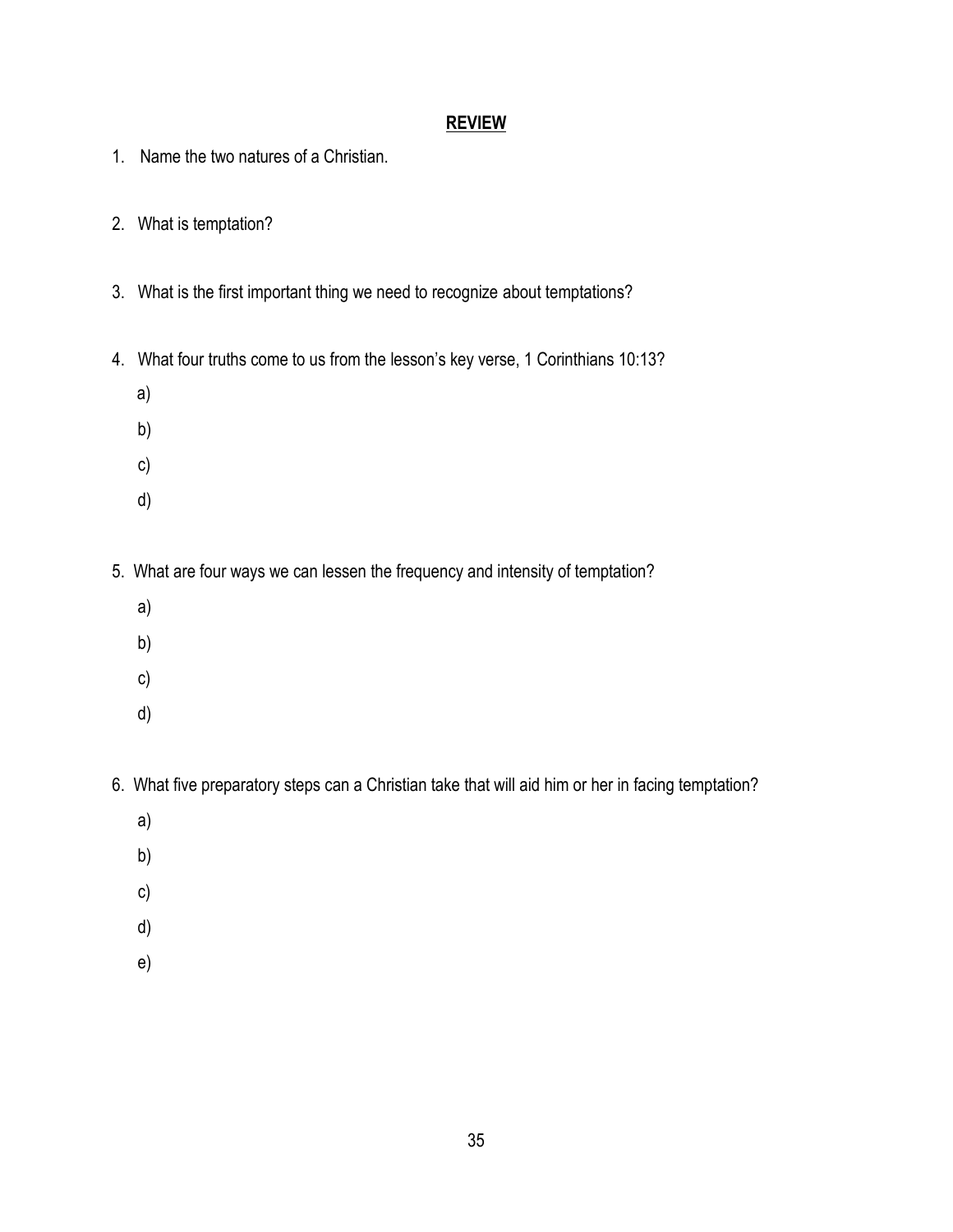#### **JESUS CHRIST: THE SON OF THE LIVING GOD [CHRISTOLOGY]**

 *"In the beginning was the Word, and the Word was with God, and the Word was God. He was in the beginning with God" (John 1:1-2).*

 *"For God, who said, 'Light shall shine out of darkness,' is the One who has shone in our hearts to give the light of the knowledge of the glory of God in the face of Christ" (2 Corinthians 4:6).*

 It is impossible to understand God, the Bible, or even the history of mankind fully without a thorough knowledge of the person and ministry of Jesus Christ, the Son of God. Jesus is the key to understanding life itself.

We once again come to the proverbial "scratch the surface" as we attempt to study Jesus Christ. There probably have been more words written about Jesus than any other single person in all of history. Perhaps these lines, penned by an unknown author and entitled "One Solitary Life," afford us the best overall picture of Jesus Christ:

He was born in an obscure village, the child of a peasant woman. He grew up in still another village where He worked in a carpenter shop until He was thirty. Then for three years He was an itinerant preacher. He never wrote a book. He never held an office. He never had a family or owned a house. He didn't go to college. He never visited a big city. He never traveled two hundred miles from the place where He was born. He did none of the things one usually associates with greatness. He had no credentials but Himself.

He was only thirty-three when the tide of public opinion turned against Him. His friends ran away. He was turned over to His enemies and went through the mockery of a trial. He was nailed to a cross between two thieves. While He was dying, His executioners gambled for His clothing, the only property He had on earth. When He was dead, He was laid in a borrowed grave through the pity of a friend.

Nineteen centuries have come and gone, and today He is the central figure of the human race. All the armies that ever marched, all the navies that ever sailed, all the parliaments that ever sat, all the kings that ever reigned, put together, have not affected the life of man on this earth as much as that ONE SOLITARY LIFE.

 With this dramatic picture of Christ before us, let us now seek to gain a clear understanding of His person and ministry by looking at several important facets of His life.

 **The Incarnation***.* God became a man in Jesus Christ (John 1:14). God directly intervened in the lives of men and women through the miraculous virgin birth of Jesus, which had been prophesied by Isaiah seven hundred years before it actually happened (Matthew 1:21-25). The place of Jesus' birth, Bethlehem, had also been foretold by the prophet Micah over seven hundred years before (Micah 5:2). The night Jesus was born was a very special night accompanied by an angelic host, a bright light, and later on a star that guided wise men from the East to Jesus (Luke 2:1-20; Matthew 2:1-11). His name, Jesus Christ, means the promised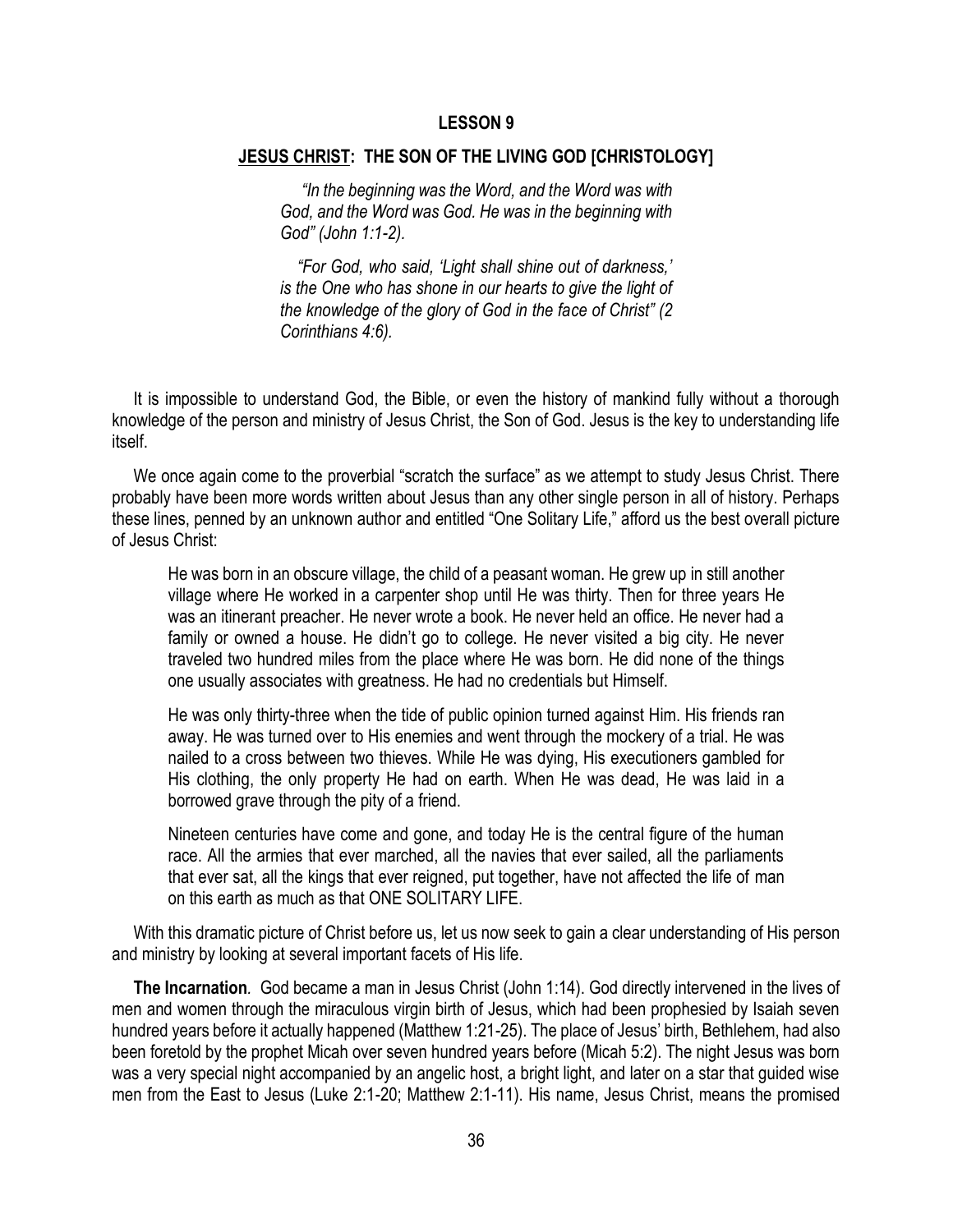deliverer who would save His people from their sins (Matthew 1:21). He was God's promise of salvation in the flesh—fully God, yet fully man. Paul helps us to understand this seeming paradox by stating that Jesus temporarily set aside the form of His godliness and took upon Himself the form of a servant in order to meet man where he was (Philippians 2:1-11). Herschel H. Hobbs has offered the best explanation of this indescribable action where he said it resembled the pouring of the same amount of water from a round glass into a square glass. Nothing of Christ's substance was changed but just the form and manner of His manifestation.<sup>1</sup>

 **The Life of Jesus***.* Jesus' life was a perfect pattern and example (1 Peter 2:21-25). The earthly ministry of Jesus covered but a short three and one-half years. The Four Gospels—Matthew, Mark, Luke, and John—cover the life of Jesus from different perspectives. Matthew shows us Jesus as the Jewish Messiah. He writes to prove that Jesus was the promised one. Mark shows us the powerful image through Jesus' many miracles. Luke sets forth the life of Christ from the chronological perspective after much investigation of eyewitness accounts (Luke 1:1-14). John approaches the life of Christ from still a different direction. He shows the divine side of Christ. Even though each writer wrote from a different vantage point and through his own personality, most of the important teachings and lessons are found in each of the four books. It is believed that Jesus was about thirty-three years of age when He was crucified.

**The Crucifixion***.* This was the encounter of God's judgment and God's love. It is here at the cross that we see the plan of God taking shape most clearly. Sin must be paid for as God's attitude of judgment declared. But God loved the sinner and therefore provided a way for the sin to be paid for (a blood sacrifice) and yet allowed the sinner to be forgiven and pardoned from the guilt and consequences of sin. This total experience is called the atonement. Jesus' death fulfilled the debt or payment for everyone who would believe in Him (John 3:16, 18, 36; Romans 6:23). Jesus declared that He had come for the express purpose of saving sinners (Luke 19:10). Men did not put Jesus to death by force. He voluntarily laid down His life as a ransom (Matthew 20:26-28). Jesus, as the familiar hymn says, "paid it all":

> Jesus paid it all, All to Him I owe; Sin had left a crimson stain, He washed it white as snow.

 **The Resurrection**. Death was disarmed by Jesus' resurrection (1 Corinthians 15). The crucifixion was but a comma in the life of Jesus Christ. His death on the cross would have served no real purpose if He had not risen from the dead triumphantly. Thousands of people had been crucified. It is reported that over two thousand were crucified at the hands of the Roman general Titus in 70 A.D., when Jerusalem was destroyed. Without the resurrection Jesus would have been another martyr for a cause. We Christians do not worship and serve a dead Savior, but rather a living Lord—Jesus Christ, the King of kings and Lord of lords. The deity of Jesus is made clear once and for all at the empty tomb. The lifeline of the church is the resurrection life of its Lord!

 The resurrection proved many things concerning Christ and His teachings. It first proved Him to be truthful. He said He would be killed but would rise from the dead on the third day (Matthew 16:21). It also proved His power over death. The resurrection of Jesus became the heart of the Christian message (1 Corinthians 15:12- 20). Jesus' resurrection guarantees life after death to His followers (1 Thessalonians 4:13-18). He promised us this new life when He said, "…because I live, you shall live also" (John 14:19). The joy of our Christian assurance finds its expression in an empty cross and an empty tomb. He lives!

<sup>1</sup> Herschel H. Hobbs, Fundamentals of Our Faith (Nashville: Broad- man Press, 1960), p. 44.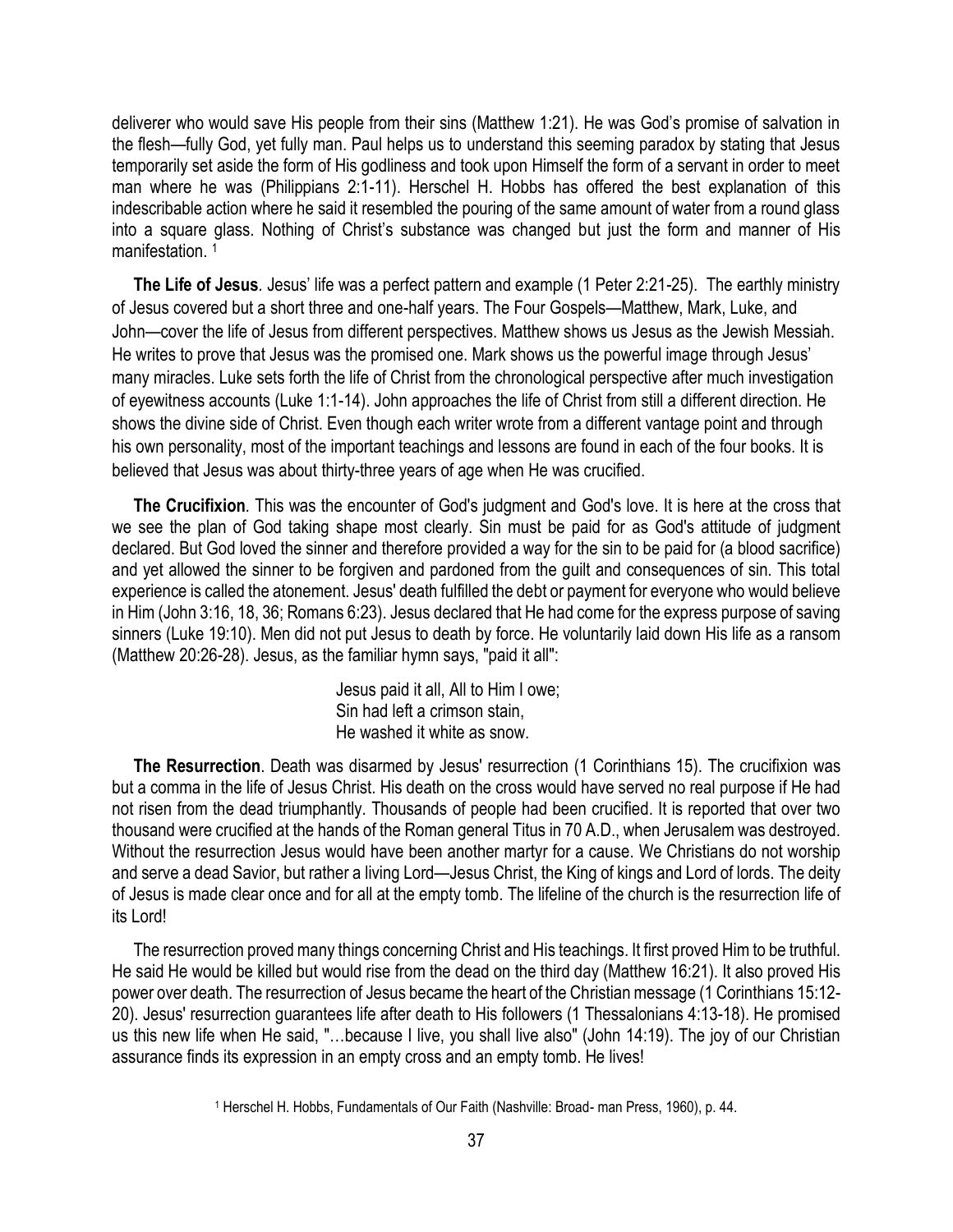**The Ascension***.* The stage of preparation preceded Christ's ascension into heaven (John 14:1-6). The ascension of Jesus Christ is one of the most often passed over events in the ministry of Jesus. The Bible does not say a great deal about the event, but it does give us one glorious account in Acts 1:9-11.

 The writer of the book of Hebrews tells us that Jesus is making intercession with God for us here on earth (Hebrews 7:23-28). John tells us that Jesus is our advocate with the Father (1 John 2:1-3). Jesus told us that He was going to prepare a place for us (John 14:2). One aspect of the ascension of Jesus often overlooked is that it prepared the way for the coming of the Holy Spirit, who now lives with us every day (John 14:15-20, 25-26). Finally, the ascension assures us of confident access to God (Hebrews 4:14-16), the hope of immortality (1 Corinthians 5:1-8), God's truth (Romans 8:28, Colossians 1:15-18), and Christ's authority (Ephesians 1:22; Philippians 2:9-10).

**The Second Coming***.* Jesus will come back for His followers (John 14:3). There is no more sure truth than the second coming of Christ because Jesus promised that He would return, as the above Scripture records for us. His second coming will be far different than His first. At His initial coming, He came to seek and to save the lost (Luke 19:10), but at His second coming He will come to judge the world (Revelation 19:11-21). Those who have accepted Jesus as Lord and Savior have no need to fear His return as the Scriptures indicate, but it will not be so for those who have rejected His authority.

 It is necessary for you to study carefully and earnestly the life of Jesus if you want to grasp all the many facets of His truth and person. There is no other study to which you could give yourself that would provide you with as many adventures, thrills, and dividends for life.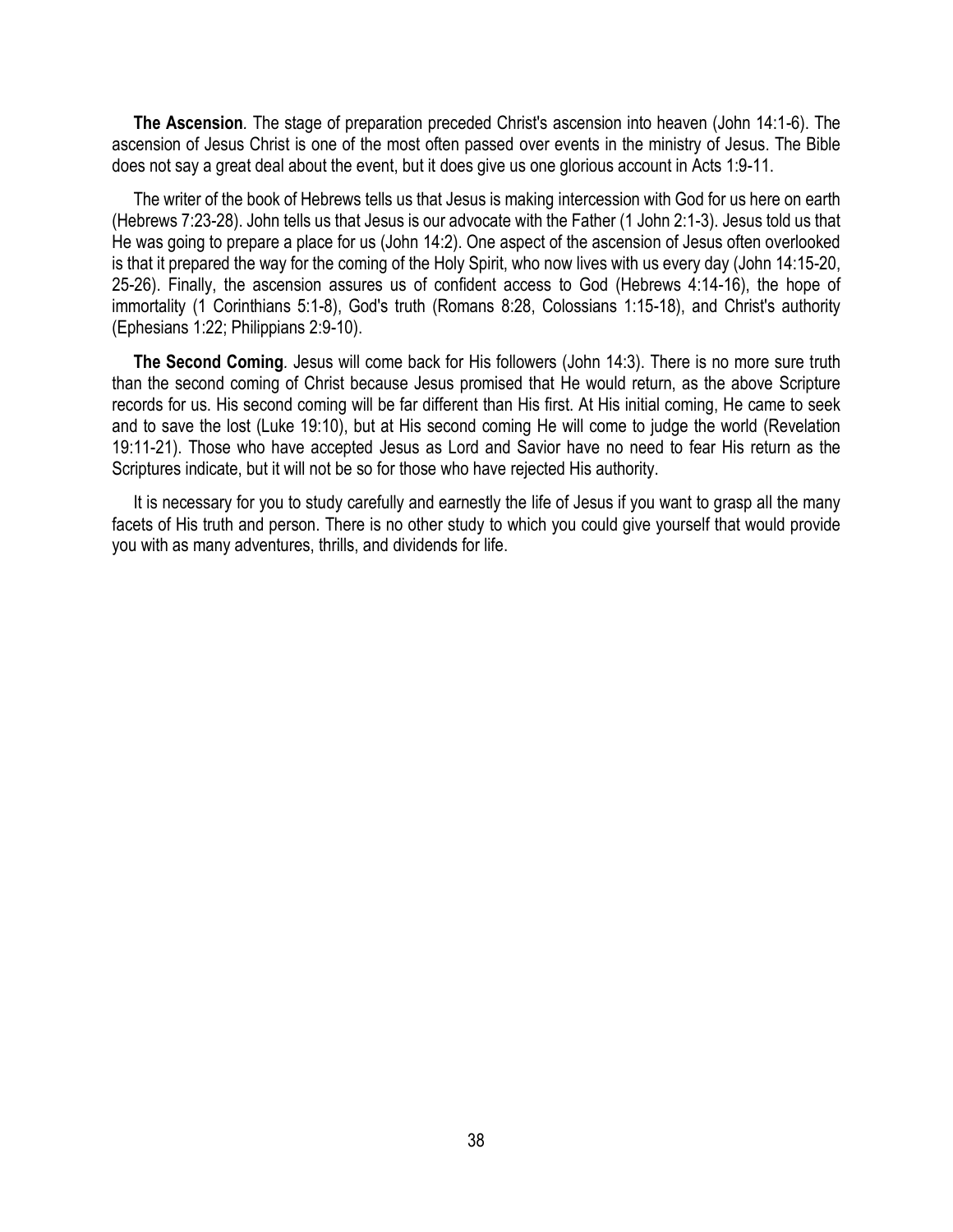- 1. Jesus is the \_\_\_\_\_\_\_\_\_\_\_\_\_\_\_\_\_\_\_\_\_\_\_\_\_\_\_\_ to understanding \_\_\_\_\_\_\_\_\_\_\_\_\_\_\_\_\_\_\_\_\_\_\_\_\_\_\_\_\_\_\_\_ itself.
- 2. What does the name of Jesus Christ mean?
- 3. List the perspective from which each of the Gospel writers described the life and ministry of Jesus.

Matthew:

Mark:

Luke:

John:

- 4. What two aspects of God came together at the cross?
	- a)
	- b)
- 5. What is the lifeline of the church?
- 6. What is the heart of the Christian message?
- 7. When Jesus ascended to the Father, He paved the way for what important event?
- 8. What will be the major difference in Christ's second coming as compared to the first?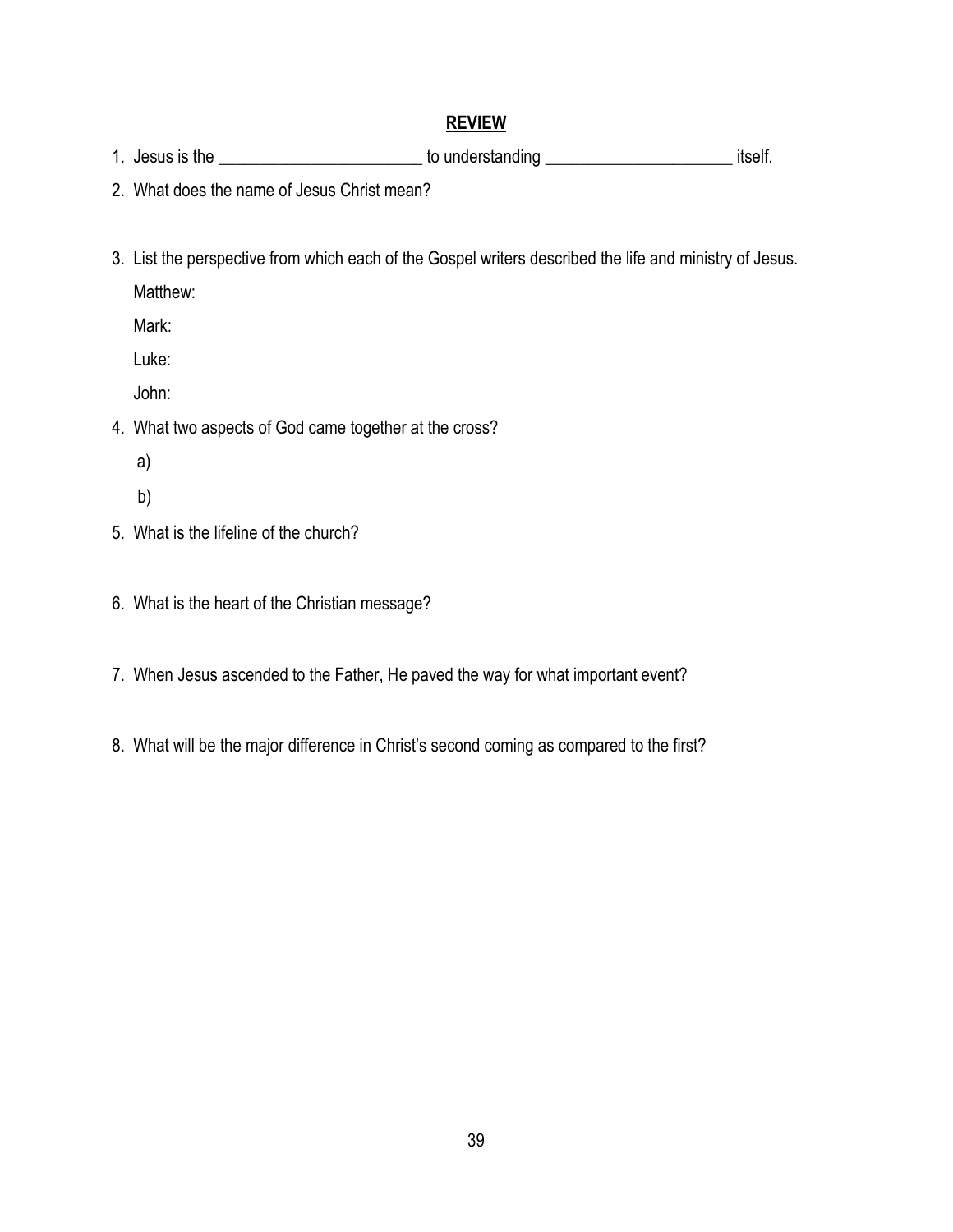#### **HOW TO BE A WITNESS FOR JESUS CHRIST**

*"…you shall receive power when the Holy Spirit has come upon you; and you shall be My witnesses…" (Acts 1:8).*

 Words are very fragile things. They can be abused, battered, and broken down quite easily. The word "witness" has been one such word. It has been defined in so many ways that it has almost lost its real meaning. The word "witness", in its purest and simplest definition is this: a person who shares the facts of some experience as they relate to him or her personally. One simply tells it as he or she knows it. So, when this truth is reflected in the Christian context, a witness for Christ is a person who tells another what has happened to him or her personally in relation to Jesus Christ. There is no theory, only facts!

 The key verse for this lesson, Acts 1:8, points out a very significant truth in relation to our being witnesses. Jesus didn't ask us to be witnesses; He told us! He didn't suggest that we be witnesses; He told us to be witnesses! He didn't even give us an option. We are commanded by Jesus Christ, in His last words prior to His ascension, to relate the facts to others as we have experienced them in our own salvation experiences. As we ponder this specific command from our Lord, we need to be reminded that we are His servants, and servants do not refuse their master nor do they dictate policies to their master. For us to say no to Jesus or "not now, but maybe later" is direct disobedience to His last command. In truth, we have no choice but to do as Jesus has commanded us to do.

 It is important that you seek training in the ministry of witnessing. This skill does not come automatically with your salvation. It must be learned if you are to become effective. A person not trained in the specifics of witnessing often does more harm than good even though he or she is sincere in these efforts. The intent of this lesson is to give some helpful suggestions that may be used until you can become involved in an indepth training class or can be assisted in the ministry of witnessing by your pastor or some mature Christian lay person.

 There are several important aspects of becoming a witness for Christ. It is difficult to list them according to importance because each one is tremendously important in itself. However, these have proved to be the pronounced points to grasp:

- 1. **Develop and maintain a healthy spiritual life**. This involves, of course, daily devotions in which you study God's word and seek His presence through prayer. Your effectiveness in witnessing will be in direct proportion to your personal level of spiritual growth. You cannot give to another what you yourself do not have to give! Along with your Bible study and prayer must come open and honest confession of known sin. We, have a biblical promise that if we will confess our sins, God will forgive us and cleanse us (1 John 1:9).
- 2. **Strive for consistency in your speech and behavior**. Perhaps the number one cause of a Christian's ineffectiveness as a witness for Christ is that his or her actions speak so loudly that those around can't hear what the believer has to say. Nothing will hurt your witness for Christ more than saying one thing and doing another. It is at this point you must develop Christian convictions and dispose of religious preferences. A preference is something that you don't think you should do, but in the company of certain persons or if pressure is put on you or if circumstances are such that you don't want to make "waves"—you go ahead and do it. Once this happens, all the words you can utter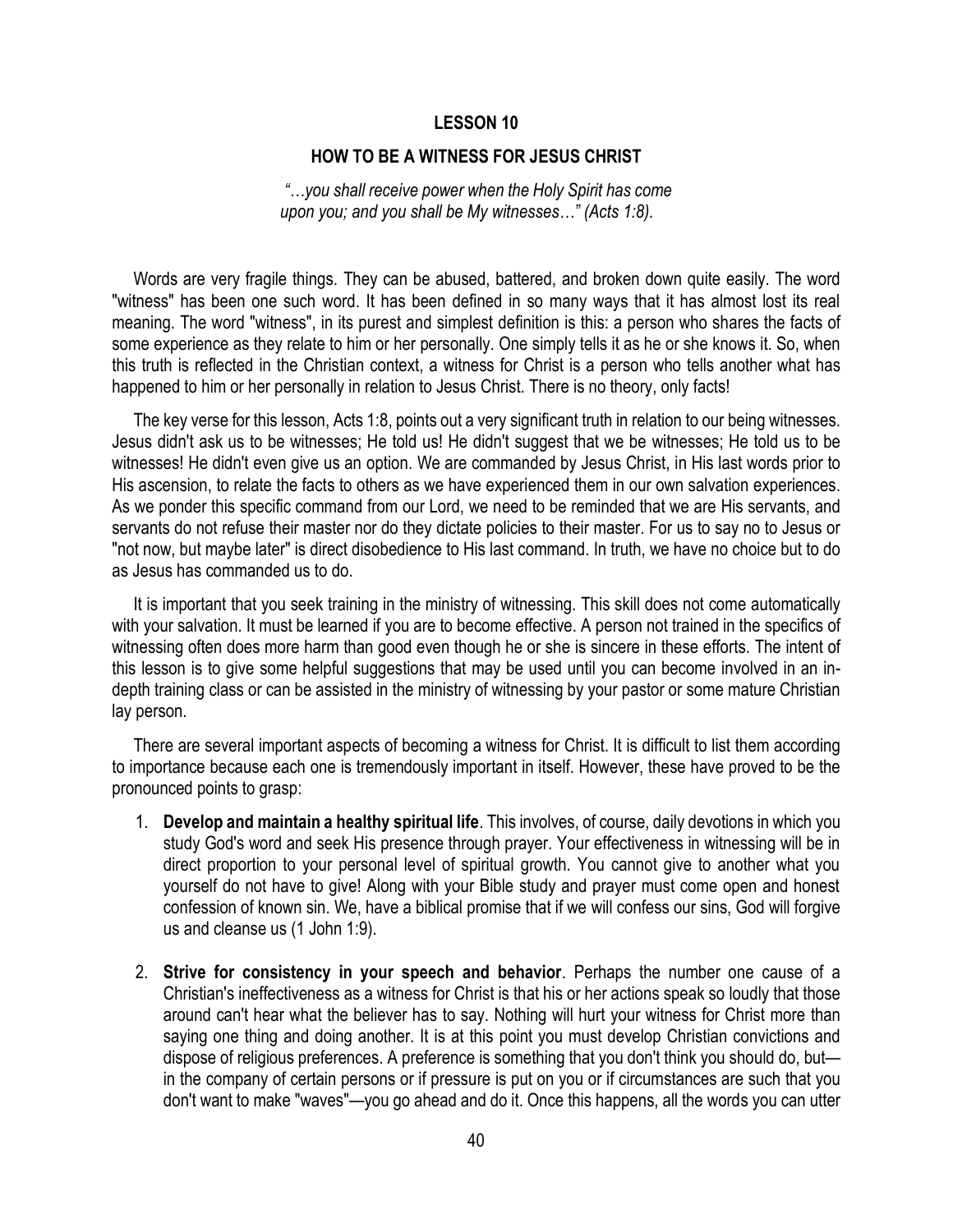will not override the fact that you did the thing you didn't really want to do. What does that say to those around you? Doesn't it say that your commitment to Christ is rather shallow? This action of preference usually shows up most in speech, habits, recreation, and use of money. A conviction, on the other hand, is a settled issue. It doesn't matter what the circumstances are, within whose presence you find yourself, or the degree of pressure brought forth—you stand for what you have committed yourself to and what you believe. A good illustration of a conviction can be seen readily in the life of the young man Joseph. He was a slave in Egypt but refused to sin against his God by submitting to the seductive attempts of Potiphar's wife (Genesis 39:1-23). A Christian whose life is inconsistent with the teachings of Jesus Christ will bear no fruit in his or her attempt to witness for Christ.

3. **Take advantage of the opportunities to witness**. The apostle Peter challenges us to be ready always to give an account of what we believe to anyone who asks us (1 Peter 3:15-17). You need to be looking for opportunities to share your faith. A good procedure to follow is to ask the Lord to give you the chance to witness each day. You might even commit yourself to seek out one different person each week with whom you can share what the Lord has done for you. That alone would result in fiftytwo different people hearing from you annually. That is a challenging goal for every Christian.

 You may as well know now that the devil is not a passive foe. He will not sit idly by and watch you "claim" souls for Christ. He usually attacks young Christians, in relation to witnessing, in one or more of three ways:

- 1. **By producing an attitude of fear of the response you may receive from those with whom you strive to share your witness**. A training class on witnessing, such as mentioned earlier, can help you overcome this kind of fear. A good promise to remember is that the power within you (the Holy Spirit) is greater than the power that is within this world (the devil) (1 John 4:4). You need also to remember that if you commit your witness to the Lord, He will work it through (Psalm 37:5).
- 2. **By distracting you from your witnessing mission**. This attack usually comes through an encouragement to busy yourself doing so many "good" things that you don't have time left to fulfill your mission. The main excuse Christians give for not witnessing is that they are just too busy. A careful examination of their "busy" lives will reveal a series of substitutions for witnessing. It is easier to give one's time to the P.T.A., a service club, or a volunteer agency than to confront people with the claims of Christ. The only problem with doing all these good things is that Christ has first claim on a Christian's time, talent, resources, and efforts (1 Corinthians 6:19-20), and Christ has commanded us to bear testimony to what He has done for us so that others might open their hearts to Him.
- 3. **By projecting the erroneous idea that witnessing is very complex and hard to do**. This attitude has rendered many Christians useless in the ministry of witnessing. It is not difficult to be a witness for Christ. If your life is consistent with the teachings of Christ, you can easily gain an audience among your friends, relations, schoolmates, fellow workers, recreation associates, and others. The most successful method of witnessing is simply to share your testimony (relate the facts) around these three main points:
	- a) *Your life prior to becoming a Christian*. Most of us had no real direction, purpose, or joy during that period. Most of the people you share this with will find their own lives to be similar and will be able to identify with your former life.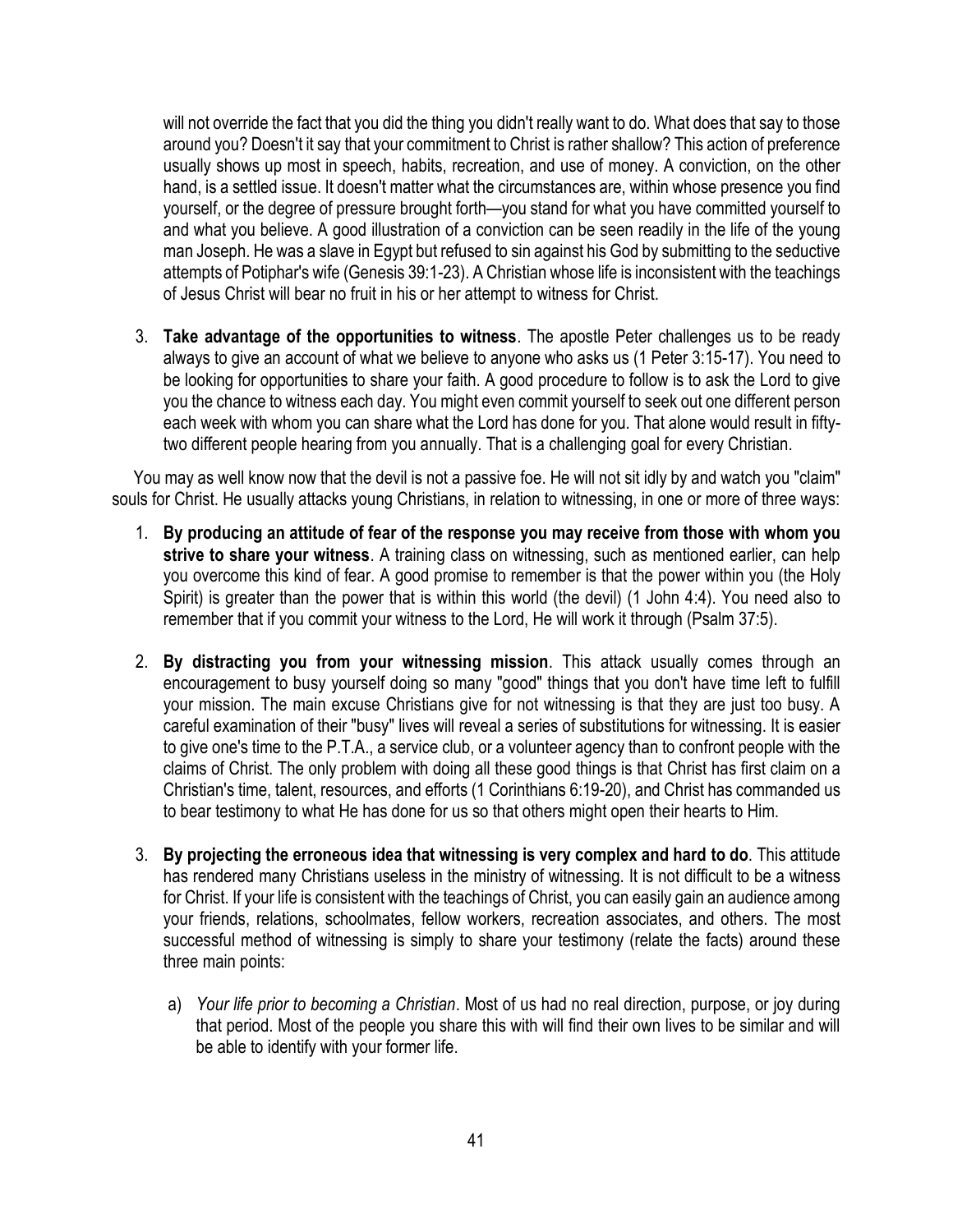- b) *How you became a Christian*. It is here that you can share the help you had from other people who cared enough to assist you. It is good to reveal the biblical truths that paint a vivid picture.
	- (1) Everyone is a sinner (Romans 3:23).
	- (2) Sin separates man from God (Romans 6:23).
	- (3) Jesus died for our sins (John 3:16).
	- (4) We are saved by our faith in Him Ephesians 2:8-9)

Where and how you made your decision to repent and ask Christ into your heart is also helpful.

c) What Christ has done for you since you became a Christian. You now can be very specific in naming your blessings one by one. As you share the many ways your life has become abundant as a Christian, you bring honor and glory to your Lord Jesus Christ. A good formula to follow is to write out your testimony in not more than 200-250 words. This allows you to give it in about three minutes, thus guarding it from becoming a travelogue. Your testimony should be progressive in nature. Strive to contain your non-Christian life in the area of 25 words. Next work out the "how" you became a Christian in 75 words. Then spend the majority of time expressing the joy you have found in Christ and what He has done for your life. You should practice giving your testimony several times before you begin to share it.

 After you have given your testimony, it is always wise to ask your listener if he or she would like to have the same experience as you have had.

 If the answer is yes, simply ask the person to pray with you and ask forgiveness for his or her sins and to ask Christ into his or her heart. Be sure to point your listener toward a good church and/or to a mature Christian for follow-up.

 If the answer is no, thank him or her for listening, saying that you will be praying for him or her and hope he or she thinks about what you have said. You might give your phone number in case he or she has any questions after pondering your conversation. By all means—leave the door open!

 The world has yet to see what Christ can do with a fully dedicated follower. The possibilities are limitless if we take advantage of them and are obedient to our Lord's command to be witnesses.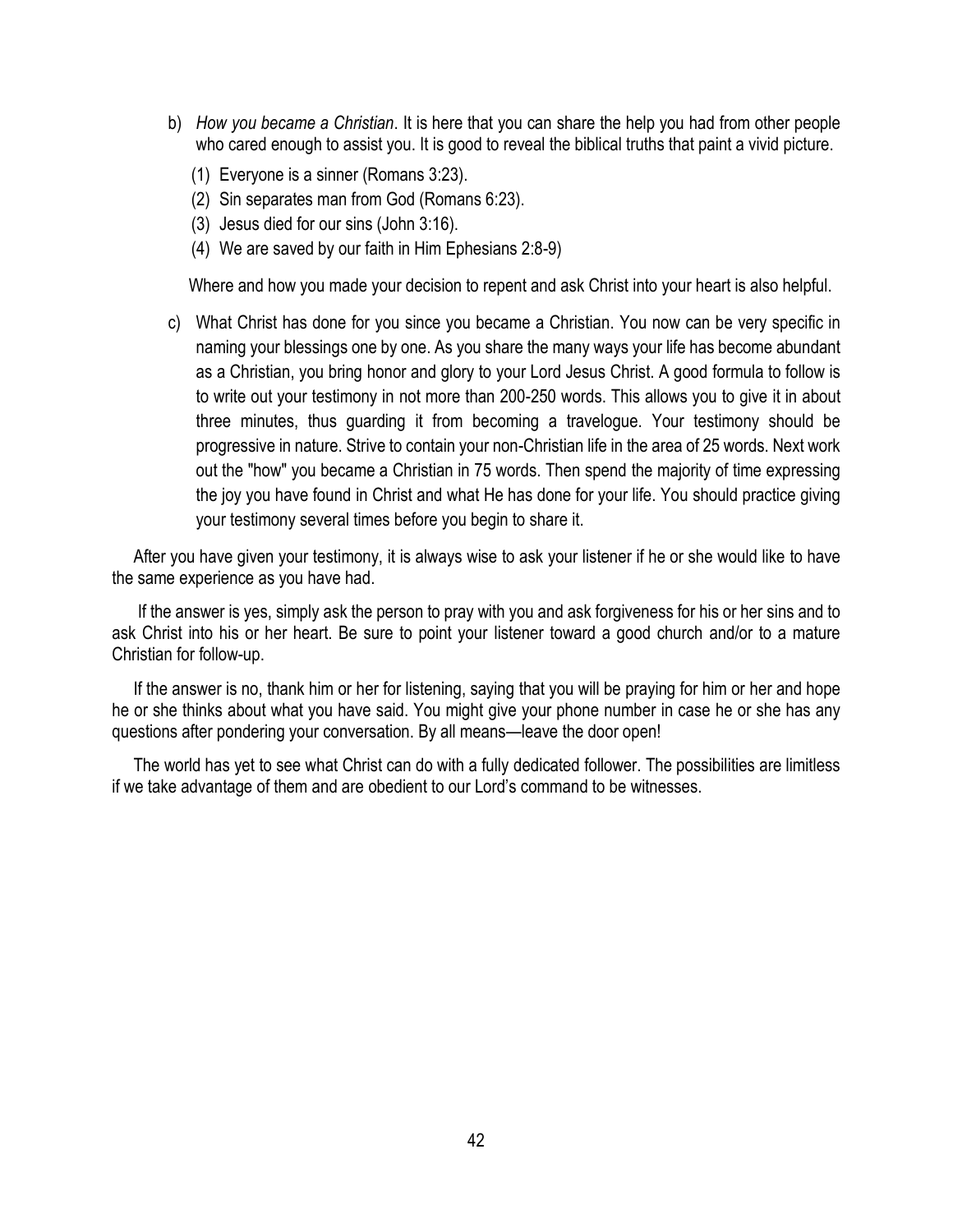- 1. Define the word "witness."
- 2. What is a servant's responsibility to his master?
- 3. What are the three major rules for developing an effective witness? a)
	- b)
	- c)
- 4. Explain the difference between a conviction and a preference.
- 5. What are three ways the devil often hinders a Christian witness?
	- a)
	- b)
	- c)
- 6. What are the three main points a testimony should include?
	- a)
	- b)
	- c)
- 7. What is the suggested number of words for each of the above main points of your testimony? a)
	- b)
	- c)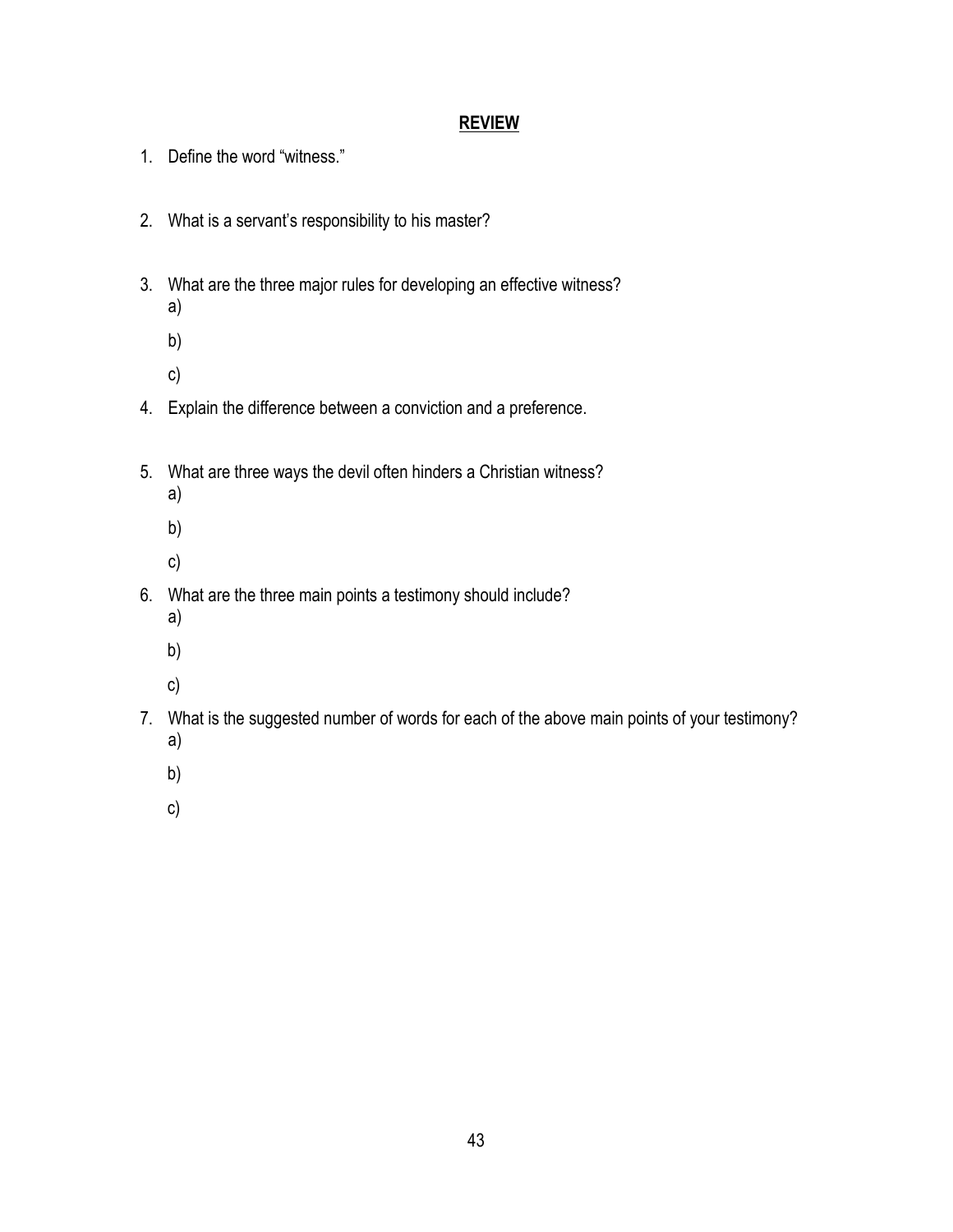#### **THE HOLY SPIRIT: CHRIST'S DAILY PRESENCE [PNUEMATOLOGY]**

*"But the Helper, the Holy Spirit, whom the Father will send in My name, He will teach you all things, and bring to your remembrance all that I said to you" (John 14:26).*

 As we continue our study of the ingredients that make up the abundant life, we come to one of the hardest topics for young Christians (and many mature Christians) to grasp—that of the Holy Spirit and His ministry. The Holy Spirit is probably one of the most neglected elements of the Christian faith. The reasons for this neglect can be attributed to several factors.

- 1. The doctrinal teaching on the Holy Spirit is difficult to understand. This doctrine is more steeped in theology than any of the other major Christian doctrines.
- 2. The Holy Spirit is always listed third when the Trinity is referred to, and thus the suggestion of lesser importance emerges.
- 3. Many Christians refer to the Holy Spirit as "it" rather than "he." When this happens, the Holy Spirit loses His distinctive personality and character.
- 4. Some Christian groups place so much emotional emphasis on the Holy Spirit and His ministry that those whose worship is more reserved tend to avoid a close contact with the doctrine.
- 5. Since the one sin that God will not forgive has to do with the Holy Spirit (Matthew 12:31-32), many Christians, due to lack of understanding, back away from the ministry of the Holy Spirit.
- 6. The King James Version of the Bible, translated in 1611, referred to the Holy Spirit as the Holy Ghost. This is a perfectly good and accurate term—in Elizabethan English—but it has lost its meaning down through the years. The term "ghost" tends to suggest a phantom, a spirit of the dead, or a mythical figure to a present-day mind. <sup>1</sup>

 All too many Christians have forfeited much of their spiritual power because of the neglect of the Holy Spirit. It is therefore important that we obtain the proper perspective of the Holy Spirit and His ministry. Our brief study will be centered around two important questions:

- 1. Who is the Holy Spirit?
- 2. What is the ministry of the Holy Spirit?

#### **1. Who is the Holy Spirit?**

 *The Holy Spirit is the third part of the Godhead or the Trinity*. This word "Trinity" does not appear in the Bible but has been used as an attempt to explain the threefold expression of God. There is God the Father,

1Herschel H. Hobbs, Fundamentals of Our Faith (Nashville: Broadman Press, 1960), pp. 51-52.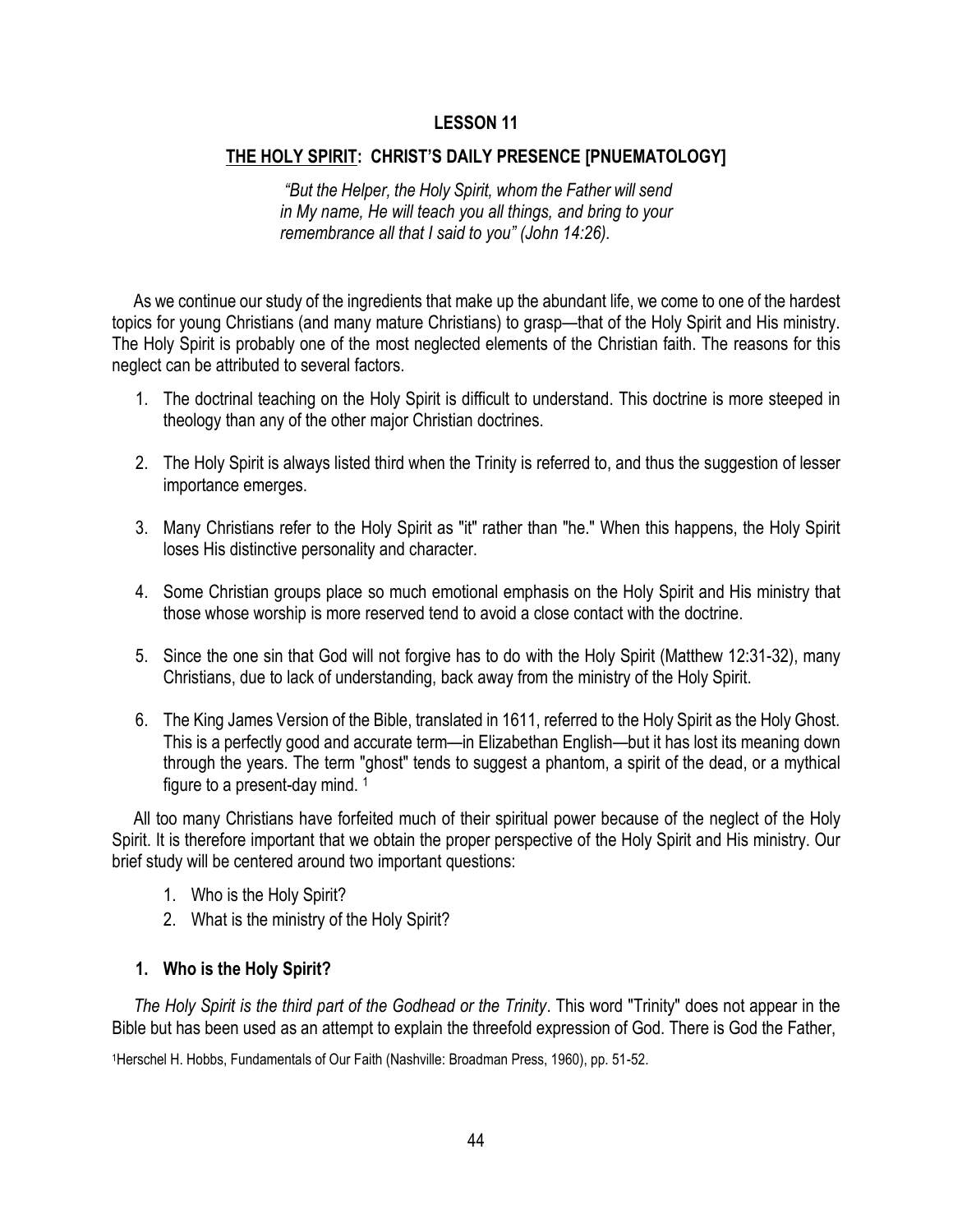God the Son, and God the Holy Spirit. All are equal and are one but manifest themselves in an individual manner. This concept of "three in one" presents a mystery that almost defies explanation. One illustration which may shed some light on this difficult truth is that of the three states of water. Under normal conditions water is liquid. When the temperature is dropped to zero degrees centigrade, it becomes a solid, or ice. Should the temperature be raised to 100 degrees centigrade, water boils and becomes a gas, or vapor. All three states—liquid, solid, and gas—are different expressions or manifestations of the same thing—water. In essence this is a reflection of the Trinity. God the Father expresses Himself as creator and sustainer of the universe. He expresses Himself through Jesus Christ as Savior of mankind while expressing Himself through the Holy Spirit as a daily companion living within the hearts of His followers. Here are some of the ways we see the Holy Spirit as an expression of God.

- a) The same four basic characteristics attributed to God are also attributed to the Holy Spirit. He is
	- (1) Omnipotent (all-powerful)—Luke 1:35;
	- (2) Omniscient (all-knowledgeable)—1 Corinthians 2:10-13;
	- (3) Omnipresent (ever-present)—Psalm 139:7-10
	- (4) Eternal (everlasting)—Hebrews 9:13-14.
- b) The Holy Spirit is referred to as God by Luke in Acts 5:3-4, and Paul calls Him Lord in 2 Corinthians 3:18. He is also known by such titles as the Spirit of: grace, truth, life, wisdom and knowledge, promise, and glory. Jesus refers to Him as the Helper (John 14:26).
- c) The same divine powers attributed to God are also ascribed to the Holy Spirit:
	- (1) Power to create (Genesis 1:2).
	- (2) Power to regenerate (John 3:1-8).
	- (3) Power to resurrect (Romans 8:11).
- d) The Holy Spirit is coupled in equality with God and Christ in the baptismal formula (Matthew 28:19) and the Christian benediction (2 Corinthians 13:14). The Holy Spirit is also revealed as a person by the personal characteristics ascribed to Him.
	- (1) He has knowledge (1 Corinthians 2:11).
	- (2) He has a will (1 Corinthians 12:7-11).
	- (3) He has a mind (Romans 8:26-27).
	- (4) He has power (Romans 15:13).

 Yes, the Holy Spirit is a person, equal with God and Christ. He is to be accepted with God and Christ as one of God's expressions to us, relating to us personally.

## **2. What is the ministry of the Holy Spirit?**

 The ministry of the Holy Spirit is wide and varied. Here are some ways it touches every facet of a person's life once he or she comes to a personal salvation experience with Jesus Christ.

- a) He brings conviction upon people due to their sin (John 16:7-11).
- b) He brings persons to Christ by convincing them of their need (John 3:3-7).
- c) He takes up permanent residence within the believer's heart (1 Corinthians 3:16-17).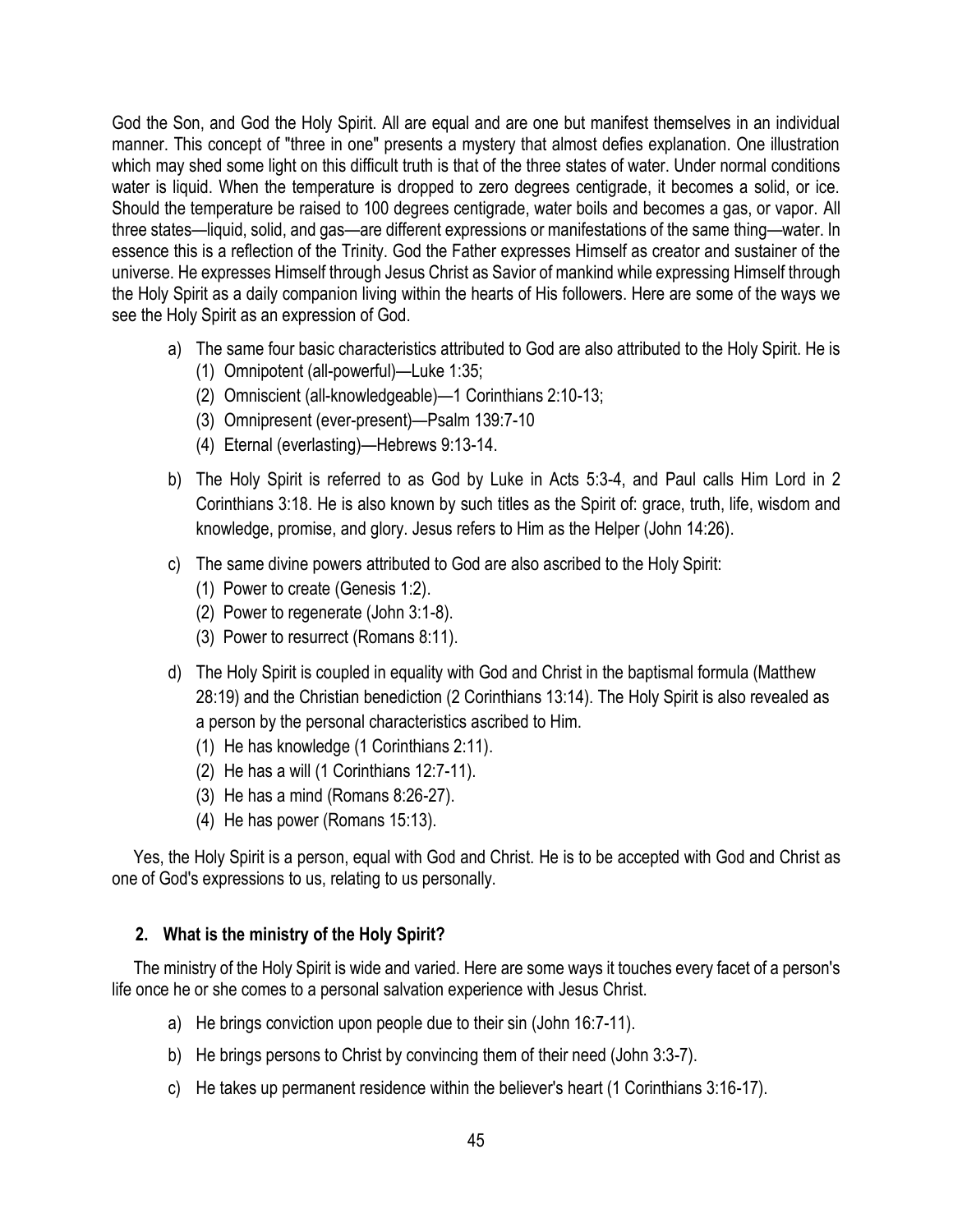- d) He "seals" a believer's salvation (Ephesians 1:13-14; 4:30).
- e) He guides the believer (Acts 8:26-29; 13:1-4).
- f) He gives the believer special gifts for serving Christ (1 Corinthians 12:1-11; Romans 12:4-8).
- g) He assists the believer in prayer (Romans 8:26-27).
- h) He gives the believer power to witness for Christ (Acts 1:8).
- i) He gives the believer freedom from sin and death (Romans 8:11-13).
- j) He interprets to believers what He has written in Scripture (John 16:13-15).
- k) He will raise the believer from the grave (Romans 8:11).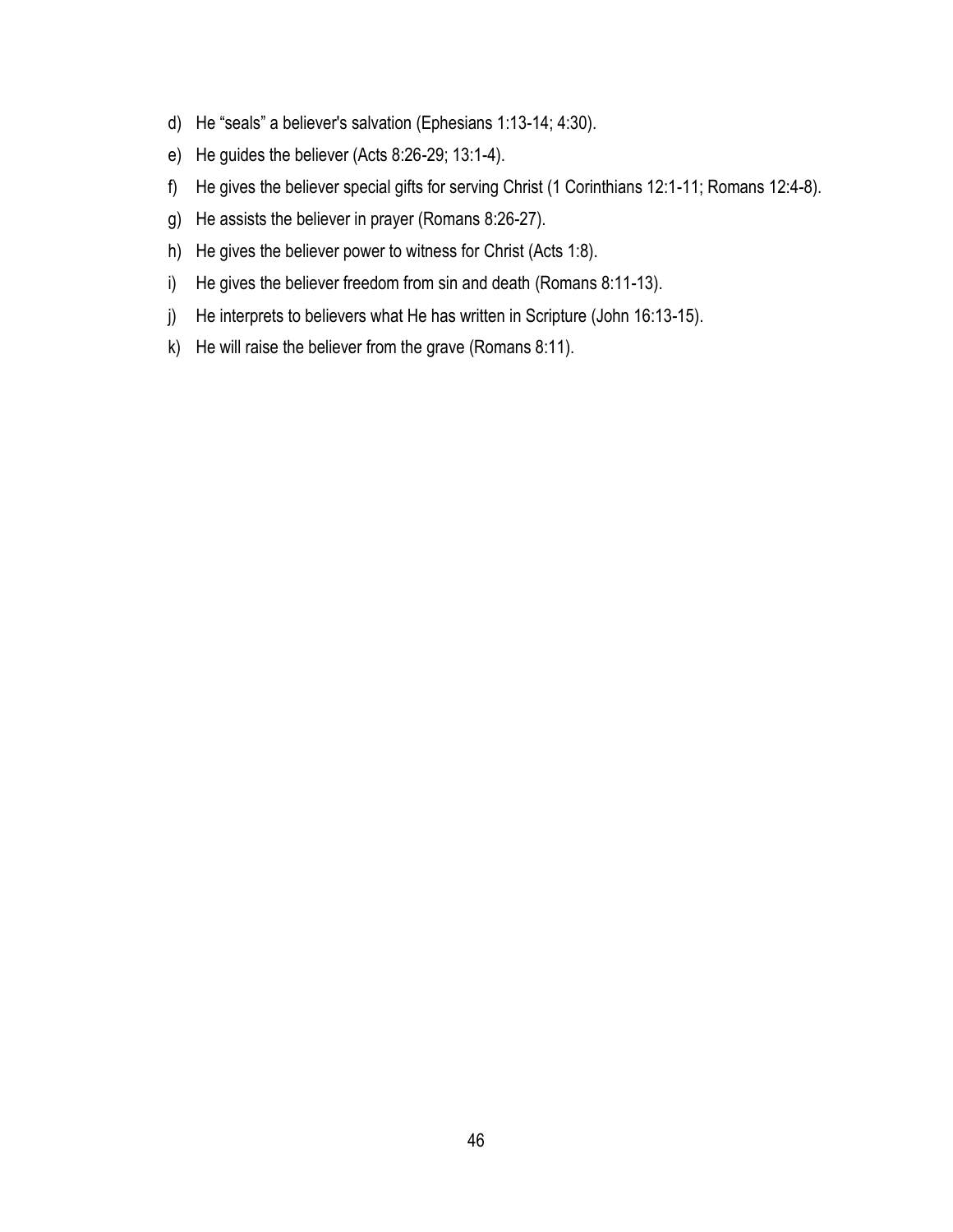| 1. | List the six reasons for the neglect of the Holy Spirit by many Christians today.<br>a)<br>b)<br>c)<br>d)<br>e)<br>f) |
|----|-----------------------------------------------------------------------------------------------------------------------|
|    |                                                                                                                       |
|    |                                                                                                                       |
| 3. | What four attributes of God are also ascribed to the Holy Spirit?                                                     |
|    | a)                                                                                                                    |
|    | b)                                                                                                                    |
|    | c)<br>d)                                                                                                              |
|    | 4. What four personal qualities does the Holy Spirit possess?<br>a)<br>b)<br>c)<br>d)                                 |
|    | 5. List seven of the many ways the Holy Spirit works in the life of the believers.                                    |
|    | a)                                                                                                                    |
|    | b)                                                                                                                    |
|    | c)<br>d)                                                                                                              |
|    | e)                                                                                                                    |
|    | f                                                                                                                     |
|    | g)                                                                                                                    |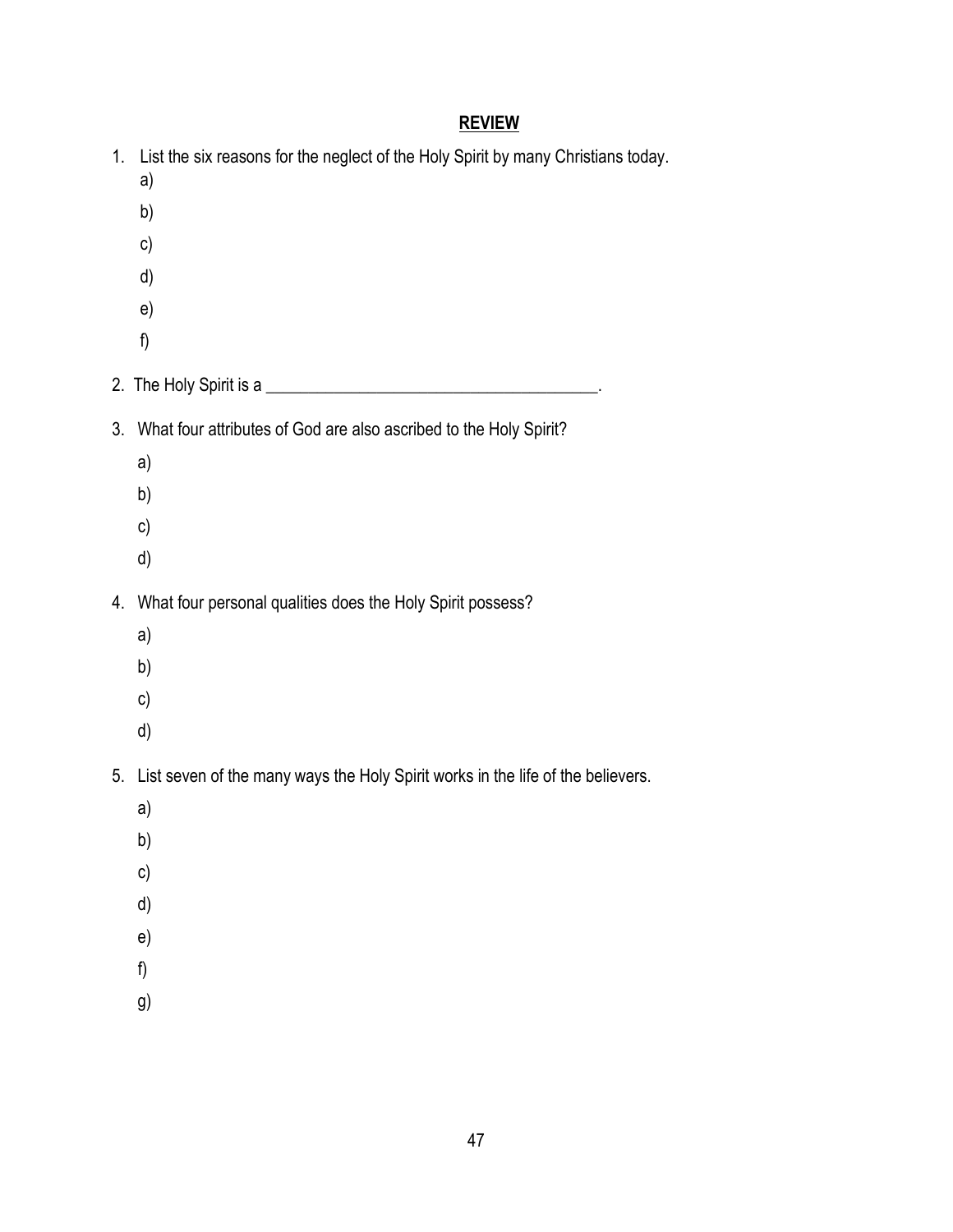#### **HOW TO RELATE TO THE HOLY SPIRIT**

*"And I will ask the Father, and He will give you another Helper, that He may be with you forever; that is the Spirit of truth, whom the world cannot receive, because it does not behold Him or know Him, but you know Him because He abides with you, and will be in you" (John 14:16-17).*

 The key verses for this lesson point out very plainly that the coming of the Holy Spirit, following Christ's return to was to be our source of contact with Jesus. The previous (lesson 11) pointed out the many different ministries of the Holy Spirit, which touch every facet of our lives. How do we respond or relate to these ministries? What is our action, in relationship to the Spirit, so that we can be used by God? We will seek answers to these questions in this study.

 The apostle Paul indicates in every one of his letters that the Holy Spirit is the source of the Christian life. The Spirit of God helps us in our infirmities (Romans 8:26). We abound in grace through the Spirit (Romans 15:16). We are sanctified or set apart for service by the Spirit (2 Thessalonians 2:13). The Spirit gives each of us each at least one spiritual gift for carrying on the ministry of the church (1 Corinthians 12:4-11). The lovely qualities that adorn the Christian life are the fruit of the Spirit (Galatians 5:22). The unity of the Christian fellowship is provided through the Spirit (Ephesians 2:22). The potential for our development of spiritual strength and character is also the work of the Holy Spirit (Ephesians 3:12-16).

 It seems, as far as Paul is concerned, that the Church history from the beginning, through the middle and at its close describes the work of the Spirit and our response to him. This record will largely determine the rate and level of our growth in Christ and is saying that the Holy Spirit sets the atmosphere and climate for Christian qualities to grow, for the Christian graces to take root and for the individual activities of the church to take place. In short, it is through the power of the Spirit that Christians live, move, and have their being.

 No doubt it is because of the tremendous importance to have the Spirit in the life of the Christian that Paul challenges us to be "filled" with the Spirit (Ephesians 5:18). This simple command is packed with potential power. Paul is simply saying that we all have determined to be filled with something. This is a truth we know ever so well. Some people are filled up with themselves, a love for money, a desire for fame, and a thousand other "filling" desires. Some live for drink or food or drugs. Here in Scripture we are commanded to be filled up with the Spirit of God. These verses simply mean to "let it happen." Let the Holy Spirit fill up your life. Let Him control your thoughts, attitudes, motives, and behavior. Put your speech as well as your resources at His disposal. This takes a commitment on your part, but the commitment is necessary if you are to respond to the Spirit in the manner Christ intends. This is what is meant by "yielding" to the Holy Spirit. You simply open the doors, all of the doors, of your life and let Him flood it with His presence.

 There are some danger spots of which we need to be aware if we are to become the people of God according to His will. Paul points out two of these pitfalls and Luke one other.

 **We must not** *quench* **the Holy Spirit** (1 Thessalonians 5:19). This means to "put out," like throwing water on a fire. We are guilty of quenching the Holy Spirit through our lack of faith. The Bible records the promise that all things are possible through Christ (Philippians 4:13), but oftentimes we reject this promise by failing to exercise our faith. When this happens, we can quench the Holy Spirit's ministry among us. God wants us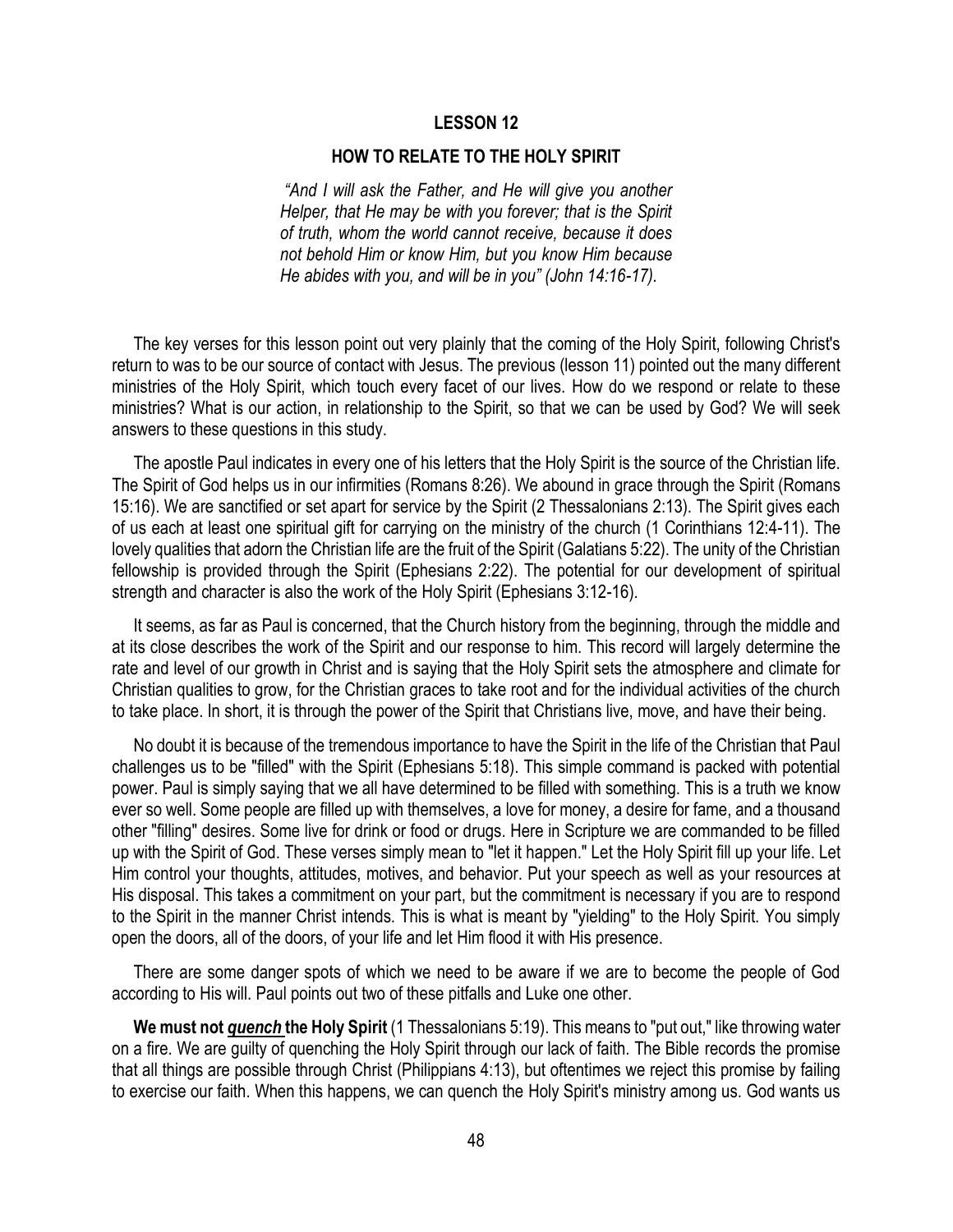to accept His word as fact, and act accordingly. When we begin to question, modify, or set conditions on God's promises as presented in the Bible, we show a lack of faith in His ability to fulfill His promises. This action quenches the Holy Spirit's effect on our lives. The best remedy for this problem is to intensify and expand our faith. We do this by reading and studying the word of God (Romans 10:17).

 **We must not** *grieve* **the Holy Spirit** (Ephesians 4:30). This means to bring undue sorrow on someone. In this context we grieve the Holy Spirit when we act or speak in a manner unbecoming a Christian. We bring forth a "grieving" situation when we willfully disobey the teaching of the Lord Jesus. Since it is the responsibility of the Holy Spirit to lead us and guide us in our Christian experiences, we grieve Him deeply when we willfully disregard His leadership and go on our own way even though we know better. Parents often feel the sting of grief when their children deliberately reject their love and guidance. It is the same story when we, the children of God, disregard His "parental" guidance through the Holy Spirit. We bring grief into the relationship. The most successful remedy for this situation is to strive toward being faithful to what we know the Lord desires from us. Our responsibility is to develop biblical convictions that will stand the test of pressure, friends, and circumstances. When we are determined that our lives will uplift, honor, and glorify the name of Jesus Christ, we will not grieve the Holy Spirit.

 **We must not** *resist* **the Holy Spirit** (Acts 7:51). This is the worst reaction or response we can make to the Holy Spirit. It means to take a deliberate stand on an issue, disregarding all truth. It borders on getting to the place where we say, "I don't care what the Bible says, this is what I am going to do." That is a very dangerous position to take. Resisting the Holy Spirit is the same as ignoring His ministry as it relates to you. It is an attitudinal problem usually resulting from a conflict between our desire and God's will for our lives. There is only one remedy for this negative response, and that is to confess it as sin and ask for forgiveness (1 John 1:9). If you find this hard to do, perhaps a careful reading of 1 Corinthians 6:19-20 will help set things in motion: "…do you not know that your body is a temple of the Holy Spirit who is in you, whom you have from God, and that you are not your own? For you have been bought for a price: therefore glorify God in your body." Paul makes the idea of "resisting" the Holy Spirit rather hollow when he reminds us that we don't have the right to run our lives to suit ourselves. We belong to Christ. Jesus Christ paid for us by dying on the cross in our place. God has first claim on our lives, and He executes this right through the ministry of the Holy Spirit.

 As you continue to grow in Christ, you will realize just how important your response to the Holy Spirit really is. The proper response, as set forth in God's word, will bring peace of mind, joy, and satisfaction.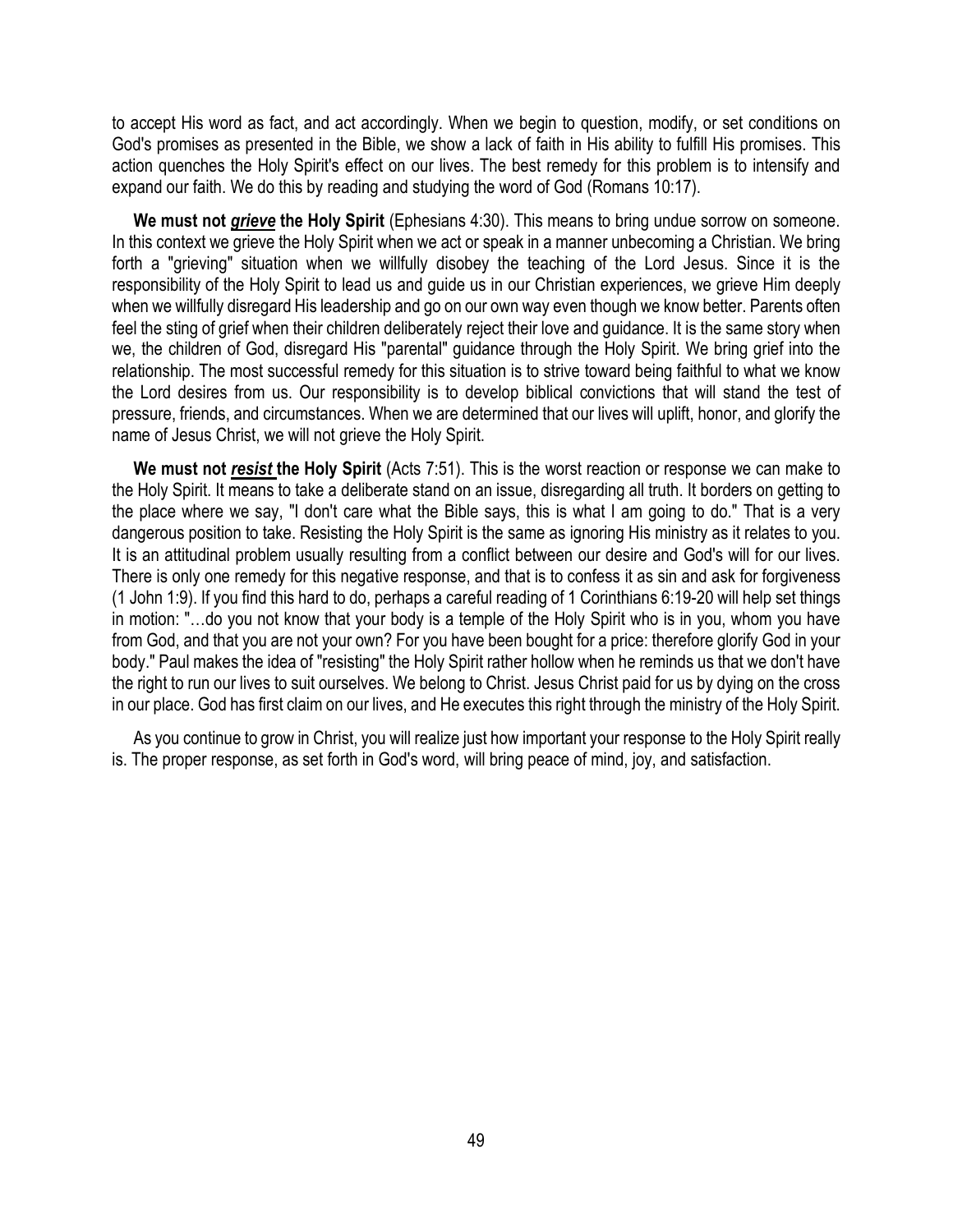- 1. According to Paul, who is the source of the Christian life?
- 2. What determines the level and rate or our growth in Christ?
- 3. What does it mean to be filled with or to yield to the Holy Spirit?
- 4. What are the three major danger spots in our response to the Holy Spirit? What are the remedies?
	- a)
	- b)
	- c)
- 5. What does the work "quench" mean?
- 6. What does the word "grieve" mean?
- 7. What does the word "resist" mean?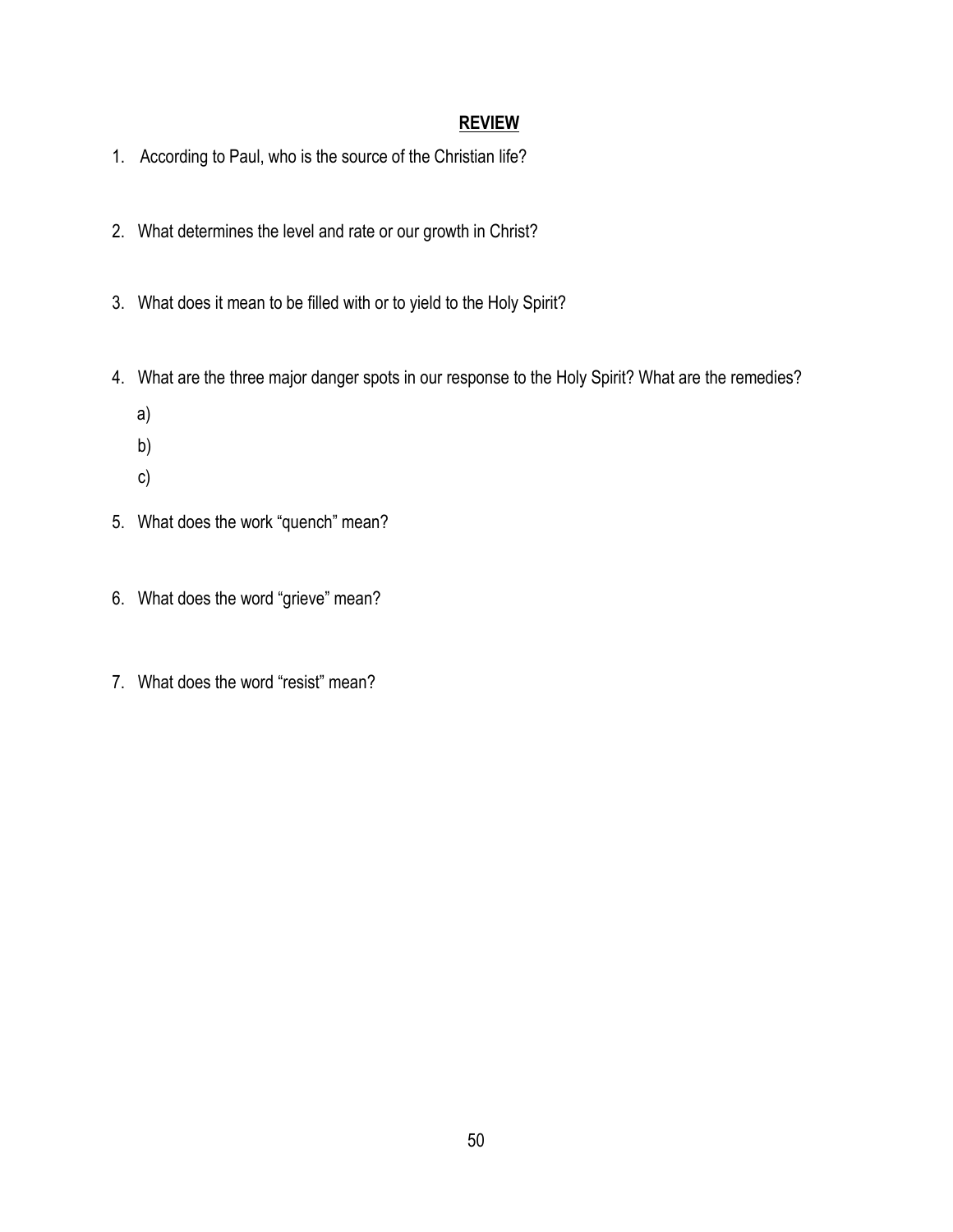#### **THE NEW BIRTH: A CHANGE FROM ABOVE [REGENERATION]**

*"Jesus answered and said to him, 'Truly, truly, I say to you, unless one is born again, he cannot see the kingdom of God'" (John 3:3).*

 The "new birth" that a person experiences through faith in Jesus Christ is like one's physical birth. Some even refer to their salvation experience as a second birthday. It is a time when old things have passed away and everything has become new (2 Corinthians 5:17). There is absolutely no way that man can save himself. The best of persons in the world is still a sinner. Even his or her good deeds are looked upon as filthy rags by God (Isaiah 64:6). It is because of man's desire to "save" himself that the new birth has been obscured and often replaced in man's misunderstanding, by his own efforts. Some of these substitute ideas are answered as follows:

- 1. **The new birth does not come by heredity**. Some people seem to believe that they were born into a saving relationship to Christ because their parents were Christians and they were brought up in a Christian atmosphere. A person's natural birth has nothing whatsoever to do with his or her spiritual birth (John 1:12-13).
- 2. **The new birth cannot be conferred upon someone by another**. There are no honorary Christians. All of man's religious rites and ceremonies cannot make a Christian. Some of the most miserable people in the world are those who have been taught that they became Christians through baptism or a catechism or a class of studies. Their misery sets in when they try to practice the Christian virtues, claim the Christian promises, and lay hold of the Christian power only to find that life has handed them an empty soul (Ephesians 2:8-9).
- 3. **The new birth is not just changing one's philosophy of life or "turning over a new leaf**." Many have tried to do this by joining a church, thinking that once their names were on the roll, everything between God and them would be all right. The one thing that these people don't realize is that God keeps His own records; He doesn't copy ours (Revelation 20:12-15).
- 4. **The new birth is not some kind of progression of goodness resulting in a "graduation" to salvation**. Some people seem to believe that, if they continue to live by the Ten Commandments and practice the golden rule, they will somehow "drift" to God and heaven. Someone once said, "There is no heavenly accommodation without an earthly reservation." Jesus tells us the way when He says, "I am the way…no one comes to the Father, but through Me" (John 14:6).
- 5. **The new birth is not the result of a person promising God that he or she will do better in one's relationships**. Often when the Holy Spirit convicts a person of sin there is a moment of sorrow, of good intention, and perhaps even promises made. If this is all there is to the experience, the person is no better than the prodigal son Jesus told us about in Luke 15:11-24. The difference between this boy and many people of today is that he put his decision into action and went to the Father. Until a person does that, that person will remain in his or her own "pigpen" of self-pride.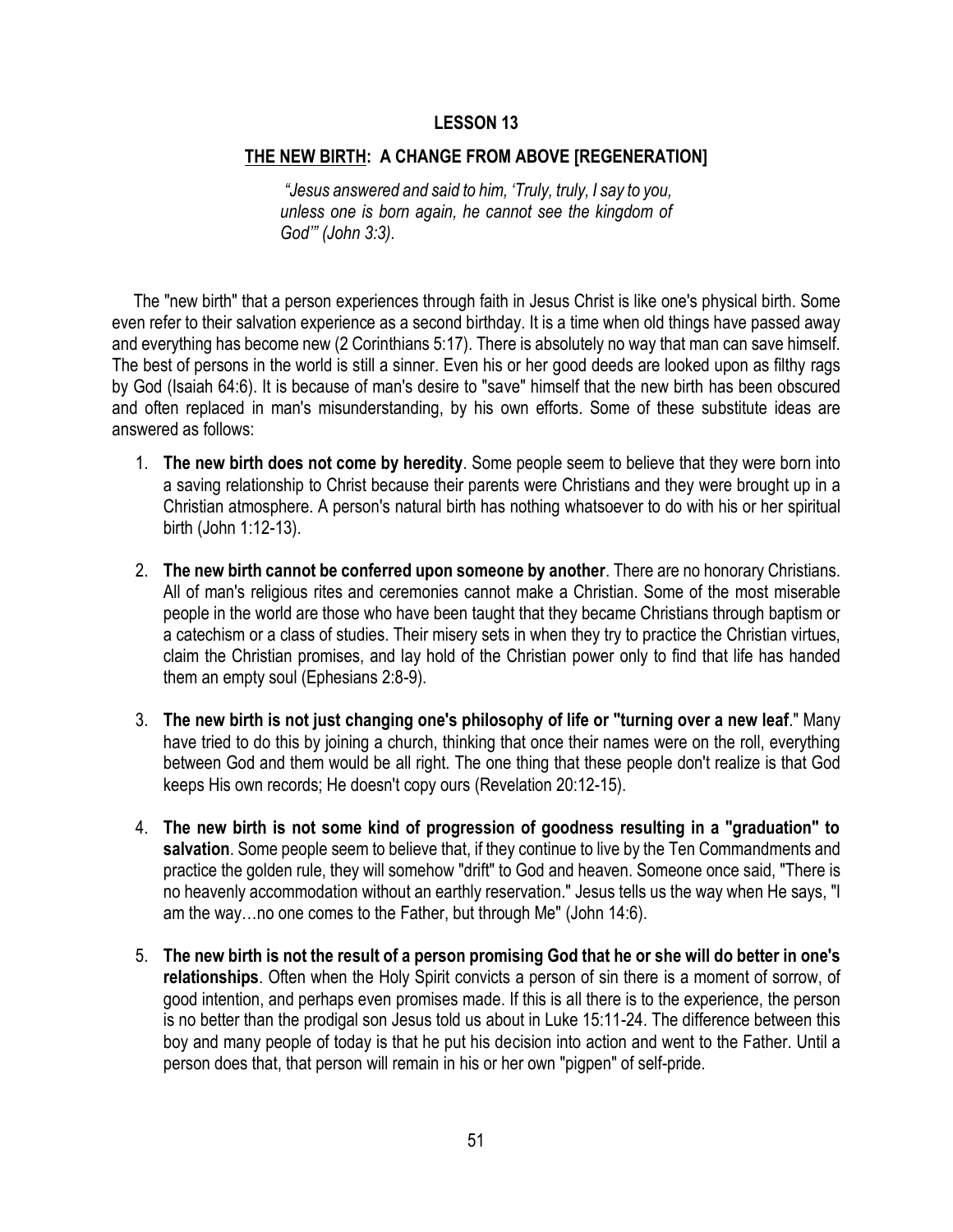These are only a few of the ways people of today try to replace the work of Jesus Christ with their own efforts. But Jesus showed us the result of a person seeking to gain entrance to heaven on his or her own merit in the parable of the man without a wedding garment in Matthew 22:8-13. The man crashed the party and was thrown out into the darkness. No one will be left out of heaven that should be there, but no one will be there that does not have the right to be there (John 1:12). None of the above five substitutes for the new birth constitute the saving experience, but they should all be the results of the new birth.

 The new birth, brought about by Christ's death on the cross and our faith in Him, is difficult to understand, as evidenced in Jesus' encounter with Nicodemus in John 3. In fact, Nicodemus, a ruler of the synagogue, couldn't fully comprehend what Jesus was saying about the new birth. Perhaps the following suggestions will be helpful in grasping the truth of the new birth.

- 1. **The new birth is a divine change in one's life**, a change that affects every phase and facet of a person's being. The Holy Spirit, through Christ, comes into the person's life and immediately becomes a guide to his or her speech, actions, even thoughts (1 Corinthians 6:19-20).
- 2. **The new birth is an absolute change in one's life** (2 Corinthians 5:17). A person is a new creation, with new direction, purpose, hopes, and dreams. Things that once seemed important all of a sudden lose their allure. New desires come to the surface. A new master is on the throne of the person's heart.
- 3. **The new birth is a visible change in one's life**. Jesus told Nicodemus that he couldn't see the wind, but he could hear and see the effects of it (John 3:7-9). A person's family and friends will see and hear the change that has taken place. The change will be evident in the way he or she relates to them and talks to them. They will see a more settled person, one who doesn't operate from a point of fear but from soundness of mind and a heart of love (2 Timothy 1:7).

 Another question arises when we hear Jesus tell Nicodemus that he "must" be born again. Why must he be born again? Why did Jesus say that? Well, basically because in his present sinful nature, Nicodemus would not be acceptable to God or qualify for eternal life in heaven. God's will is that not one soul should perish, but that all should repent and come to Him (2 Peter 3:9). There are three other conditions that prohibit man from coming to God as he is:

- 1. **Man is a sinner, and God will not allow sin in His presence** (Revelation 21:8, 27). Sin is an abomination to God. Therefore, there must be a change in man himself, and this can only come through Christ. Man cannot forgive himself and remove his own sin. This is the reason Christ came to seek and to save the lost (Luke 19:10).
- 2. **Man does not possess a spiritual nature apart from Christ, therefore he cannot be acceptable to God** (Romans 8:5-10).
- 3. **The kingdom of God cannot be entered by natural man; there must be a spiritual change** (John 3:3, 5). Paul emphasized this truth as he taught about the change that had to take place at one's death or at the second coming of Christ (1 Corinthians 15:50-58).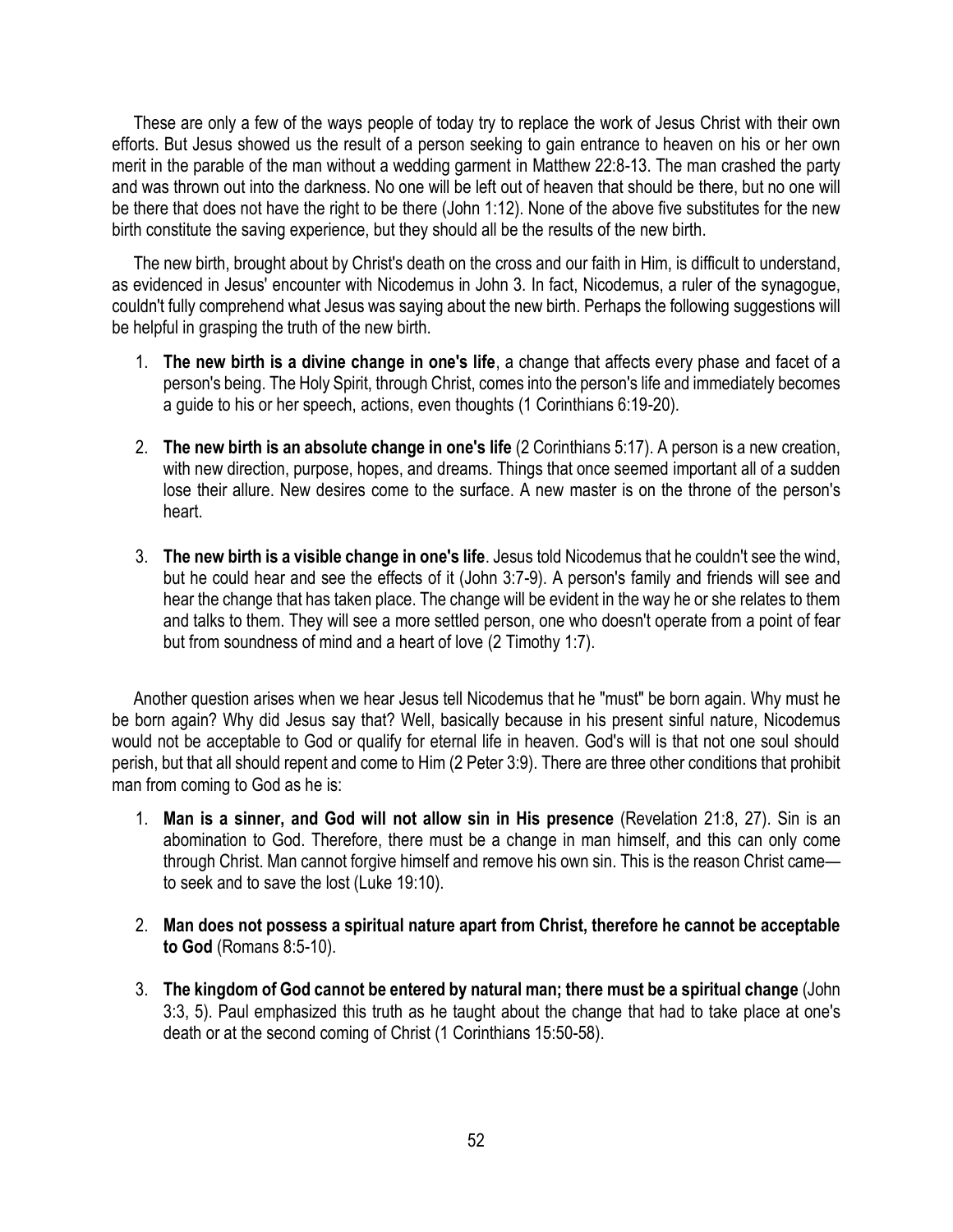We now have looked at what the new birth is and isn't, and why it is necessary. This, then, brings us to the last point of this lesson: How can a person be born again? What is the process that one must follow to receive the new birth? There are several important things that must be said first if we are to grasp the fullness of the answer to the question.

- 1. **A person must come to an awareness that he or she is a sinner** (Romans 3:23). Until one realizes this, the person will see no reason for turning to Christ. This is the reason many "good" people are lost today. No one has witnessed to them concerning sin (Romans 3:10, 23).
- 2. **Once a person realizes he or she is a sinner, the person must be helped to understand the eternal consequences of that sin** (James 1:15).
- 3. **Finally, the lost person must come to the position where he or she can see and understand God's love and provision for him or her in sending Jesus** (John 3:16).

 With these three facts in mind, let us approach the question of how a person can be born again. There are three important points to be made in providing an answer to how this can come about.

- 1. **The lost person must trust Jesus Christ as Savior** (John 3:16). This word "trust" carries more than just a belief about Jesus. Many people believe in a Jesus but few trust Him for their eternity. Believing that an airplane can fly is one thing, but getting on it and trusting your life to those who designed it, built it, maintain it, and fly it is quite a different thing. Trust demands faith, and James says faith must be expressed in action or it is dead (James 2:26). The lost person must be willing, through faith, to place his or her trust in Jesus Christ as his or her Savior.
- 2. **Next there must be the expression of one's trust in Christ before others** (Romans 10:9-10). Jesus told us that if we are ashamed of Him, He in turn will be ashamed of us before the Father (Mark 8:38).
- 3. **The ultimate evidence of the new birth is for a person to live the Christian life in a consistent manner day by day**. Jesus taught us that a city set on a hill is always visible, and we should let our light shine forth for God's glory (Matthew 5:14-16). Remember, our actions speak so loudly that people can't hear what we say.

 The new birth is open to all who will call upon the name of Jesus Christ in faith (Romans 10:13). It takes place the very moment he or she places his or her trust in Jesus as Lord (2 Corinthians 6:1-2).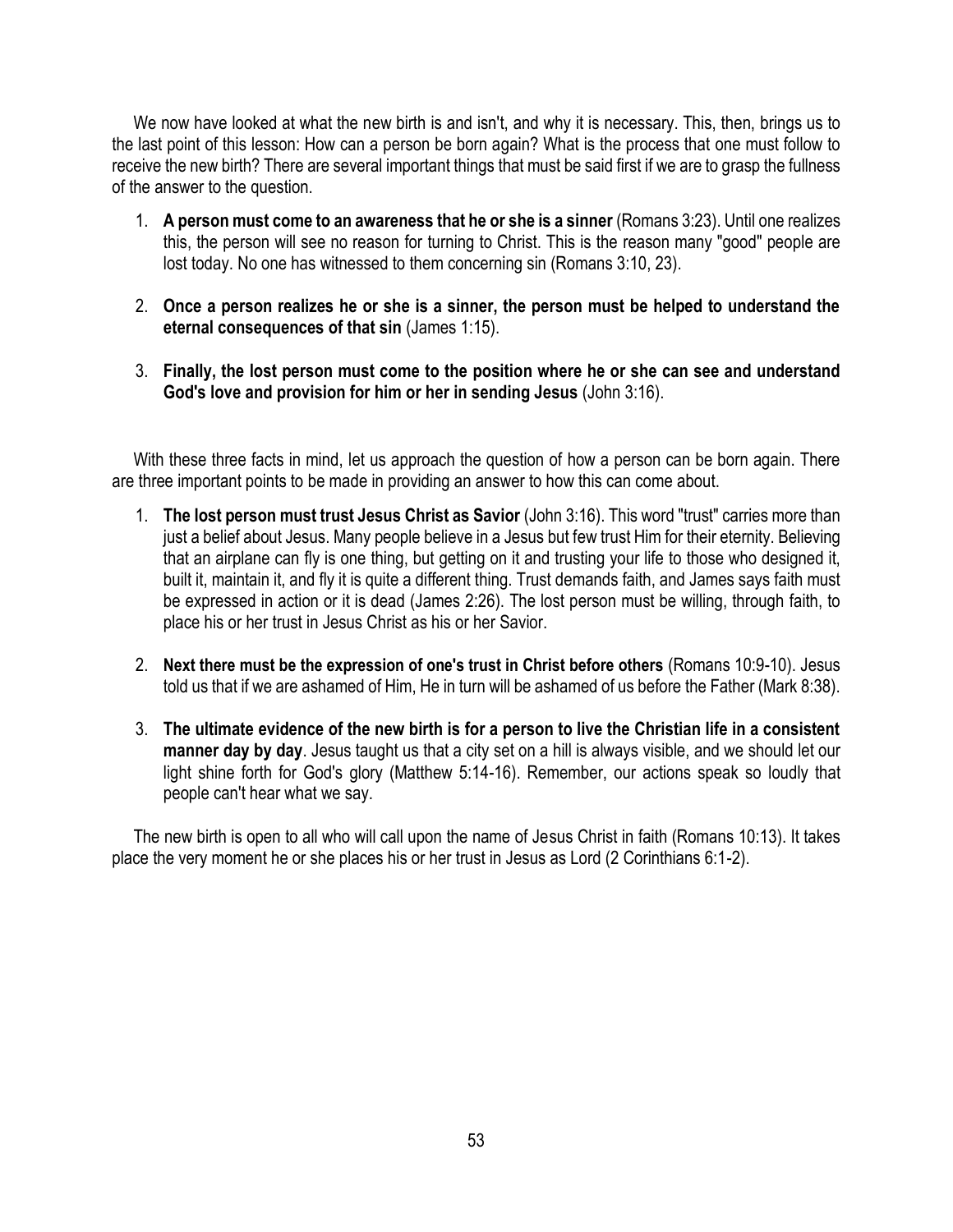- 1. Many people seem to substitute certain ideas for the new birth. Name the major four.
	- a)
	- b)
	- c)
	- d)
- 2. What three major changes are evident in born-again believers' lives?
	- a)
	- b)
	- c)
- 3. What are the three reasons why natural man cannot come to God as he is?
	- a)
	- b)
	- c)
- 4. What two important truths must a lost person become aware of before he or she can come to Jesus Christ?
	- a)
	- b)
- 5. What are the three necessary steps for establishing a saving relationship with Christ?
	- a)
	- b)
	- c)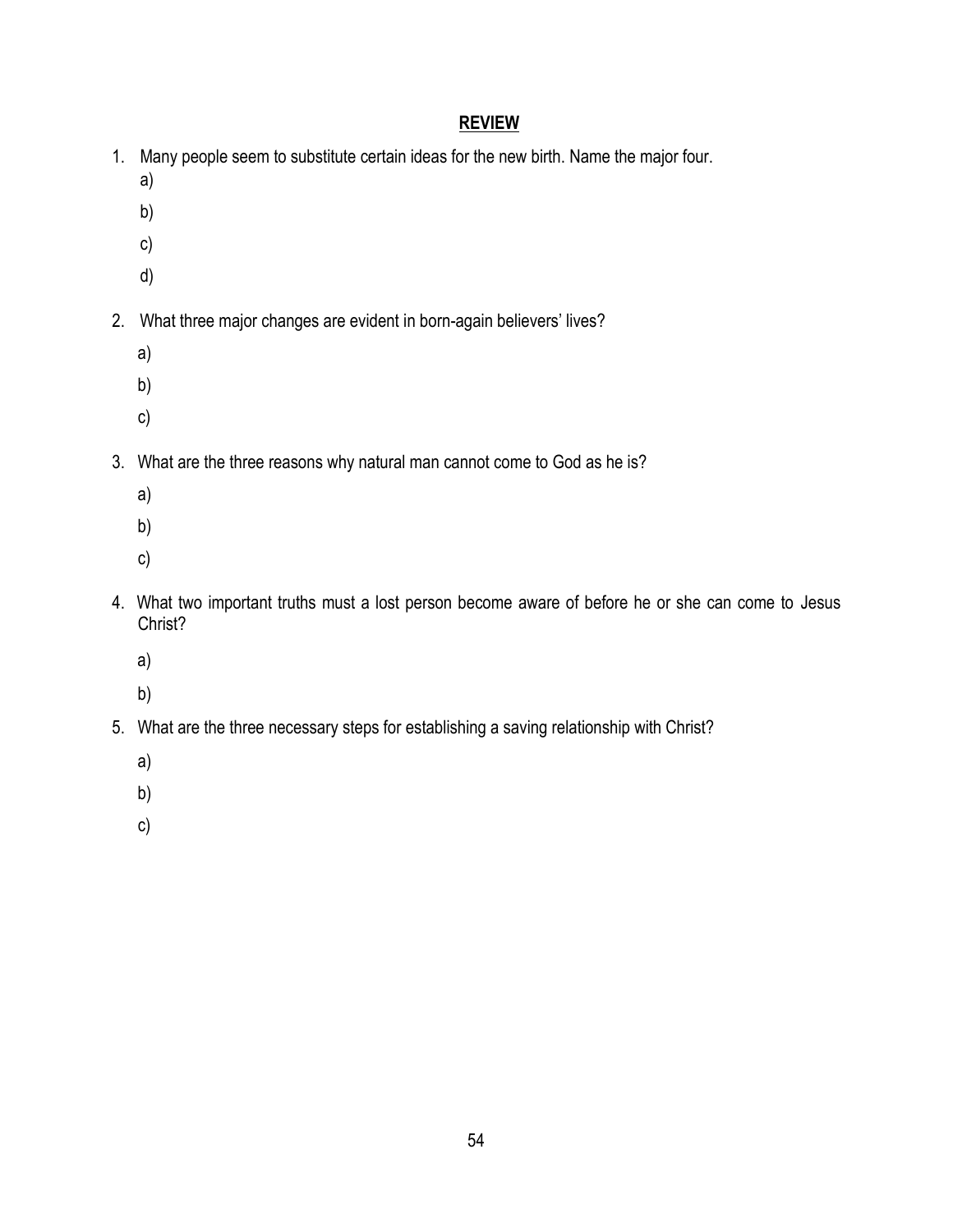#### **ASSURANCE: HOW TO KNOW YOU ARE SAVED**

*"These things I have written to you who believe in the name of the Son of God, in order that you may know that you have eternal life" (1 John 5:13).*

 Do not settle for salvation without an assurance of salvation! The same Bible that says you can be saved from the consequences of sin, says you can know that you are saved. All too many Christians are living under a dark cloud of uncertainty. They go through life hoping that when God "adds up" His book they will have enough pluses to get them to heaven. What a miserable existence that is! Usually this type of person is depending too heavily on feelings and not relying enough on the true word of God. Once you have the assurance of your salvation, you will have the feelings produced by the joy it brings forth.

 Since salvation is the promised result of your personal response to the grace of God, through faith in Jesus Christ, it is important that you become aware of the magnitude of this promise. Notice the assurance given by Jesus, Paul, John, and Peter:

#### 1. **Jesus promised that His followers can have eternal life**—

- a) by being born again (John 3:3),
- b) by exercising faith in Him (John 3:14-16, 36),
- c) by accepting His word and trusting in God (John 5:24),
- d) by following Him (John 10:27-30).

#### 2. **Paul proclaims that we can have the salvation promise—**

- a) by accepting salvation as a free gift from God (Romans 6:23),
- b) by being set free in Christ ( Romans 8:1-2),
- c) by calling upon the name of the Lord (Romans 10:9-10, 13),
- d) by withstanding the judgment of the testing of works by fire (1 Corinthians 3:11-15),
- e) by being sealed by the Holy Spirit (2 Corinthians 1:21-22; Ephesians 1:13-14),
- f) by being re-created (2 Corinthians 5:17),
- g) by granting of God's grace (2 Timothy 1:7-10).
- 3. **John, too, proclaims that we can have the salvation promise**
	- a) by our confession of Christ (1 John 2:23-25) and
	- b) by our belief (trust) in Christ (1 John 5:10-13).

#### 4. **Peter proclaims the salvation promise by the resurrection of Jesus Christ** (1 Peter 1:3-5)

 These and other such promises give us assurance that when we place our faith in Jesus Christ, we are saved and need not ever doubt our salvation. Now, some people say we can lose our salvation once we are saved. This belief has again caused many people to crawl through their Christian life on their hands and knees. They continually grope along in the darkness of doubt. There is no need for this condition to exist in the life of a truly born-again believer. The following passages from God's Word erase all questions concerning a "temporary" salvation: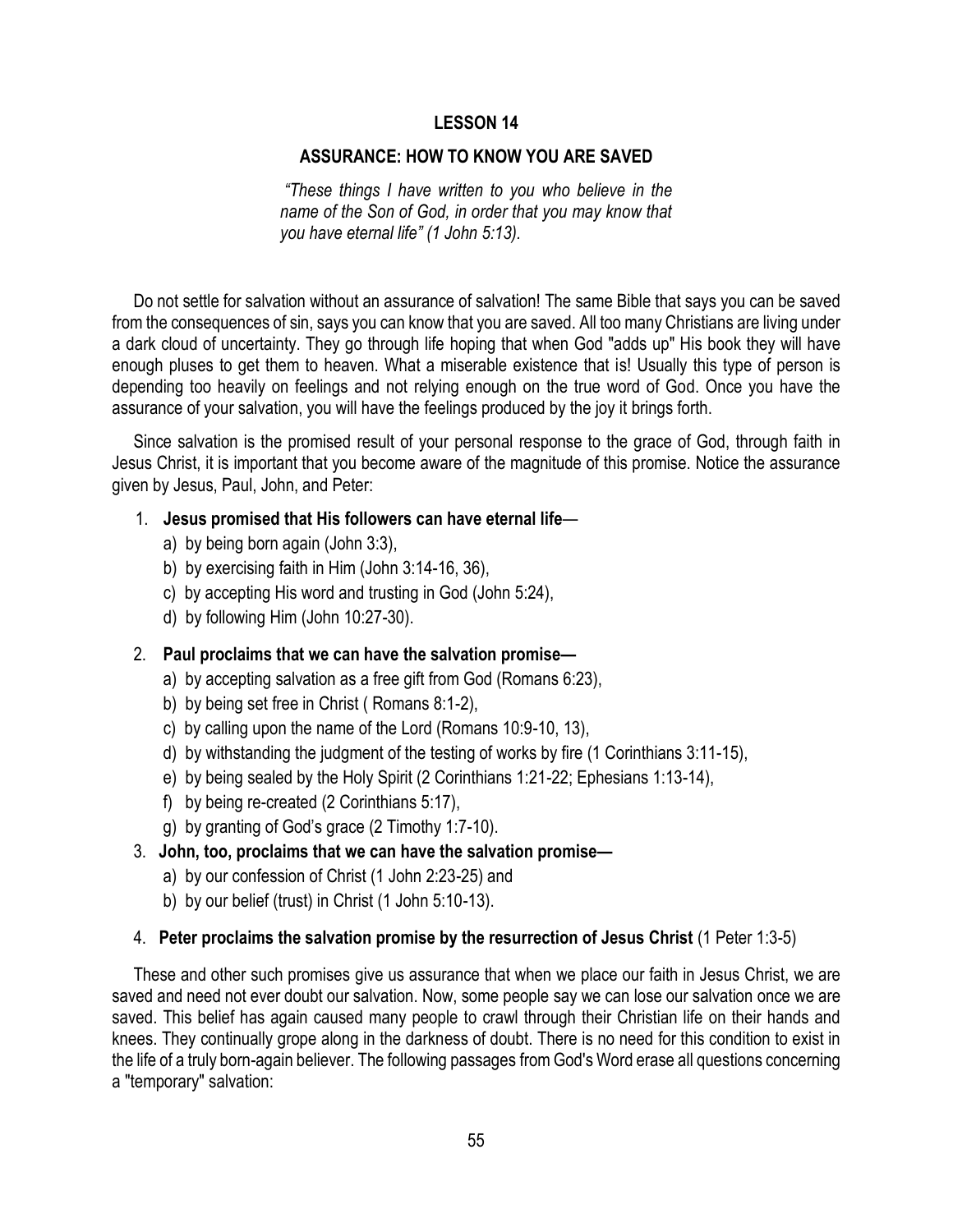- 1. *Jesus said a true believer will never perish* (John 3:16).
- 2. *Jesus said He would not cast us out* (John 6:37).
- 3. *Jesus said no one will ever remove us from God* (John 10:27-30).
- 4. *Paul said he has confidence in Christ* (Philippians 1:6).
- 5. *Paul said no one or nothing will separate us from Christ* (Romans 8:35-39).
- 6. *Paul said we have been redeemed* (Galatians 4:1-7).
- 7. *Paul said we have been sealed* (Ephesians 1:13-14).
- 8. *Paul said if we are in Christ, we are in God* (Colossians 3:3).
- 9. *Jude said Jesus is able to keep us secure* (Jude 24-25).

 When you read these verses carefully one thing becomes very apparent: we are kept secure by God through Jesus Christ and the Holy Spirit—not by the church, not by baptism, not by our own strength or power. God holds us; we don't hold Him! The Bible, God's Holy Word, is our source of assurance. God's Word never changes. It will not become void but will do all that God intended (Isaiah 55:11).

 The apostle Paul presents a good summary of how we are kept by God through his picture of adoption (Romans 8:15-17). Adoption was legal and greatly practiced in the Roman Empire. There were specific rules or laws governing this unique process. Some of these were as follows:

- *1. There must be witnesses to all transactions.*
- *2. An adopted child lost all ties to the old life.*
- *3. He was accepted on par with a naturally born son.*
- *4. He became heir to all his father had in the way of wealth.*
- *5. If he had any previous debts, they were all cancelled.*
- *6. He was considered a "brand new" person.*

 This is the result Paul was describing in 2 Corinthians 5:17— "Therefore if any man is in Christ, he is a new creature; the old things passed away; behold, new things have come."

 There are a few things concerning salvation that we must remember if we are to realize the assurance that accompanies the salvation experience.

1. **Every person must answer and give an account of himself or herself to God** (Romans 14:12). Therefore, we must not judge the capability of Christ to "hold" His followers by watching the lives of other Christians. Remember, Paul said that if a man is truly in Christ (2 Corinthians 5:17), he is secure. Many people say they are Christ's followers even though they don't show it. Christ must be the judge, not us.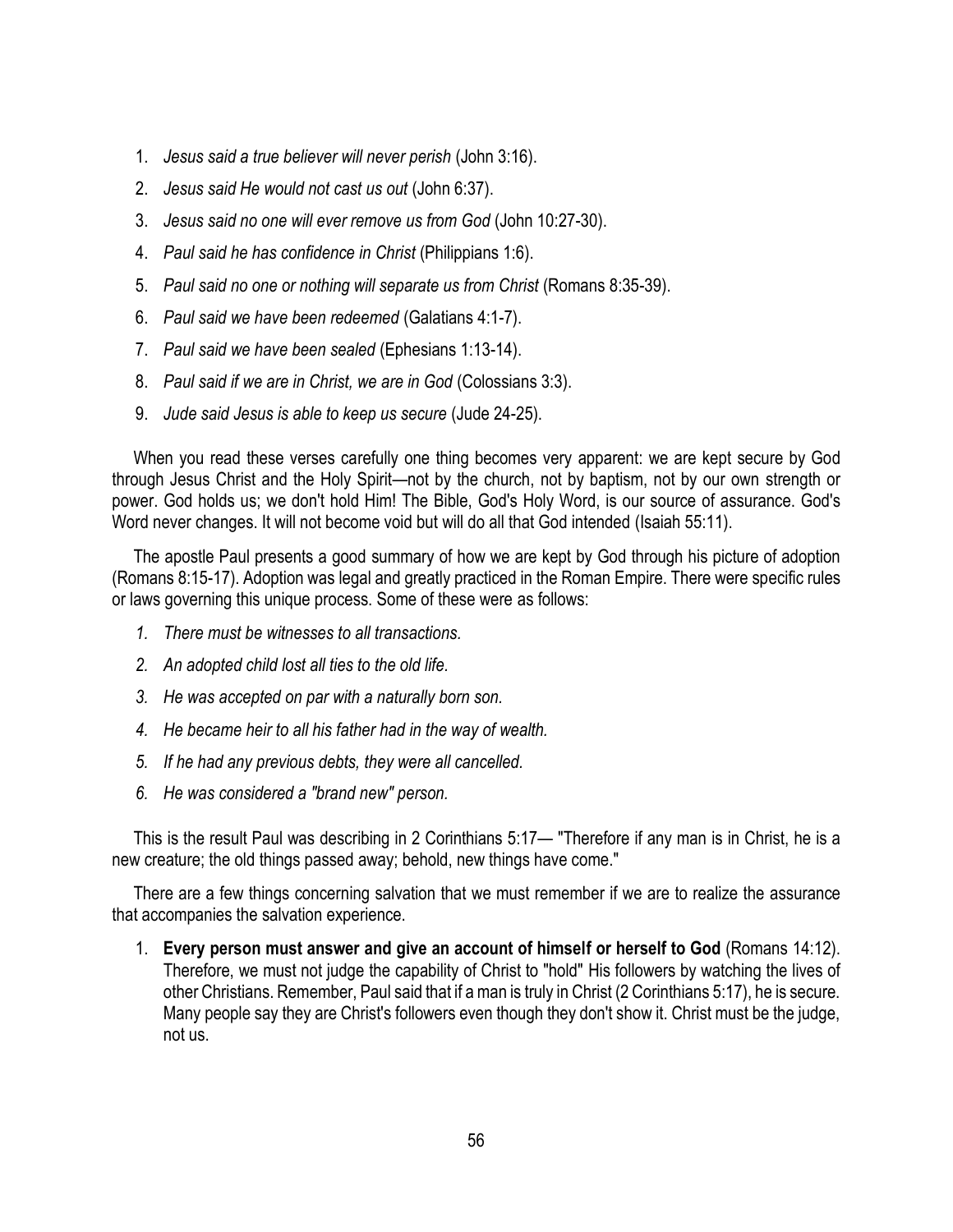- 2. **Jesus is not a loser**. He didn't come here to die for lost souls only to have them fall away from Him. He is strong enough to keep all who come to Him.
- 3. The key verse for this lesson (1 John 5:13) points out three important truths worth our notice.
	- a) John wrote His first letter for the expressed purpose of providing the followers of Christ with ample proof of their salvation: "These things I have written to you…"
	- b) He made certain that there was no mistake as to whom he was addressing: "…you who believe in the name of the Son of God…"
	- c) Lastly, he affirmed that these two truths result in the promise "…in order that you may know that you have eternal life."
- 4. **It is important that we realize the mechanics of our salvation**. God took the first step toward our salvation by loving us enough to send Jesus (John 3:16). Jesus loved us enough to die for us (Romans 5:8). We are saved, therefore, by the grace of God (Ephesians 2:8-9). We did nothing to earn this relationship with God, nor did we do anything to warrant the salvation given to us. Since it began in the heart of God, it must rest in the heart of God. It certainly stands to reason, then, that if we come to the Father through our faith in Christ, we will be secure in His hand (John 10:29).
- 5. **There is other evidence**—outside the Scriptures, brought about by the Holy Spirit—that adds proof to one's genuine salvation experience.
	- *a) There will be a deep love for God's Word. Even though this may waver at times, it will never leave a true Christian.*
	- *b) There will be a desire to pray to the heavenly Father.*
	- *c) There will be an uneasiness over godless speech, habits, and amusements.*
	- *d) There will be a desire to be with God's people in worship, fellowship, and work.*
	- *e) There will be a deep conviction over willful sin. There may even be mental or physical illness due to consistent sin.*
	- *f) There will be a desire to draw close to Christ through commitment. This will involve complete stewardship of time, talents, resources, and efforts.*
	- *g) There will be a desire to serve Christ through a local church ministry. This service may take many forms, but at the heart of it all will be a desire to tell others about Jesus Christ and how He has changed your life.*

 Can you know you are saved? Yes, most assuredly you can. You have God's word on it, Christ's death for it, and the Holy Spirit's witness to it!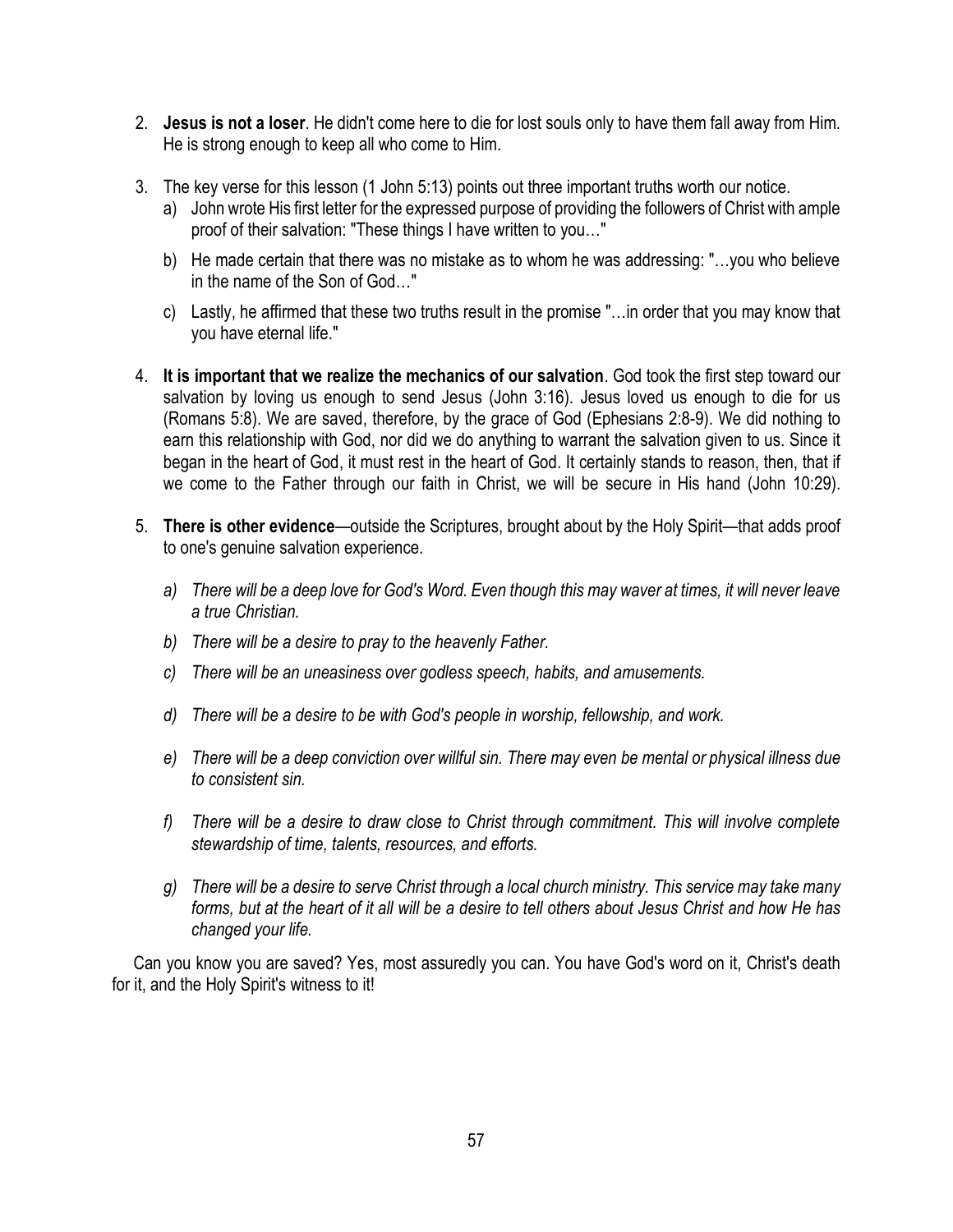| 1. |                                                                                                                |    |  |
|----|----------------------------------------------------------------------------------------------------------------|----|--|
|    | 2. What is the major source of proof for one's salvation?                                                      |    |  |
|    | 3. What four people in the New Testament give us specific promises concerning salvation?<br>a)                 | c) |  |
|    | b)                                                                                                             | d) |  |
|    | 4. List the nine passages that assure us of permanent salvation.                                               |    |  |
|    | a)                                                                                                             | f) |  |
|    | b)                                                                                                             | g) |  |
|    | $\mathsf{c})$                                                                                                  | h) |  |
|    | d)                                                                                                             | i) |  |
|    | e)                                                                                                             |    |  |
| 5. | What word-picture did Paul use to summarize the unique relationship we have with God?                          |    |  |
|    | 6. What are the basic mechanics of salvation?                                                                  |    |  |
|    | 7. List the three important truths of 1 John 5:13.<br>a)                                                       |    |  |
|    | b)                                                                                                             |    |  |
|    | c)                                                                                                             |    |  |
|    | 8. What are seven evidences of a true salvation experience, apart from the Bible promises and teachings?<br>a) | e) |  |
|    | b)                                                                                                             | f) |  |
|    | c)                                                                                                             | g) |  |
|    | d)                                                                                                             |    |  |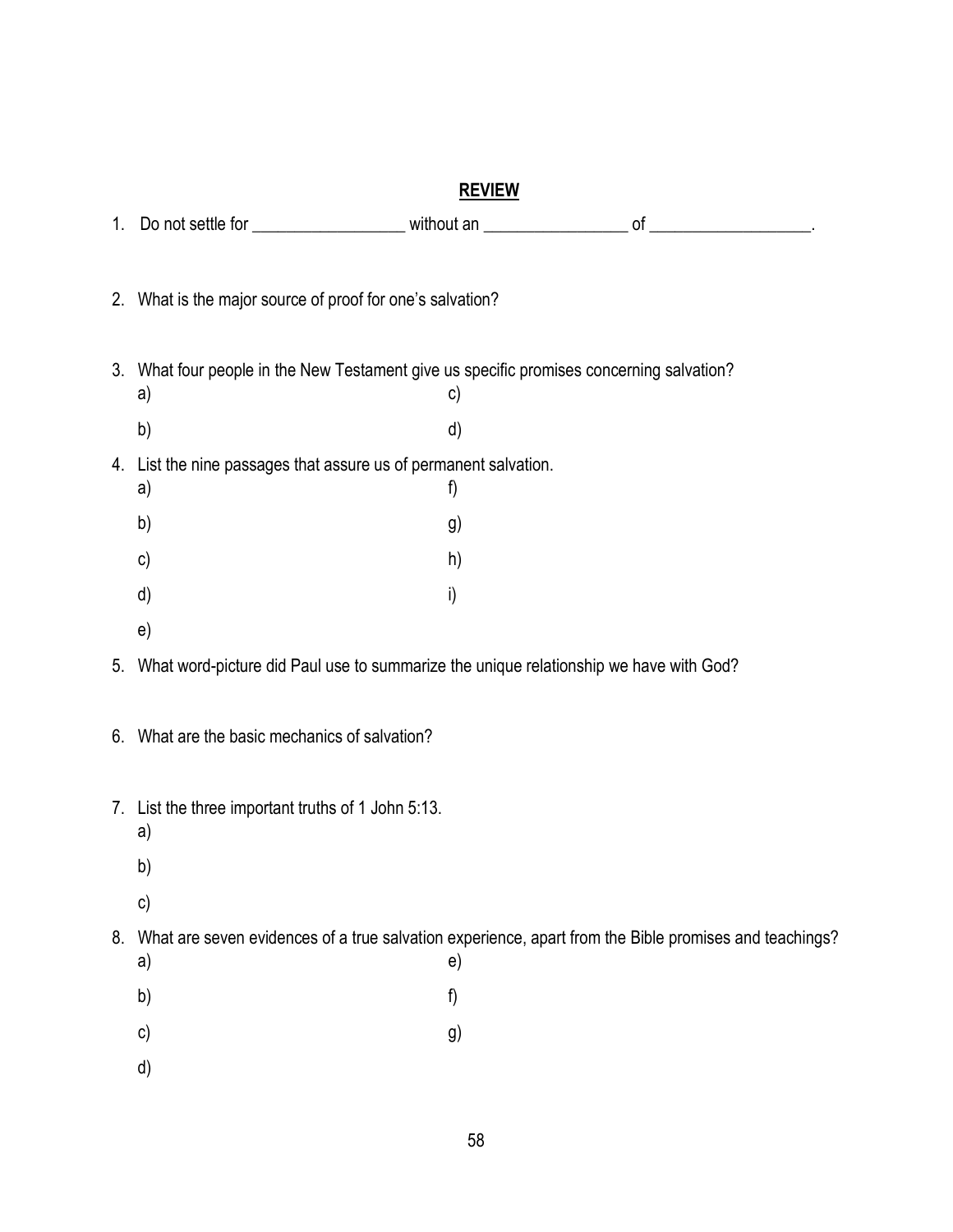#### **GRACE: GOD'S UNMERITED LOVE**

*"For by grace you have been saved through faith; and that not of yourselves, it is the gift of God; not a result of works, that no one should boast" (Ephesians 2:8-9).* 

 The word "grace" appears over 160 times in the Bible. Peter refers to God as the God of all grace (1 Peter 5:10). John describes Jesus as being full of grace (John 1:14), and the third member of the godhead, the Holy Spirit, is called the Spirit of grace (Hebrews 10:29). It is interesting to know that the apostle Paul began and ended each of his thirteen letters with the term "grace" nestled within his words.

 The definition of grace is really two-pronged. First, it comes from a Greek word meaning beauty or loveliness. In the Christian context, it refers to the beauty of holiness. The other facet of the word "grace" presents the idea of receiving a free and undeserved gift. Putting the two sides together, we can say that grace is a free gift, given out of the generosity of a loving heart. It must be remembered that the receiver could never have earned or deserved it regardless of his or her effort.

The apostle Paul seems to present a variety of pictures that throw light on the overall meaning of grace.

- 1. **Grace is the undeserved generosity of God freely given** (1 Corinthians 1:3-4; Ephesians 3:4-6).
- 2. **Grace is something that can only be received** (2 Corinthians 8:1).
- 3. **Grace is the loving sacrifice of God for us** (2 Corinthians 8:9).
- 4. **Grace is something undeserved and unearned by us** (Ephesians 1:3-6).
- 5. **Grace is the only means of our salvation** (Ephesians 2:4-9).

 Paul then adds a summary statement concerning grace when he says, "I do not nullify the grace of God; for if righteousness comes through the Law, then Christ died needlessly" (Galatians 2:21). In essence Paul was simply saying that it is by grace alone that a person is saved. Nothing else is needed. Should man try to introduce anything into his salvation experience, he immediately destroys God's intended principle of salvation in Christ. If man tries to bring himself into the picture, he then forfeits the opportunity for salvation by grace and must come under the law.

 A careful study of Paul's writings brings forth another ministry of grace. He shows us that through the power of grace a believer can meet and handle adequately the demands of everyday life for the glory of God.

- 1. **Grace enables us to stand true in the midst of hardship and even persecution** (2 Thess 2:15-17).
- 2. **Grace enables us to deal with heartrending physical problems** (2 Corinthians 12:7-10).
- 3. **Grace enables us to do effective work for Jesus Christ** (2 Corinthians 12:1).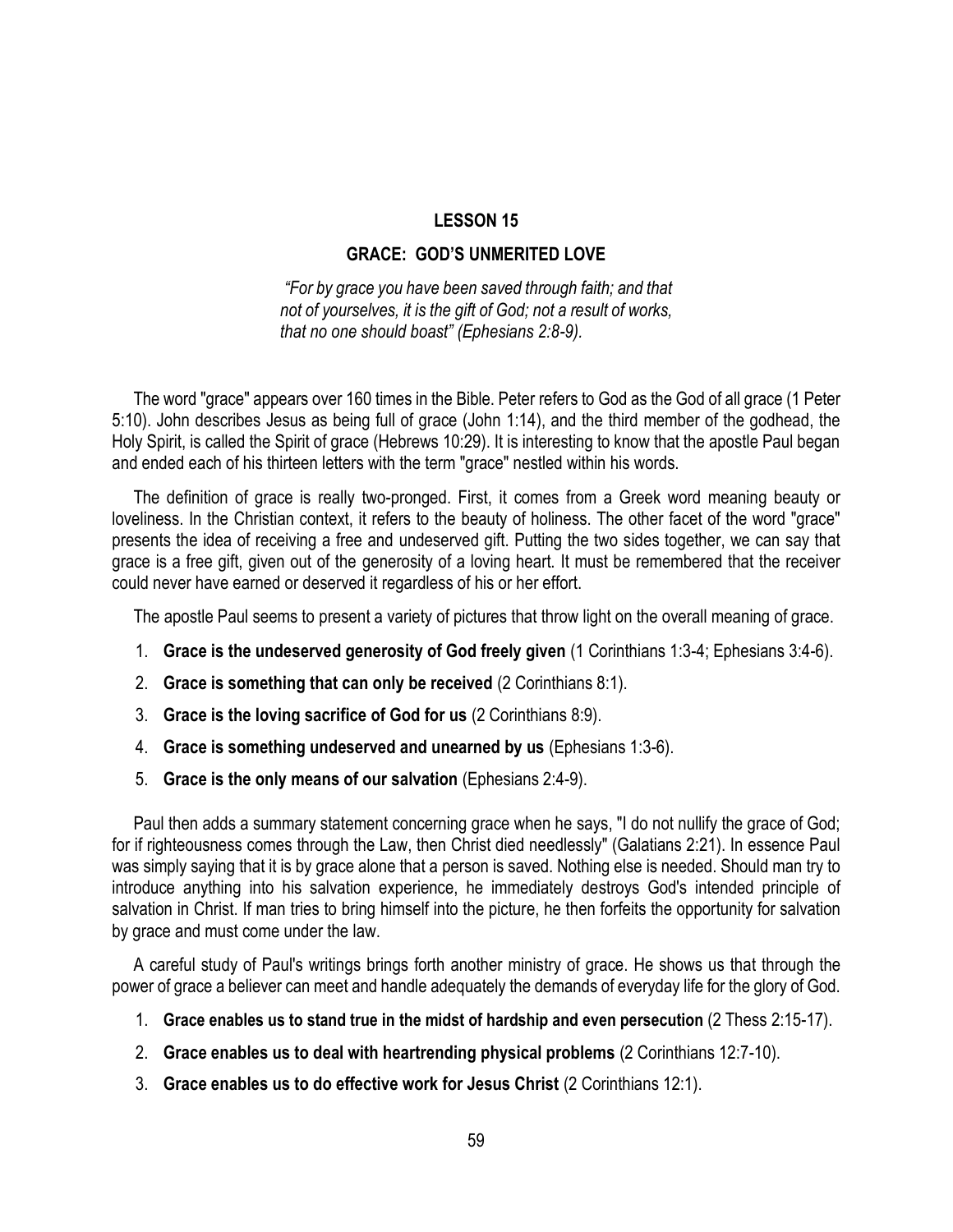William Barclay summarizes grace in these words:

 Grace is that power of God which clothes a man with day-to-day fortitude and strength. Grace is that power of God which adorns a man's life with lovely things. Grace is a man's day-to-day defense and inspiration. Grace is not only the glory of the mountain top; it is the source of strength for the ordinary road of the everyday.<sup>1</sup>

 It is through the grace of God that two of the most wonderful aspects of the Christian experience are applied to the believer—justification and sanctification. It is necessary that we understand the meaning and application of these two important workings of the Holy Spirit within our lives.

1. *Justification* is the act whereby God declares a sinner just and righteous in His sight. It is as if the person had never sinned at all. Justification is much more than a pardon. A pardon only frees one from the penalty of the crime; but justification releases the believer from the penalty, the guilt, and the blame.

When a sinner comes to Jesus Christ by faith, the death of Christ covers his sin, and he stands spotless before God because of his faith in Christ. It is as if God is just waiting for us to turn to Christ so He can apply His loving grace to our lives. We, therefore, are justified by grace (Romans 3:21-26). This justification is made possible through the death of Jesus on the cross (Romans 5:6-10). The results are evidenced in the believer's faith as it brings forth confession of sin (Romans 10:9-10) and good "fruit" in his or her daily life (James 2:14-26).

How does justification work? Well, there are three answers to the question:

- a) It is an instantaneous act! It happens immediately as seen in a multiplicity of places in the New Testament (Acts 2:37-38; 10:34-43; 16:27-34).
- b) It is an irreversible act! It cannot be revoked. We cannot be unborn once we are reborn (John 3:16).
- c) It is an undeserved, unearnable, and unpurchaseable act! There is simply nothing that a person can do to achieve this facet of grace except to receive it through God (Romans 3:19-20).

Justification also presents three specific blessings to those who accept Jesus Christ through faith.

- a) There is a full and free pardon from all past sins (Romans 8:1).
- b) There is the "perfect" standing before Almighty God (Romans 8:2-10).
- c) There is the peace of mind the believer enjoys because of his or her justification (Romans 5:1).
- 2. *Sanctification* is the act whereby God sets His followers apart for special service (1 Thessalonians 5: 23). The Bible describes sanctification in three different ways:
	- a) It is the act of setting one apart for a specific service for God, as illustrated in Jeremiah 1:5.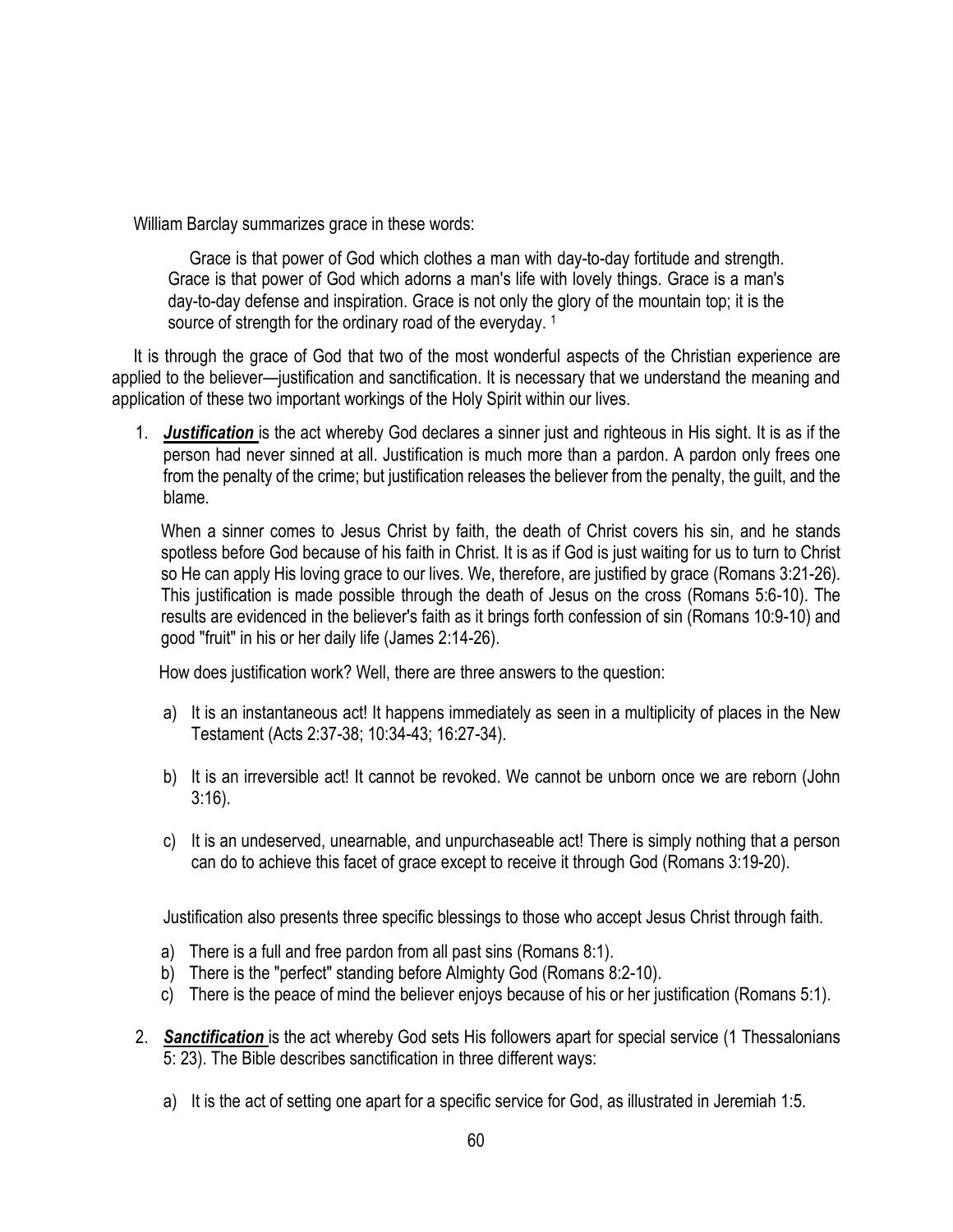<sup>1</sup> William Barclay, The Mind of Paul (New York: Harper & Row, Publishers, Inc., 1958), p. 169. Copyright 1958 by William Barclay.

- b) It is the act of progression as a believer grows in grace (2 Peter 3:18 and 2 Corinthians 3:18). This progression presents the idea that a young Christian is like a baby and must grow and mature in the Faith. Through the Holy Spirit God assists us in this growth.
- c) It is an act that reaches its climax at the second coming of Jesus Christ (1 John 3:2; 1 Corinthians 15:49-52; Philippians 1:6) These Scriptures show that the progression of this change goes from physical to mental to spiritual. The ultimate goal is our own glorification (Romans 8:29-30). In Adam, man's paradise was lost; in Christ, it is forever regained.

 In summary we can say that the grace of God, because of one's faith in Christ, forgives sin, removes guilt, restores one to full fellowship with God, offers the privilege of a brand new life, offers the opportunities to serve the Lord in a responsible manner, and assures one of eternal life.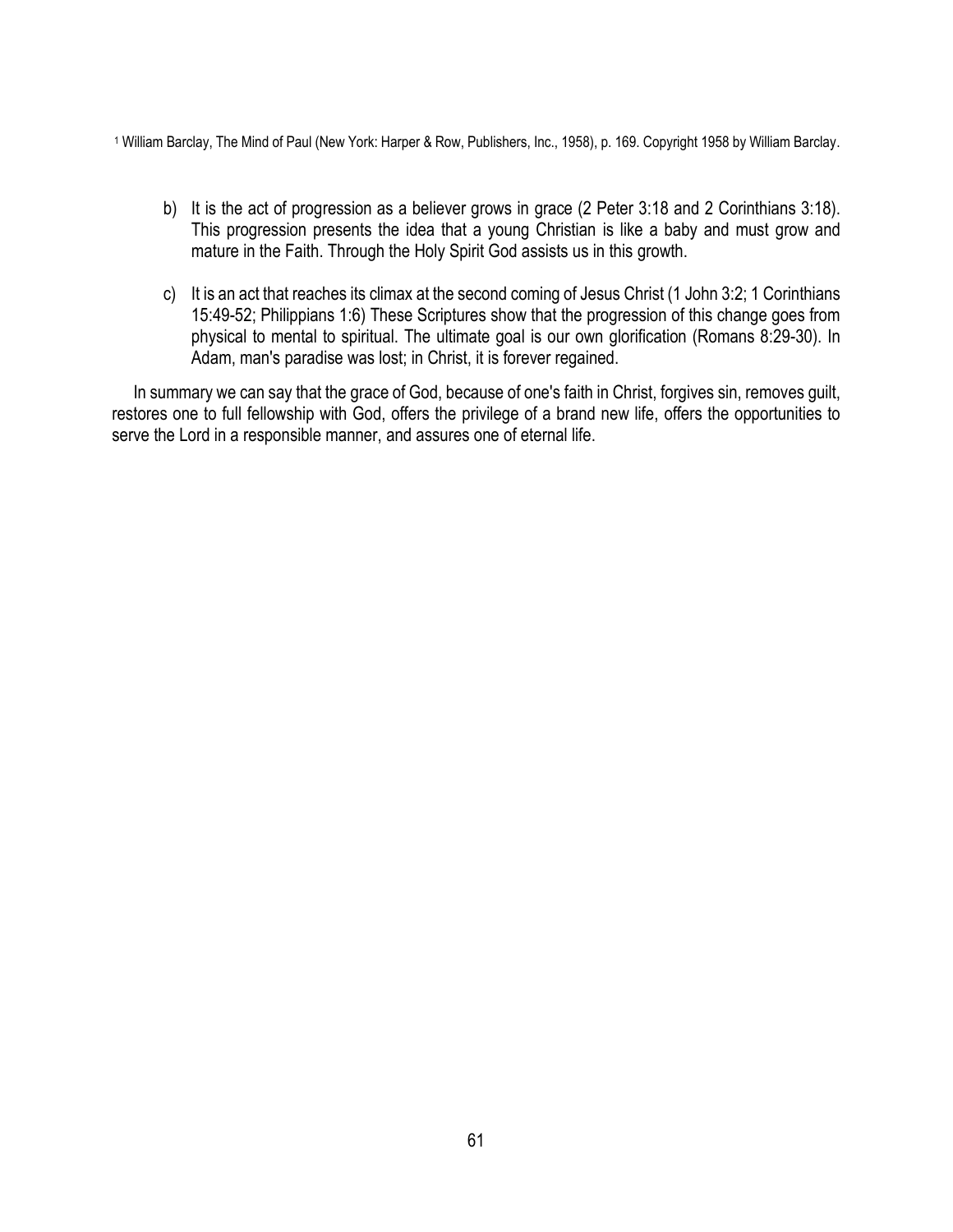- 1. How many times does the word "grace" appear in the Bible?
- 2. What is the definition of grace?
- 3. List the five pictures Paul presents of grace.
	- a)
	- b)
	- c)
	-
	- d)
	- e)
- 4. What three ways does grace enable us to bear our witness for Christ?
	- a)
	- b)
	- c)
- 5. What are the two deeper aspects of grace?
	- a)
	- b)
- 6. How do you define justification?
- 7. How do you define sanctification?
- 8. What three blessings come to us from justification?
	- a)
	- b)
	- c)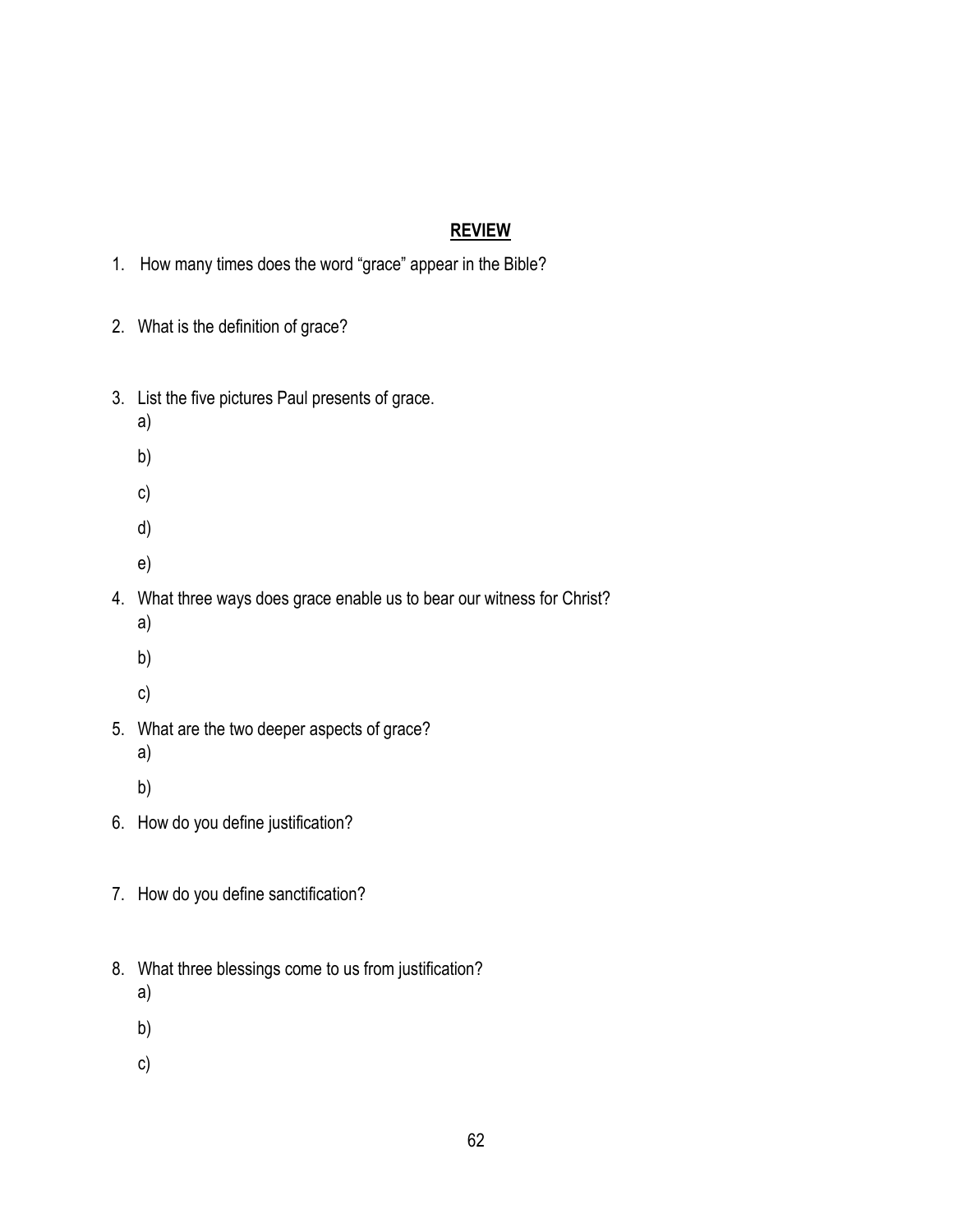- 9. In what three ways does the Bible set forth sanctification?
	- a)
	- b)
	- c)
- 10. In what three ways does justification work?
	- a)
	- b)
	- c)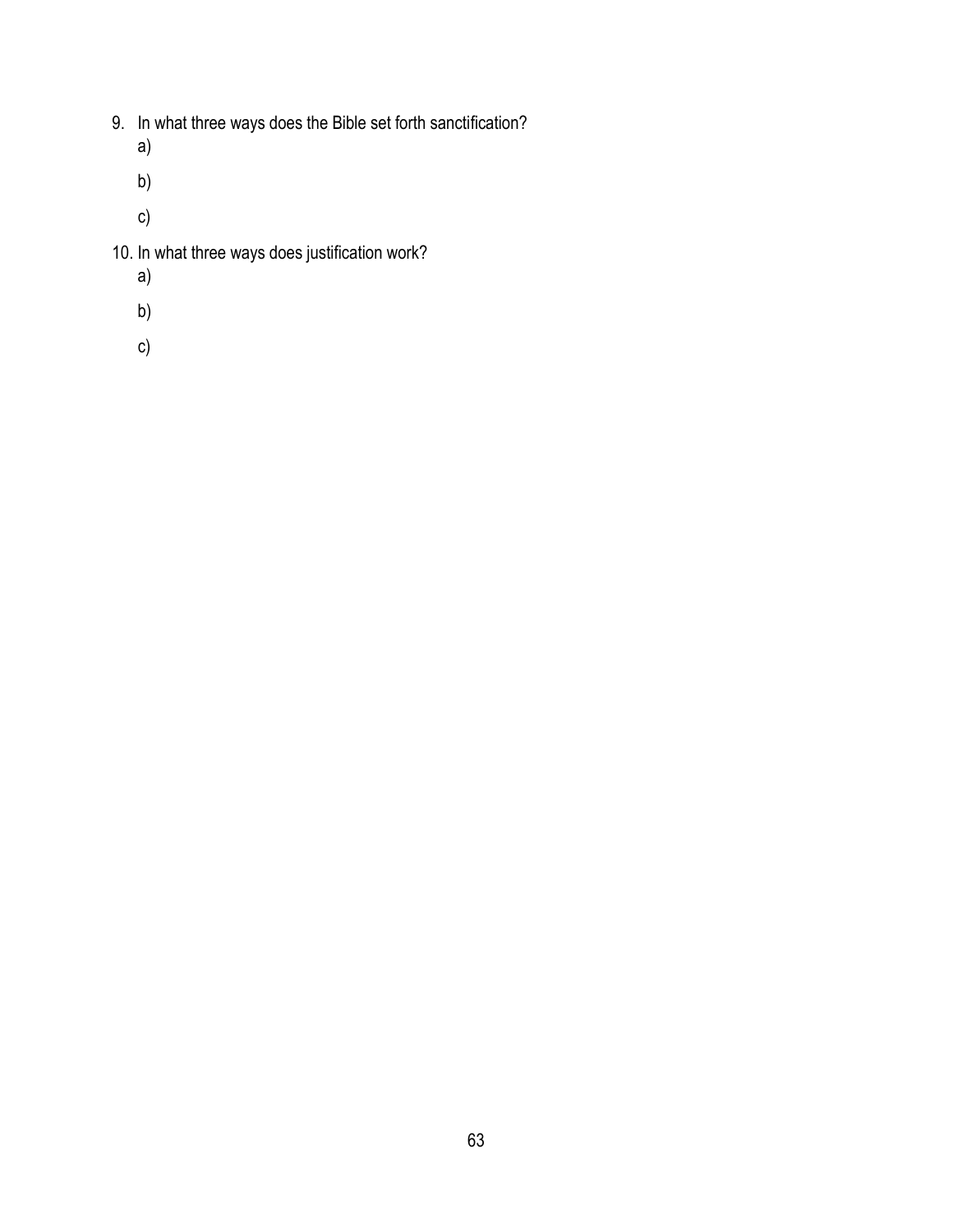#### **HOW TO FACE SUFFERING**

*"Man, who is born of woman, is short-lived and full of turmoil. Like a flower he comes forth and withers. He also flees like a shadow and does not remain." (Job 14:1-2)*

A young boy once asked his pastor, "Is getting saved like being vaccinated?" We have a tendency to smile at a question like this, but the sad thing is that many people have this very concept of salvation. They think that when a person accepts Jesus Christ and the Holy Spirit takes up residence within the believer's heart, that person is immune to all problems, sadness, and sorrow. This is not the case however. Jesus never promised His followers they would be spared from hardship or sorrow (John 16:33). In fact, He prayed that we be not removed from the world, but that we be kept from the power of the devil (John 17:15). Jesus expects His followers to be in the world, but not of the world. Therefore we must live out our lives on earth and deal with or respond to the things that come to us as a result of this life.

 When a Christian realizes that he or she has been put here for the purpose of glorifying God by responding to life, the question will change from, "Why did this happen to me?" to "How can I bring glory to God out of this situation?" This is an extremely important truth that few Christians have grasped. Another important truth that needs to be grasped is that all suffering is not due to one's sins. Many people believe that the problems, heartaches, and sadnesses are all due to some deep, dark sin. Jesus laid the axe to this "old wives' tale" in John 9:1-3. Yet, an unconfessed sin can bring all kinds of problems through the convicting power of the Holy Spirit. If sin is allowed to lie too long in our minds and hearts, we will come under the chastisement of God (Hebrews 12:5-11). In other words, the all-knowing and loving God treats us as we would treat our own children (Proverbs 13:24). For our own good He disciplines us out of love. God doesn't make mistakes! He knows exactly how to deal with us and does so because we belong to Him.

 In this study on "How to Face Suffering," we will be looking at a number of interesting facets of how suffering is related to the follower of God. There are two verses of Scripture that open the door to our study: Psalm 23:4 and Psalm 112:4. In Psalm 23 David points to a truth often overlooked by Christians when they face the sorrow that accompanies death. Notice that he said, "Even though I walk through the valley..." the word "through" does not mean going into and stopping, but passing from the beginning to the end. He goes one step further and mentions a "shadow." There is no way for a shadow to exist without light. In Psalm 112, we can see exactly what the purpose of this light is—it is for the upright or believers in God. So, for a child of God we can say that regardless of the darkness that may fall into one's life, there will always be a light to guide, a light to give hope, and a light for assurance of God's presence.

 Now with this truth in mind, let us look at four examples of sources of suffering that reflect light within darkness.

#### 1. **There is the contrast of things in life that are both good and bad**.

a) The force of gravity is the source of thousands of accidents, bringing sorrow to millions. The child that loses his balance on a bicycle will topple over. An airplane will plummet to the earth if its engine fails. A person who leans too far out of a window will be "pulled" to the ground. And yet, not one of us would want to live in a world where we couldn't sit in a chair, walk on the sidewalk, ride in a car, build a building, or span a river. If we live within the bounds of the natural law of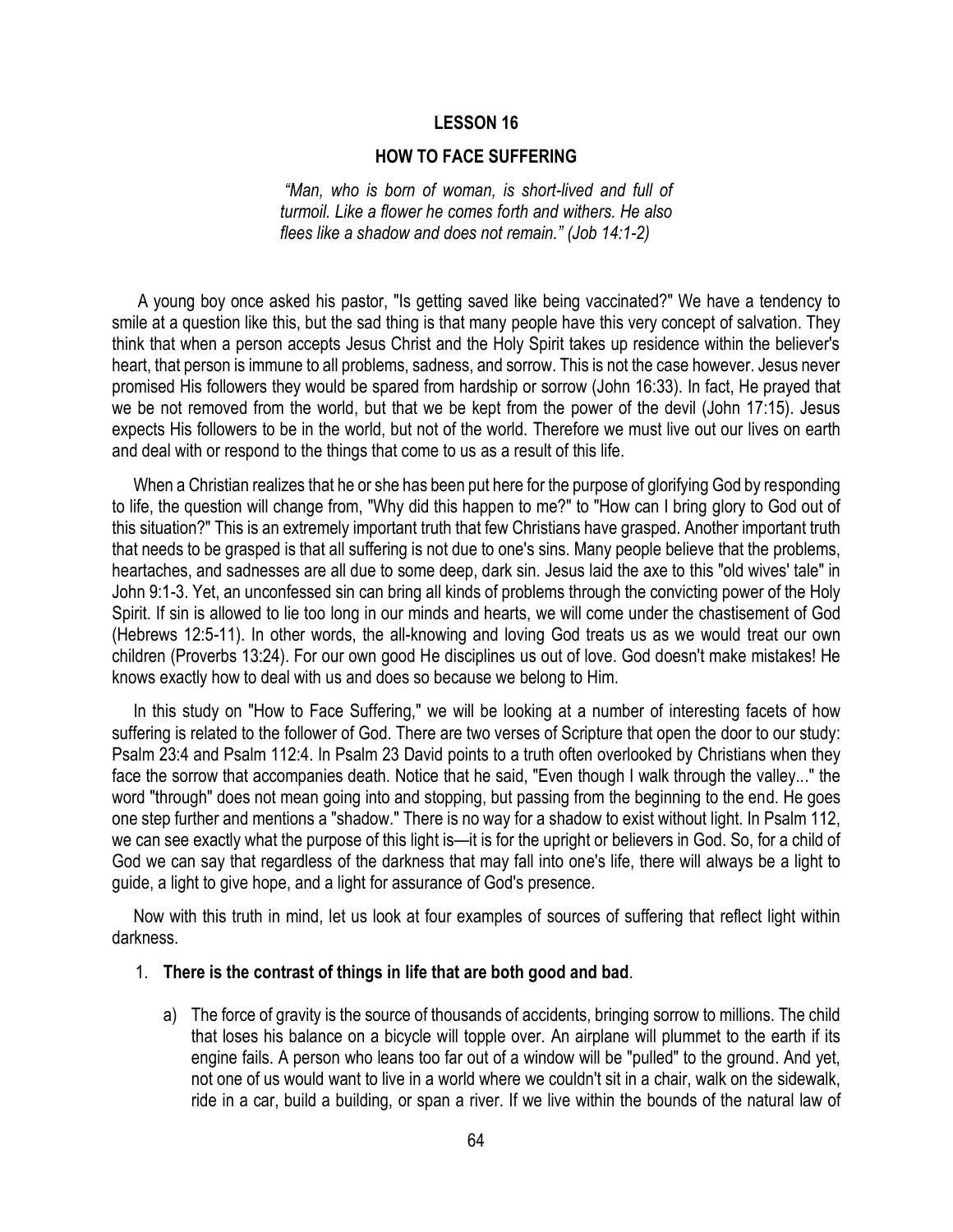gravity, we can enjoy many things; but if we break this law, we are in for suffering.

- b) Fire is another example of a phenomenon that is both good and bad. Our lives would be miserable if fire were removed, and yet thousands die or are seriously hurt every year when they misuse it.
- c) Water is an essential of life, but it becomes a hazard to life when we fail to control it adequately or we ignore the rules of water safety.
- d) Add drugs and alcohol to the above, and you have yet another example of the light and darkness. When drugs and alcohol are used properly and medicinally, they bring healing to one's body. When they are misused they bring much sorrow and disaster.

We can see from these simple everyday things that we cannot claim life's assets without taking on some of its liabilities. Some of the things we enjoy most can also destroy our joy and happiness. Almost anything we count as good, if used the wrong way, can become a source of suffering. Yet we are willing to run the risk. This is one light.

- 2. **Second, we are all members of society**. As members of society we depend a great deal on one another for the necessities of life. We wouldn't want to live and work in a world all by ourselves. We need other people, and yet some of these other people can make mistakes in judgment and hundreds can be seriously hurt. The greed of a world leader can plunge millions of people into war, resulting in manifold sufferings. Being a member of society has its pluses and minuses, but if the choice were given, there would be few choosing isolation. Yes, society is worth the risk; it is worth the price. This is another light.
- 3. **The next example of light that shines in the darkness of suffering is "divine impartiality."** Jesus told us that it rains on the righteous as well as the unrighteous (Matthew 5:44-45). A brief visit to any hospital will show the reality of this truth. Suffering knows no limits. It comes to the lost and saved; the rich and poor; the black and the white; the' saint and the sinner. Nowhere in the Bible are we told that we will be exempt from sorrow, but we have great promises that provide us with light in the darkness. Jesus said He would be with us always (Matthew 28:20). We have the promise that God will never leave us or forsake us. Paul promised us that we have victory only in Christ (Philippians 4:13). He also said if God is for us, no one can stand against us (Romans 8:31). Even though being a Christian doesn't make us immune from suffering and sorrows, we do have the assurance that God's grace will be sufficient for us to cope more positively with adverse events than we could without His grace (2 Corinthians 12:9).

Jesus closed His teaching on the mountainside by telling about two houses (Matthew 7:24-27). He said one was built on the rock and withstood the flood while the other was built on the sand and fell under the flood. The rock, He said, was His word. Those who know Christ can withstand the floods of life. They have His word (rocks) on it. This is yet another light in the darkness. God's grace is always sufficient for our "floods" (2 Corinthians 12:9).

4. **The last example of light in the darkness of suffering is that through this suffering, Christians can glorify Christ with their responses**. Many suffering people have come to realize the difference Christ makes in a life when that life reaches out to them in love. More work has been done to alleviate suffering throughout the world by Christians than by any others. More money has been given to meet the needs of suffering people in the name of Jesus Christ than in any other name. More Christians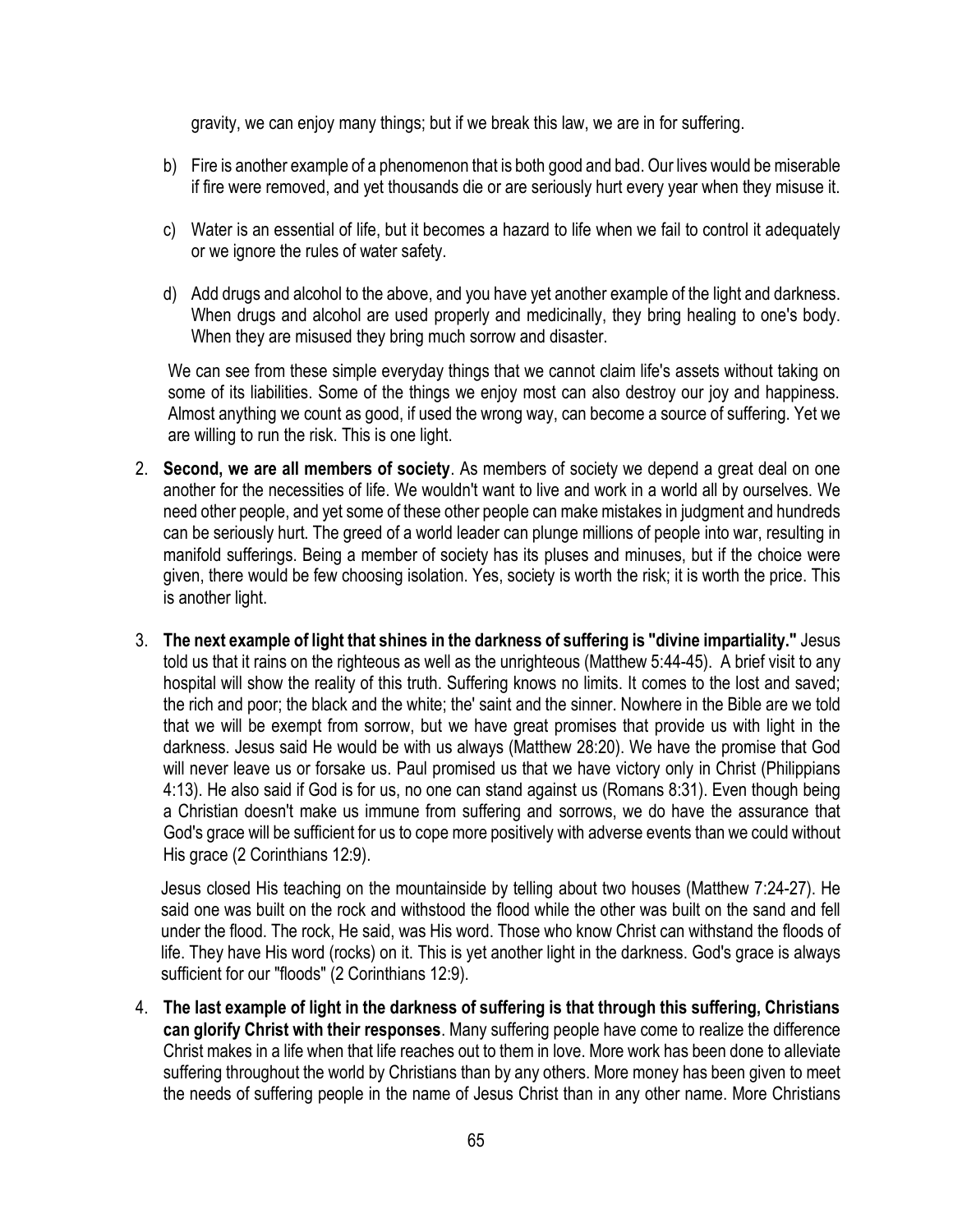than any other group in society have given their lives willingly to help people in need. Christ has placed a "caring" spot in the hearts of His people and this has been evidenced in every level of society. This is the light at the end of the tunnel of darkness.

 We now come face to face with an important factor concerning Christians and their sufferings. And that is, in the total makeup of a life fit for living—suffering, trials, trouble, and problems have a positive and creative function to fulfill.

 Much of our suffering is actually a contribution to the molding, shaping, and beautifying of our souls. Paul pointed this out in his second letter to Corinth (2 Corinthians 4:6-18). There are three important things that need to be brought to the forefront in our study:

1. **It takes a world of suffering, troubles, trials, and problems to bring out some of the finest qualities in our lives**. We don't need to be art critics to realize that the great paintings of the world need both light and shadow to present the picture properly. Often it is the darkness of a shadow which highlights the most important part of the painting. This can be seen very clearly in the masterpiece Mona Lisa.

Likewise, we don't have to be concert pianists to realize the value of discord in beautiful music. It is often the dissonance that adds excitement and beauty to a musical work and points up the harmony in it. Life is like that, too.

If there were no risks in life, where would the adventure and challenge be?

If there were no suffering, how would we learn compassion?

If there were no discipline and hardship, how would we learn patience and endurance?

If there were no fierce temptations, where would righteousness be found?

If there were no darts of the wicked to fight, where would be the thrill of victory?

James challenged us to consider these things as positive and constructive (James 1:1-4). If all of life's sadnesses and sorrows could be eliminated, man's spiritual relationship would also diminish. One man said, "We are shaped down here, so we will fit up there." How true!

- 2. **It takes a world of hardships to satisfy man's drive for happiness and attainment in life**. Every outward quest for achievement carries with it an open invitation for suffering. Just think of the multitude of times when man has treated a severe cut as if it were only a scratch. How many people step into a boat when they are unable to swim! Think of the multitudes that roar through the air, over the water, or around the track for the thrill of it. All of these examples (and there are many more) simply say that man will risk suffering for the sake of adventure and thrill. In such cases as these, when things go wrong, should God ever have to listen to the sufferer ask, "Why, God, did you let this happen to me?" When we get right down to it, most of the suffering we experience is self-induced by choice or carelessness.
- 3. **Lastly, it takes personal suffering to "carve" man for his high calling as a child of God**. The person who has never known suffering has not found the riches of God's love and grace. The person who cries the loudest, makes the most noise, asks the most questions, and does the most condemning of God when suffering comes, is not the real participant in life. He is really just an observer or a spectator. History has shown us clearly that the world's greatest sufferers have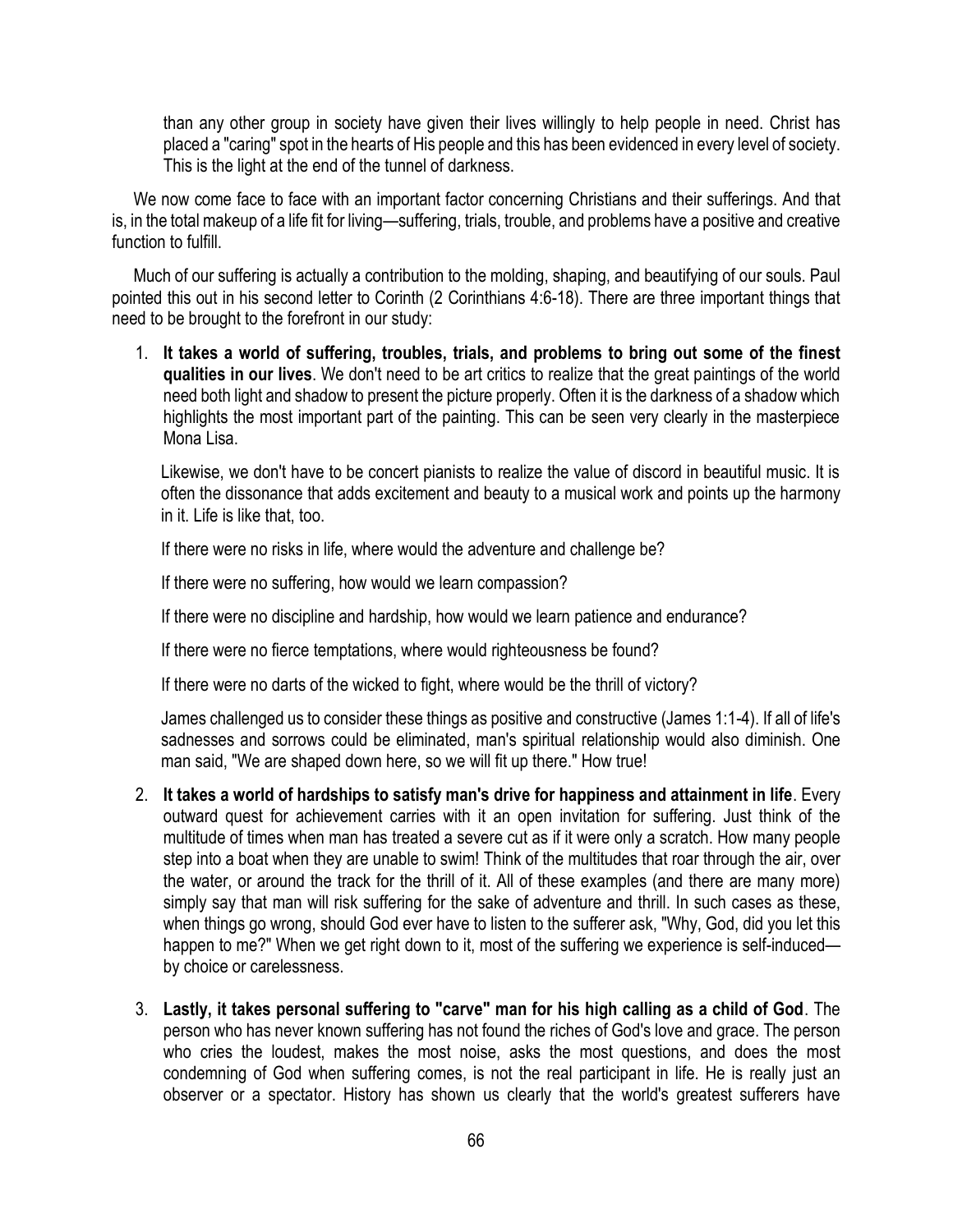produced the most shining examples of life at its best. It is from this group that the most convinced and committed Christians have come. They are the ones who have found light amidst the darkness. They are the ones who really know the love and grace of God because they have experienced it.

 This is not saying that we should go around looking for ways to suffer for Christ. No! But it is saying that if and when suffering does come, let it not be due to unforgiven sin or lack of prayer or willful disobedience. Rather let it be for the shaping of the real persons that we can become through trials and tribulations. May we respond in such a manner that those watching our response will have to give honor and glory to our Father God (Matthew 5:16)!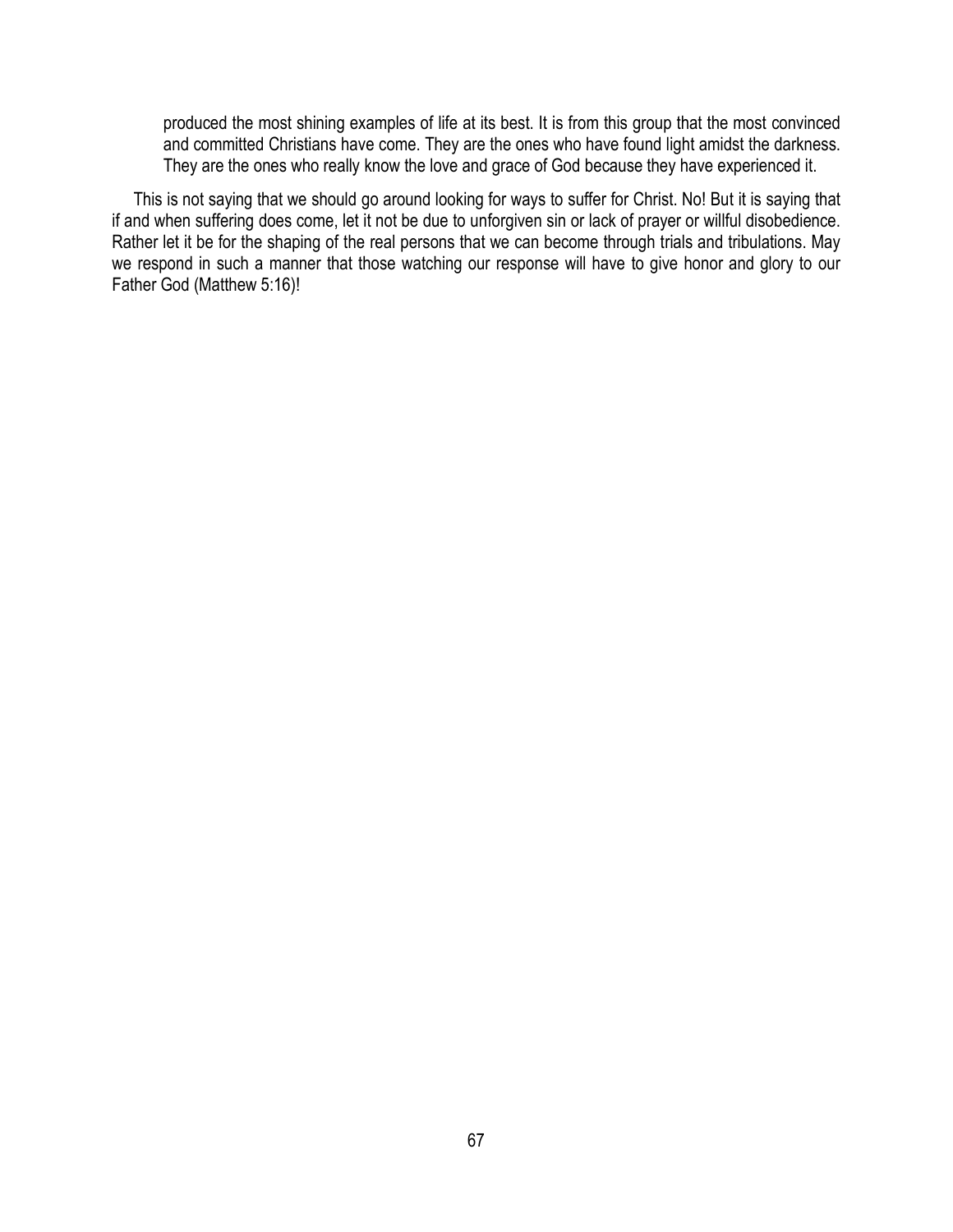- 1. What are four examples of light within darkness?
	- a)
	- b)
	- c)
	- d)
- 2. What four everyday things carry good and bad elements at the same time, often leading to human

suffering when they are misused?

- a)
- 
- b)
- c)
- d)
- 3. What are three important things that help mold and shape our souls?
	- a)
	- b)
	- c)

 $\overline{\phantom{a}}$  ,  $\overline{\phantom{a}}$  ,  $\overline{\phantom{a}}$  ,  $\overline{\phantom{a}}$  ,  $\overline{\phantom{a}}$  ,  $\overline{\phantom{a}}$  ,  $\overline{\phantom{a}}$  ,  $\overline{\phantom{a}}$  ,  $\overline{\phantom{a}}$  ,  $\overline{\phantom{a}}$  ,  $\overline{\phantom{a}}$  ,  $\overline{\phantom{a}}$  ,  $\overline{\phantom{a}}$  ,  $\overline{\phantom{a}}$  ,  $\overline{\phantom{a}}$  ,  $\overline{\phantom{a}}$ 

- 4. What happens to the question "Why did this happen to me?" when a Christian realizes his or her purpose in life?
- 5. What two main passages of Scripture from Psalms provide us with hope in darkness?
- 6. Where could one go to realize that suffering knows no limits?
- 7. "We are \_\_\_\_\_\_\_\_\_\_\_\_\_\_\_\_ down here, so we will \_\_\_\_\_\_\_\_\_\_\_\_\_\_\_\_\_\_\_\_\_\_\_\_\_\_\_\_\_\_ up there."
- 8. Every outward quest for \_\_\_\_\_\_\_\_\_\_\_\_\_\_\_\_ carries with it an open \_\_\_\_\_\_\_\_\_\_\_\_\_\_\_\_\_ for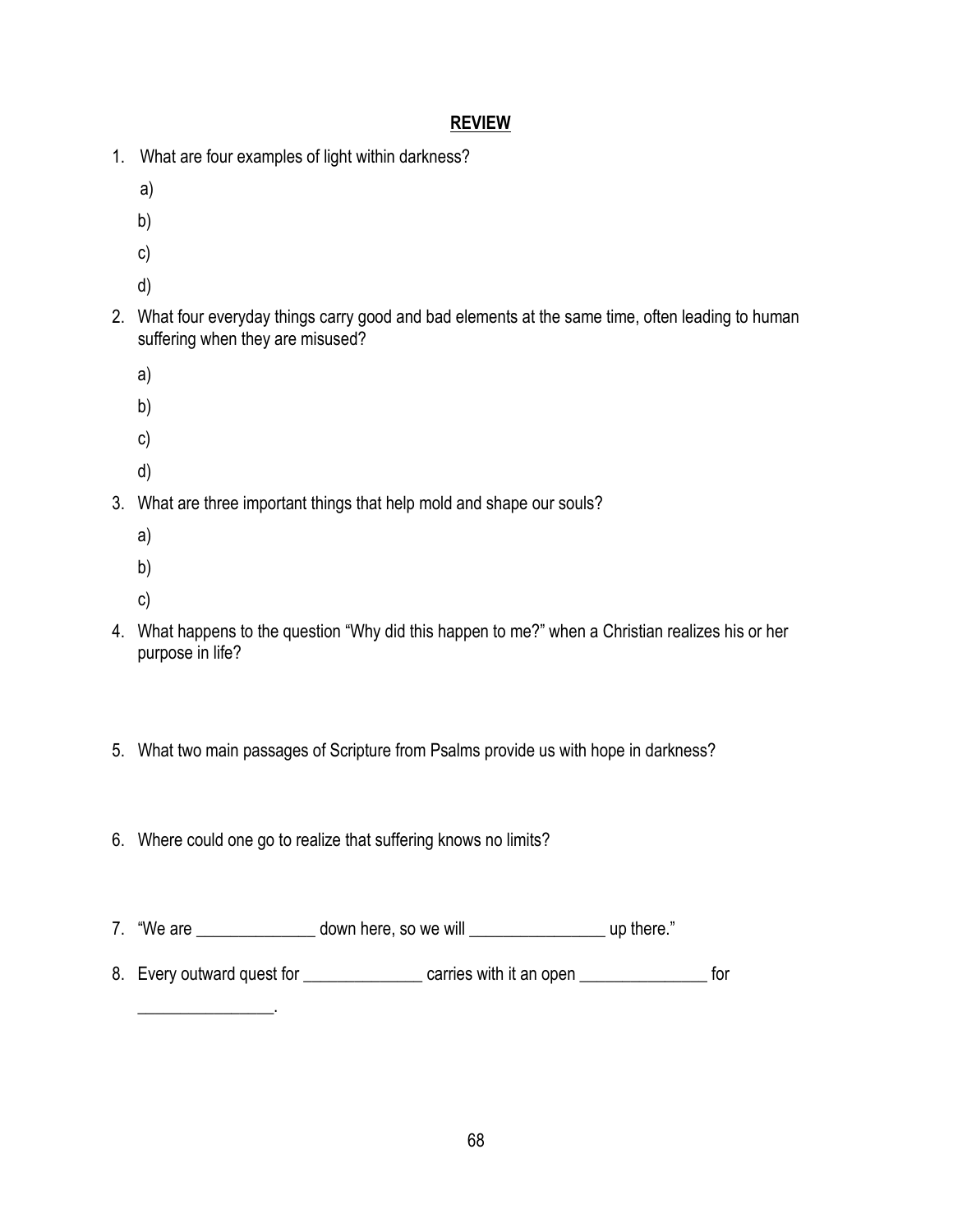#### **THE CHURCH: CHRIST'S GIFT TO HIS FOLLOWERS [ECCLESIOLOGY]**

*"…upon this rock I will build My church; and the gates of Hades shall not over power it" (Matthew 16:18).*

 The question was once asked, "It really doesn't matter what church a person belongs to, does it, since all churches are fundamentally the same?" If we are to answer this question fully, we must agree that all churches are the same just as all automobiles are the same. All cars have fenders, tires, seats, doors, engines, and lights; but these basic similarities are not usually the reasons we choose one make of car over another. We base our selection on the way a car will meet our needs and fulfill our desires. The same is true with a restaurant. All are fundamentally the same in that they serve food and have tables, chairs, dishes, menus, and waitresses. But again, these are not the criteria we use for making our selection. We look at the types of food available and its preparation. Atmosphere also has much to do with our selection, and the manner in which we are served is also important. When it comes to churches, they, too, are fundamentally much the same in that they have preachers, choirs, church school classes, Bible reading and prayer; but are these the major reasons we choose one church over another? No! We find one type of sermon presentation here and another there. The music in this church is often quite different from the music in that church. The emphasis on the Bible differs considerably from church to church. While one church may meet the spiritual needs of one person, it may not meet the needs of another. The choice of a church is one of the most important choices, if not the most important choice, a young Christian must make. His future spiritual growth depends on the choice he makes.

 These next six lessons are extremely important and should be studied very carefully; they center on the different aspects of the church of Jesus Christ. In this lesson we will answer the question "What is the church?"

 The word "church" is found more than sixty times throughout the New Testament. It means simply, "the called-out ones." It is important to realize that the meaning of the term "church" has to do with people and not a building. Each city had its representative to the general governing body. When a meeting was scheduled, these representatives were "called out" of their respective areas to assemble together for the purpose of doing business. You can readily see where we get our words "assembly" and "congregation." It is important to realize that the meaning of "church" has to do with people and not a building. During the early years of our nation's history, the term "meetinghouse" was used so as to guard against the idea that the building was the church. It's too bad this difference between the building and the body or church did not survive the progression of time. All too many people consider the building on the corner to be the church rather than merely the house in which the church meets.

Jesus makes three important points about His church in Matthew 16:13-18:

- 1. **He said He was going to establish His church** (v. 18). The church is not man's institution; it is Christ's. It was not conceived in the mind of man, but in the mind of Christ. Man has done marvelous things. He has begun many unique institutions, but the church is not one of them.
- 2. **He said He would establish His church upon a profession of faith** (vv. 16-18). A play on two Greek words gives us the true picture. When Peter brought forth his affirmation of faith, "Thou are the Christ, the Son of the living God," Jesus said that God had revealed that truth to him. He then said,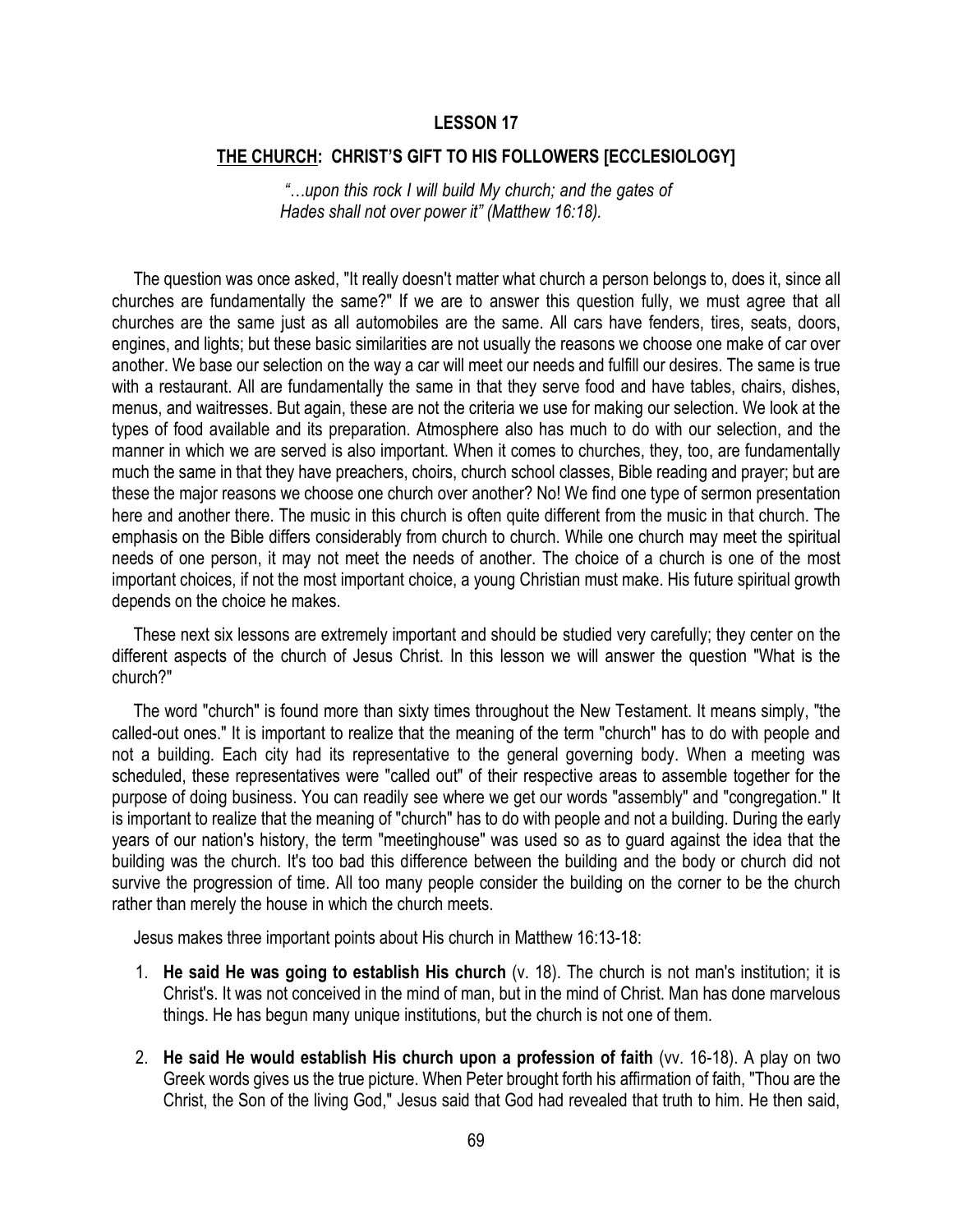"You are *Petros* [Peter], and upon this *petra* [rock] I will build My church." The word *Petros* (the name "Peter") means a stone or pebble, while *petra* means a massive rock ledge. In essence Jesus was saying, "That's right, Peter; you've got it. You are a pebble of faith, but upon this solid rock (faith in me), I will build my church. "The church is built on Jesus Christ! Man did not establish it.

3. **The third point Jesus makes is that "the gates of Hades [hell] shall not overpower it"** (v. 18). The power of the church rests in the resurrected life of Jesus Christ. All the hosts of the devil cannot overcome the church as long as it keeps Jesus Christ as the head of the body. The strength and power of the church lies in its relationship to Christ.

The apostle Paul used the word "church" in three different ways:

- 1. When he referred to a group of believers assembling or congregating together for worship (1 Corinthians 11:18, 14:4-5, 12, 19).
- 2. When he referred to a number of groups meeting together (Romans 16:1; Colossians 4:16; 1 Thessalonians 1:1-2).
- 3. When he referred to all believers everywhere (Philippians 3:6). This is the universal reference to the total body of believers, past, present, and future.

 The church of Jesus Christ is a living organism made up of faithful believers in Christ, meeting together to worship Him in spirit and truth. It can mean a small group, several groups, or all believers everywhere, but the entire focus is on our praise to God the Father through His son as the Holy Spirit leads us. This truth rules out several well-known human ideas about the church.

- 1. **The church is not a saving institution**. Jesus Christ and He alone can save man from the consequence of sin. Church membership is not a "ticket" to heaven as many people may think or hope it to be. God keeps His own records.
- 2. **The church is not an ark of safety, shielding its members from the evil of the world**. Our safety lies in our closeness to Jesus Christ. The church never was intended to be a "baby sitting" service for timid souls.
- 3. **The church is not a "faucet" of convenience**. Many people see the church as a "marry and bury" service and when those services are not needed, neither is the church. Some people see the church as a place for business contacts and therefore use it as a tool for monetary gain.
- 4. **The church is not a collection of receivers**. All too often we hear people talk about what they didn't get from the sermon or music or Sunday school lesson. A careful reading of the Scriptures shows us that we are to be givers rather than receivers. We are to be participants rather than spectators. Christ wants the priority of our time, talent, resources, and efforts. This will never happen if we only look for what we can get from church. We were saved to serve, not to sit!
- 5. **Finally, the church is not an extension of society's humanitarian organizations**. The church is an extension of Jesus Christ, not the Red Cross, Heart Association, or Goodwill Industries. Yes, the church is often engaged in similar outreaches, but that is the outgrowth of its dedication to Christ and His love for all mankind.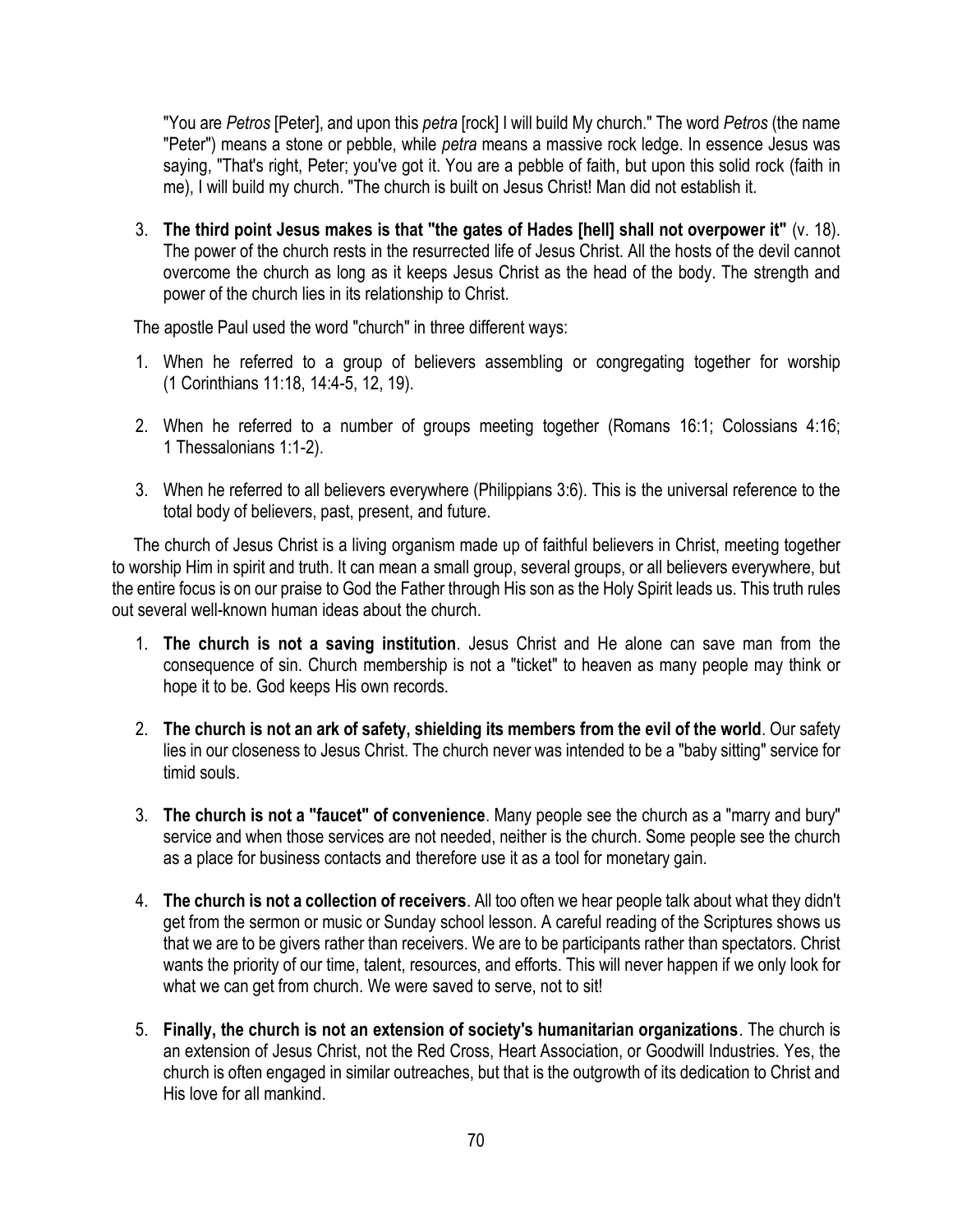The apostle Paul also refers to the church of Jesus Christ, these called-out ones, in several descriptive word pictures.

- 1. The term he uses most often is "*saints*". This word means those who are different from the ordinary, in speech, attitude, and actions (Philippians 1:1-2; 4:21). Paul sets this term within the context of being "in" Christ. This means surrounded by and dependent on. An example would be that of a fish, surrounded by and dependent on the water, or a tree root surrounded by and dependent on the soil. A saint is a person surrounded by and dependent on Jesus Christ, and this commitment lifts the person above the ordinary level of existence to the abundant life.
- 2. Paul refers to the followers of Christ as "*believers*." This is a title much like that of "disciple" or "learner." Jesus commanded His followers to go and make believers and disciples of all nations (Matthew 28:19). He then added that His followers were to be instructed in all the things He had taught while He was on earth (Matthew 28:20). Jesus is our pattern or example (1 Peter 2:21). This unique relationship involves an in-depth commitment to Jesus Christ on the part of the believers. This means that the believers will derive their thoughts, actions, and speech from Jesus, their example (Mark 8:34-38).
- 3. The followers of Christ are seen as the "*brethren*" in the eyes of Paul. This simply means a brotherhood or brothers. In this context there is concern and compassion for one another. If one brother hurts, all brothers hurt. Regardless of the reference often made about being our brothers' keepers, we are not our brothers' keepers; we are our brothers' brothers and sisters.

 So, in these three word pictures Paul shows Christians in the world as those who live higher, holier, and different lives; to Christ the believers commit themselves and on Christ they are dependent; and to fellow believers, Christians are brothers and sisters.

 Lastly, we need to see how all this fits together and functions in the church setting. Once again we look to word pictures to give us understanding here.

- 1. **We are to function as the body of Christ** (Romans 12:1-5). It is in this manner that we can bring all parts into harmony and unity. Paul uses the physical body as an example. Each part must fulfill its special function (eye, ear, hand, foot) if the body is to be functional. One of the biggest dangers the church faces is not from the outside but from within—the senseless, loveless, and Christ-less division among the parts of the church body (1 Corinthians 1:10-13). Each of us has a job to do, and we must not withhold our contribution to the whole body. We must perform our tasks for the glory of Christ, not for ourselves.
- 2. **We are to function as the "garden" of God**. Paul presents us as a fertile field or garden in 1 Corinthians 3:9. This is a field with the potential of bringing forth thirty, sixty, or even a hundredfold of the seeds sown in it. If we are to "yield" the fruit Christ expects, winning people (Acts 1:8) and making disciples (Matthew 28:19-20), then we must keep our garden free of "weeds" or sin. The greatest "weeder" is available in confession and repentance (1 John 1:9).
- 3. **We are to be the bride of Christ**. This is perhaps the loveliest of all pictures of the church's relationship to Christ. It calls for our faithfulness, loyalty, purity, and love, those priceless ingredients of every relationship. It calls for devotion, and preparation.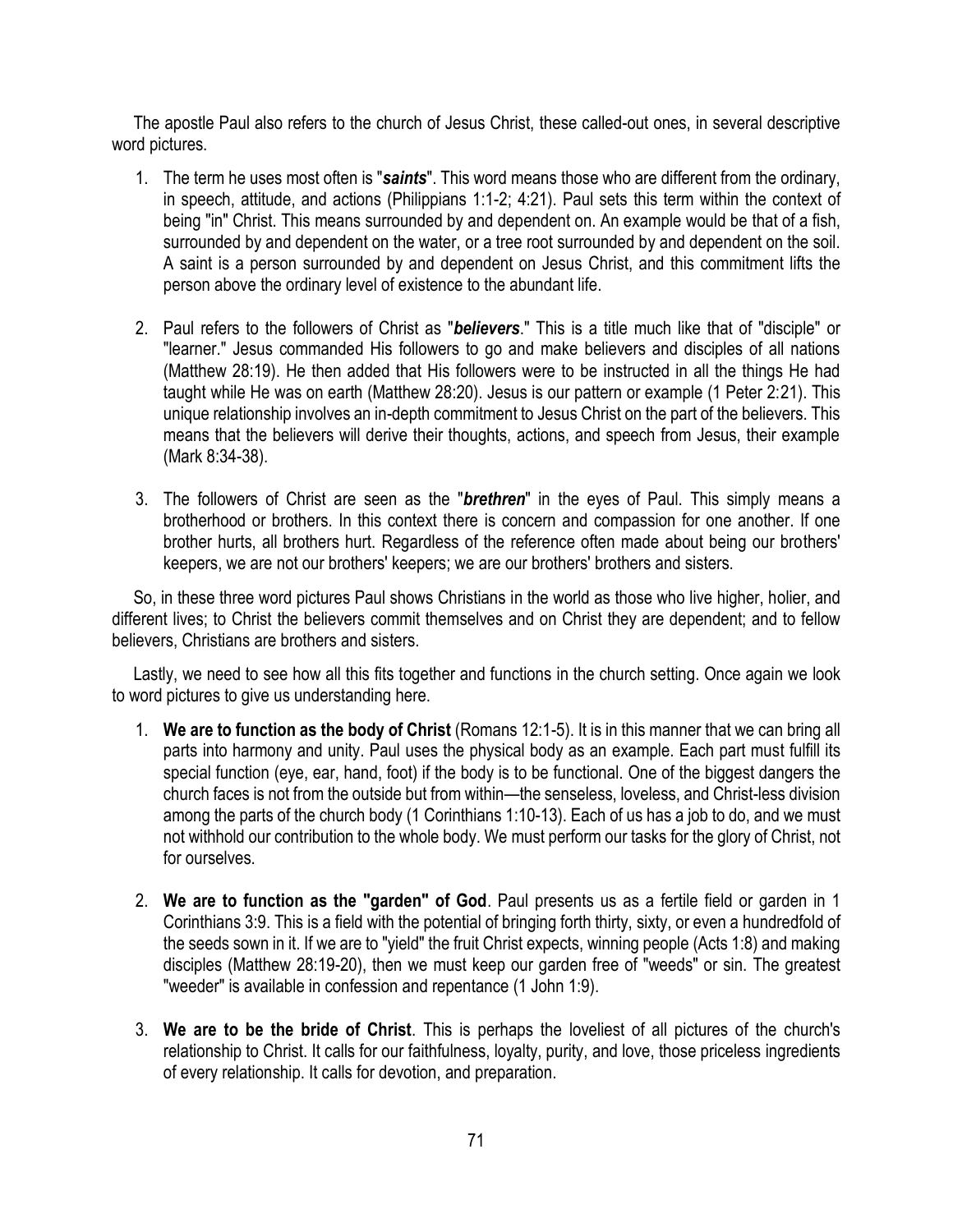This lesson has described the church—its meaning, its makeup, and its function. Each member has a unique privilege to be part of the fellowship but also must be willing to fulfill his or her responsibility.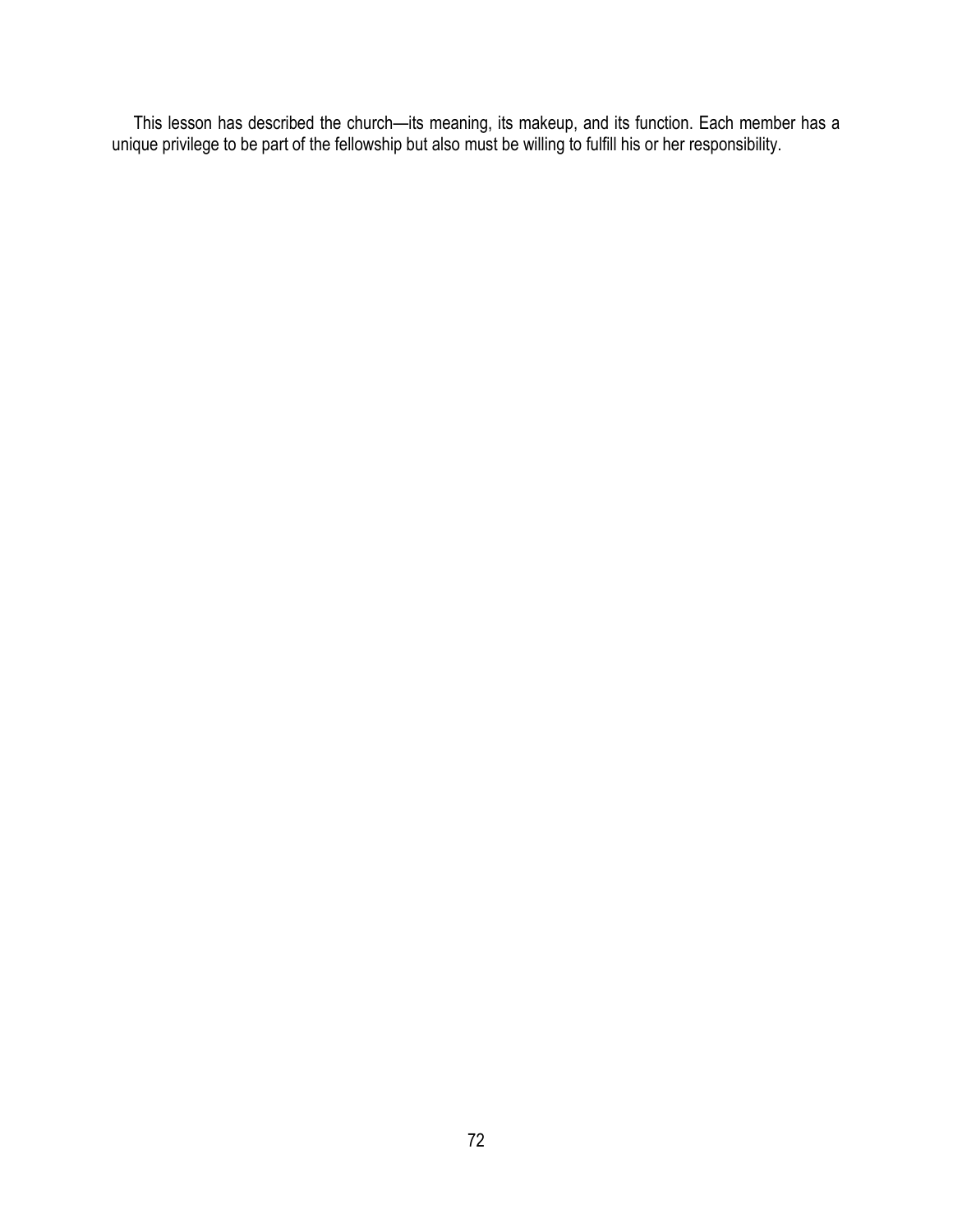- 1. Why is the choice of a church important?
- 2. What does the word "church" really mean?
- 3. Who established the church?
- 4. What was the foundation upon which the church was founded?
- 5. Why is it impossible for the "gates of Hades (hell)" to overpower the church?
- 6. In what three ways does Paul use the term "church"?
	- a)
	- b)
	- c)
- 7. List the five things the church is not.
	- a)
		-
	- b)
	- c)
	- d)
	- e)
- 8. What are the three main terms Paul uses to refer to the followers of Christ?
	- a)
	- b)
	- c)
- 9. If we aren't our brothers' keepers, what are we in the relation to our brothers?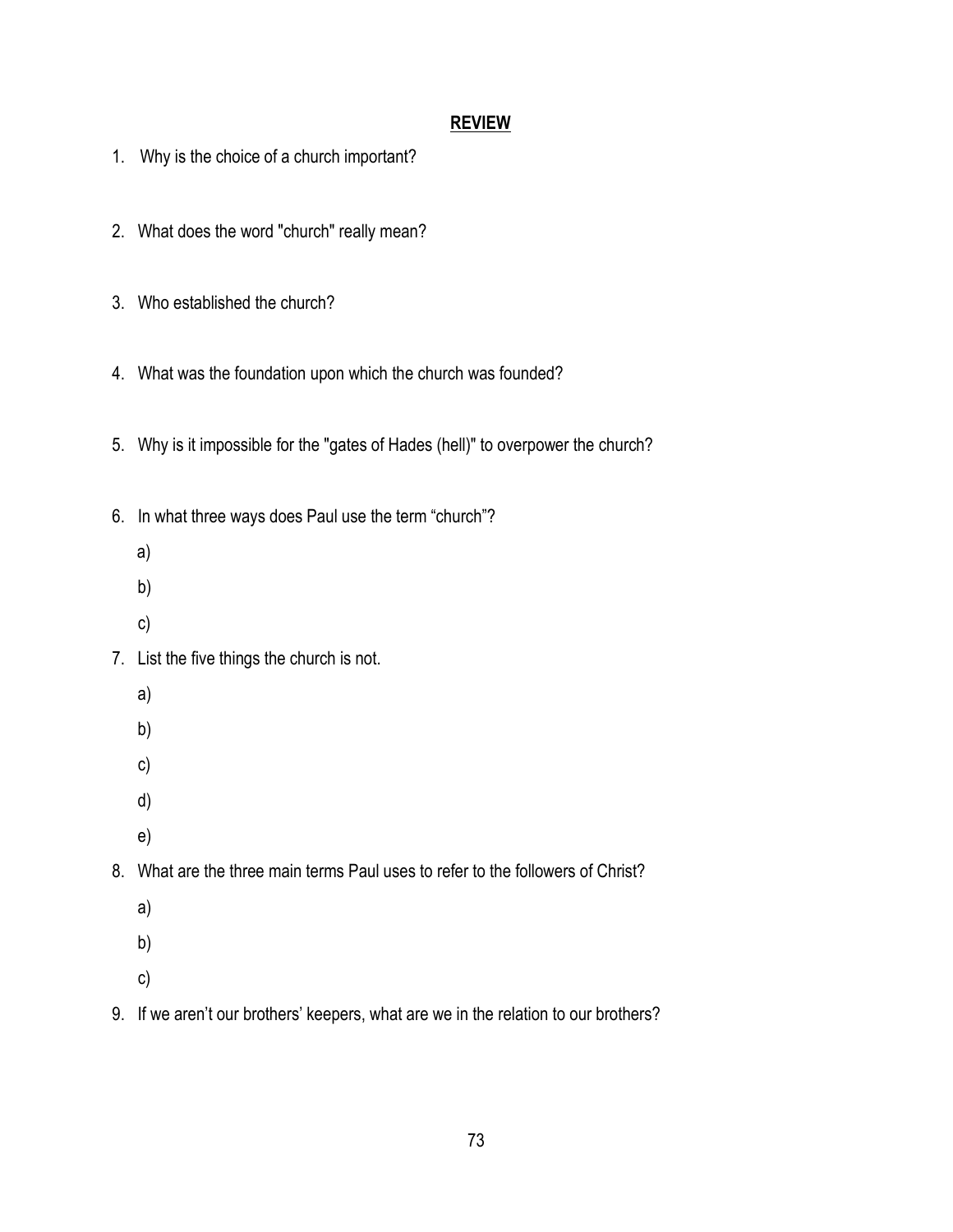- 10. Name the three word pictures that give us understanding about our functions within the church.
	- a)
	- b)
	- c)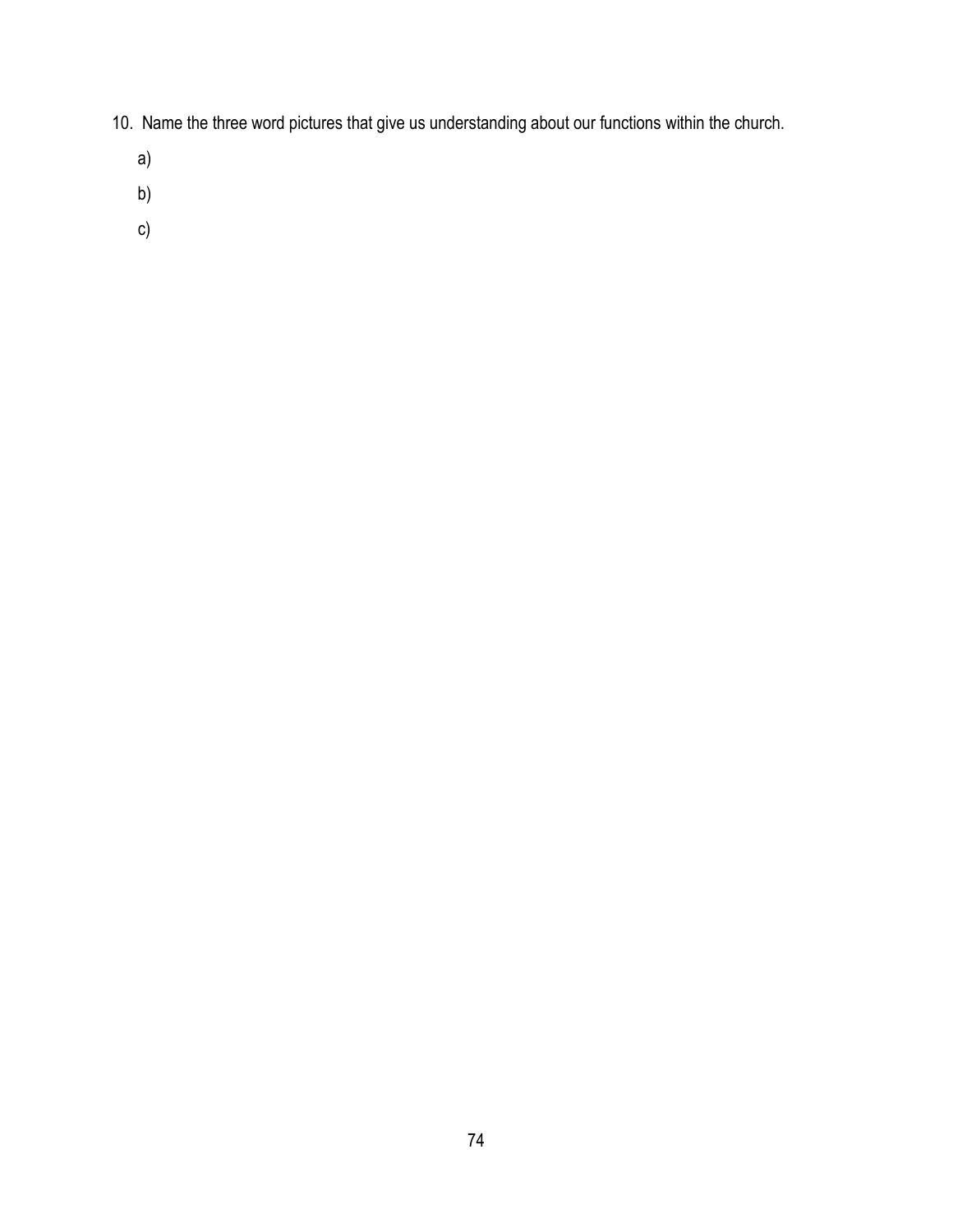### **HOW TO CHOOSE A CHURCH**

*"So then, those who had received His word were baptized; and there were added that day about three thousand souls" (Acts 2:41).*

 The choice of a church is the first decision of magnitude a new Christian faces following his salvation experience through Jesus Christ. It is an extremely important and critical decision and should not be made quickly or without much prayer and consideration. We have the promise that we don't have to face decisions on our own strength, but can seek wisdom and direction from our Father (James 1:5).

 It should be noted that the moment a person accepts Jesus Christ as Lord and Savior, he or she becomes a member of God's universal church—the believers of all races, colors, and cultures and of all times. This lesson deals with the selection of the local church family. It is in this local church setting that a Christian gets the bulk of one's Christian education. It is also here that family members will receive their basic Christian training. Almost all of one's service for Christ will be directed through the various ministries of the local church. The spiritual growth of the new Christian will depend largely on the local church he or she attends. So, when we look at all that's involved in the church relationship, the selection of that church becomes intensely important as well as critical to the future of the new Christian.

 There are several important aspects of a church that need to be considered. Perhaps they could best be expressed in the form of questions to which one should seek answers about any prospective church he or she might consider for joining. Some of the important questions are the following:

- 1. How does the prospective church acknowledge the Bible to be the holy, inspired, infallible, living Word of almighty God?
- 2. How does the prospective church acknowledge the Bible as the final authority in all matters pertaining to life in general, one's relationships in particular, and one's response to God specifically?
- 3. In what way does the prospective church acknowledge God as the one and only true living God, maker and sustainer of the universe and Father of the Lord Jesus Christ?
- 4. How does the prospective church acknowledge and proclaim the person of Jesus Christ as the only Savior of mankind?
- 5. What does the prospective church teach about the biblical truths of the incarnation, the crucifixion, the resurrection, the ascension, and the visible return of Christ?
- 6. What does the prospective church teach about Christ's voluntary death on the cross for the sins of man and about salvation by faith in Christ as the only means of eternal life?
- 7. How does the prospective church teach the love as well as the wrath of almighty God as seen in the eternal abodes of heaven and hell?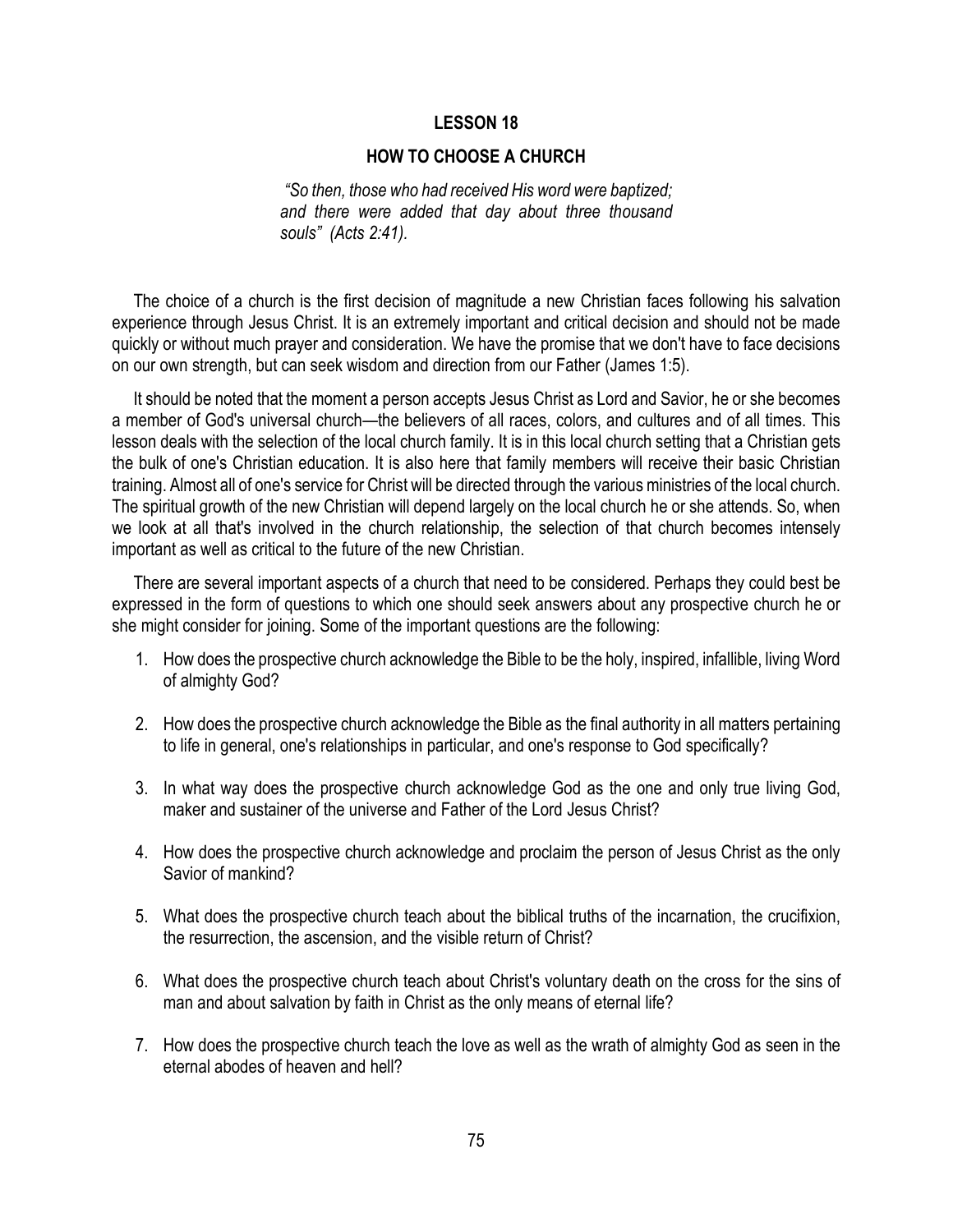- 8. In what way does the prospective church encourage the carrying out of the Great Commission as stated in Matthew 28:19-20, both by the church as a whole and by individuals?
- 9. How does the prospective church structure its worship service(s) so that there is an encounter with Christ and an opportunity for response?
- 10. What are some of the ways the prospective church affords adequate opportunities for spiritual growth through Christian education and service?
- 11. Does there seem to be a genuine demonstration of care and concern for one another among the membership?

 If the answers to these questions are consistent with your beliefs about what a church should be, then you will want to consider the following characteristics of the New Testament church as given to us in Acts 2:42-47.

- 1. **It was a teaching church**. Church history tells us that around 100 A.D. there was a body of Christian truth called the old Roman Creed. This was perhaps one of the first statements of faith used by the early church in its teaching, preaching, and training. Similar statements of faith or creeds have been used down through the years by various bodies of believers, to define their faith and set forth the standards for their doctrinal statements. These statements contained such truths as these:
	- *a) God is the creator of the universe and Father of the Lord Jesus Christ and Holy Spirit.*
	- *b) Jesus is His only Son, born of a virgin and crucified under Pontius Pilate.*
	- *c) Jesus rose from the grave and ascended back to heaven.*
	- *d) He now sits at the right hand of God as our advocate.*
	- *e) He will come again to judge the living and the dead.*
	- *f) He established the church on earth for the communion of His followers.*
	- *g) He will take His followers back to heaven with Him.*
	- *h) He forgives sin, hears prayers, and offers salvation.<sup>2</sup>*

 Do these tenets sound familiar? They should. In 390 A.D. with a few additions, they were the basis for the familiar Apostles Creed, quoted in thousands of churches every Lord's day.

- 2. **It was a praying church**. These early Christians were taking Christ at His word concerning prayer (Matthew 7:7-8). They were receiving answers to their prayers and experiencing power in everyday living. The book of Acts gives numerous examples of answered prayers.
- 3. **It was a reverent church**. These early Christians realized that they were in the very presence of the living God. They were experiencing what Isaiah witnessed in his encounter with God (Isaiah 6:1-8).
- 4. **It was a church in which things were happening**. The people were expectant. People were being saved, healed, and changed; enthusiasm was being "caught" rather than "taught." They were confident that Christ was ministering within their midst.

<sup>1</sup> William Barclay, The Apostle's Creed for Everyman (New York: Harper & Row, Publishes, Inc., 1967), p. 12. 2 *Ibid.*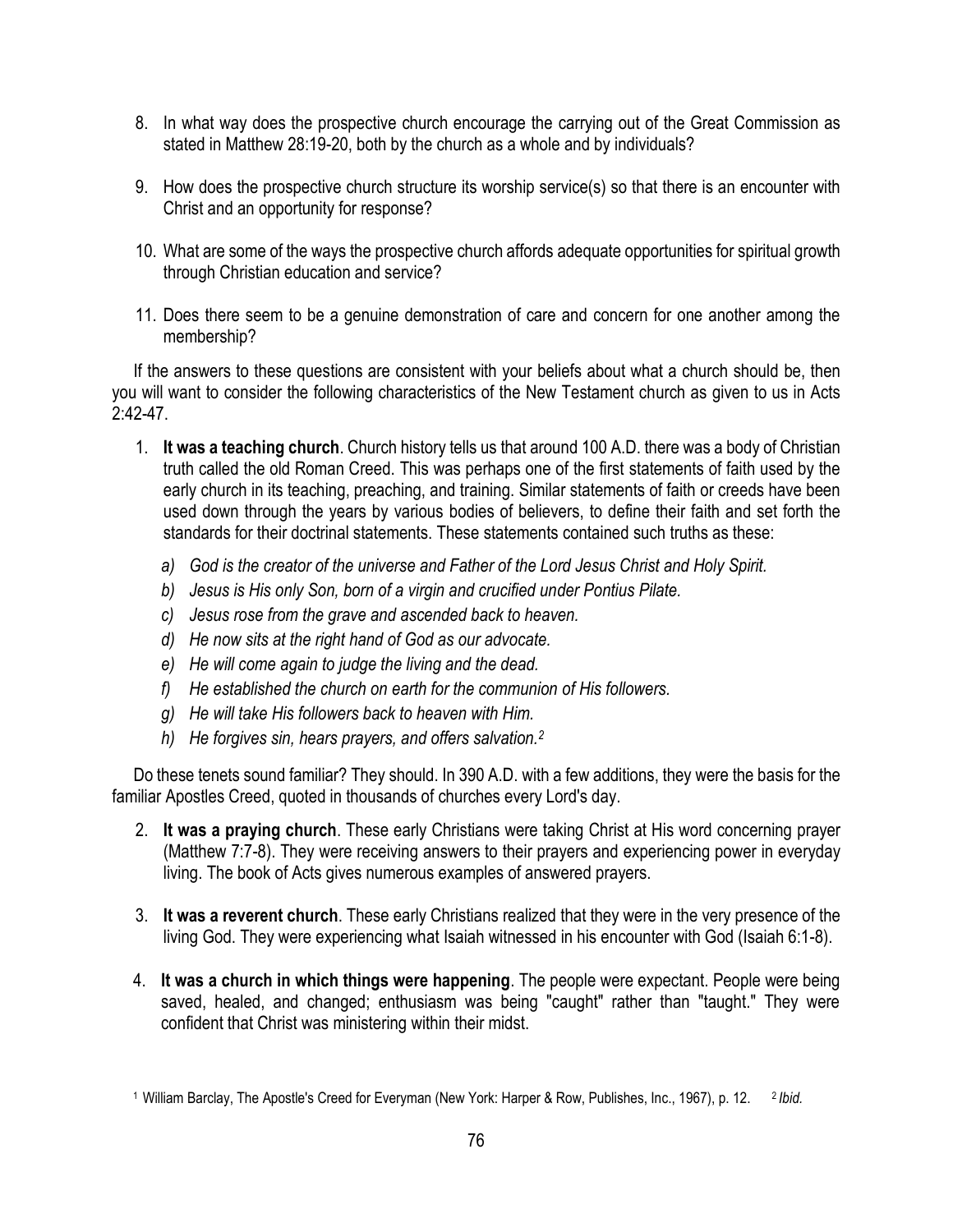- 5. **It was a sharing church**. Even though they were very poor, for the most part they were willing to share what they had with one another. When Jesus told the parable of the good Samaritan, therein lay a teaching about three prevalent philosophies of life (Luke 10:30-35):
	- a) The philosophy of the robbers: "What's yours is mine if I can get it."
	- b) The gphilosophy of the priest and Levite: "What's mine is mine, and I'm going to keep it."
	- c) The philosophy of the good Samaritan: "What's mine is yours when you need it."

This early church had learned well and was living its philosophy by faith, daily.

- 6. **It was a worshiping church**. These early Christians did not stop assembling together (Hebrews 10:25). They had not learned how to turn God's holy day into a holiday—yet. They came together to adore, praise, and honor the name of God.
- 7. **It was a fellowshipping church**. The members ate together, prayed together, played together, and enjoyed one another. Christian fellowship can best be defined as "the Christian attitude of give and take with other brothers and sisters in Christ." They kept Jesus Christ at the center of their church life, social life, and family life.
- 8. **It was a grateful church**. Its members were thankful for all that Christ had done for them. A good picture of this is found in Romans 8. Here Paul tells us why any Christian should be grateful to Christ.
	- a) We will not be condemned (v.1).
	- b) We are children of God (vv.14-15).
	- c) We are heirs of God and joint heirs with Christ (vv.16-17).
	- d) We don't have to worry (v.28).
	- e) We can't lose (v.31).
	- f) We will never be separated from the love of Christ (vv.34-35).
- 9. **It was a witnessing church**. These early Christians could not contain their joy. They told everyone about Jesus Christ and what He could do for them. They were reaching out to the unreached. They were showing love to the unloved. They showed no partiality as they went to Jew, Gentile, and Greek, to those who were bound and free. They didn't try to modify the command of Christ when He made it evident that theirs was to be a "whosoever" ministry. Thus, the three great qualities of Christianity were manifested throughout the known world: love, compassion, and unity.

 Any new Christian seeking the Lord's will through prayer and sincerely considering all the facts will have no problem in finding the proper church to join. It will be a church that fits the New Testament pattern by acknowledging the Word of God as its guide and the person of Jesus Christ as Savior and Lord, and by reaching the lost in a ministry of outreach.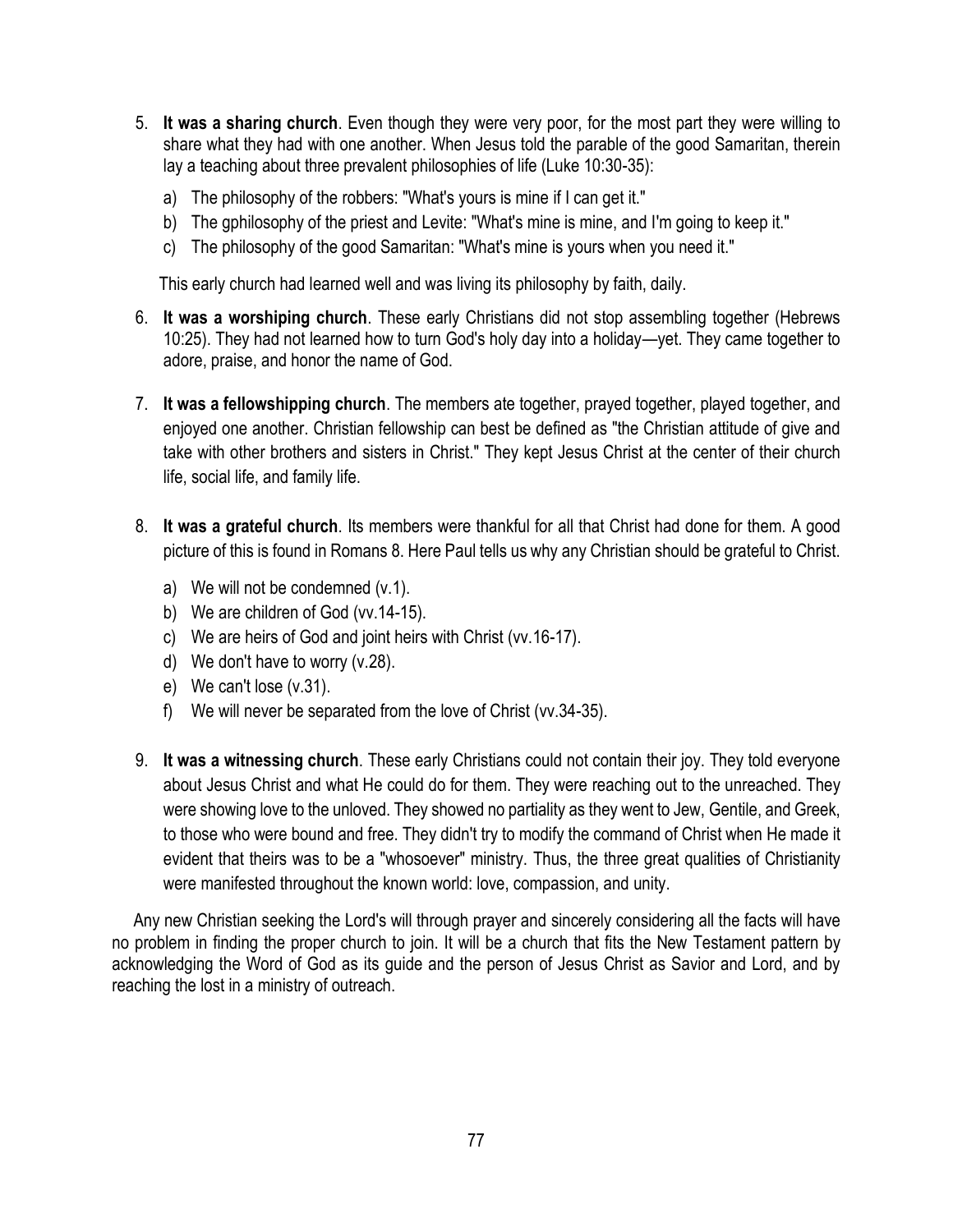- 1. What is the first important decision a new Christian will make?
- 2. List six important questions to which a new Christian should seek answers in relation to a prospective church.
	- a)
	- b)
	-
	- c) d)
	-
	- e)
	- f)
- 3. What creed emerged from the Old Roman Creed?

# When?

78 4. List six characteristics of a New Testament church? a) b) c) d) e) f) 5. What three philosophies of life are evident in the parable of the good Samaritan? a) b) c) 6. What are six things for which Christians should praise God? a) b) c)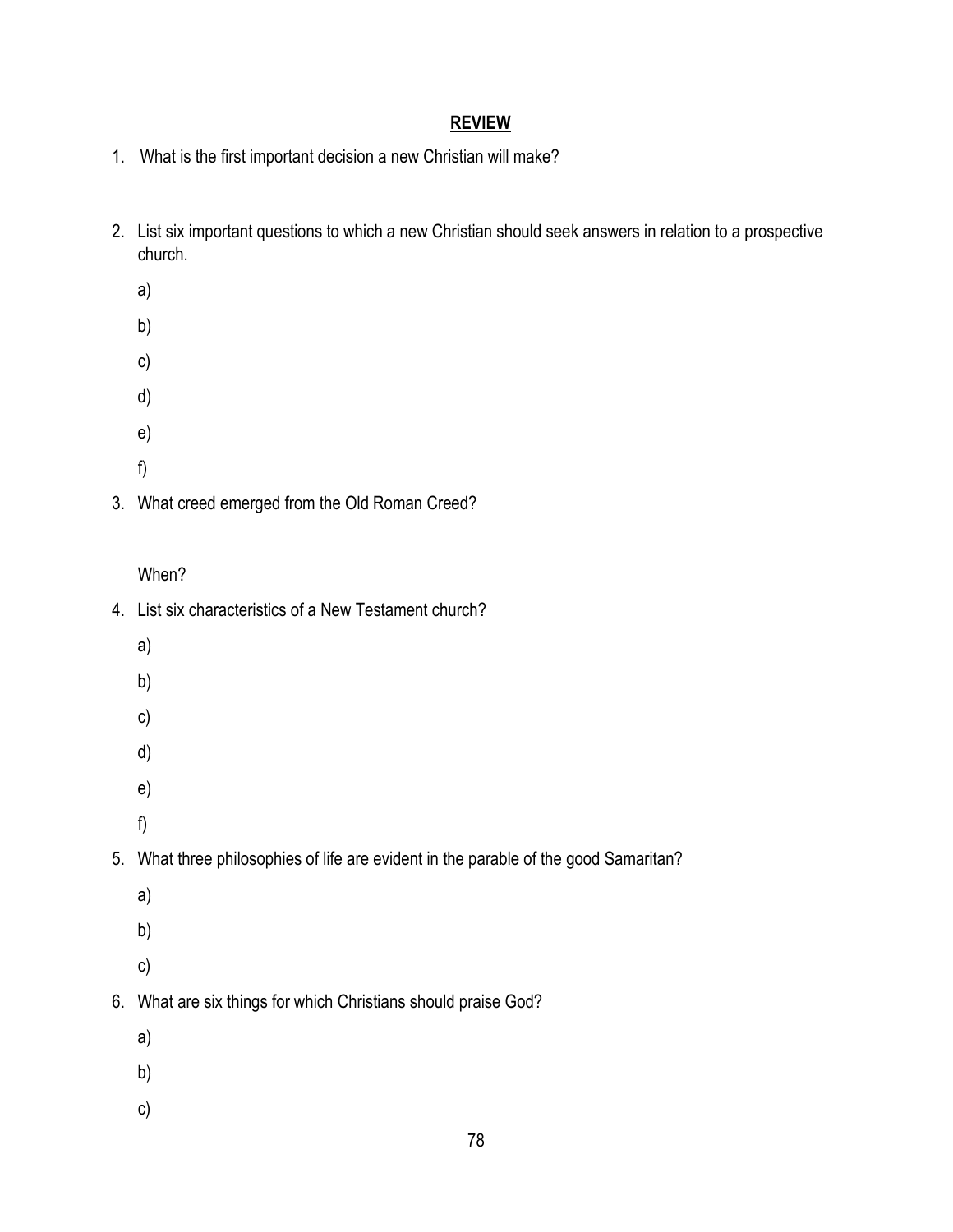d)

e)

f)

7. What is a good definition of Christian fellowship?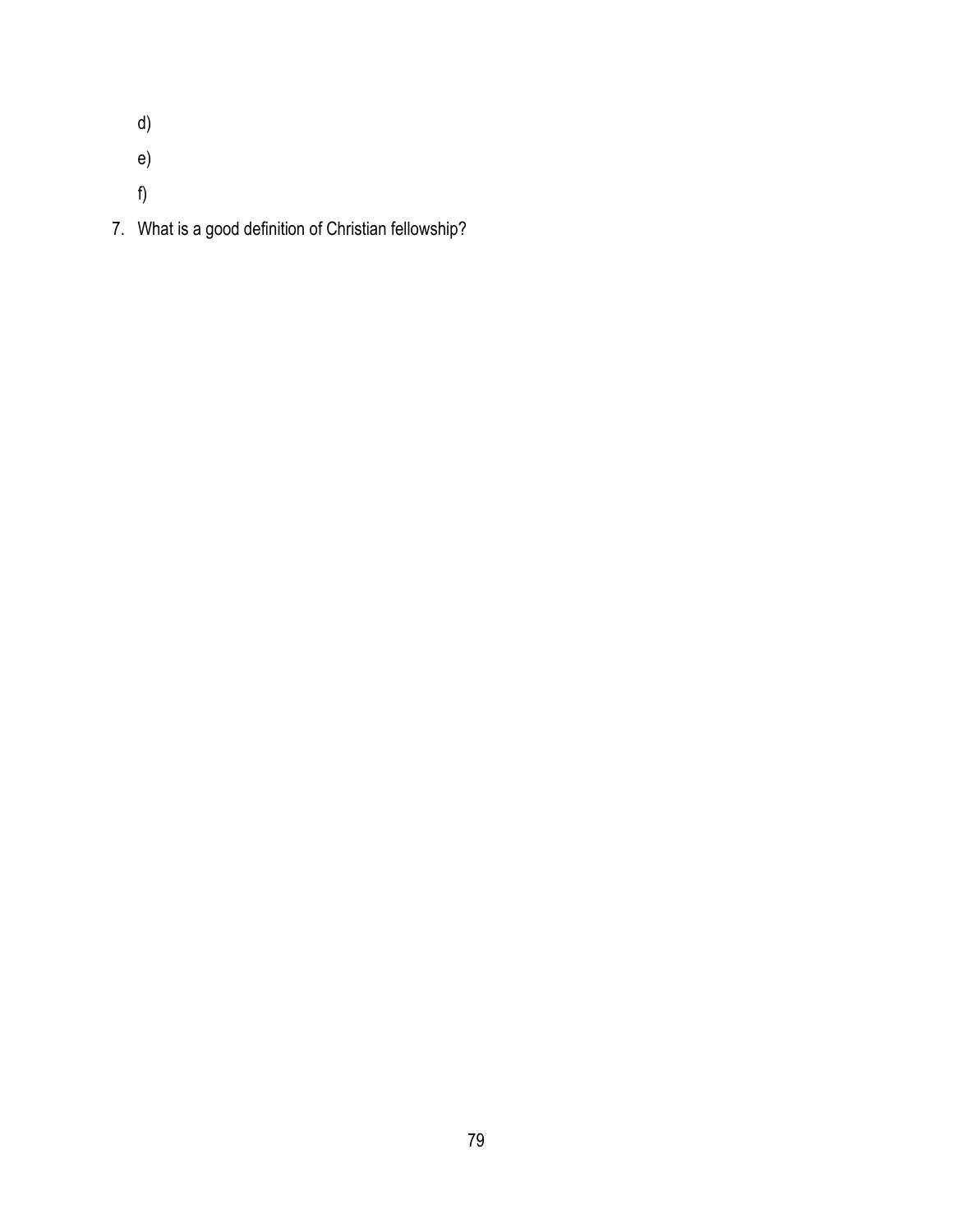### **THE CHURCH: ITS MESSAGE AND MISSION [MISSIOLOGY]**

*"…you shall receive power when the Holy Spirit has come upon you; and you shall by My witnesses both in Jerusalem, and in all Judea and Samaria, and even to the remotest part of the earth" (Acts 1:8).*

 The church of Jesus Christ has been given a unique mission and message to share with the world. Every passage that shows the church in action reveals the penetrative force of its mission and message. It is to penetrate the world with the message of Jesus Christ in that He came to seek and to save every lost soul (Luke 19:10). The church is to march into every part of the world with the truth of the "whoever believes…" promise (John 3:16; Romans 10:13). The church is to penetrate every heart with the gospel (Good News) of Jesus Christ. This Good News reveals the fact that God became a man in Christ (incarnation) and that He died on the cross to save man (crucifixion). He rose from the dead (resurrection) to assure victory over death for every believer and thus provide everlasting life. Christ then ascended to the Father (ascension) to prepare a place for His followers, but He promised to return (second coming) to receive them unto Himself. This is basically the mission and message of the church.

 There are several passages in the Bible that afford us examples of the penetrative mission of the church. Even though there are numerous passages, we will only look at the images described in the following four:

#### 1. 2 Timothy 2:1-4: **Good soldiers penetrate**.

Here Paul likens the followers of Christ to soldiers. He challenges us with the fact that good soldiers are obedient and disciplined. They do not become entangled with the things of the world that would hinder them in accomplishing their mission. A disciple of Christ must be just as obedient to Him as a soldier is to his commander. The follower must also discipline his life in relation to attitudes. The Bible warns us that our attitudes or thoughts dictate what we are, what we do, and what we become (Proverbs 23:7). The thought is always the father of the fact. We must also be on guard of becoming so entangled with the things of the world that we will have no time for the things of Christ. Remember! Christ has first claim on your life (1 Corinthians 6:19-20). We dare not become so busy here and there that we fall victim to doing good at the cost of doing the best. A good soldier is constantly aware of his duty.

If we are to follow the example of soldiering, we must confront ourselves with the reality that a soldier endures to the end. Paul was speaking in this passage of a Roman soldier, no doubt, and therefore a good lesson comes forth. Romans were known for their dedication to their emperor. They would rather die than surrender or quit. Perhaps the same idea was in Paul's mind when he told us we would reap if we would only endure in our efforts (Galatians 6:9). Jesus also approached this same truth when he said that we are not fit for the kingdom if we once put our hand to the plow and then look back (Luke 9:62). We only need to read Mark 8:34-38 to get a clear picture of Christ's feelings toward discipleship.

There is another element of soldiering that should be followed by Christ's penetrating people: the continual training needed to stay in top form. Again, the Roman soldier is a good example. He had to train daily for his specific part in his company's designated responsibility. The Romans were such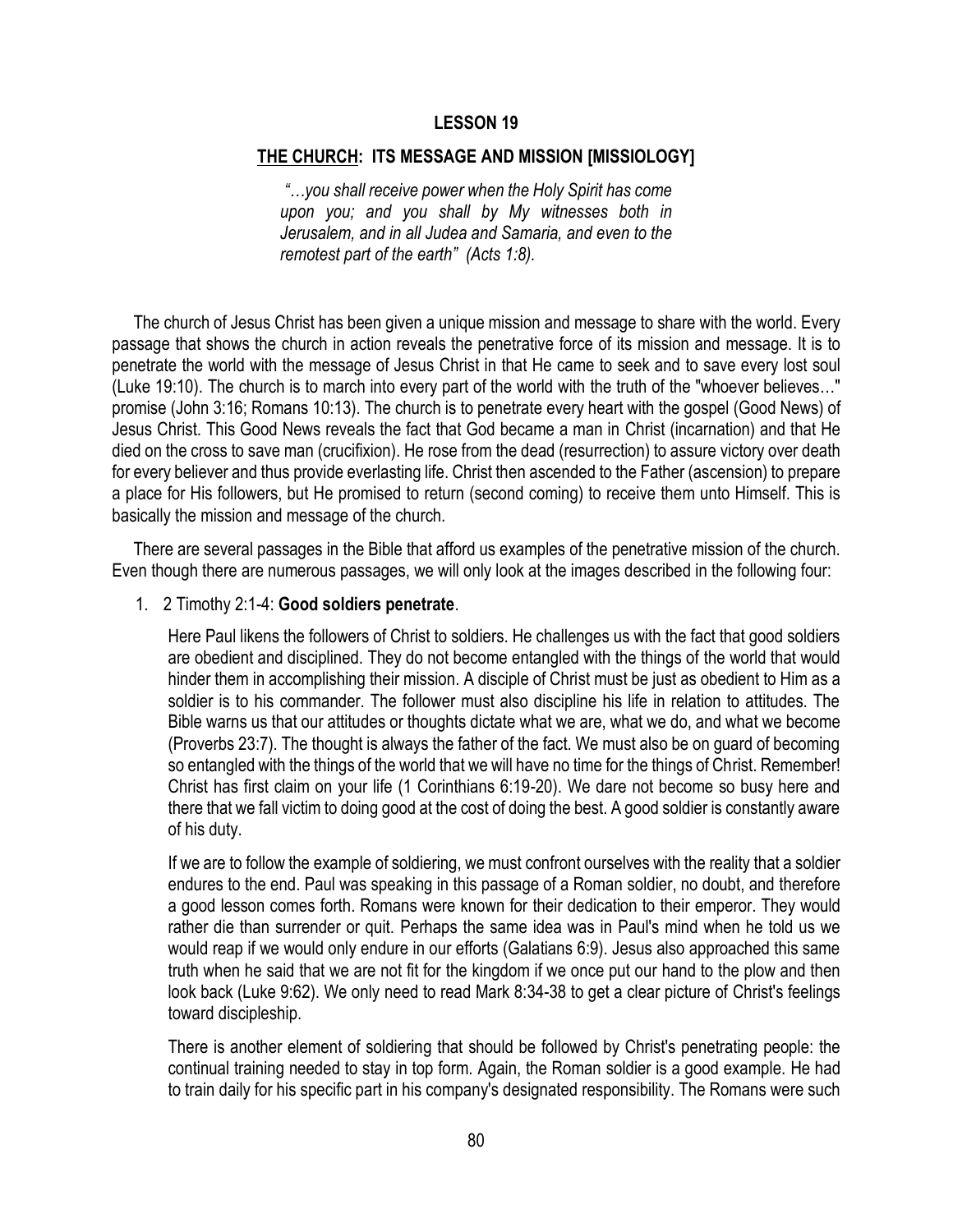a tight unit that each man knew the exact moves of the man in front, behind, and on both sides of him. Paul called us to such training when he told us to study so that we would be approved by God (2 Timothy 2:15).

### 2. Matthew 5:13: **Salt penetrates**.

Salt was a very precious item in the days of Jesus. It was looked upon as a very pure substance. In fact, the soldiers were often paid in quantities of salt. We get our English word "salary" from the same root word. The saying "He isn't worth his salt" reportedly comes from the same source.

There were several important things to know about salt and its qualities which show us why Jesus chose this word to refer to His followers.

- a) Salt was a preservative when it penetrated meat. It caused a complex chemical reaction that prevented spoilage. When we, the church of Jesus Christ penetrate society, there is a definite "preservation" action that takes place. The church is the only hope this world has. The church is the only institution charged by Christ to carry His message to the lost world. We are to show the world that morality is good and holds society together as nothing else does. Christians must show the world that marriage can be wonderful and lasting and is God's plan for man and woman. The world must also see that fair play and honesty are rewarding attributes for everyday living. If the world is ever to see the love of God for mankind, it will see and experience this love through the ministry of the church first and foremost. When the principles of God's Word are carried out faithfully, there is a very definite preserving quality that permeates all phases of society.
- b) Salt, when it penetrates food, brings out the flavor in a distinct manner. There are certain foods that are tasteless without salt. So it is with life! Without the "salt" of Christianity, much of life is bland and tasteless, if not repulsive. When Christ penetrates a person's life, that person's attitudes toward his or her job, school, family, and friends take on a new dimension. Then and only then can a person truly live what has been called Christ's golden rule (Matthew 7:12). The church, as it penetrates the community around it, will bring to the relationship of life a flavor that cannot be duplicated. This flavor will evidence itself in such qualities as the fruit of the Spirit: love, joy, peace, patience, kindness, goodness, faithfulness, gentleness, and self-control (Galatians 5:22-23).
- c) Anyone eating french fries when he has a split lip knows the final quality of salt firsthand. Salt always makes its presence known as it penetrates the wound. Likewise, the church makes its presence known by its stand for right and decency within its community. The church of Jesus Christ was never meant to be dormant and passive to social ills. It must always let the world know for whom and what it stands.

## 3. Matthew 5:14-16: **Light penetrates**.

Light was meant to be seen. Jesus said we were to let our light shine (penetrate) so that the Father would be glorified (Matthew 5:16). As the church penetrates the darkness of society, it will dispel the darkness by giving a clear direction and purpose to life. The type of light Jesus refers to here is the quality of light that gives direction. It is a guide to those who have lost their way and to those who are looking for the way. This light reveals the One who said He was the way, the only way (John 14:6). Through the church, such darknesses as fear, sadness, guilt, and insecurity are dispelled and replaced by hope, joy, forgiveness, and assurance.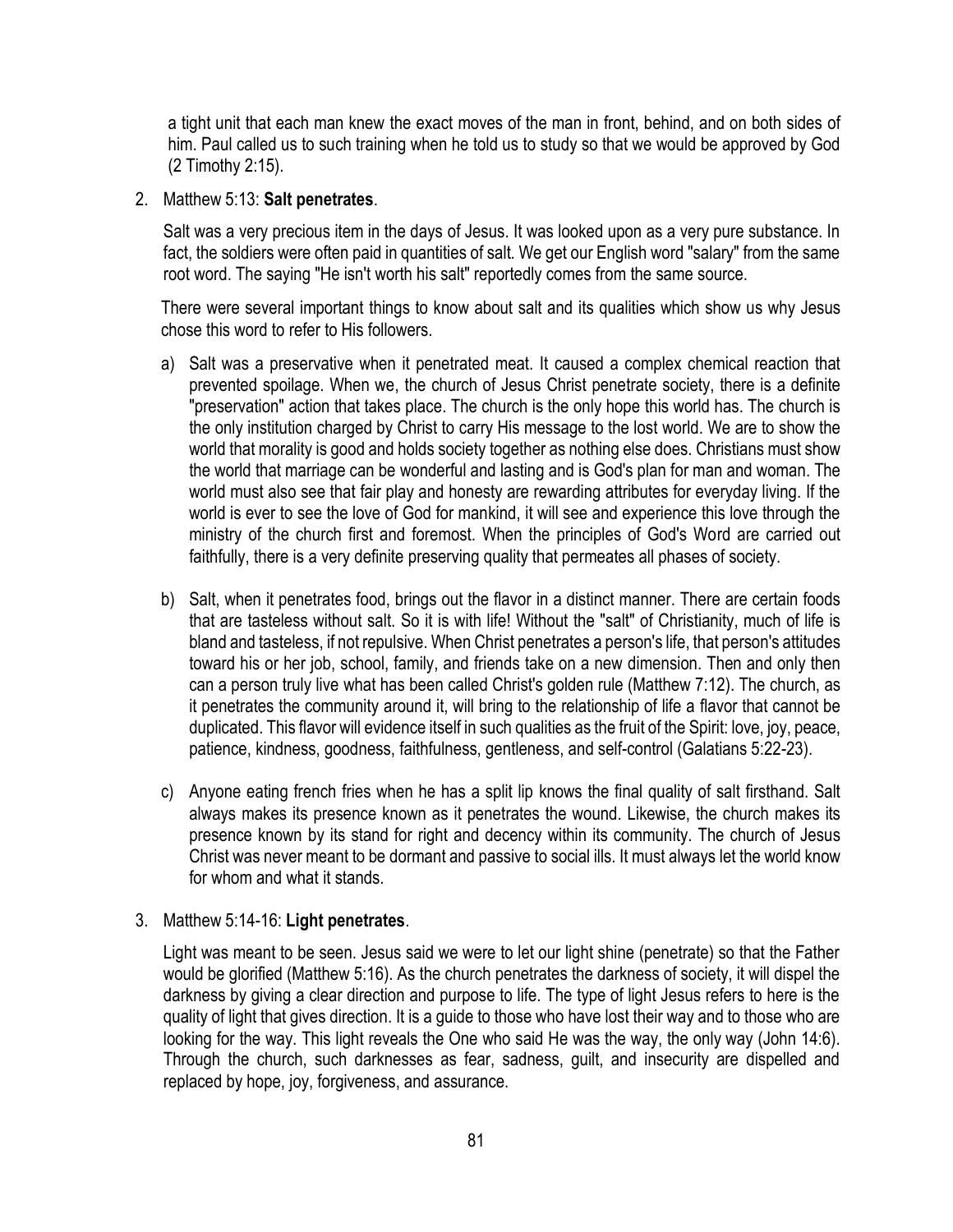### 4. Acts 1:8: **A witness penetrates**.

This is perhaps the most penetrating force of all. As the church begins to reach out like the branches of a tree, it penetrates every facet of society. So important is this type of penetration that Jesus used extremely strong language here. There are four important points to be considered:

- a) Jesus, in His last recorded words on earth, is telling us that when the Holy Spirit comes into our lives (Christians believe this happens at conversion), we will be witnesses for or against Him from that time on. Wherever we go, whatever we say, whatever we do—all will ultimately reflect upon Christ and His church. This is an awesome responsibility.
- b) He used the Greek word *martures*, which in time came to mean "martyr." Its root, *marturos*, even reminds us of the English word. Jesus in essence was saying to His followers, "From now on you are to be my witnesses even if it costs you your lives." When we realize this, it makes our petty reasons for not penetrating our society, by our witness, rather flimsy, doesn't it?
- c) The term "witness" means to bear testimony to the truth as one knows it personally or as it relates specifically to him or her. As we witness, we are simply sharing what has happened to us in relation to Jesus Christ. Our witness has three parts:
	- (1) Our life before we accepted Christ;
	- (2) How we accepted Christ;
	- (3) What Christ has done for us since the salvation experience

Every Christian has a witness! He is commanded to share it, but he does not have to do it on his own power.

d) The expressed purpose of the Holy Spirit for the Christian is to give him the power he needs to witness (penetrate) for Christ. The Holy Spirit will give us explosive, life-changing power when we exercise our privilege of witnessing. It is interesting to note that we get the word "dynamite" from the same Greek root. This power will help us say what we never thought we could say, do what we never thought we could do, and become what we never dreamed we could become in Christ.

 The mission of the church of Jesus Christ is quite simple. It is to penetrate the world with the message of the Good News of Christ. It is God's plan that we bear our testimonies because it is His will that no one perish, but that all repent of their sins (2 Peter 3:9).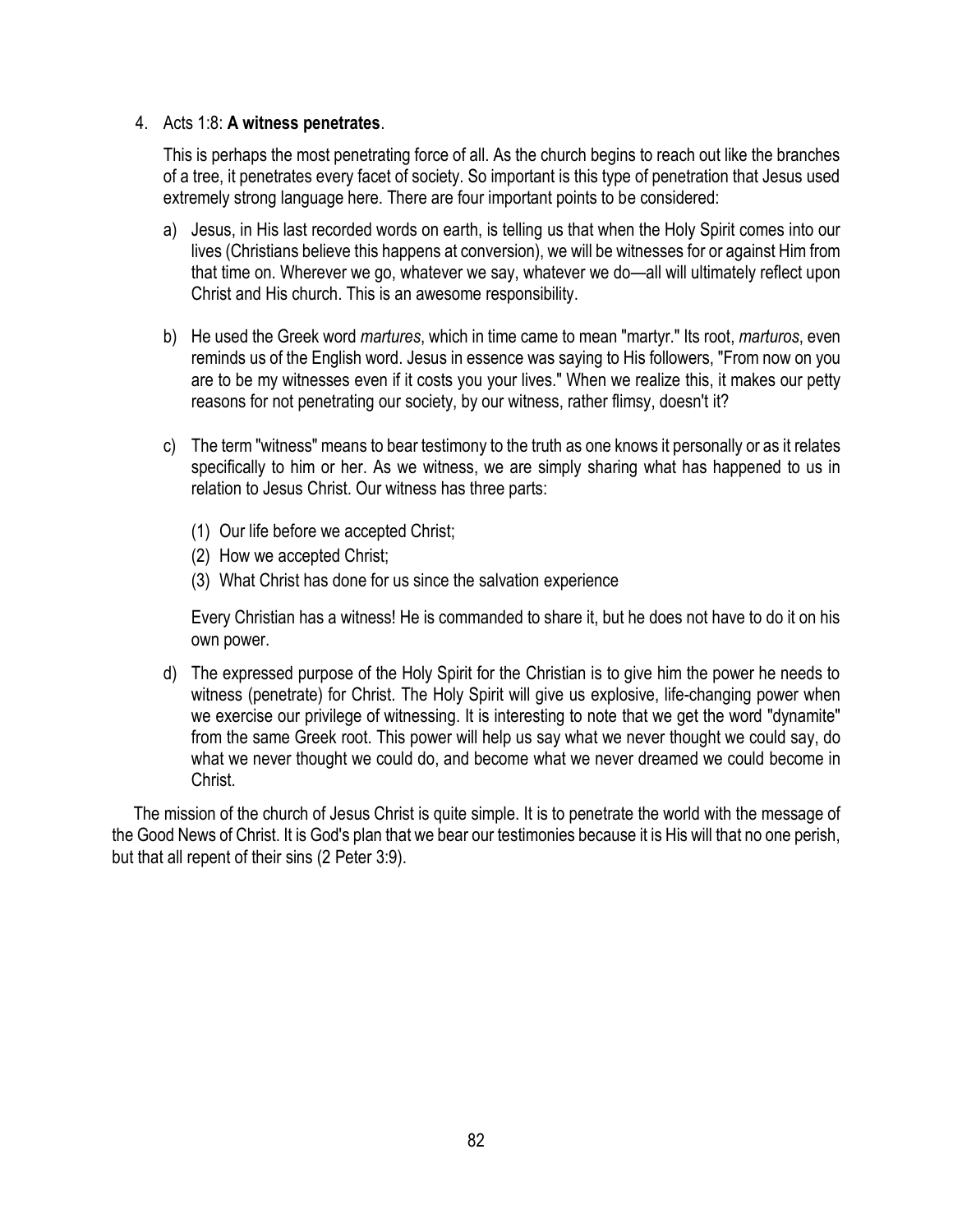- 1. The mission of the church is to \_\_\_\_\_\_\_\_\_\_\_\_\_\_\_\_\_\_\_\_ society with the \_\_\_\_\_\_\_\_\_\_\_\_\_\_\_\_\_\_\_\_\_\_ of Jesus Christ.
- 2. What are four images that help describe the penetrative ministry of the church?
	- a)
	- b)
	- c)
	- d)
- 3. Name three evident qualities of salt.
	- a)
	- b)
	- c)
- 4. Give the four important points of Acts 1:8.
	- a)
	- b)
	- c)
	- d)
- 5. How does the word *matures* enforce the command of Christ to witness?
- 6. What three steps should be covered in one's witness or testimony?
	- a)
	- b)
	- c)
- 7. What assistance can a Christian count on as he witnesses?
- 8. Why are we commanded to be witnesses?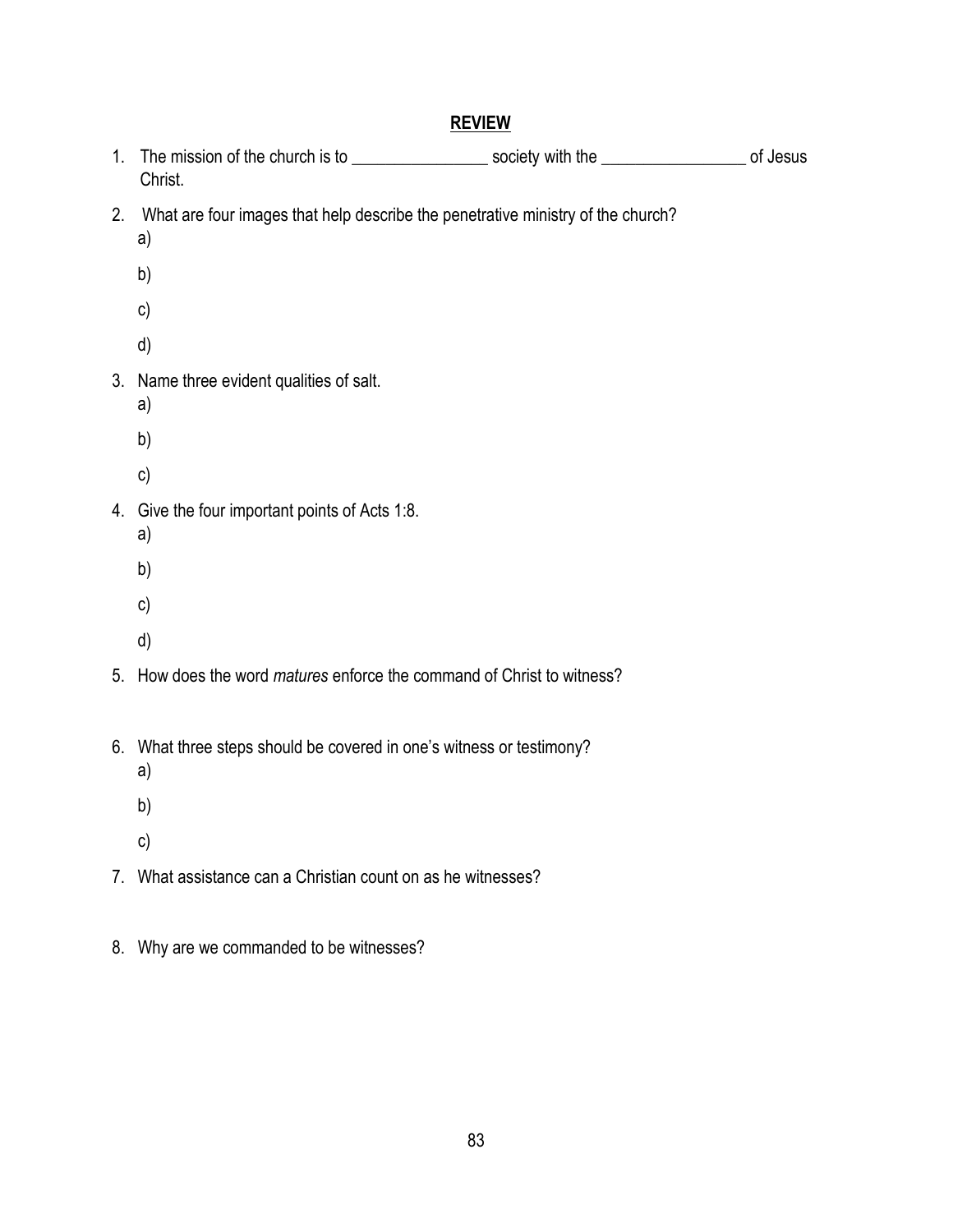### **HOW TO FUNCTION AS PART OF THE BODY**

*"For even as the body is one and yet has many members, and all members of the body, though they are many, are one body, so also is Christ" (1 Corinthians 12:12)*

 The church is really the body of Jesus Christ! Just as our physical bodies have many parts, so does the church. Paul uses this analogy to show the similarity between the body of Christ, the church, and the physical body (1 Corinthians 12:12-27). In this passage, he points out the different functions of the various parts of the physical body such as the eye, hand, and foot. Each part has a special job to do. Can you imagine what would happen if the hand would decide to place the piece of steak in the ear rather than the mouth? Just as our minds dictate the proper action for each part of the body, so does Jesus Christ dictate the appropriate action of the members of His body, the church. As each member functions in the proper manner, the church will be able to perform the duties and ministries Christ desires. There are several basic functions each member of the church must perform if the church "body" is to be healthy and accomplish its mission:

## 1. **Consistent church attendance is a must for a follower of Christ**.

Attending church services on the Lord's Day is the least a Christian can do to honor his or her Lord. When a believer in Christ begins to forsake the assembly of the "body," he or she is drifting away from Christ. It is important to remember that when drifting begins, it is always away from Christ and His church and not toward Christ. Attending the regular church services should be seen as keeping an appointment with God. Even though many people will say that you don't have to be in church to worship God, the truth of the matter is, these people will not be the active and victorious Christians they could be if they were part of the body and performing their proper function. Certainly, we can worship God anywhere—by the lake, in the mountains, or walking through the woods—and we should. But if we belong to a church, we should be in our places every time we have the opportunity. Christians need one another in fellowship. Such need supports, encourages, and stimulates the whole body. When a burning log is removed from a fire, it will continue to burn for a short time, but soon it will flicker, smoke, and then die out. So it is with those who remove themselves from the body of Christ, the church. A Christian's attendance is one facet of witness to the world. If a Christian doesn't take the church seriously, those who look upon that person's life will not take him or her seriously.

# 2. **Honoring and glorifying the name of Christ through worship is an essential part of one's Christian experience**.

Worship is the key ingredient in growing in grace. As we worship God, we gain the proper perspective of His greatness and our dependency on Him. One of the reasons that God removed Himself from fellowship with mankind is that people ceased to praise and thank Him (Romans 1:21-22). If true worship is to take place there must be an encounter with God and a response to God (Isaiah 6:1-8). As we sing praises to God, pray to God, and thank Him for His many blessings, we will be brought into the very presence of God. It is here that we recognize the Father's greatness. This unique experience then calls for a response or commitment from us.

We find ourselves wanting to draw even closer. We want to do more than we are doing. Soon we begin to pour forth our deep adoration to God in worship. We begin responding to Him and His will.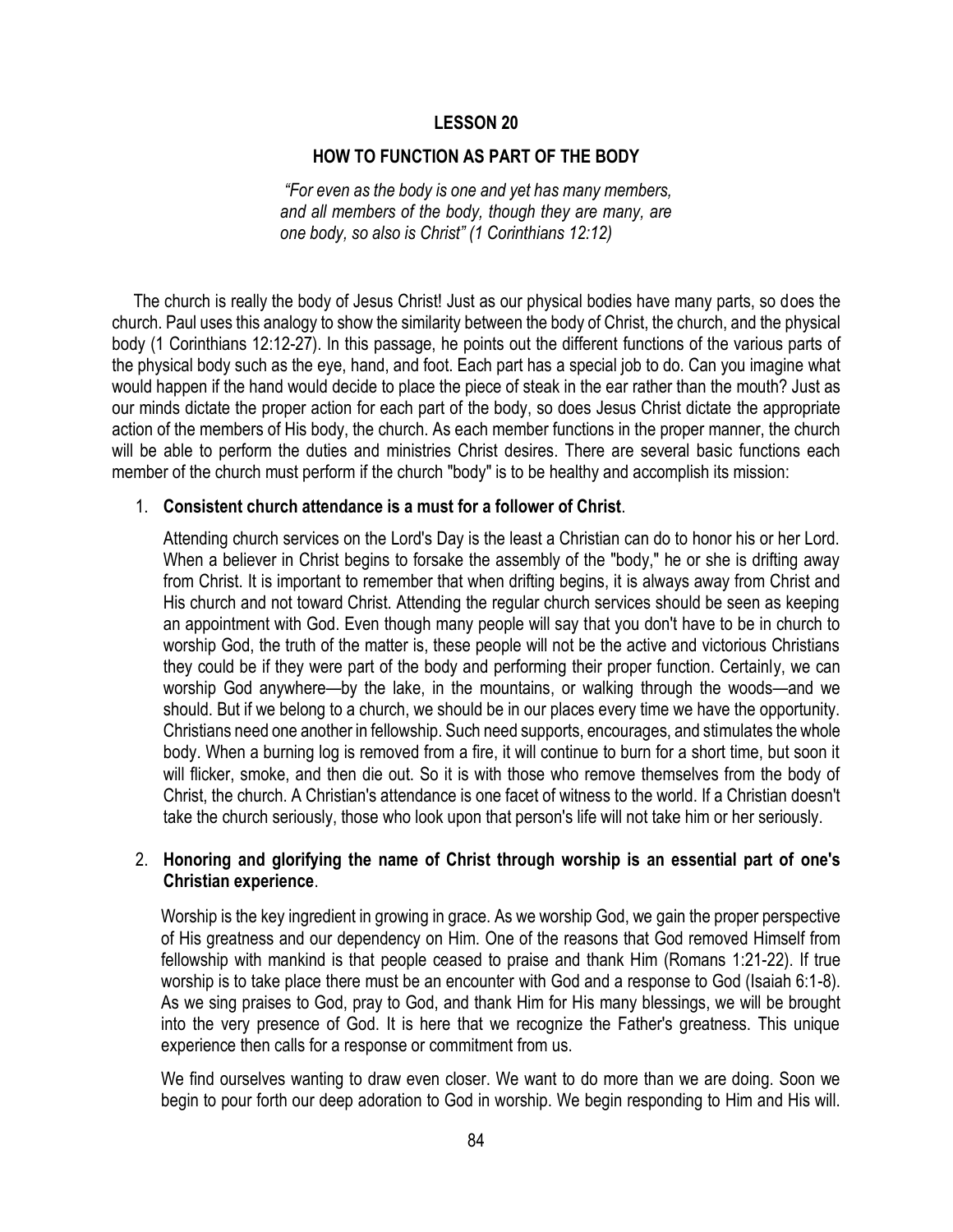As our faith increases as we encounter Him in the music, prayers, and message, we begin to grow to be more and more like Christ.

## 3. **We also grow in grace through our faithfulness in stewardship**.

Most people think that stewardship involves only money, but this is not true. The giving of one's resources is only part of being a faithful steward. There are other aspects, such as the giving of one's talents and time and efforts. For some reason, a young Christian usually has a problem with stewardship, but if he or she will only remember to whom he or she belongs, this barrier can be overcome, resulting in great blessings (1 Corinthians 6:19-20). The author has known hundreds of great Christians who have lived victorious lives and led many people to Jesus Christ. But he has never seen one among this group who was unfaithful in his giving or stingy with his time, talent, or efforts. When a person falters here, that person usually falls down all the way along in his or her Christian life. We have a wonderful promise from God concerning His blessings upon the faithful (Malachi 3:8-12). A tenth (tithe) of all we have belongs to God. A Christian who does not respond with a tithe of time, talent, resources, and effort, will become most miserable. A young Christian should begin immediately to give the tithe and watch God bless him or her for this faithfulness.

## 4. **Growing in grace also involves serving the Lord through the ministry of the church**.

Most young Christians possess usable skills needed within the church family. Perhaps they can type, decorate, plan, and organize special functions like meals, meetings, or outings. Some have maintenance skills while others may be plumbers, electricians, engineers, or have some other necessary talent. There are numerous opportunities to serve if persons will only make their desires known.

There are other opportunities for ministry that take special training such as Sunday school teaching, witnessing teams, the music ministry, and youth work. Most churches will provide the necessary training for those who are serious about wanting to be active in the Lord's work. One of the best ways to assume your role in the church is to volunteer for a position or a committee. This will afford you an excellent opportunity for involvement, and will also expose you to the inner workings of the church. A word of caution however! If a young Christian possesses several talents or is the type who can't say no, that person will run the risk of overextending oneself and might burn out very early. Until he or she has developed a sound judgment about his or her limitations, it would be wise for that person to consult the pastor or a close friend before accepting everything that is offered by other well-meaning members or church officers. In the long run, learning to say no can be as important as saying yes.

# 5. **The Sunday school program of Christian education should have a definite place in the life of every Christian**.

It is in the Sunday school that the word of God is taught in a small group setting. This ministry offers every believer an opportunity to ask questions and enter into discussions that will enhance knowledge and understanding of God's Word like no other program of the church. Paul told us that we should study to show ourselves "approved unto God" (2 Timothy 2:15, KJV). The better we know the Bible, the closer we will be able to draw to Christ and His will for our lives. We must remember that the "fuel" on which a Christian operates is faith, and the best source of that faith, according to Paul, is the word of Christ (Romans 10:17). It is also important to be prepared for the Sunday school class. The best way to do this is to read and study the lesson during the week, writing down any questions that arise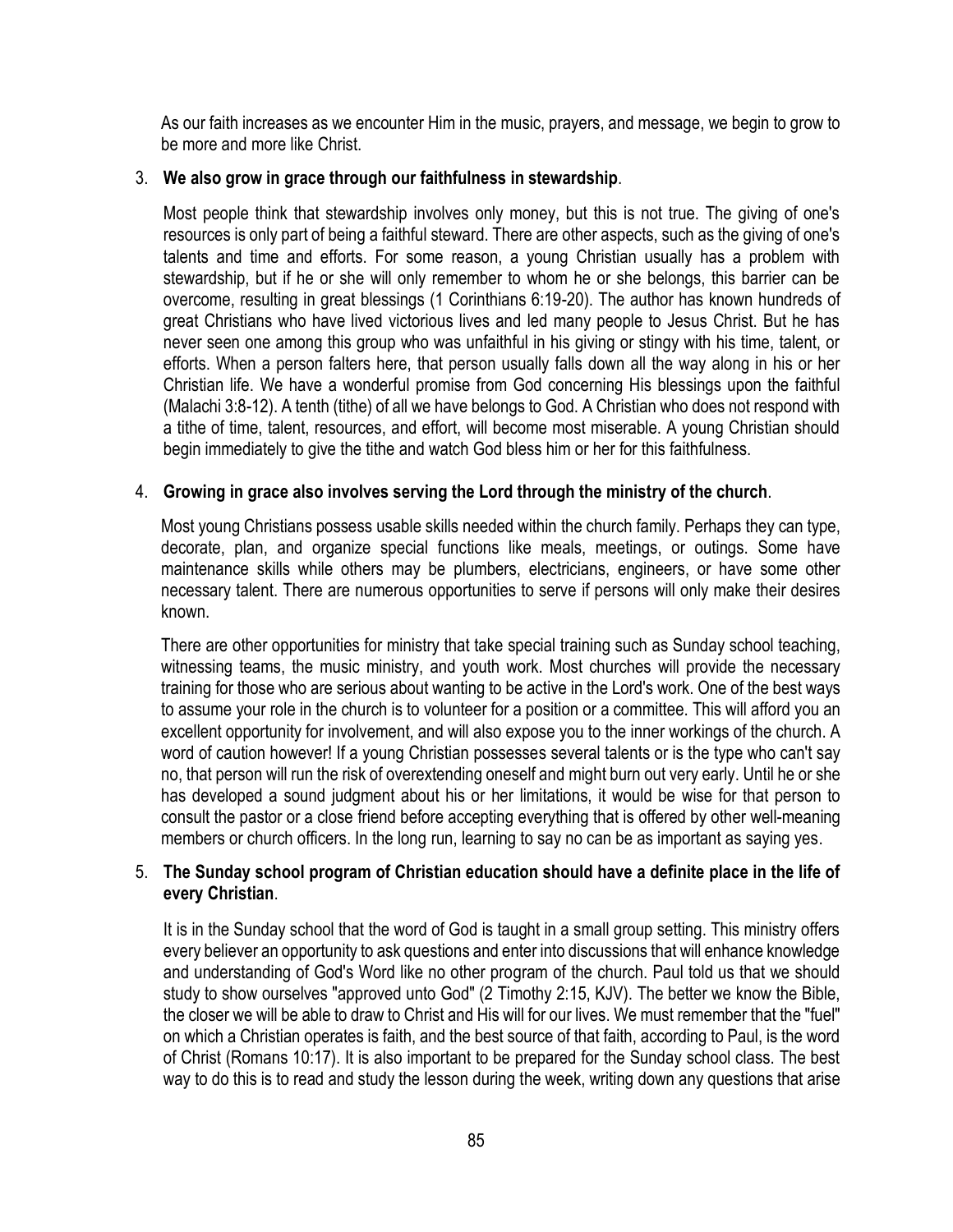from the reading. In Sunday school, much as in other experiences, you will get more out of the class if you are prepared and put more into it.

### 6. **A church member should enter into the area of church business**.

As a member, you have the privilege and responsibility of being a part of the total church process. When regular or special business meetings are held, you should try to be present. This will give you an excellent opportunity to see the total church in action. You will be exposed to the financial picture of the church, the ministry of various boards and committees, and the overall goals the church has established. This type of education will prepare you to vote intelligently on the issues confronting the ministry of the church.

 These six basic functions by the membership are essential to the growth and strength of the local church. There are other opportunities offered within the church if one wishes to become more involved.

 Most churches have women's missionary societies responsible for diffusing mission education and news throughout the church family. There are men's fellowship organizations as well as different types of youth groups. There are usually many interesting opportunities available in relation to the size of the church family. It is very important to remember that unless the basic functions are met, participation in all other activities will not produce a strong, heal thy, and growing church family. First things must always come first, and then the other interests can be satisfied.

 It is within the fellowship of the church body that a believer will develop the "spiritual muscles" necessary to carry the message of Christ's redemption into the local community and ultimately to the unchurched world. If the message of Christ is to become the penetrating force implied in the Great Commission (Matthew 28: 19-20), it will become so only as the believers share their witness with their community. The church should become the inspirational and equipping base for helping its members lift the name of Christ while on the job, in the neighborhood, and at school. It is tragic when a local church becomes nothing more than a building on the corner in which its members gather each week to sing hymns, listen to a sermon, exchange pleasantries, and then depart without a challenge to reach out to the unreached within their community. A church loses its privilege to exist if its members become "reservoirs of truth" and not "channels of blessings."

 Yes, the church is truly a living organism with Jesus Christ as its head. It is made up of many parts, all different to some degree, but all united as to purpose and function. Paul said that Jesus loved the church and gave Himself for it (Ephesians 5:25); therefore it must become precious to us. Each of us must do his or her part and accomplish his or her specific task in order that the church can move forward as Christ intended when He established it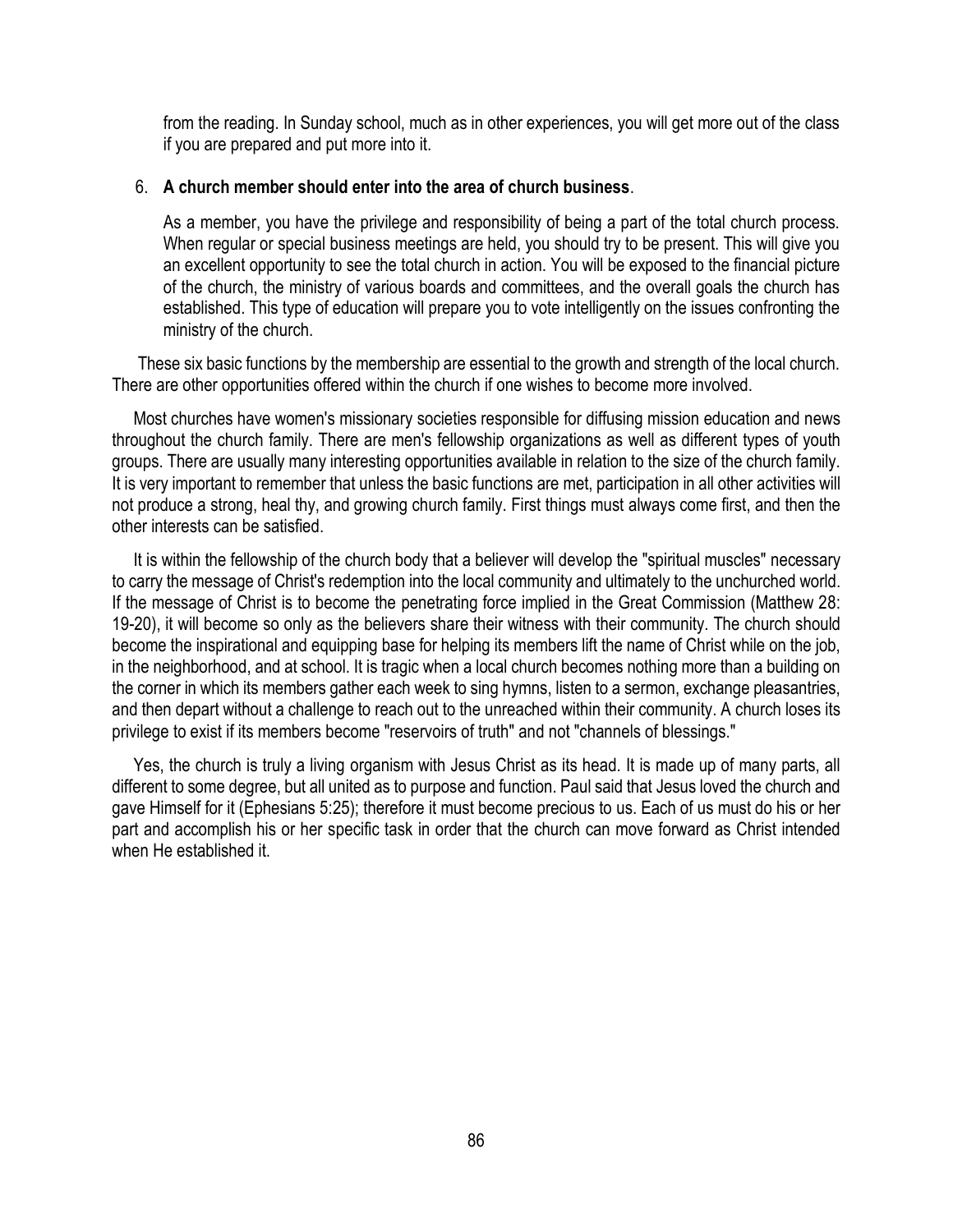|  | 1. The church is much like a physical ___________________having many different _______________, but all<br>together. |  |
|--|----------------------------------------------------------------------------------------------------------------------|--|
|  | 2. List the six basic functions that each church member must perform if the church is to fulfill its mission.<br>a)  |  |
|  | b)                                                                                                                   |  |
|  | $\mathsf{c})$                                                                                                        |  |
|  | d)                                                                                                                   |  |
|  | e)                                                                                                                   |  |
|  | f)                                                                                                                   |  |
|  | 3. What four areas of responsibility go to make up a person's stewardship?<br>a)                                     |  |
|  | b)                                                                                                                   |  |
|  | $\mathsf{c})$                                                                                                        |  |
|  | d)                                                                                                                   |  |
|  | $\cdots$<br>$\cdots$                                                                                                 |  |

- 4. What is a tithe?
- 5. What does the Sunday School program offer its member that no other program in the church offers?
- 6. What danger must a young Christian avoid in the church?
- 7. What is the major benefit you derive from attending church business meetings?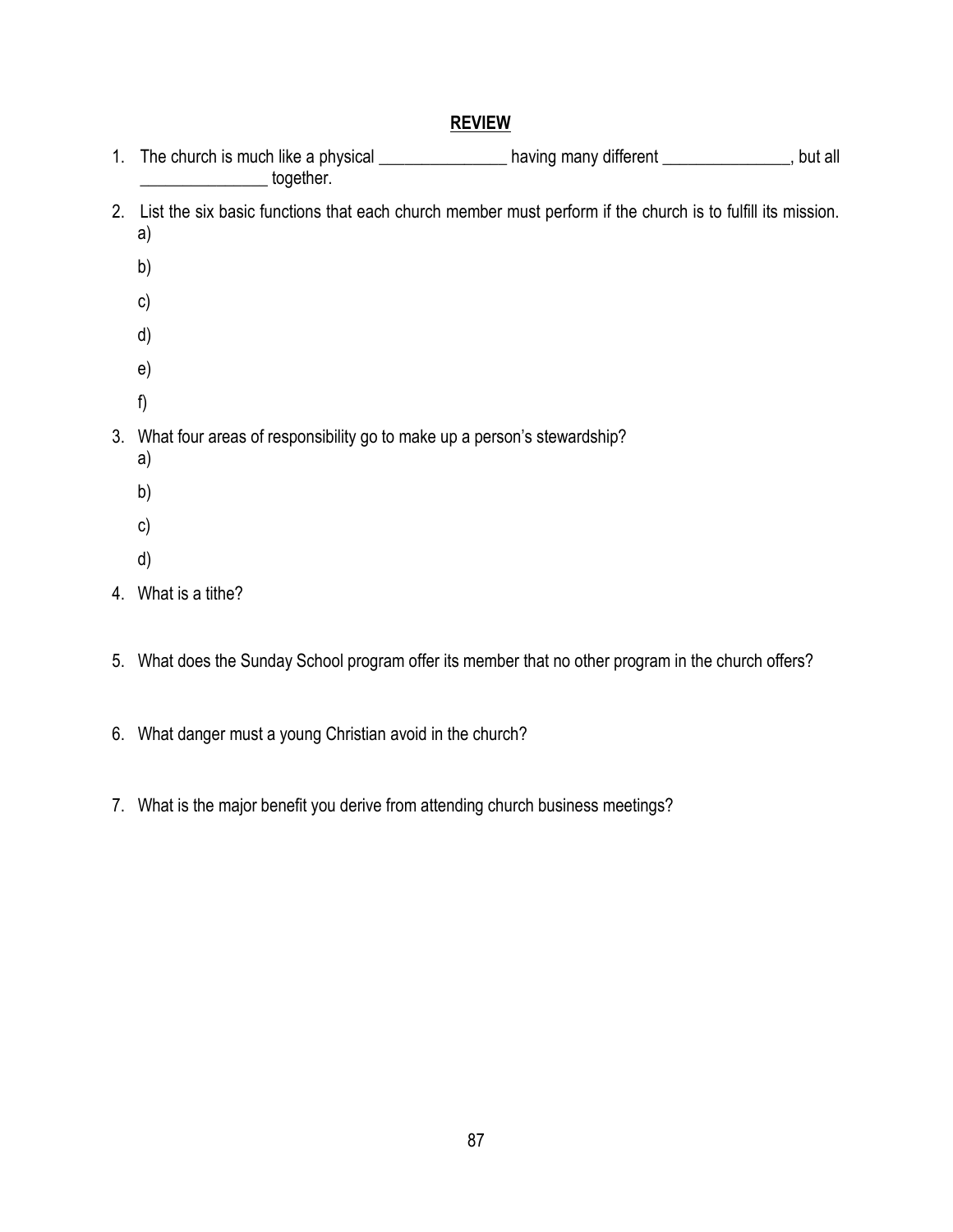### **THE CHURCH: ITS OFFICERS AND ORDINANCES**

*"You therefore, my son, be strong in the grace that is in Christ Jesus. And the things which you have heard from me in the presence of many witnesses, these entrust to faithful men, who will be able to teach others also" (2 Timothy 2:1-2)*

 Our study, in this lesson, will be directed toward the officers and ordinances of the church. The Bible records the presence of two officers in the early church: pastors and deacons. We find also three words that refer to the same person and yet to somewhat different functions: elder, bishop, and pastor.

 The word "bishop" means overseer and refers to one who is charged with the responsibility of seeing that all things are done in order and accurately. Paul uses this title in reference to the local churches in Philippians 1:1; 1 Timothy 3:2; and Titus 1:7. He further challenges the overseers at Ephesus to guard the "flock" (Acts 20:28).

 The word "elder" means one who possesses dignity by maturity and is, because of experience and age, able to give adequate direction and counsel to others. The Greek word denotes a person of mature wisdom. We find this title in such passages as Acts 11:30; 14:23; 15:2, 4, 6, 22. Paul singles out the elders for special service in 1 Timothy 5:17-19 and Titus 1:5.

 The word "pastor" means shepherd, carrying with it the idea of feeding and tending a flock of sheep. It also conveys the action of governing or leading. Peter uses this term in relation to elders in 1 Peter 5:1-2.

 It is important to note that these three titles, even though they reflect different actions, always refer to one person and never to three different persons or groups. Biblically, they are simply descriptive terms for the functions of an office in the local church.

Paul lays down very specific qualifications for the persons filling the office of *elder* (pastor, bishop). He lists the following in 1 Timothy 3:1-7 (also see Titus 1:5-9):

- *1. They are to be above reproach.*
- *2. They are each to have one current marriage partner.*
- *3. They are to be temperate, prudent, respectable, and hospitable.*
- *4. They must be able to teach.*
- *5. They are not to be addicted to wine or be pugnacious (ready for a fight).*
- *6. They are to be gentle and uncontentious.*
- *7. They are not to be lovers of money.*
- *8. They must be able to manage their own households and control their children.*
- *9. They must be mature in the faith.*
- 10. *They are to have good reputations outside the church*.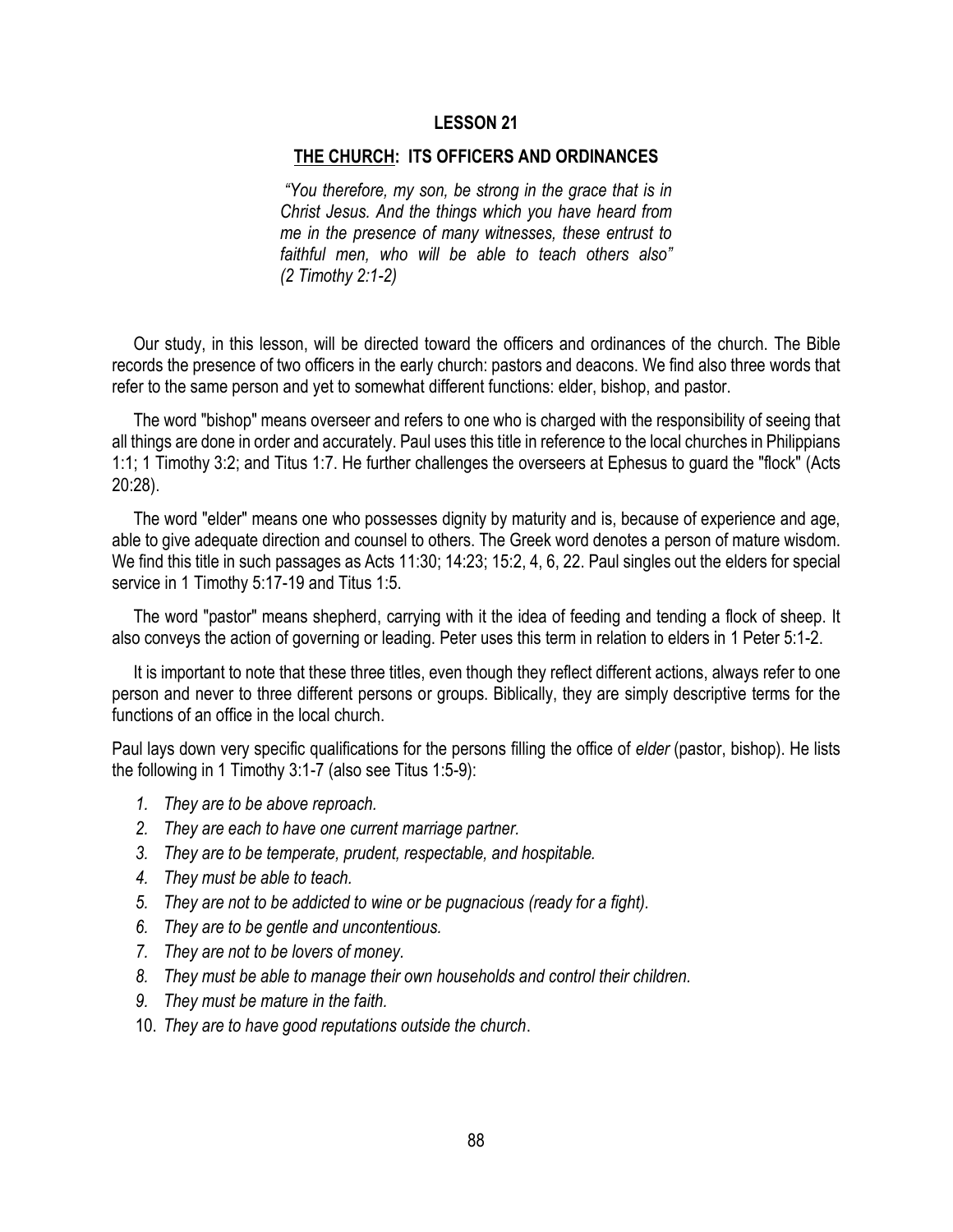The second officer of the church recorded in the Bible is the *deacon*. This word means one who serves or ministers. Luke records the interesting incident that brought forth the need for such persons in the early church in Acts 6:1-6. Paul also lays down strict requirements for those who were to be chosen as deacons (1 Timothy 3:8-13).

- *1. They must have dignity.*
- *2. Their lives must back up their words.*
- *3. They are not to be addicted to wine.*
- *4. They are not to seek sordid gain.*
- *5. They are to have clear-cut convictions.*
- *6. They must be mature in the faith and proven.*
- *7. They are each to have one marriage partner.*
- 8. *They must be in control of their own households*.

 The question of women deacons or deaconesses has been one of debate in some circles. Paul mentions women within the context of the above requirements (v.11), and therefore many feel he is describing the qualifications of deaconesses. Some feel, however, that Paul is describing the necessary qualifications of the deacons' wives and not a separate office. Many churches have deaconesses serving in the church today, but some churches have restricted the office of deaconess to the wife of a deacon and not to a separate servant. In either case, contemporary Christianity is witnessing an increasing number of capable women serving in all aspects of church ministry. There are more women pastors today than ever before. A visit to almost any seminary in the United States will show you an increase in women students. These women are also assuming leadership roles in such ministries as Christian education, youth work, and music. This trend is being accelerated in some denominations. While the increases are coming at a slower pace in others, they are coming.

 As the church began to grow, other needs arose requiring such officers as clerks, treasurers, moderators, and so forth. Even though these officers are not specifically mentioned in Scripture, it is assumed that they were added to meet the church's growing needs, much like the addition of deacons described in Acts 6:1-6. This type of organization brought about a simple democratic pattern of church government. Each church seemed to be its own functioning body and had local autonomy. We can see this in such passages as 1 Corinthians 1:1-4 and 2 Corinthians 8:1-8 in regard to giving, and 2 Thessalonians 3:6 and 1 Corinthians 5:4-5 in regard to church discipline. To this day each church, then, maintains its right to relate to other local churches in an association of churches or a state or area convention of churches and also to a national or international body of churches of like faith and order.

 There has been much controversy over the ordinances of the local church. The word "*ordinance*" means simply an action by command. There are only two such ordinances recorded in the New Testament—*Baptism* and the *Lord's Supper* (Matthew 28:19; Luke 22:19; and 1 Corinthians 11:23-24).

 The word "*baptism*" comes from the Greek *baptizo* and is plainly a transliteration. It is believed to be the word that described the dyeing process of cloth in ancient Thyatira, once the dye capital of the world. Large vats of boiling water were prepared, and the dye was cast into the water. After the dye had diffused into the water, the cloth was cast in and pushed beneath the dye-water so that every fiber was saturated with color. Therefore, the best definition of the word "baptism" is "to plunge under and soak thoroughly." This is commonly called "baptism by immersion."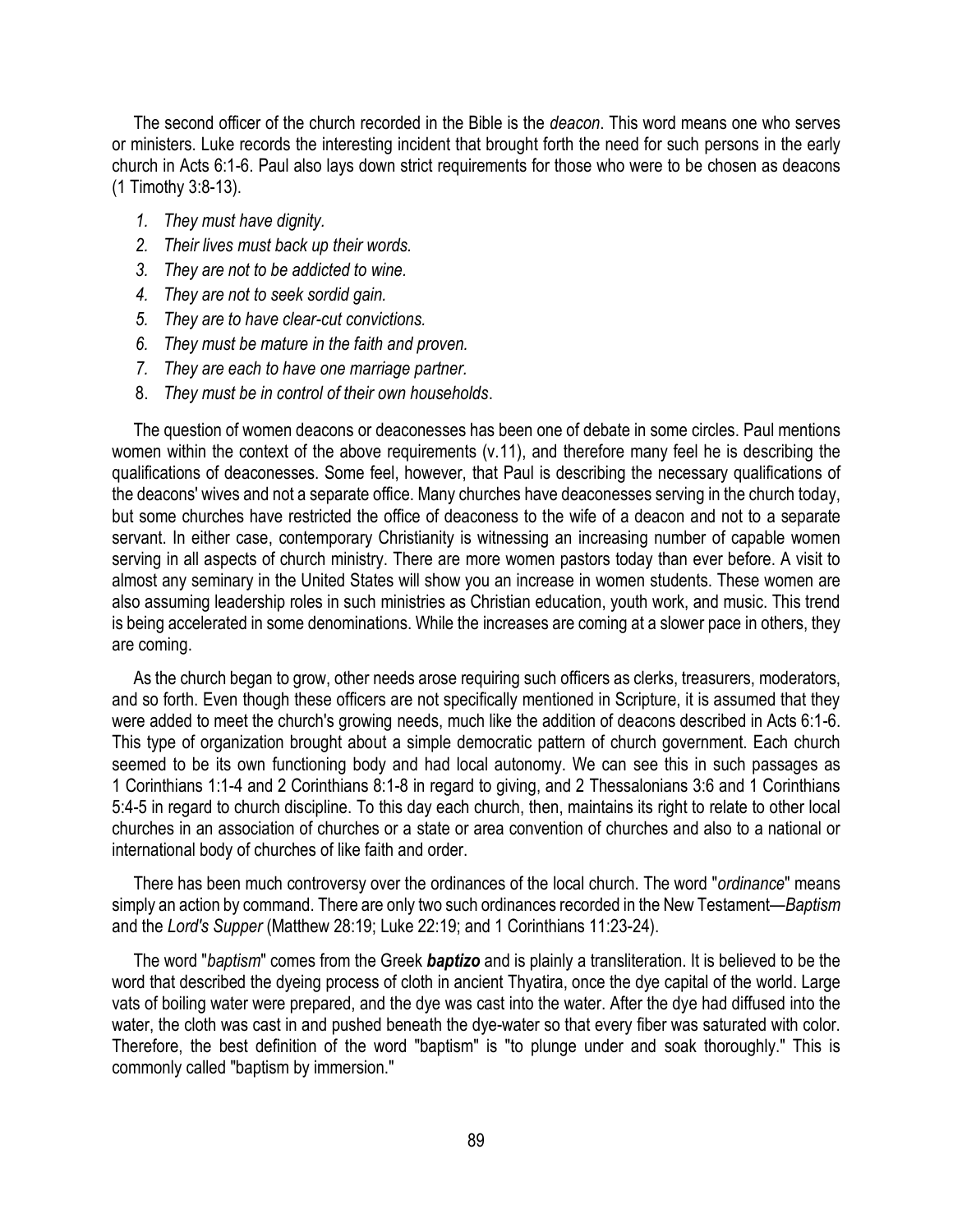Baptism by immersion symbolizes our relationship to the death, burial, and resurrection of Jesus Christ (Romans 6:1-11). Jesus set an example for His followers by being baptized by John the Baptist (Matthew 3:13-17). He also commanded that His disciples be baptized when He gave the Great Commission (Matthew 28:19). The act of submitting to baptism is a public profession of one's faith in Jesus Christ. This act is the greatest "sermon" that a believer will ever preach to those who look on. Even though baptism is only a symbol, it is the outward symbol of the inner change of masters experienced by the one being baptized.

 The second ordinance of the local church, as set forth by the Scriptures, is that of the *Lord's Supper* or *Communion*. Every Christian church celebrates this ordinance, but not all in the same manner or frequency. Some churches hold Communion every Sunday, while others observe it once a month and still others quarterly or yearly. The Scriptures do not specify any set time or number of observances per year. In fact, Paul quotes Jesus as saying, "as often as you [do] it… " (1 Corinthians 11:25), thereby leaving the frequency of the observance up to the local church.

 Communion was instituted by Jesus Christ on the night He was betrayed. The accounts of this institution are found in Matthew 26:26-29; Mark 14:22-25; and Luke 22:14-20. Paul also refers to the Communion service in 1 Corinthians 11:23-31. Since the Corinthian letter was circulated prior to the Gospels, Paul's account is the first and earliest we have.

 Paul, in his remarks concerning the Communion service, tells us that he received his revelation from Jesus Himself. It was not secondhand or hearsay.

 The word Paul used here for the Communion was "*Eucharist*". This word means "to give thanks for something." When the word is used in the context of our relationship to Jesus Christ, we are to give thanks to God for Jesus. It is from this idea that the terms "Communion" and the "*Lord's Supper*" came to be used when many Protestants dropped the title of "*Eucharist*." Some scholars feel that this was due to the fact that the Roman Catholic Church had made so much of the term "*Eucharist*" by attaching to it the concept of "*transubstantiation*." This means, according to Roman Catholic belief, that the wine and the bread change (transfer) into the actual blood and flesh of Jesus Christ when the priest consecrates them prior to distributing them.

 The Protestant concept of "*consubstantiation*" describes the meaning of partaking of the elements for non-Catholics. This means that Jesus is present (alongside) as His followers partake of the symbolic elements of His blood and flesh. This, then, completes the idea of giving thanks for Jesus—that is, of giving thanks to God for the shed blood and the broken (crushed) body of Jesus, who died on the cross for us.

 Paul goes on to lay down some strict rules governing the participation in the Communion (meeting of believers and the Lord). If a person is not worthy (a true believer and follower of Christ), then he is guilty of blasphemy and is mocking the death of Jesus. Paul said that many people had been guilty of this and that they were now asleep or dead. This seems to mean that death came upon them due to their unworthy participation. A nonbeliever should not play with Communion! We should make this clear to our unsaved friends.

 Paul also exhorts us to examine ourselves before we participate in the elements. This speaks to those who proclaim Christ as their Savior. We should confess our sins and ask forgiveness (1 John 1:9) before we take the symbolic elements, so that we will not come into the presence of Jesus Christ and take part in a memorial service for Him with unforgiven sin in our hearts.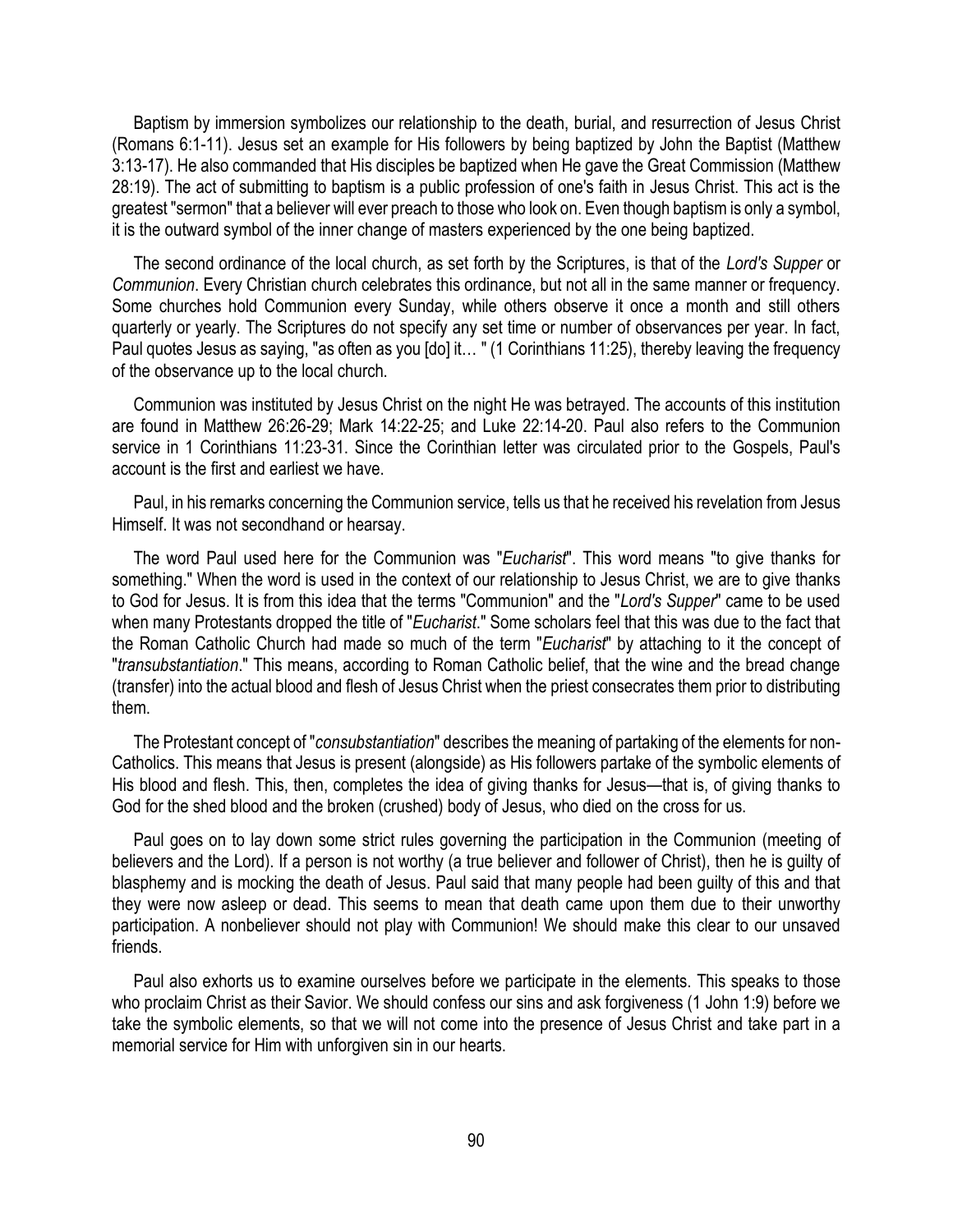Participating in the Communion service (or Lord's Supper, or the Eucharist) is our proclamation to the on looking world that we have placed our faith in Jesus Christ. We are taking our stand for Him, and we are awaiting His return.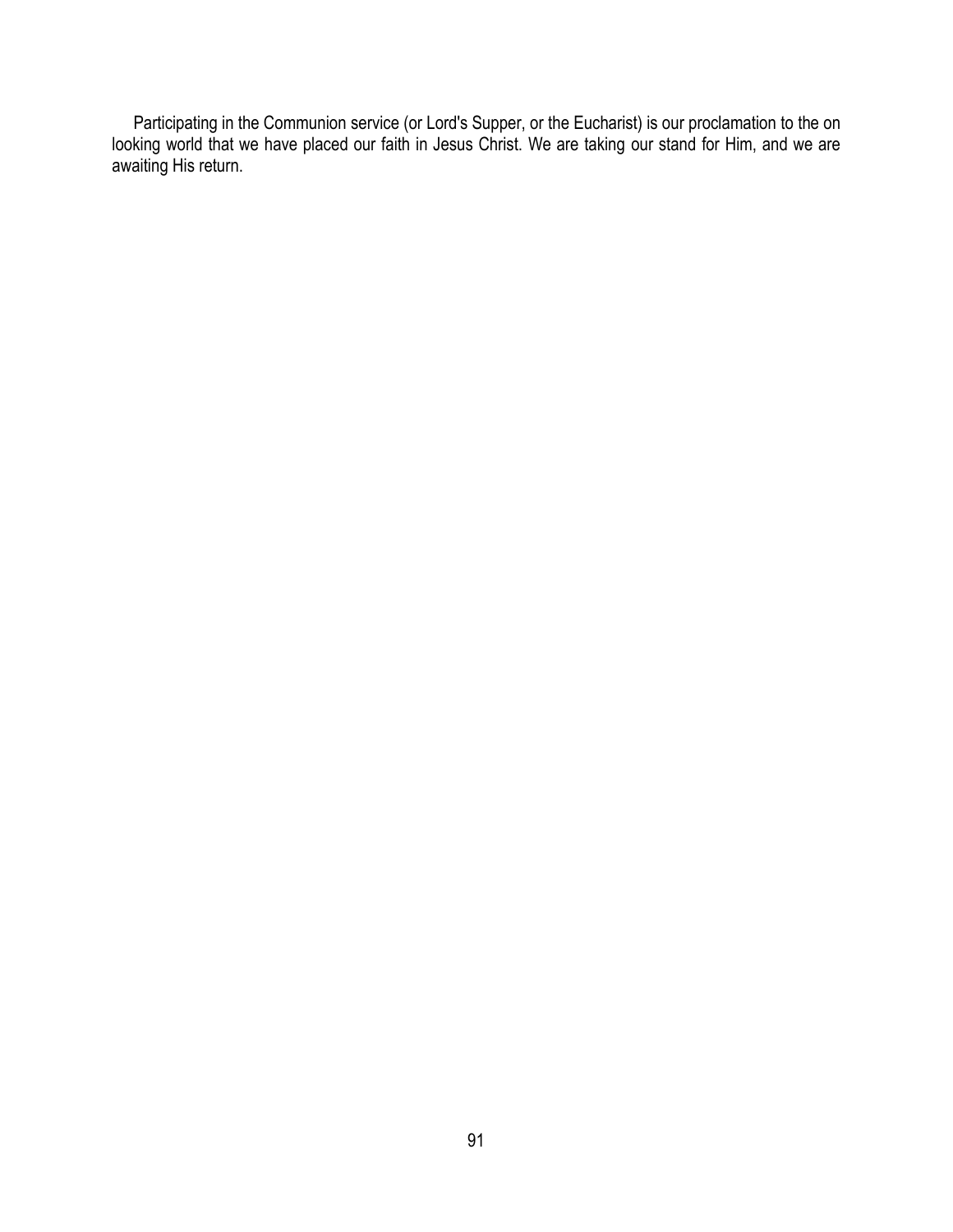- 1. What three titles are found in the Bible for the local church minister?
	- a)
	- b)
	- c)
- 2. What idea or function does each of the above suggest?
	- a)
	- b)
	- c)
- 3. What is the title for the second officer of the church described in the Bible?
- 4. What is this person's specific function?
- 5. Does the Bible give any guidance to the selection of the two church officers?
- 6. Where are the above qualifications found? a)
	- b)
- 7. Name the two church ordinances. a)
	- b)
- 8. What does the word "baptize" mean?
- 9. Give two other names for the Lord's Supper. a)
	- b)
- 10. What does the word "Eucharist" mean?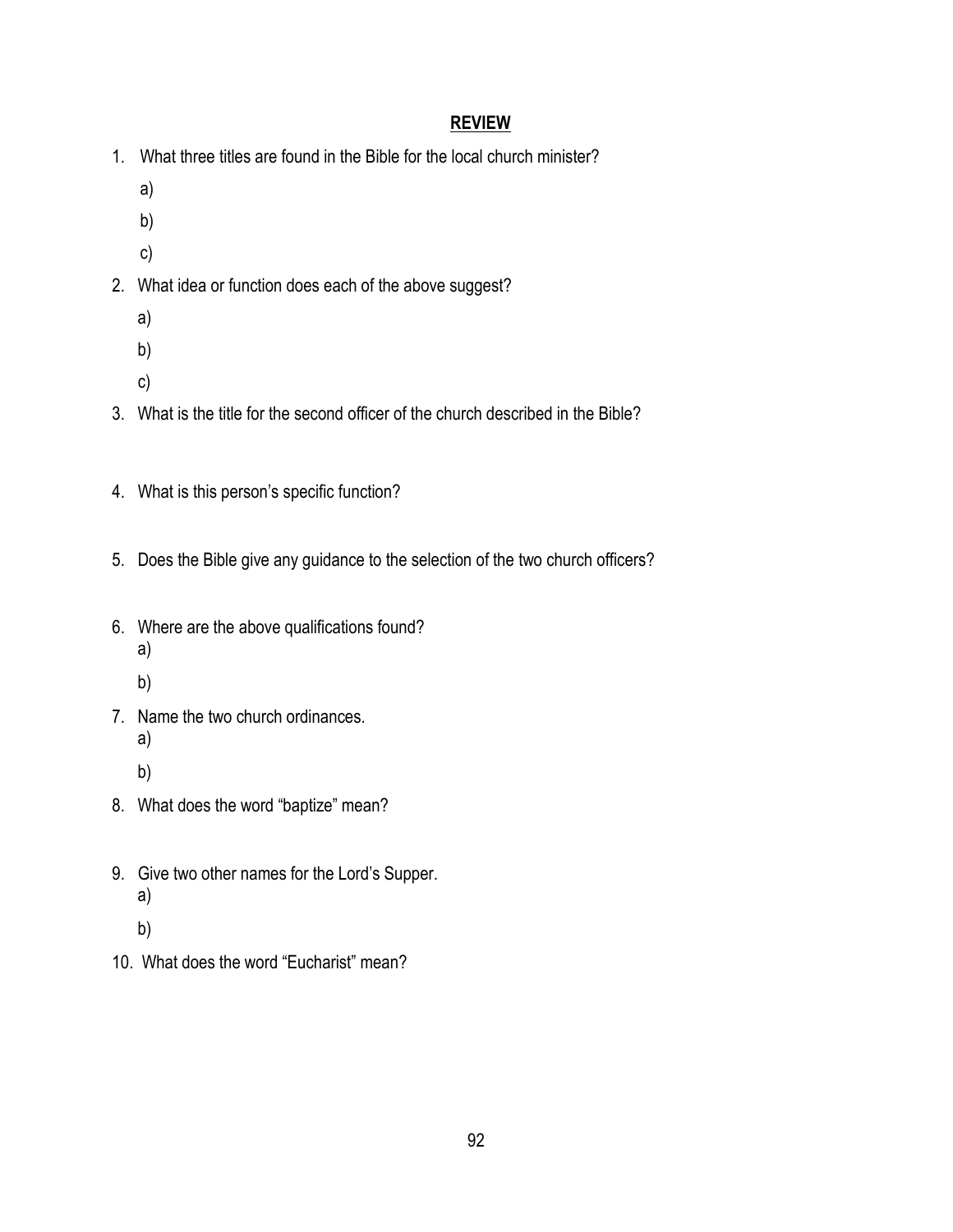#### **HOW TO VIEW OUR RESPONSIBILITY TO THE WORLD**

*"And a vision appeared to Paul in the night: a certain man of Macedonia was standing and appealing to him, and saying, 'Come over to Macedonia and help us.' And when he had seen the vision, immediately we sought to go into Macedonia, concluding that God had called us to preach the Gospel to them" (Acts 16:9-10).*

 Have you ever heard someone say, "I don't believe in sending missionaries to other countries"? Many people believe that the Christians in America ought to keep all their missionaries and all their mission dollars right here and not interfere in other countries. Certainly we could use more money and more personnel to do the work here, but can we really do that? No, not according to the Great Commission given us by Jesus Christ (Matthew 28:19-20). He told us to go into all the nations and make disciples of all people. We do not have the right to alter the command of Jesus upon the church.

 An artist once painted a picture of a church and entitled it *A Dead Church*. When you first looked at the picture, it was hard to understand why he had chosen such a title. The building was large and stately. It had a beautiful stained-glass entrance with several people standing in the doorway. But over to one side of the foyer was a small box on which were the words "Gifts for Foreign Missions." The artist had covered the box with cobwebs, showing its lack of use. He was saying, "When a church ignores its mission to the world, it becomes a dead church." This artist had captured the truth of the Christian ministry. When we turn everything inward, ignoring those around us, we become like the Dead Sea—stagnant. We cannot ignore our responsibility to the people around us, near or far. If we do, we are guilty of refusing to share the Good News of Jesus Christ with those who haven't yet heard. It is the same as saying, "I've got mine; now you get yours." God forbid that we should ever adopt this policy!

 Just the command of Jesus to "go" should be enough to compel us to be faithful to His desires. But all too often this is not the case. So, let us reach beyond His command and consider other reasons for carrying on a mission program overseas.

 Man is body, mind, and spirit (or soul). Whenever you meet a person, you meet all three of these components. Jesus taught us to minister to each of these human aspects by ministering in His name.

1. **Man has a body, and the gospel compels us to minister to its needs and to work toward its healing**. W. E. Sangster challenges us for missions in a report from a young missionary to his family in England:

> We arrived in the village in an old car at late afternoon. It was a jumbly mass of little mud huts without any pathways…. At each hut a few children came out and tagged behind us as we walked around. Most of the children were naked, though a few had a rag on. All had sores, runny noses, and verminous heads. The first child was covered with the most terrible oozing wounds and his hair a mass of scabs. Sheila explained to me that it is common to brand a child of that age (three) in order that the intense pain suffered will drive the spirit of pain away from the body forever. The smells,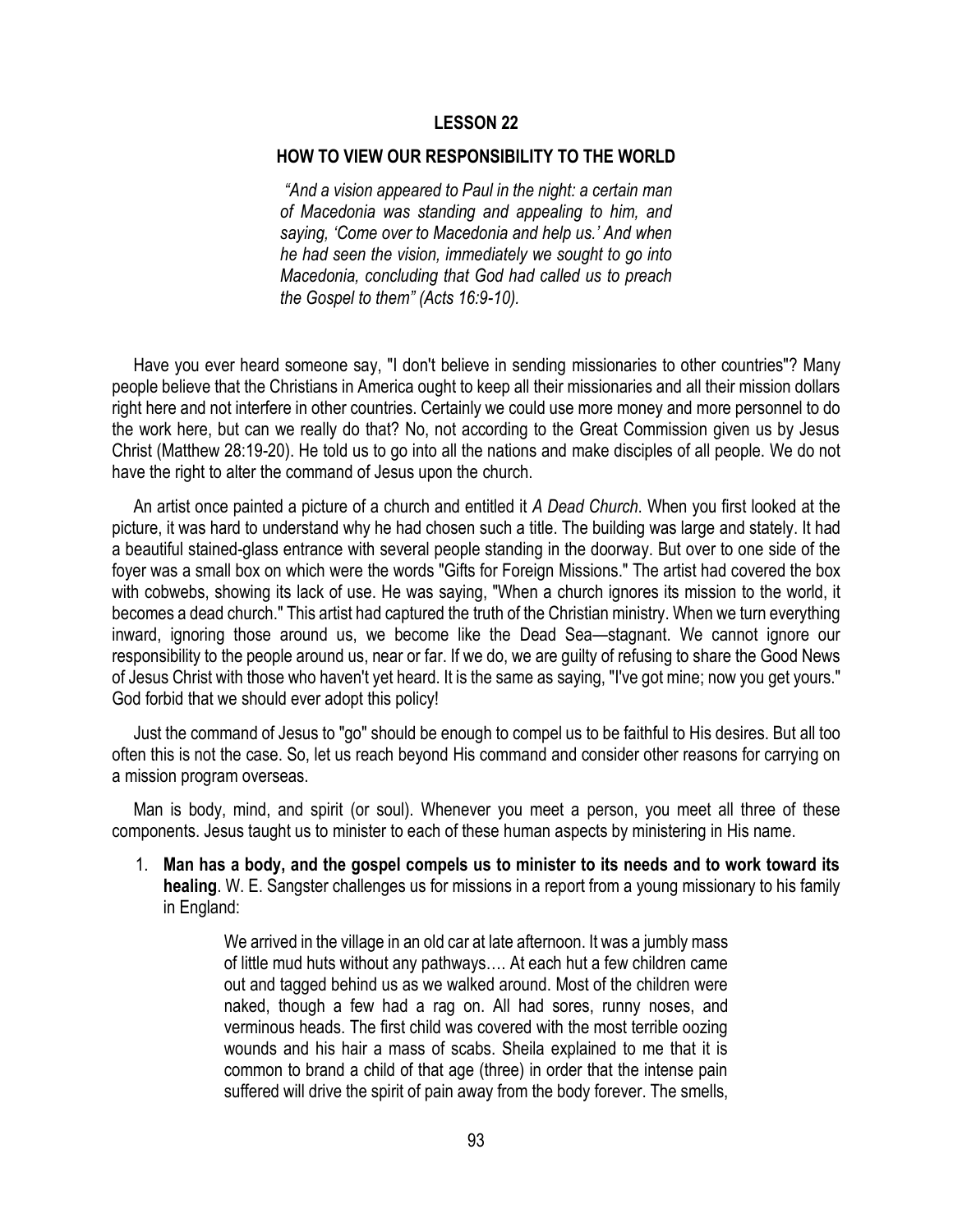the diseases, the deformities, the filth made me so sick I didn't think I could prevent myself from vomiting. I made myself take the stump of an arm of one little child who had no hand and I watched the insects in her hair as we walked along together….

In the end, we took about fifty children to a flat piece of muddy ground and by the light of a single hurricane lamp, organized games for them. There was no real gaiety, because children here are born old and with too much knowledge. But some interest crept into a few faces, and they danced around a ring like old people playing at being young again.

When I think of all the books I have read about the glamour and mystery of the East, I want to jam them down their author's [sic] throats. It is unrelieved hell, and (in a moment of weakness) I thought there was nowhere else on earth that I would not rather be. 1

Why do young men and women give their lives to serve in a place such as this person described? Because Jesus commanded us to share the Word; because it is God's will that no one perish (2 Peter 3:9); and because God loves everyone (John 3:16). Some people say that we have no right to interfere in the lives of other people. Many leaders of Africa, India, Cambodia, and Thailand have responded to that idea of "interfering"! They are asking America to "interfere" more by sending additional missionaries to help them. The need is made clearer when we compare statistics showing the number of doctors and nurses in the U.S.A. and in India. In 1983, there was approximately one doctor to every 500 people in the U.S.A.,<sup>2</sup> but the latest Indian statistics reveal only one doctor for every 3,500 people in India.<sup>3</sup> We had two nurses for every 510 people here, but in India there was only one nurse for every 6,000 people.<sup>4</sup> When we have the resources to meet human needs, do we dare keep them to ourselves?

2. Man also has a mind that must be reached for Christ.

The above report from the young missionary mentioned the "branding" of the three-year-old child to ward off all future suffering. This is just one indication of how the Good News of Christ can make a difference. Superstition is a terribly heavy burden to carry. This mother undoubtedly loved her little child as much as we love our children, and she was doing what she thought was good for the small child. Reports from other missionaries tell of the binding of infants' feet at birth to inhibit the growth of the feet. The reason, tradition says, is that tiny feet are more beautiful. Nothing is said about the resulting lameness or deformity. How can we be interfering when education can stop painful and destructive practices? How can we be interfering when education can diminish filth, disease, and superstition? The mind of a human being is an awful thing to waste! (Acts 19:18-19).

3. Man has a spirit, or soul, for which Jesus Christ died (Luke 19:10). The critics of foreign missions raise questions in this area. "Go ahead," they say, "and send the doctors, nurses, and teachers. Heal the bodies of primitive peoples and educate their minds but don't interfere with their religious beliefs."

<sup>1</sup>W. E. Sangster, *Sangster's Special-Day Sermons* (Grand Rapids: Baker Book House, 1960), p. 153. Copyright 1960 Abingdon Press; paperback edition 1977, Baker Book House.

<sup>2</sup> *U.S. World Almanac,* "American Physician Master File," 1983, p. 964. <sup>3</sup> *Statistical Yearbook*, United Nations Department of Economic and Social Affairs, 1981, p. 847. <sup>4</sup> *Ibid*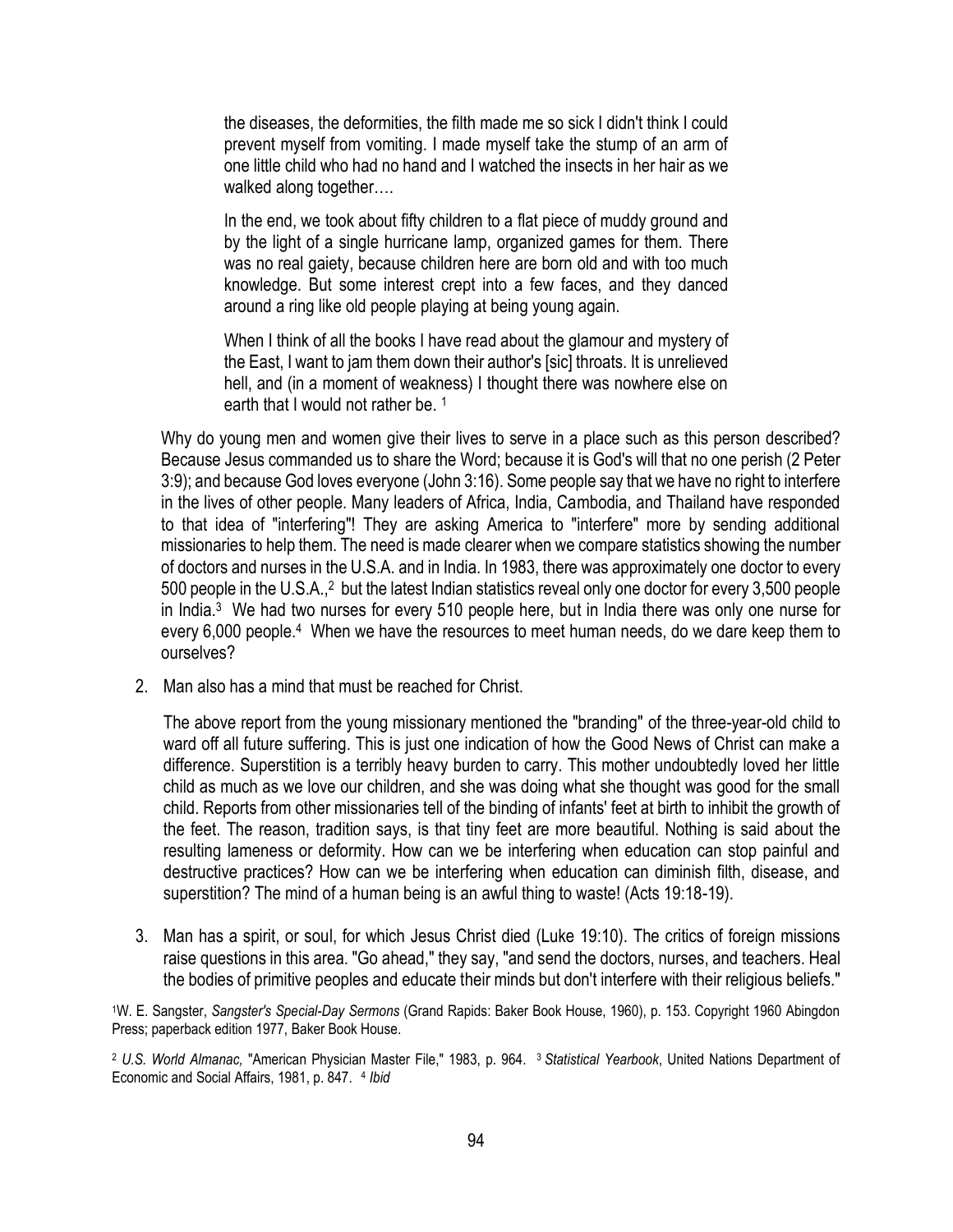What these "broad-minded" people don't realize is that penicillin and cortisone can't heal sin and guilt and the three R's can't assure a person of salvation. In other words, medicine, in all of its sophistication, has limits, and education can only do so much.

 The author has taught comparative religions in college and will agree that there are some good morals in Hinduism, some great teachings for social living in Confucianism, some fine ethical codes offered in Buddhism, some good behavioral points to Islam, and some excellent teachings on purity in Shintoism. But, there is no forgiveness of sin and removal of guilt or assurance of salvation in any one of these religions. When Jesus Christ declared, "I am the way" (John 14:6), He was not saying that He had found some new way, but that He was the way. There is no other way to God the Father but through Jesus Christ, and it is this truth the world needs to hear.

 It is extremely important for you to grasp the fullness of the word "world." Just as the word "mankind" is inclusive and includes both men and women, so the word "world" here in this context, is also inclusive. It includes the ministry responsibilities here at home as well as those on the foreign fields. Some Christians have become so spiritually nearsighted that they want to pour all of the churches' time, resources, and energies into touching only Americans (those within the United States) with the gospel of Christ. There are other Christians suffering from spiritual farsightedness. For them, unless an ocean is involved, the ministry isn't really missions. The truth is that our responsibility for reaching the world includes *both* home and foreign fields.

 There must be a balance in the churches missionary outlook. Jesus gave the pattern for this balance outreach to the early church in Acts 1:8. Notice that the work was to begin at home and spread to the remotest parts of the world. Any church that centers its full attention on the needs of the community around it at the expense of supporting the work in foreign fields is just as disobedient to the will of Christ as the church that overlooks the needs of its own community, because it has fastened its full attention overseas. If there is anything the Scriptures call for in Christian living, it is for a balanced life. Likewise, the same call is issued for missions. Missions cannot be a ministry of "either/or"; it has to be a ministry of "both/and."

(NOTE: Perhaps it would be profitable to reread lesson 19 after studying this lesson in order to maintain your balance for world missions.)

 Jesus showed us plainly in His encounter with the rich young ruler that we aren't to force our beliefs on anyone (Mark 10:17-22). Mark even tells us in 10:21 that Jesus felt love for the rich man, but we find no evidence of Jesus using forceful tactics on him. He was presented the choice by Christ, but he chose to cling to his wealth instead of accepting Christ. The Great Commission of Jesus lays upon every one of his followers the obligation of presenting the claims of Christ to every person. Each must then make his or her own choice.

 If we believe that Jesus Christ is the Savior of all mankind; if we believe that Jesus Christ died for everyone; if we believe that He is coming again; and if we believe that the Bible is true; then we cannot, we must not, we dare not, keep this Good News to ourselves. If we in America were to find a cure for cancer and keep it only for ourselves, this act would be a crime against all mankind. If we were to find the cure for our number one killer, heart disease, and refuse to share it with other countries, this would be an unforgivable act. If we could come up with a cure for the dreaded rheumatoid arthritis and then not make the cure known to all people, we would be guilty of a major act of inhumanity. But those are all "ifs." There is no "if" in the Good News of Christ .We have the cure for the consequences of sin, and we must do what it takes and pay what it costs to share that cure with the whole world.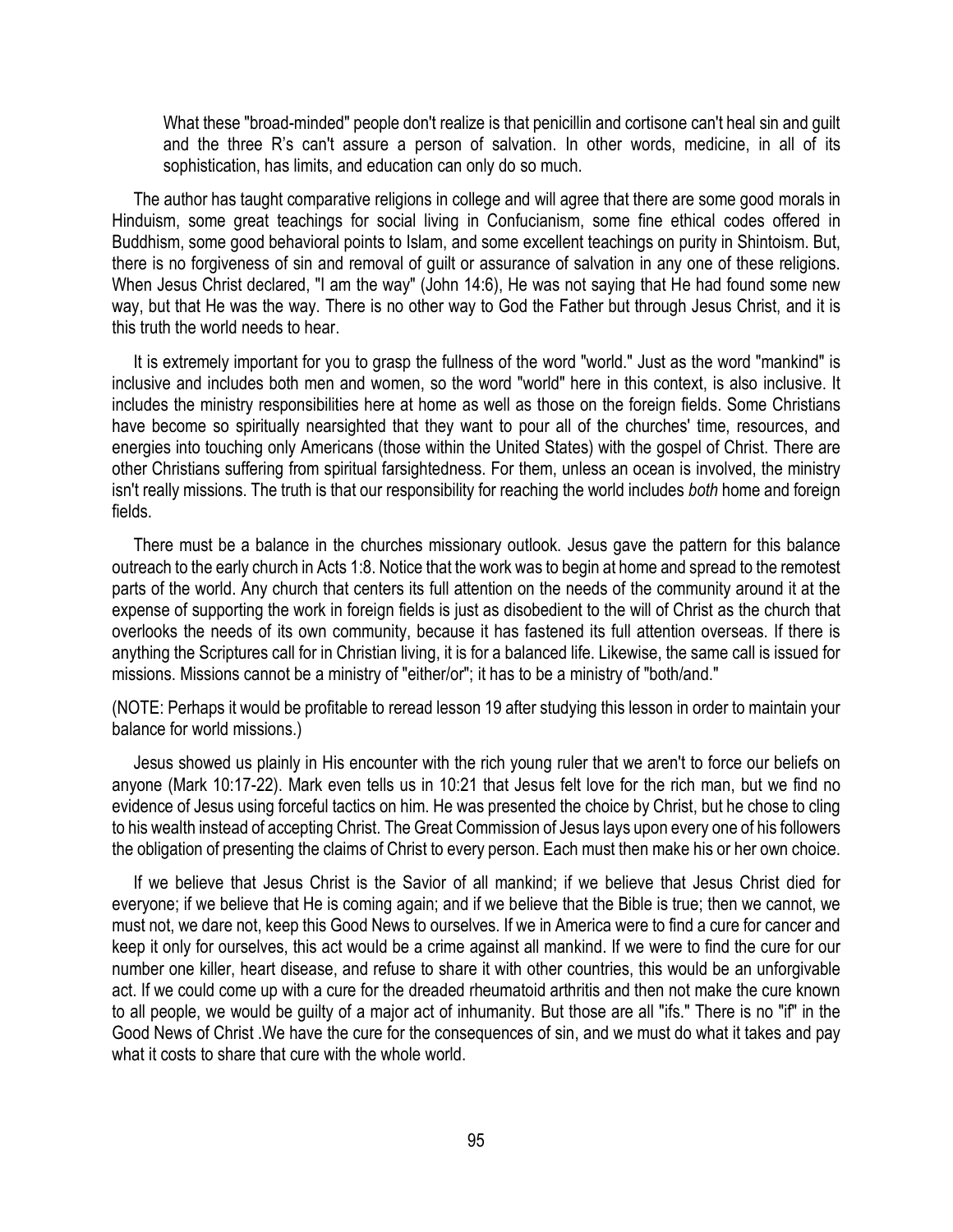We must become involved in outreach to the unreached because:

- 1. Jesus commanded us to do it (Matthew 28:19-20);
- 2. There are staggering health needs all over the world;
- 3. There are minds that need to be liberated from superstition
- 4. There are multitudes of souls without the saving grace of Jesus Christ.

 Yes, we must see the mission program, whether it's at home or abroad, as an opportunity to share the claims of Jesus Christ. He is the light of the world, and we must not selfishly keep His Good News to ourselves.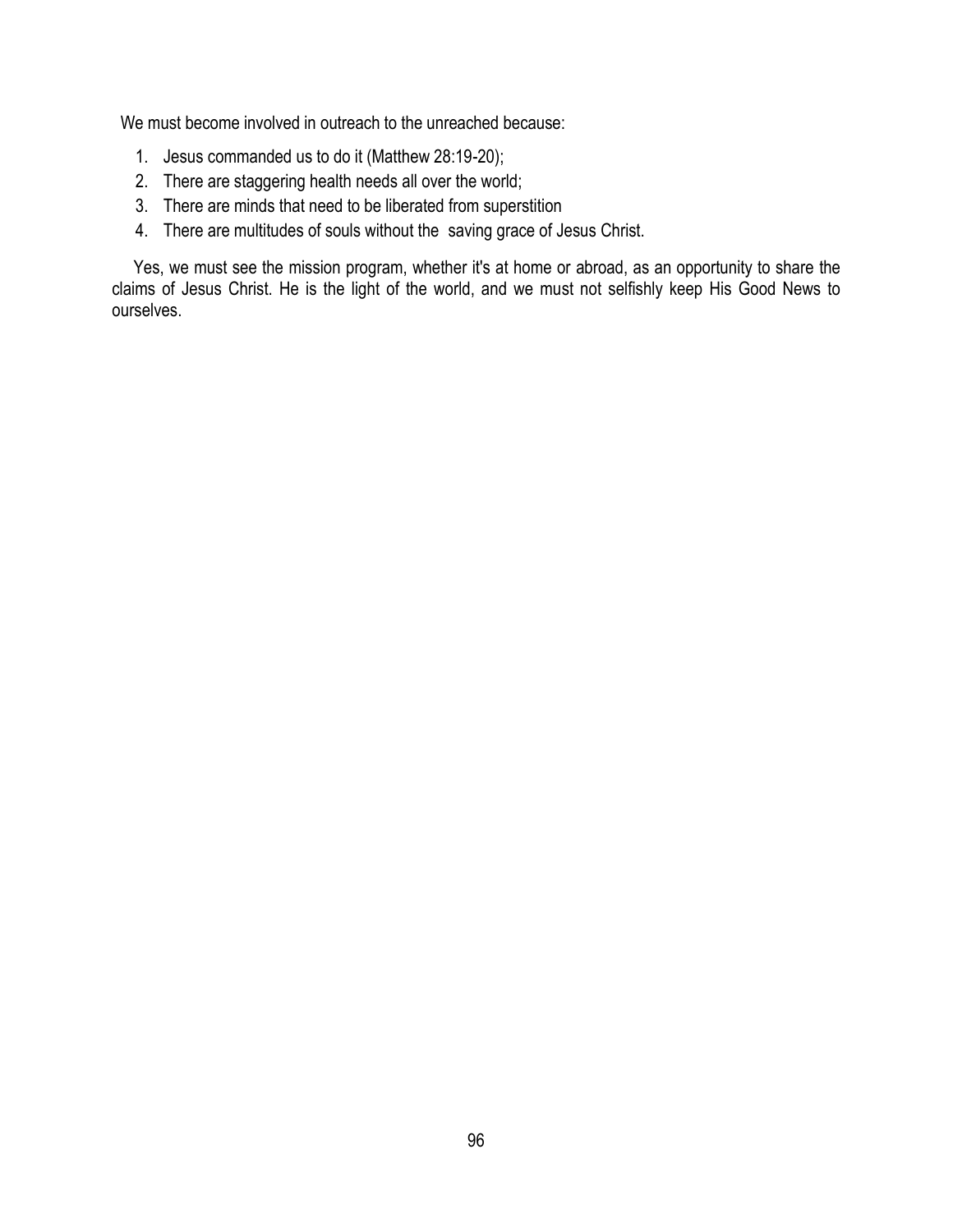- 1. What are the three aspects of man that are ministered to through the modern mission program? a)
	- b)
	- c)
- 2. Some people say we have no right to \_\_\_\_\_\_\_\_\_\_\_\_\_\_\_\_\_\_\_\_ with people of other countries.
- 3. The  $\frac{1}{2}$  of a human being is an awful thing to  $\frac{1}{2}$
- 4. What important truth concerning missions comes from Jesus' encounter with the rich man in Mark 10:17-22?
- 5. When a church ignore its \_\_\_\_\_\_\_\_\_\_\_\_\_\_\_\_\_\_\_ to the world, it becomes a \_\_\_\_\_\_\_\_\_\_\_\_\_\_\_\_\_\_\_\_\_church.
- 6. What are the three reasons men and women give their lives as missionaries? a)
	- b)
	- c)
- 7. How does the doctor-persons ration for the U.S.A compare to that of India, as seen in recent (1981 and 1983) figures?
- 8. What is the biggest thing Christian education tries to overcome (or free people from) in many tribal countries of the world?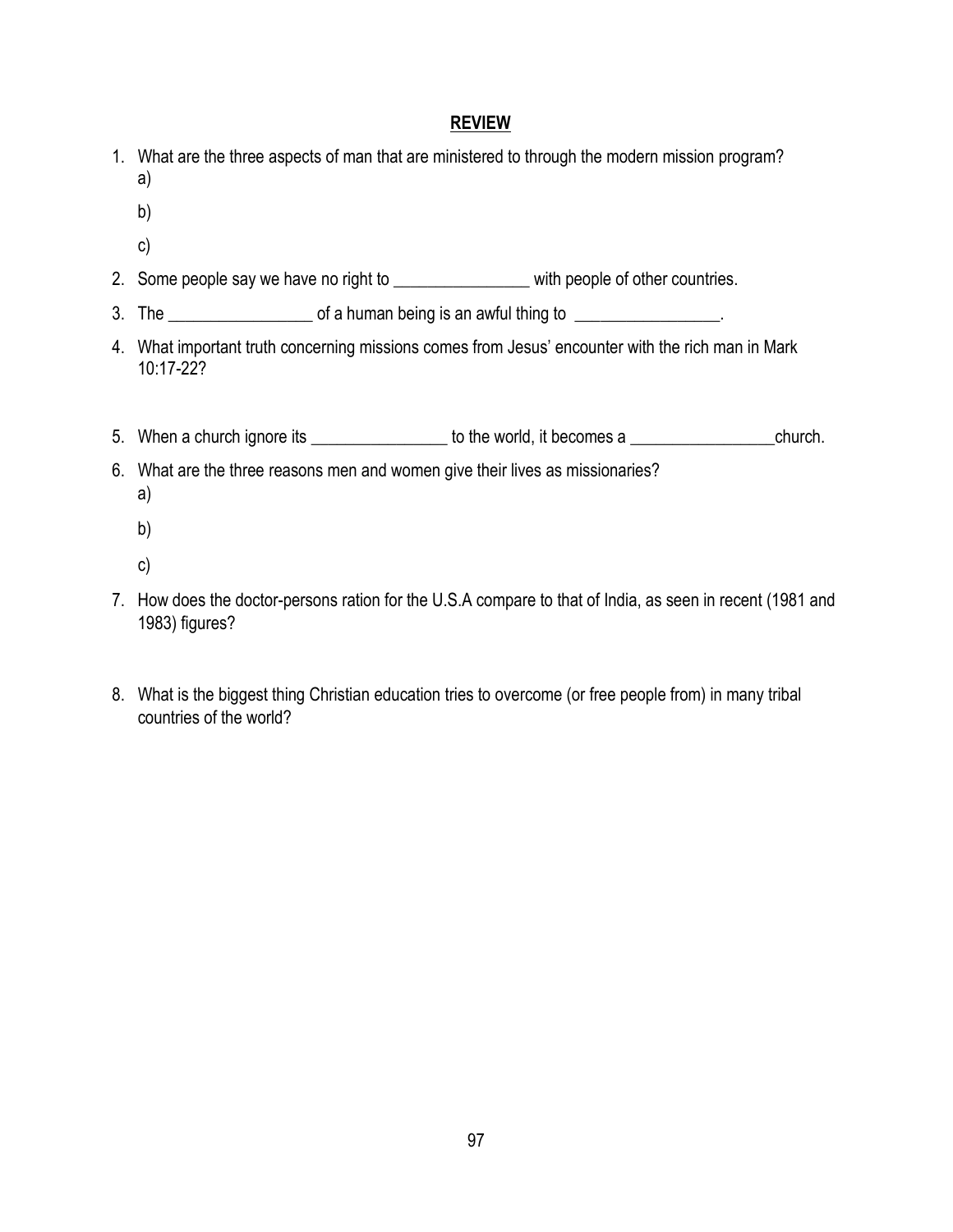### **THE CHRISTIAN LIFE: A CALL TO COMMITMENT**

*"…'If anyone wishes to come after Me, let him deny himself, and take up his cross and follow Me. For whoever wishes to save his life shall lose it; and whoever loses his life for My sake and the gospel's shall save it. For what does it profit a man to gain the whole world, and forfeit his soul?'" (Mark 8:34-36).*

 The key verses for this lesson present a clear call from Jesus for commitment on the part of His followers. Here you are challenged to deny yourself; that is, to say no to your personal goals and ambitions if they are not in step with God's. Jesus indicates that the only way really to have a life is to commit it to Him. Otherwise you will waste your life for time and eternity. This simply means that your life will produce no lasting work even though you will be saved (1 Corinthians 3:10-15). Notice, too, in the key verse the freedom of choice when Jesus says, "…if anyone wishes to come after Me… " Jesus will invite people to come to Him, but they must make the life-changing decision.

 In Psalm 37:4 the psalmist gives us a clear picture of what commitment really does for a person. Here we see that when we "delight" ourselves in (better rendered—align ourselves with or get in step with) the Lord, He will give us the desires of our hearts. Why? Because once we have aligned ourselves with Him and His will, we will be going with Him and in the same direction. When this happens, His desires will become our desires and, therefore, He will bless us in our efforts. The very next verse (v. 5) adds an important dimension to this new life. In fact, three steps are evident here:

- 1. We must commit our way (life or situation) to the Lord;
- 2. We must trust (rely) on Him;
- 3. He will bring to pass (bring into reality) His will for us.

 So, to avoid the possibility, as well as the tragedy, of a wasted life several ideas must be taken into account.

- 1. **We must be willing to pay the price of being a follower of Jesus Christ**. Jesus even taught those seeking to follow Him that there was a cost involved (Matthew 10:16-42; Luke 14:25-35; Mark 8:34- 36). To follow Jesus may mean ridicule, loss of family and friends, giving up comforts and security. But the rewards are far greater (Matthew 19:27-29). Yes, there is a price to pay if we commit ourselves to Jesus Christ, but we have a perfect example to follow. The Bible tells us that it is not God's will that anyone perish (2 Peter 3:9); therefore, He paid a great price to redeem mankind when He gave up His only Son to die for the salvation of those who would believe (John 3:16).
- 2. **There must be a point of no return for each one of us who commits himself or herself to Christ.** Once that decision is made, it is to be Jesus Christ first, last, and always for us. This commitment will be evidenced in the way we spend our time, use our talents, expend our resources, and put forth our daily efforts. Paul presents this challenge to us in Romans 12:1-3. Here we are challenged to present ourselves as living sacrifices to God as a starting place. We are also admonished to break free from the mold of the world by getting our attitudes right with God. Jesus told us that once we put our hands on the plow (make our commitment) and turn back, we are not "fit" for the kingdom (Luke 9:62).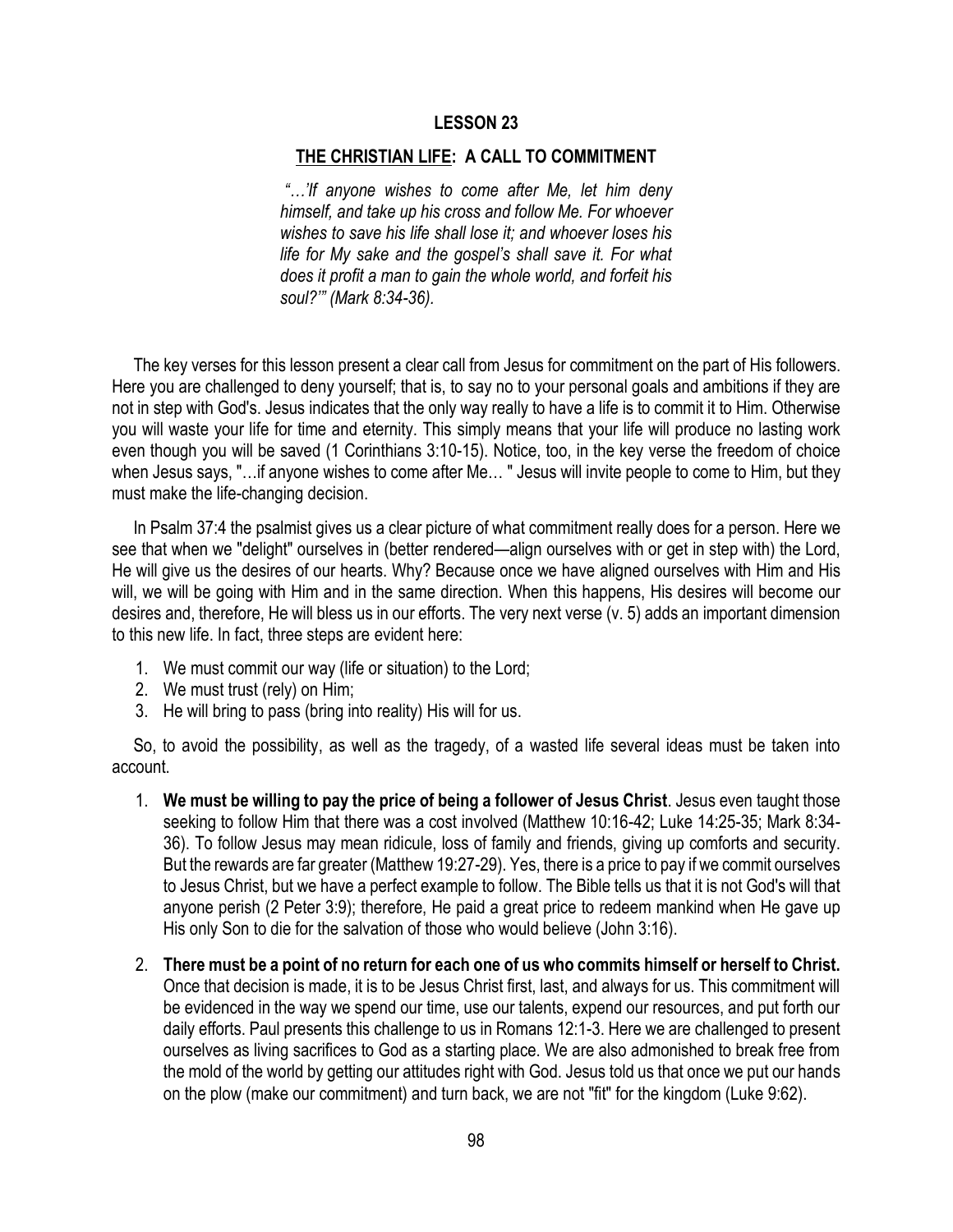- 3. **We must develop convictions that stand the tests of the world**. Paul described the protective armor of the Christian in Ephesians 6:10-18. A careful study of this passage will reveal a very important truth. There is no armor or protection for the Christian's back. Once we turn from an offensive position, we are extremely vulnerable to the devil. Peter told us how the devil sneaks around looking for someone he can attack or devour (1 Peter 5:8). We need to develop convictions like the three Hebrew men who refused to bow to the golden image even though they were threatened with death in the furnace of fire (Daniel 3:1-30). Daniel himself was a good example of one who maintained his convictions even though he knew it would mean being thrown into a den of lions (Daniel 6:1-28). If you have noticed, these events were followed by revivals. God always blesses faithfulness. You cannot take a stand for the Lord Jesus Christ without being blessed in some manner.
- 4. **We must not become sidetracked or distracted from our Christian responsibility**. The writer of Hebrews warns us of drifting away if we ignore what we know to be true (Hebrews 2:1-4). Again in the book of Hebrews we are told to keep our eyes upon Jesus, or else we will become entangled in sin (Hebrews 12:1-2). All too many new Christians burst forth as if they will gobble up the world for Christ only to fall into old ruts, routines, and habits. The only way we can maintain our direction is to have a clear-cut goal set before us. Without a goal, we will have no direction or purpose. Paul points out to us his goal in Philippians 3:13-14. He goes on to give us the ways and means of accomplishing such a goal in the next lesson (Philippians 4:4-13).
- 5. **We must come to realize that true greatness lies in serving others**. Jesus often referred to Himself as a servant of man. He told His disciples that He came not to be ministered to, but to minister (Matthew 20:28). If we are going to follow the example set down before us by Jesus, we, too, must seek to serve others. Paul reminds us in Acts 20:35 that it is more blessed to give than to receive. In fact, Paul said that Jesus Himself had said this. There are people all around us who need someone to care enough to take the time to share with them.

 It stands to reason that every believer should want to seek the will of God for his or her life. The joy is that we can know the will of God (John 7:11-18)! Unless we seek, find, and commit ourselves to His will, much of our lives will be forfeited and misused.

 It doesn't matter whether we are seeking God's will in answer to a daily problem or for guidance for our life's work, the procedure is still the same. There are five basic steps to follow:

- 1. **Make certain in your heart that you want to know God's will because you desire to follow it**. This statement may seem a little odd at first, but it uncovers an important truth. Many people want to know God's will in a given situation, not necessarily because they want to do it, but to see if they want to do it. God doesn't usually reveal His will to onlookers, but to earnest seekers. So, it is extremely important to have already settled this question in your heart. You must be determined to do His will once it is revealed to you.
- 2. **The Bible teaches us that if we want God to hear our prayers, we must confess the sin within our hearts** (Psalm 66:18). John tells us that through confession we can receive forgiveness and have the sin cleansed away (1 John 1:9).
- 3. **The use of prayer is vitally important in seeking God's will**. It is through prayer that we can really "touch" God. James told us that we have not, because we haven't asked (James 4:2). Through prayer we can collect on the promises of God by meeting His conditions (Colossians 1:9-12). A daily habit of prayer will result in definite spiritual leadership, usually revealed through the Word of God.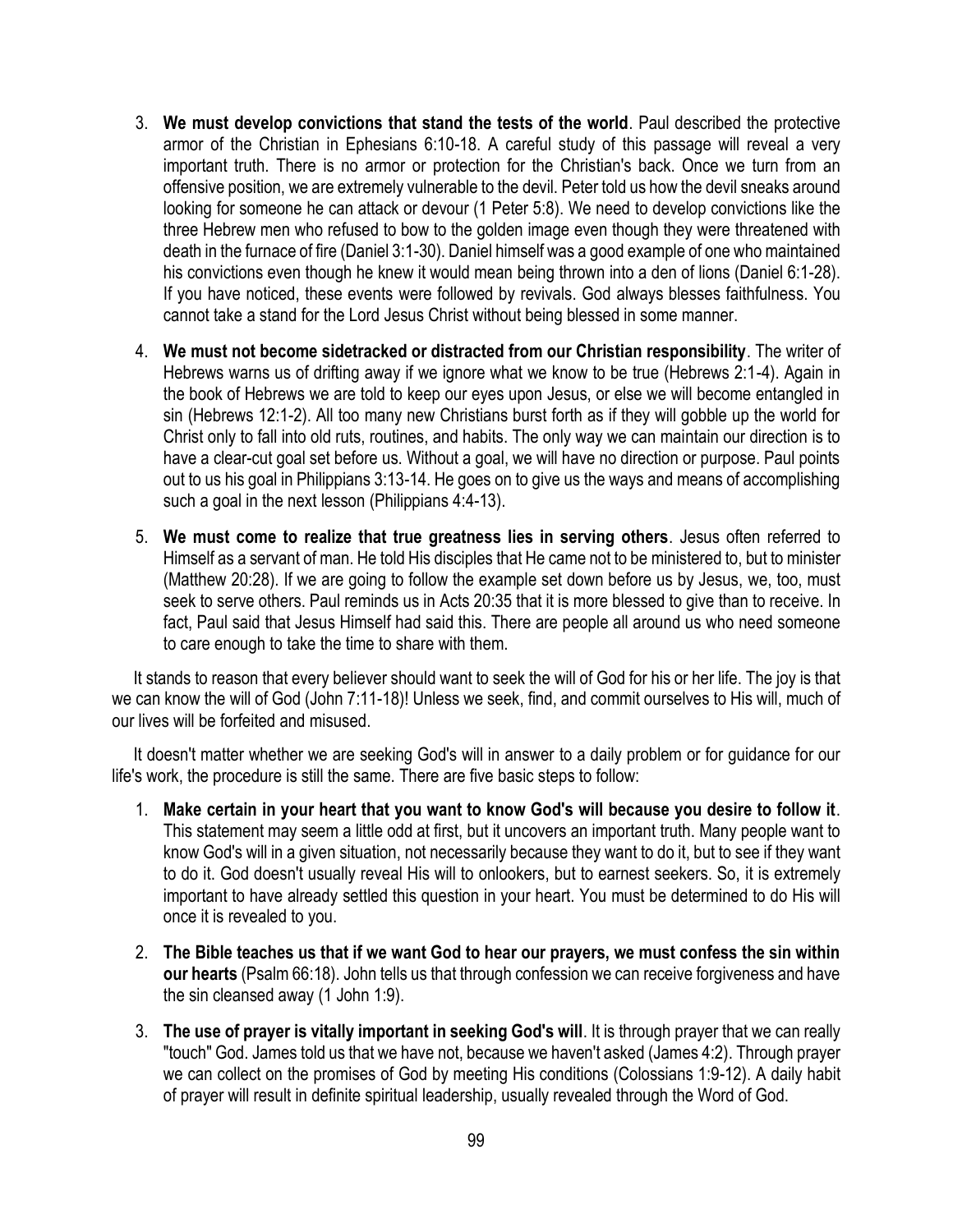- 4. **Next we need to study the Scriptures, for they are the light of our lives** (Psalm 119:105). God has already revealed His will for nearly everything we will face in this life. Many Christians miss God's direction for their lives because they do not read His Word regularly. The Bible contains the answer for all the problems of man. We need to read the Bible more, and other books less, regardless of their spiritual emphasis. God will reveal Himself through His Word!
- 5. **Once you have done the above, you need to write down all the pros and cons concerning the dilemma for which you are seeking God's will**. Then using the talent God has given you, make a choice. Commit the choice to God for His honor and glory and begin moving in that direction (Acts 26:16). God will direct you by opening and closing doors as you follow His leading. Since you have committed the decision and/or action to Him, He knows your heart and will guard you from making a mistake that will hurt you and shame Him. Oftentimes the direction you started to follow will change as God alters your course day by day through the Holy Spirit (John 15:1-5).

 One further thought needs to be set forth here concerning the seeking of God's will. Mature Christian friends are often the best source of spiritual counsel. They have had experience over the years and know this path much better than a young Christian. If we earnestly seek their help, God often will confirm His will through them (Hebrews 13:7, 17). Their wise and loving advice can save many younger believers from serious mistakes and pitfalls.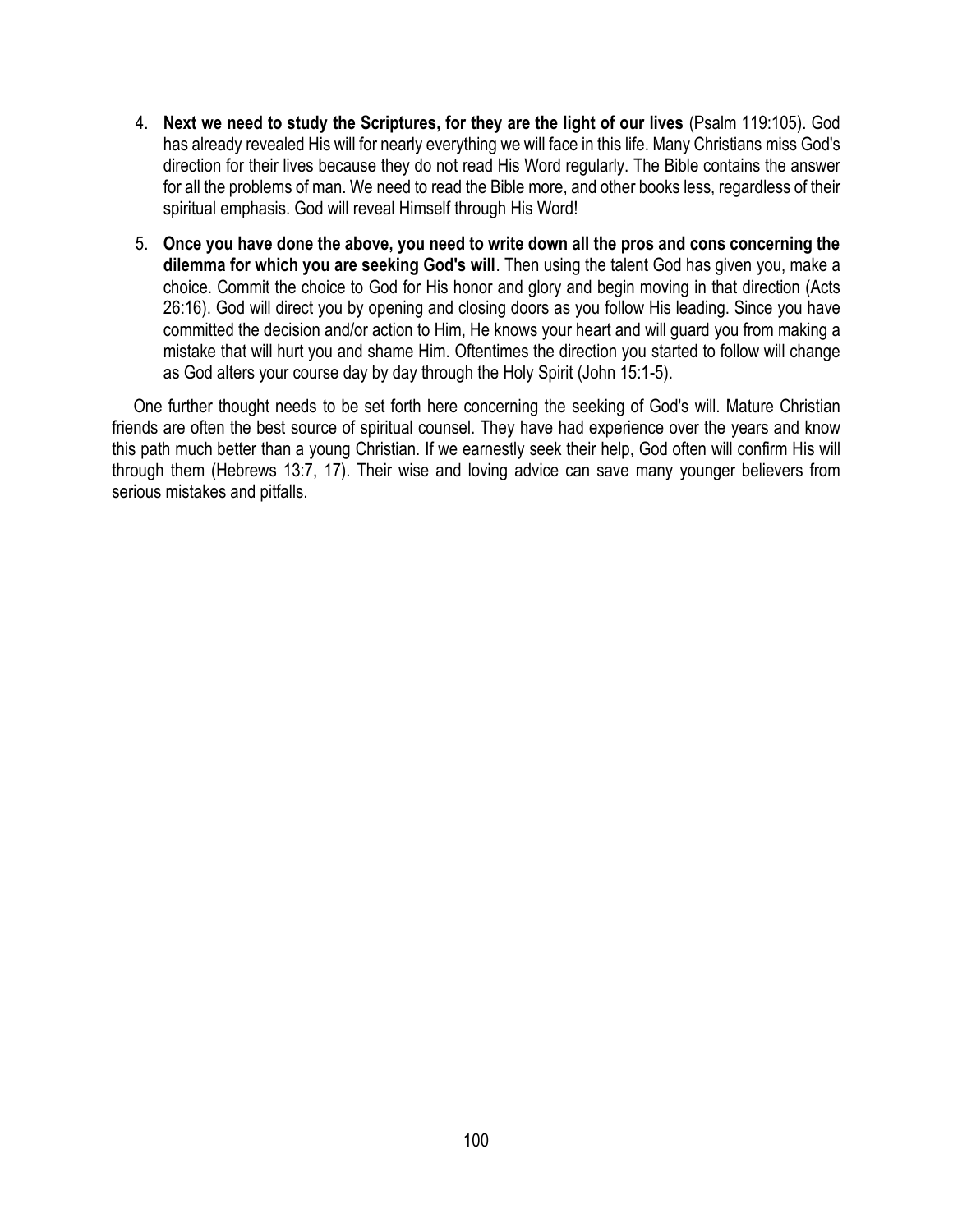|  | 1. According to Psalm 37:5, what are the three steps to commitment for the new life in Christ?<br>a)            |
|--|-----------------------------------------------------------------------------------------------------------------|
|  | b)                                                                                                              |
|  | c)                                                                                                              |
|  | 2. If we are to avoid the possibility of a wasted life, what five particulars must be taken into account?<br>a) |
|  | b)                                                                                                              |
|  | c)                                                                                                              |
|  | d)                                                                                                              |
|  | e)                                                                                                              |
|  | to God (Romans 12:1-2).                                                                                         |
|  | 4. Why is there no Christian armor on the believer's back?                                                      |
|  | 5. What is the best way to guard ourselves from being sidetracked from our Christian responsibilities?          |
|  | 6. What are five basic steps Christians can follow to find God's will for their life situations?<br>a)          |
|  | b)                                                                                                              |
|  | c)                                                                                                              |
|  | d)                                                                                                              |
|  | e)                                                                                                              |
|  | 7. How has God, for the most part, already revealed His will?                                                   |

8. What is a good source of assistance besides the Bible for determining God's will in a given situation?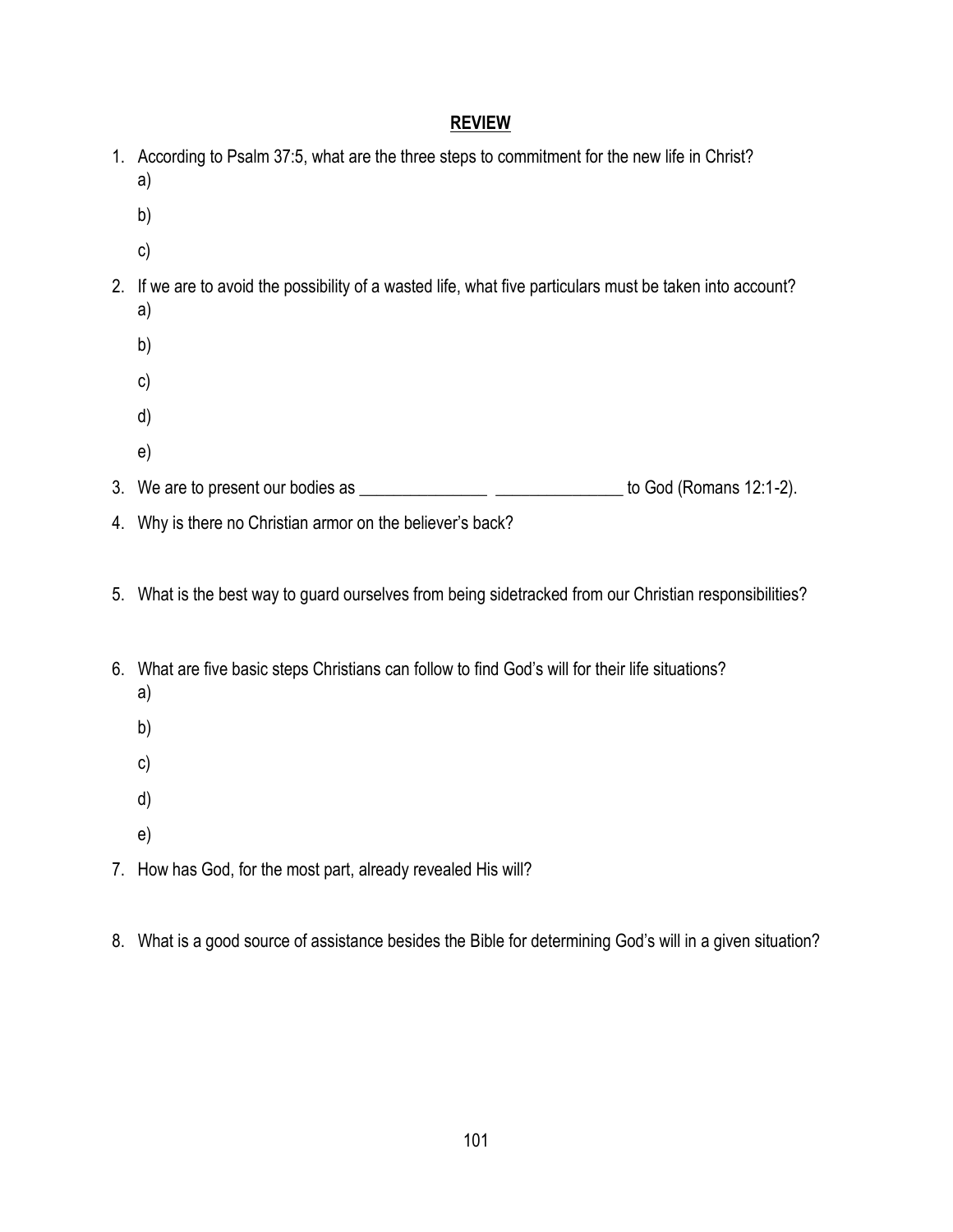### **HOW TO KEEP YOUR GARDEN GROWING**

*"And the seed which fell among the thorns, these are the ones who have heard, and as they go on their way they are choked with worries and riches and pleasures of this life, and bring no fruit to maturity" (Luke 8:14).*

 The apostle Paul teaches us that the life of a follower of Jesus Christ is much like a fertile field or garden ready to receive the good seed from God (1 Corinthians 3:9). Jesus taught us that oftentimes this good seed falls into a field where the thorns crowd it out, therefore stunting the harvest (Matthew 13:22). This is a good illustration of what happens in many Christians' lives. They hear the Word of God, receive it joyfully, and want to apply its truths, but their lives are so cluttered with the things of the world that their good intentions are soon smothered. The only way to guard against this condition is to "weed" your garden of those "thorns" that rob you of gaining daily victories for Jesus Christ.

 In this study, you will deal with eight well-known thorns that constantly crowd our lives and work against the good seed of God taking root and bringing forth a bountiful harvest as God intends it to do. The following list of thorns is not a complete list by any means, but it does represent some of the most common as well as the most harmful thorns confronting Christians today.

#### **1. The thorn of worry is perhaps the most common weed in the Christian's garden**.

 The word "worry" or "anxiety" literally means "to choke or to strangle." Worry is a disease, a modern-day black plague, a sabotaging force that must be weeded out immediately if you are to grow in Christ and have the abundant life Jesus intends you to have (John 10:10). According to numerous studies on worry, it is the cause of, or a definite contributing factor in the occurrence of, ulcers, stomach disorders, high blood pressure, and some forms of arthritis. Someone once said, "If you don't turn worry off, sooner or later it will turn you off."

 A careful study of this weed will reveal that it is much like a rocking chair; it will give you something to do, but it won't get you any place. Medical science has proven that worry is as harmful to the body as tobacco, alcohol, or drugs. The Bible teaches that your body is the temple of the Holy Spirit and therefore must be guarded and kept free of such destructive elements (1 Corinthians 6:19-20).

 Since worry isn't hereditary, that is, you weren't born with it, you must recognize it for what it really is—a habit—and deal with it accordingly. The following steps will prove helpful in weeding your life of this intruder:

- a) *Confess it as the sin it really is* (1 John 1:9). Worry is essentially lack of faith. It is the emotional state we allow ourselves to get into when we try to deal with life by ourselves.
- b) *It is a habit that can be broken*. Paul tells us that we can do anything through the power of Christ (Philippians 4:13).
- c) *Once you have confessed your worry as sin and claimed the power of Christ, then commit it to God* according to the promise in Psalm 37:5. Be sure to follow the steps of this passage.
- d) *When worry raises its head, face it immediately with an affirmed expression of faith*.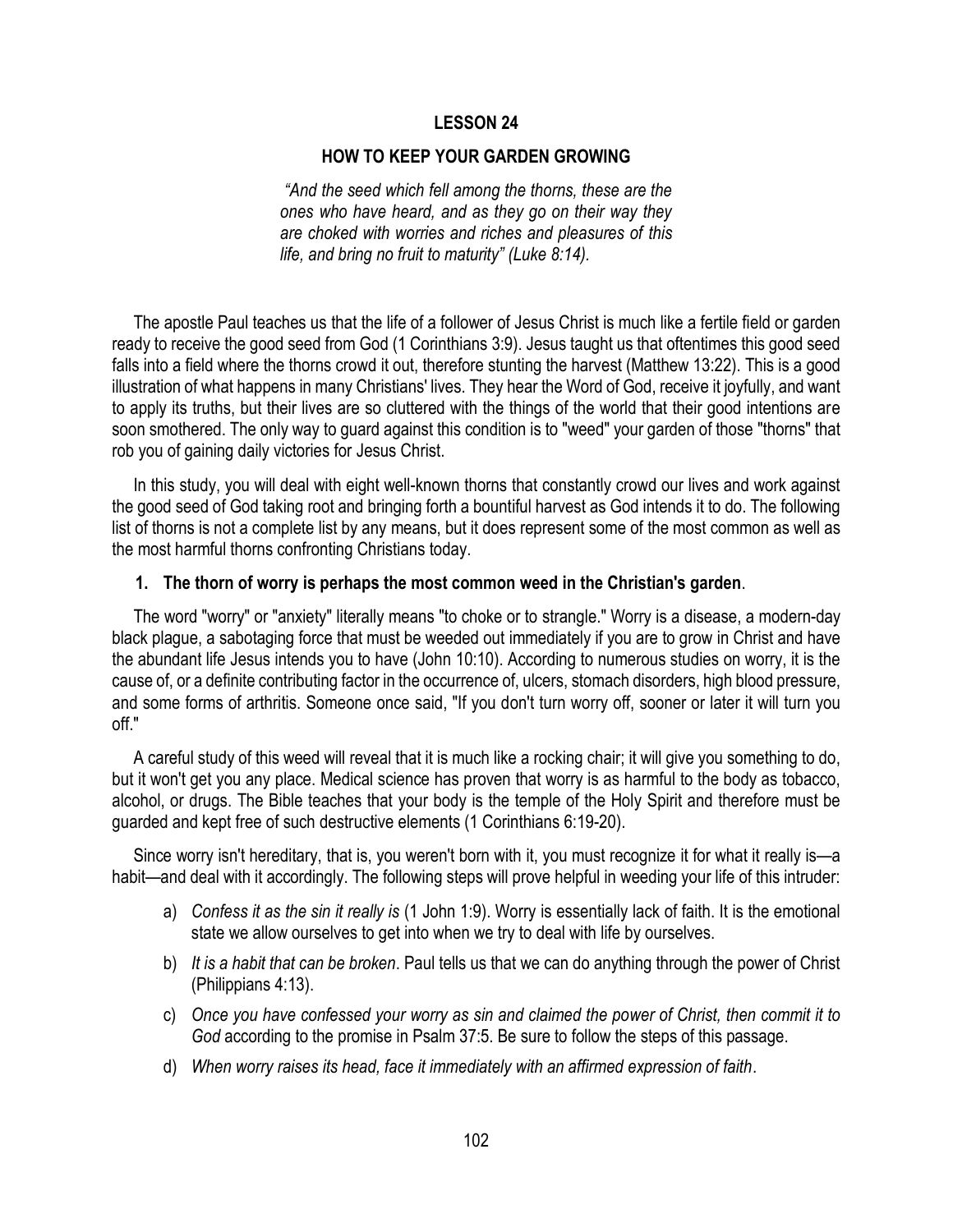- e) *Claim the promises of victory* as given in Romans 8:31 and Matthew 6:33.
- f) *Remember, as a man thinks in his heart, that's the way he is* (Proverbs 23:7).

## **2. The thorn of inferiority is one of the most distressing and defeating weeds in your garden**.

 Feelings of inferiority are the emotional feelings we conjure up when we are afraid we don't measure up to a certain situation or the expectations of a certain person or group. The roots of this weed reach all the way back into childhood and usually express themselves in several different ways:

- *a) Fear of what people will say or think about us;*
- *b) Fear of being a failure;*
- *c) Fear of one-to-one competition.*

 Everyone fails once in a while. Everyone makes a fool out of himself or herself now and then. Those who are free of this weed laugh it off and refuse to be defeated by the situation. But the person caught in the clutches of this evil habitually retreats deeper into these feelings when threatened. This is a devastating position for a Christian to allow himself or herself to fall into. Why? Because it will not only steal one's joy in Christ, but will become a hindrance to the very cause of Christ. This result is due to the fact that—

- *a) the Christian will not reflect victory in living;*
- *b) he or she will show no consistency in living, being up one day and down the next;*
- *c) the believer will call attention to himself or herself (not to Jesus) and people will be turned off by what they see;*
- *d) he or she will not reflect the teachings of Jesus but, instead, will have a tendency to strike out at others, blame others for his or her own mistakes, or criticize and condemn others unjustly.*

 There is absolutely no reason for a Christian to feel inferior. Everything God has done for you has been to build up this confidence and assurance. Think for a moment on these important truths.

- *a) To God you are worth more than the whole world because He offered up Jesus as a sacrifice for you (John 3:16).*
- *b) God doesn't want you to feel inferior or afraid.*
	- *(1) 2 Timothy 1:7: He didn't give you fear.*
	- *(2) Philippians 4:13: You can do all things.*
	- *(3) Romans 8:31: You can't be dominated.*
- *c) God has given you freedom of choice, a tremendous power.*
- *d) God has given you the Holy Spirit for guidance (John 16:13-14).*
- *e) God has given you an example to follow in His Son Jesus Christ (2 Peter 2:21).*

 The only hope a nonbeliever has of throwing off the feelings of inferiority is the seeking of professional psychological help. The believer, on the other hand, can exercise his or her faith in the Word of God and claim its promises, realizing that the ultimate deliverance comes from God.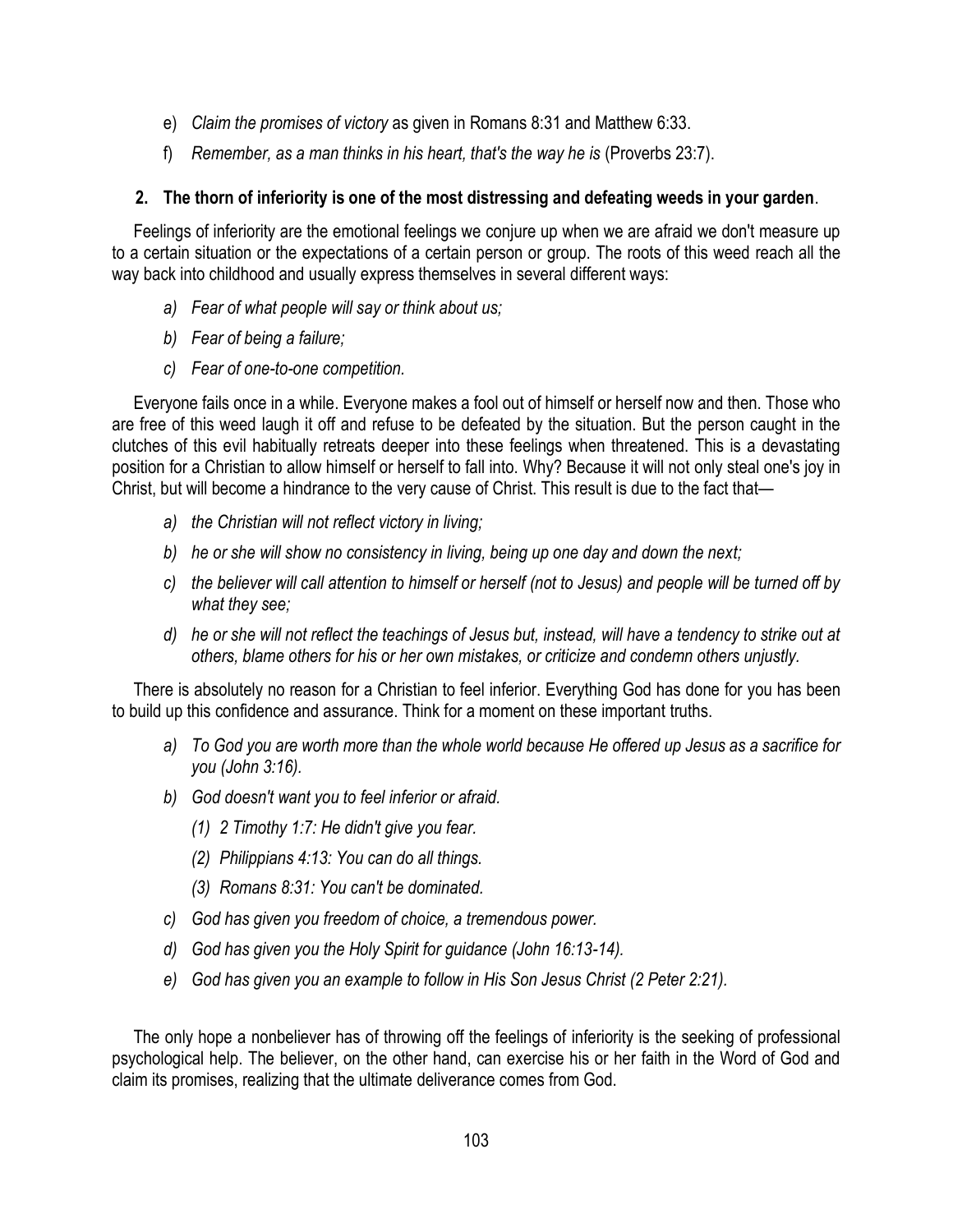## **3. The thorn of disappointment is a common and frequent problem in the Christian's garden**

 Along with the feelings of inferiority, disappointment is like a mad dog that has bitten every one of us at one time or another. It has caused many young Christians to throw up their hands and adopt such philosophies as "Who cares!" "So what!" and "I quit!"

 Disappointment is the emotional feeling we get when things don't go as we planned or expected them to go. The word means "not as appointed." If these feelings are allowed to remain too long in the Christian's mind and heart, there is the danger of a reversion to the old life before coming to Christ. If this happens, he or she will begin to pick up some old habits and perhaps some old sinful indulgences.

Most of our disappointments fall into one of two different categories:

- a) Circumstances and/or situations
- b) Relationships with other people

 We must remember, when circumstances and/or situations tend to produce disappointment, that God is not controlled by such things. He can take any situation and turn it into a victory. Experience has taught this writer that a disappointing situation is like a can of sardines; that is, it has the key right with it. Every disappointment has a lesson in it somewhere if we only look for it.

 When we tend to become disappointed because of our relationships with others (usually when our friends let us down somehow), we must remember they are not perfect or sinless. They will, like us, make mistakes, too. But we are not to pattern ourselves after other human beings, regardless of how much we love them. Our pattern is the Lord Jesus Christ. He has not let anyone down, and He never will. Let us heed the words of the writer of Hebrews, "…fixing our eyes on Jesus…" (Hebrews 12:2), and not on people.

# **4. The thorn of guilt is a recurring weed in the Christian's garden of life.**

 Psychiatrists tell us that guilt is one of the most frequent problems they deal with in America. This problem arises when the person is unable to forgive himself or herself for some thought, word, or action. Even though the Bible tells us over and over that sins can be forgiven through confession (1 John 1:9), many of us refuse to let go of the sin and turn it inward, thus producing guilt. Many times this writer has counseled people who have said quite earnestly, "I know God has forgiven me, but I'll never forgive myself." When that happens, the guilt begins to fester and soon will permeate his or her attitudes, thus altering behavior drastically.

 A person suffering from this feeling of guilt will often try to do some extra, difficult task for God as a way of paying for the sin. He might employ some form of self-punishment to ease his or her burden. If the feeling goes on long enough, the person develops a complex and soon evidences negativism and a critical nature.

 Perhaps the best weeding method for this problem is found in Hebrews 10:11-12, 17-18, and 19-25. Consider the following important truths.

- a) Jesus' death on the cross was the ultimate sacrifice for sin. All sin has been paid for and forgiveness is available to every believer.
- b) Along with the forgiveness comes removal of guilt. The Holy Spirit will not convict a believer of forgiven sin. If the guilt feelings still linger after you have confessed the sin (1 John 1:9-10), you can be assured they are from the devil. God said He would remember our sins no more! (Jeremiah 31:34).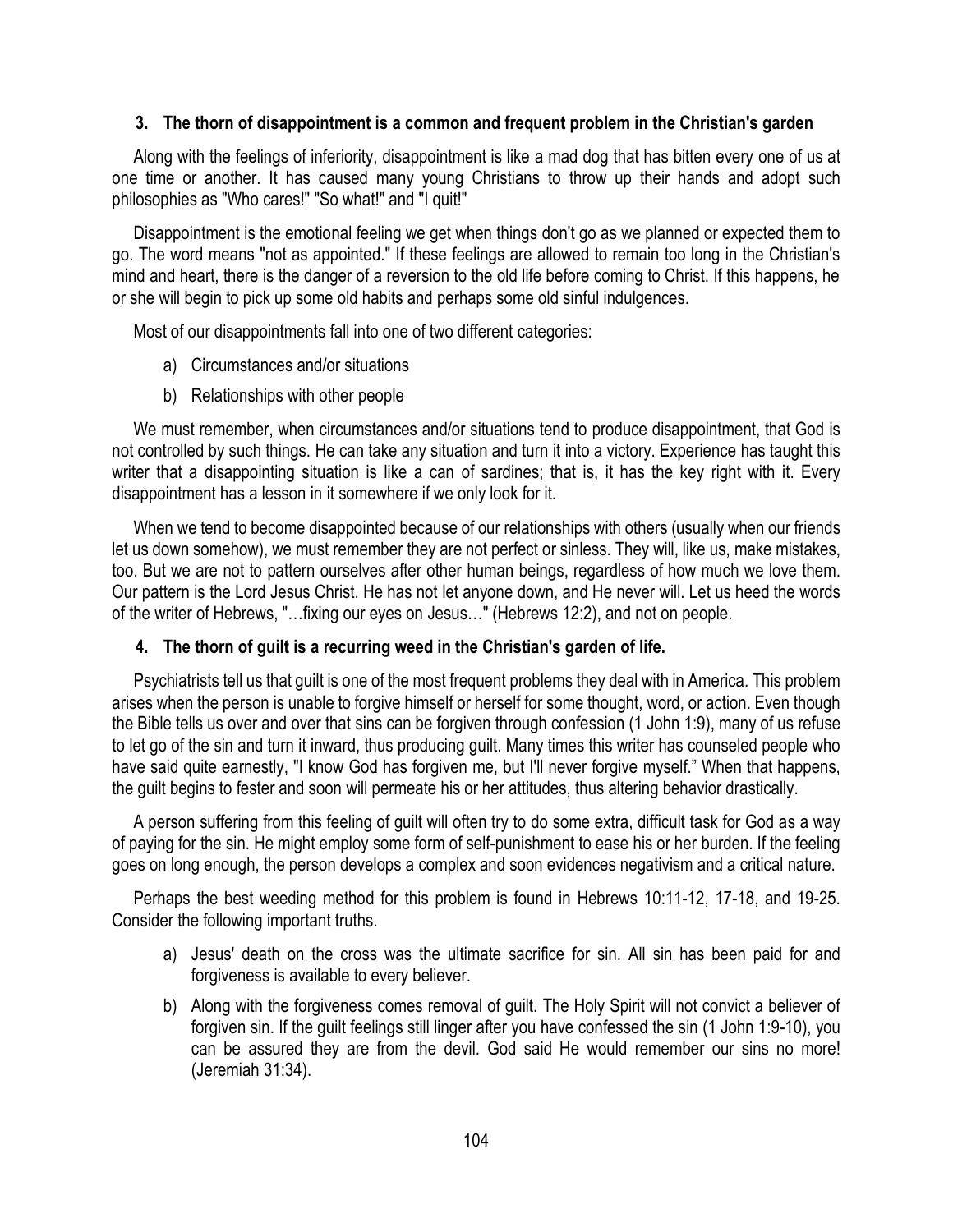- c) We need to turn our attention outward to others as a help to pull this weed of guilt. Replace the negativism with positive action.
- d) Maintain close fellowship with the church family. Fellowship during a real or imagined "guilt trip" is a tremendously helpful thing.

## **5. The thorn of everyday pressures is quite evident today and must be weeded out if the believer is to enjoy the Christian experience.**

There are three helpful suggestions for weeding out the destructive feelings of pressure.

- a) A brief change of scenery can work wonders. This escape method for dealing with pressure is a valid procedure that Jesus used often (Mark 6:30-32).
- b) Reducing one's activities is often a cure for certain pressures. A careful study of our activities will reveal areas in which we can reduce pressure. We don't have to do everything right now at this very moment. Usually spending some time in planning one's day will reduce much of the pressure that takes its toll on our lives.
- c) A moment of worship in the midst of pressure will calm almost any situation down. Just a few minutes with the Lord in prayer or reading some precious passage from God's word will afford us a calming effect.

 If we would be honest with ourselves, we would agree that most of the pressure we face daily is selfinflicted. When will we learn that we can't pack two weeks of vacation into ten days? When will we realize that minds and bodies can take only so much push, hurry, or drive before they cry out? When we learn to respond to situations instead of reacting to them, we will immediately eliminate most of the internal pressures of life.

## **6. The thorn of doubt is one of the most aggressive weeds in a Christian's garden.**

 It has stripped countless thousands of their joy and happiness. It is the silent crippler of one's faith, the arrogant mocker of one's assurance, and the avid rejecter of one's trust in the promise of God. It is the direct opposite of faith.

The causes of doubt that spring up in one's life are many.

- *a) Feelings of inferiority and unworthiness*
- *b) Feelings of personal pride*
- *c) Feelings of depression and discouragement*
- *d) Feelings of guilt*
- *e) Physical illness or accidents*

 Each of these emotional and physical experiences cast many weed seeds into a Christian's garden. Peter told us to be on the lookout for the works of the devil, who is always on the prowl looking for those he can successfully devour (1 Peter 5:8).

 Although it is not always the case, many doubters arise from among the multitude of Christians who refuse to feed upon the Word of God. They read books about the Bible, take other people's ideas about the Bible, but rarely study it for themselves. Their "fields" are ripe for the sowing of the seeds of doubt.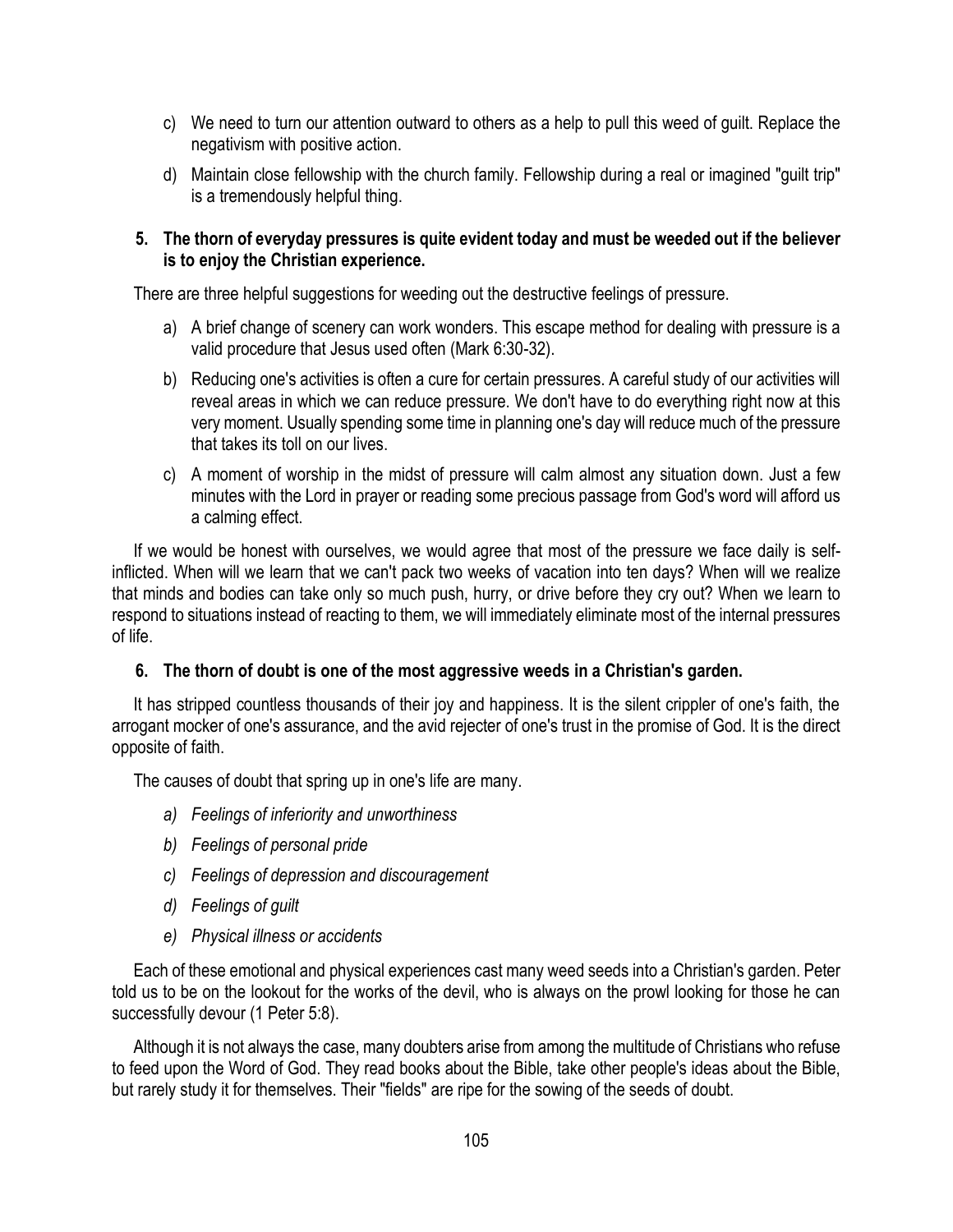The remedy for the disease of doubt is a simple, childlike faith. The great prophet Habakkuk was the first to put this truth in writing when he said, "The just shall live by faith" (Habakkuk 2:4). Paul also dealt doubt a death blow in Romans 1:17 and Galatians 3:11. The writer of Hebrews laid the final axe to doubt for Christians by stating that we are not to shrink back from life but to step forward in full faith (Hebrews 10:38-39).

 The cure for doubt, the only cure, is the faith we receive from reading the Word of God, listening to the Word of God, and finally resting in the Word of God. The following five doubts (along with their biblical antidotes) are most prevalent among young Christians:

- a) Doubting one's salvation (Romans 10:11; 2 Corinthians 5:17);
- b) Doubting Christ's presence (Matthew 28:19-20; John 14:16);
- c) Doubting one's eternal security (1 John 5:13; John 3:16);
- d) Doubting God's love (2 Peter 3:9; John 3:16);
- e) Doubting the Bible (Matthew 5:17; 2 Timothy 3:16).

# **7. The thorn of envy is a pernicious flowering vine and must be weeded from your garden.**

 If it is allowed to remain until it blossoms, it will ruin your reputation, shrink your circle of friends, hinder your initiative, cripple your desire, and stunt your spiritual growth. The early church fathers called envy one of the seven deadly sins. Paul calls it one of the sins of the flesh (Galatians 5:19-21). Envy is mentioned nearly fifty times in the Bible and is always condemned.

 Envy describes the feeling of dissatisfaction one has when someone else has something he or she would like to have. As you can see, jealousy is a cousin of envy. The result of this dissatisfaction usually vents itself in anger, hate, and often violence. Paul tells us that envy is among the sins that alienated man from God in the beginning (Romans 1:28-32).

 In dealing with envy, you must realize its potential danger and not play with it; it is not a toy or a joke. People will often laugh and say, "I'm green with envy over your new car," but it is no laughing matter if it takes root in your life. The following five suggestions for dealing with envy can prove helpful.

- *a) If you are an envious person, admit the fact and confess it for the sin it is (1 John 1:9).*
- *b) Realize that you cannot defeat envy by your own power, but only with the help of the Holy Spirit (Galatians 5:16).*
- *c) Follow Paul's example and stop comparing yourself and your possessions to those of other people (Philippians 4:11-13, 19). Along with this step, claim Christ's promise set forth in Matthew 6:33.*
- *d) Go to God for your needs (Philippians 4:4-7). He is your source for all things.*
- *e) Claim the victory which has already been accomplished as we see in Colossians 3:1-5.*

 Remember, when you weed something from your life, be sure to replace it with something positive, good, and Christlike. If you don't, another weed will take its place.

# **8. The last thorn that must be weeded from every Christian's garden is that of fear.**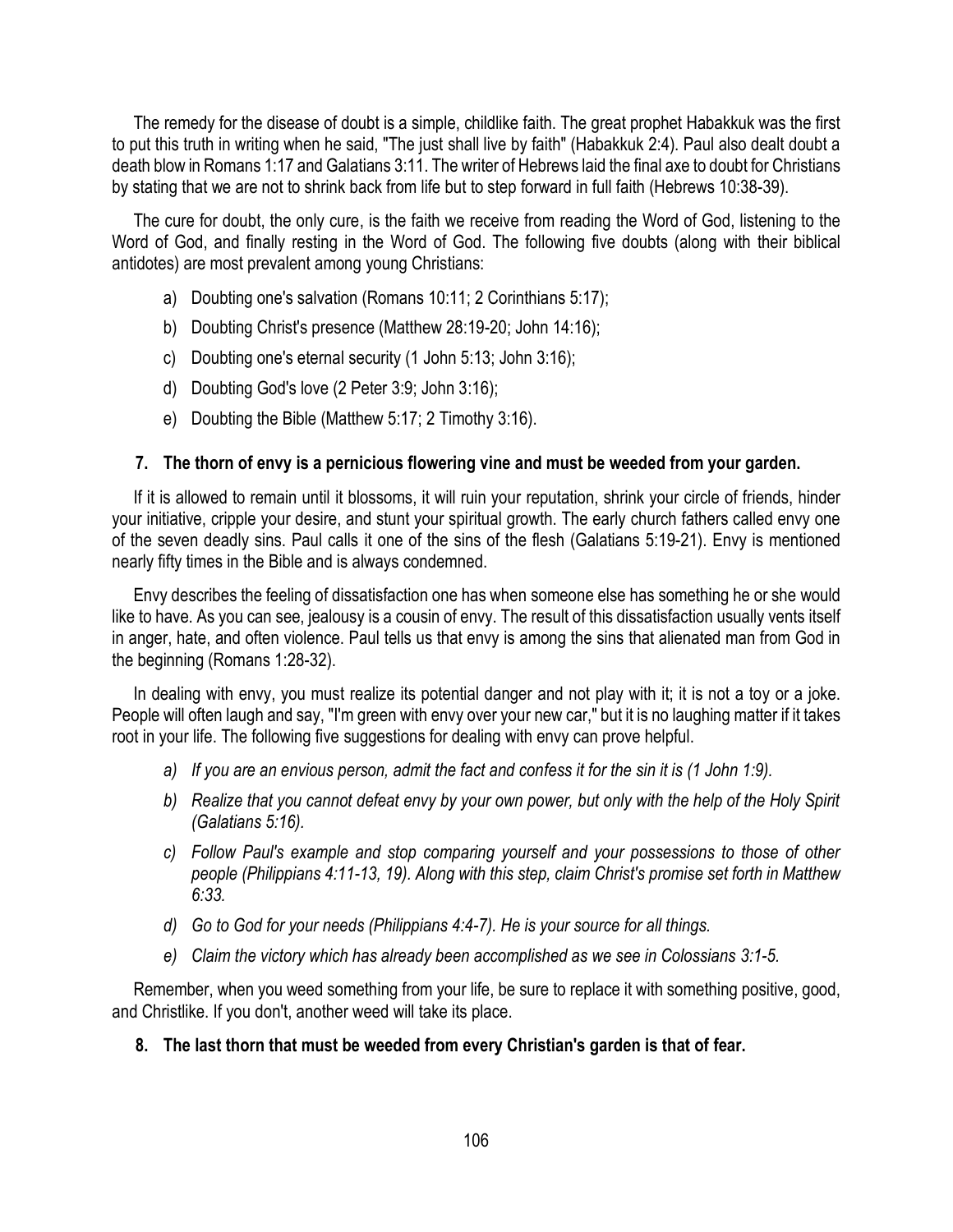This is probably the most common weed of all. It is as flourishing as the common cold. Even in the most basic psychology course, fear is singled out as one of the most, if not the most, debilitating emotions of the human personality.

This emotion usually manifests itself in one or more of three different fears in a Christian's life:

- *a) The fear of what might happen;*
- *b) The fear of what will happen;*
- *c) The fear of having the past exposed.*

 When we take a close look at fear against the backdrop of these three categories, we can see what fear can do to a person's life: it can disturb your days and haunt your nights; it can produce all kinds of emotional complexes; it can short-circuit your energies; it can destroy your inner peace; it can reduce your spiritual effectiveness; and it can shatter your joy and peace of mind. Fear is truly a thorn in the flesh. But regardless of its devastating power, it can be weeded from your life. The truth from God's Word that can rip this weed from your garden is found in 2 Timothy 1:7— "For God has not given us a spirit of timidity fear, but of power and love and discipline." This verse of Scripture tells us plainly that fear is not of the Lord. He has given us three important qualities:

- a) Power. In the source this word means explosive power. We get our English word "dynamite" from the same Greek word. So we have the power to overcome fear. God has promised us that.
- b) Love. This is the special kind of love that can come only from God. This kind of love knows no fear, in fact it draws fear out of our lives (1 John 4:15-19).

 One of the best passages of Scripture for us to grasp in relation to fear is Matthew 6:24-34. Even though this passage is directed primarily toward worry, it carries with it important declarations for living one day at a time. The advice in these verses is excellent. Yesterday is gone; tomorrow hasn't come yet, but you do have today. The psalmist put it this way: "This is the day which the LORD has made; Let us rejoice and be glad in it" (Psalm 118:24). Fear has no place in the Christian's garden; it must be weeded out at once.

 Just as any flower or vegetable garden must be kept clear of weeds, so must the life of the Christian. It is Christ's will that we receive the good seed and bring forth a great harvest. Does your garden need weeding?

(NOTE: The writer does not intend that the suggestions contained in this lesson for handling problems should be complete within themselves. The weeding techniques offered are of a "first aid" nature and should be understood as such. If or when one of these problems becomes evident in your life, you should seek competent Christian counsel from your pastor or a mature and understanding friend.)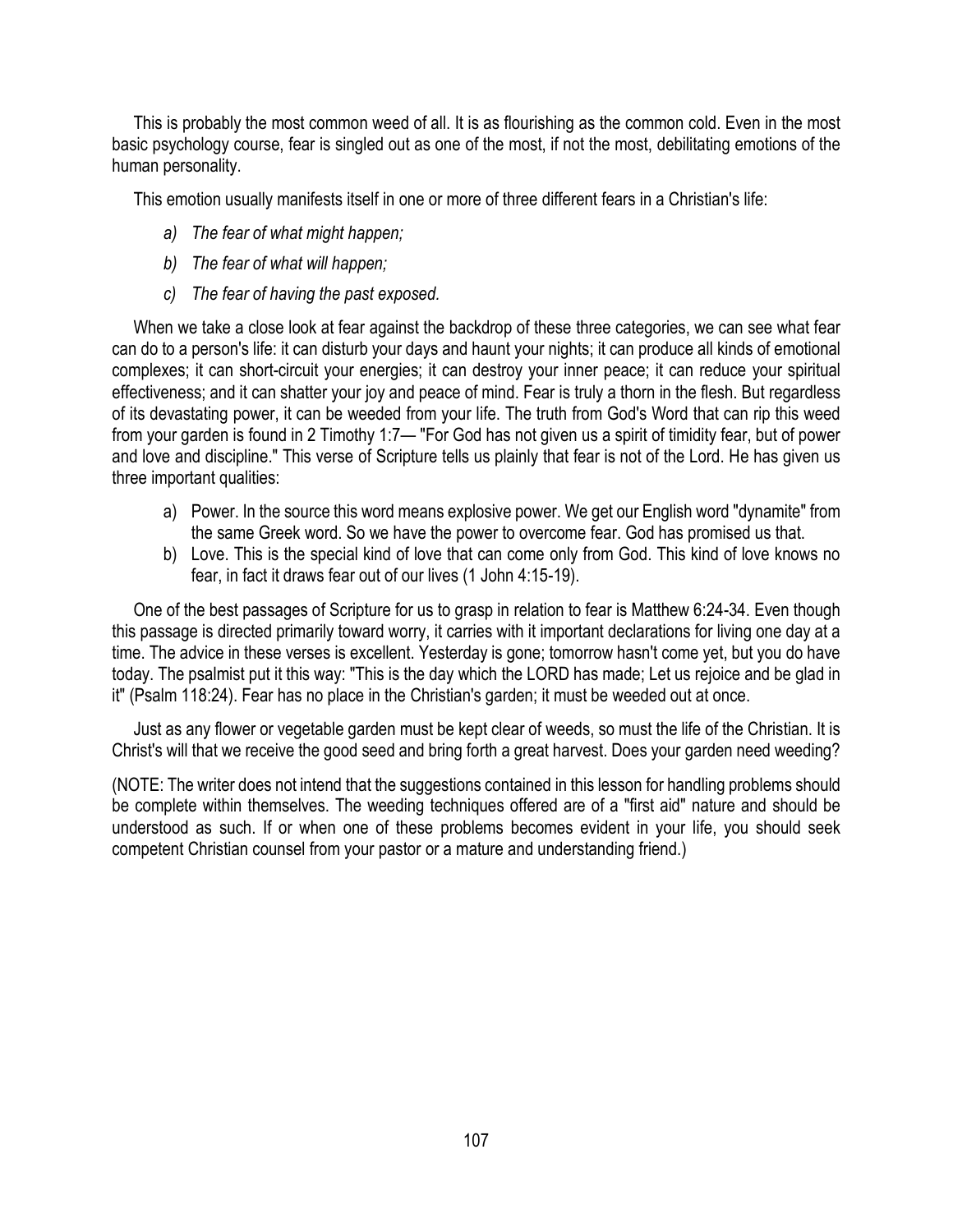#### **REVIEW**

|  |  | 1. Paul likens a Christian's life to a |  |
|--|--|----------------------------------------|--|
|--|--|----------------------------------------|--|

- 2. What did Jesus say would choke out the good seed?
- 3. List eight thorns we must weed from our lives if we are to receive the good seed from God.
- a) e) b) f)
- c) g)
- d) h)
- 4. Which thorn means "to choke" or "strangle"?
- 5. Which thorn is one of the most frequent to deal with in American life?
- 6. What are the three ways of dealing with daily pressures?
	- a)
	- b)
	- c)
- 7. This thorn is like a mad dog. \_\_\_\_\_\_\_\_\_\_\_\_\_\_\_\_
- 8. What thorn has roots reaching back into childhood?
- 9. Which is perhaps one of the most aggressive weeds in the garden?
- 10. What are five prevalent doubts in a young Christian's life? a) d)
- b) e)
	- c)
- 11. Fear usually shows itself in what three forms?
	- a)
	- b)
	- c)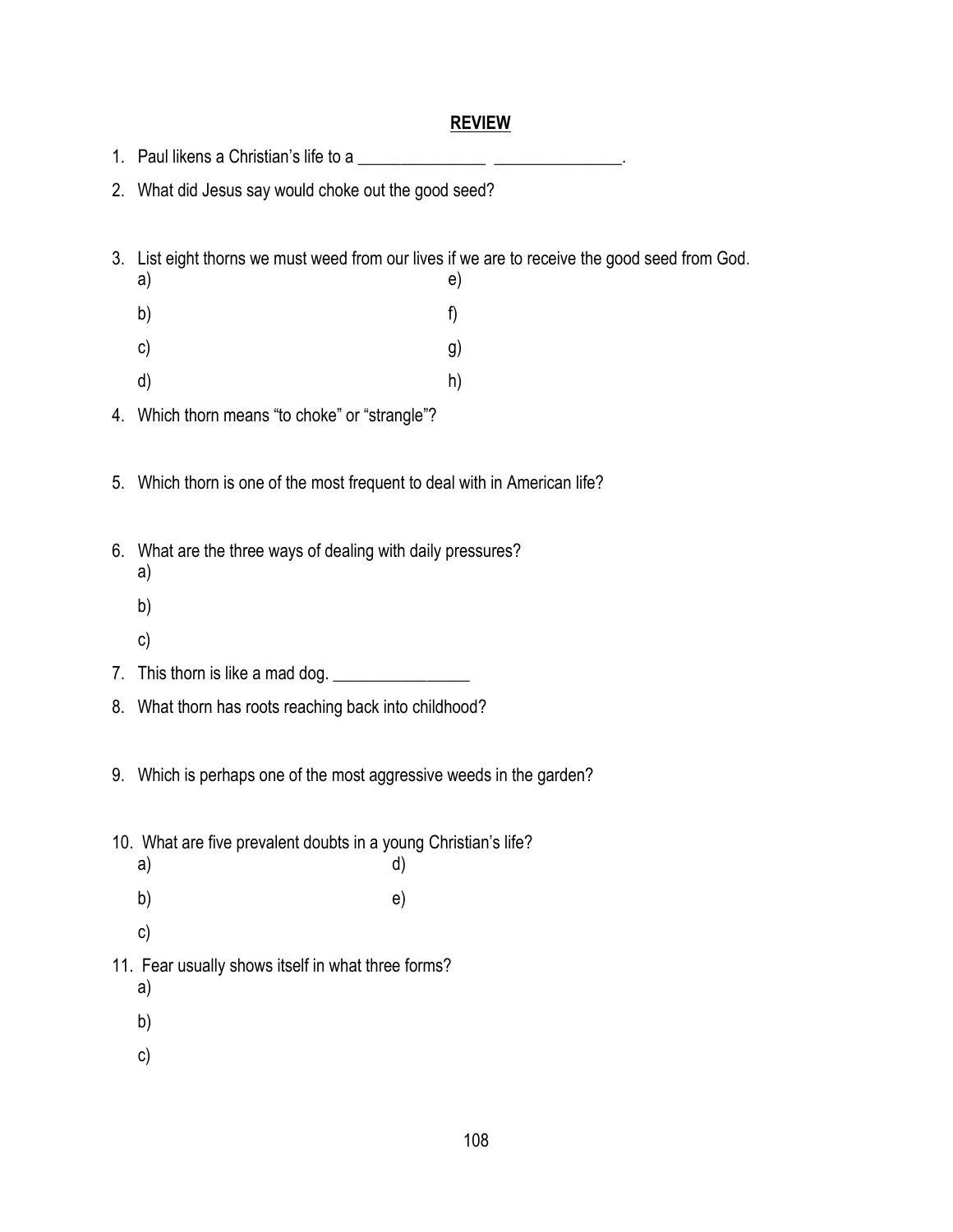#### **THE ETERNAL FUTURE: HEAVEN AND HELL [ESCHATOLOGY]**

*"For the wages of sin is death, but the free gift of God is eternal life in Christ Jesus our Lord" (Romans 6:23).*

 People have always had a desire to look into the future. This is very evident in the annual multimilliondollar business involving horoscopes, fortune-tellers, palm readers, and self-acclaimed mystics. But we do not need to turn to such sources for insight into the future. The Bible once again, as always, is our source.

 It is necessary to realize, as we approach this study on future events, that there are considerable differences of opinion among Christians as to exactly what the Bible is teaching. We are faced here with an area of mystery and, therefore, must approach this portion of our study with that in mind. The writer is presenting what he feels the Bible is saying. He realizes there are other interpretations for the following future events.

 In this study we are going to look at the progression of a person from death to his or her eternal abode, along with several future events climaxing the end of time as we believe it to be. To do this we will be seeking answers to eight different questions.

#### **1. What happens to a person when he or she dies?**

We must remember that a person is made up of mind, spirit, and body (1 Thessalonians 5:23). When he or she dies, the body is put into the grave, but the soul and spirit leave the body. If the deceased person was a believer in Christ, the Bible tells us that the person's body is "sleeping" (Acts 7:59-60). If the deceased person was not a believer in Christ, the body is referred to as being dead. Paul tells us that the believer's soul and spirit enter a conscious awareness of joy and happiness (2 Corinthians 5:6-8). But the unbeliever experiences just the opposite according to Jesus (Luke 16:19-31).

#### **2. What does the Bible say about hell or Hades?**

 Because some Bible versions use hell and Hades interchangeably, it is important to differentiate between them. Hades seems to be a temporary holding place of the unbelieving dead. Hell, on the other hand, is that final abode of eternal punishment (Revelation 20:11-15). We might think of Hades as a jail where the prisoner is detained until sentenced to his or her final place of incarceration. Jesus remarks about the undying worm and the unquenchable fire in Mark 9:43-48; many think these terms refer to one's memory. Luke 16:19-31 tells us several things about Hades.

- *a) Hades is a place full of consciousness, even memory.*
- *b) Hades is a place of punishment.*
- *c) Hades is a place of confinement.*

#### **3. What does the Bible tell us about heaven?**

 We know that it is a place of bliss, or a paradise (2 Corinthians 12:2-4). Heaven is usually referred to as being "up" in relation to earth. (Perhaps the age in which we live, with its accent on outer space, calls for defining heaven's location as being beyond earth's atmosphere as we know it. Regardless of its direction, Jesus allows us to see heaven as a definite place and not just a state of being [John 14:1-6].) It is the abode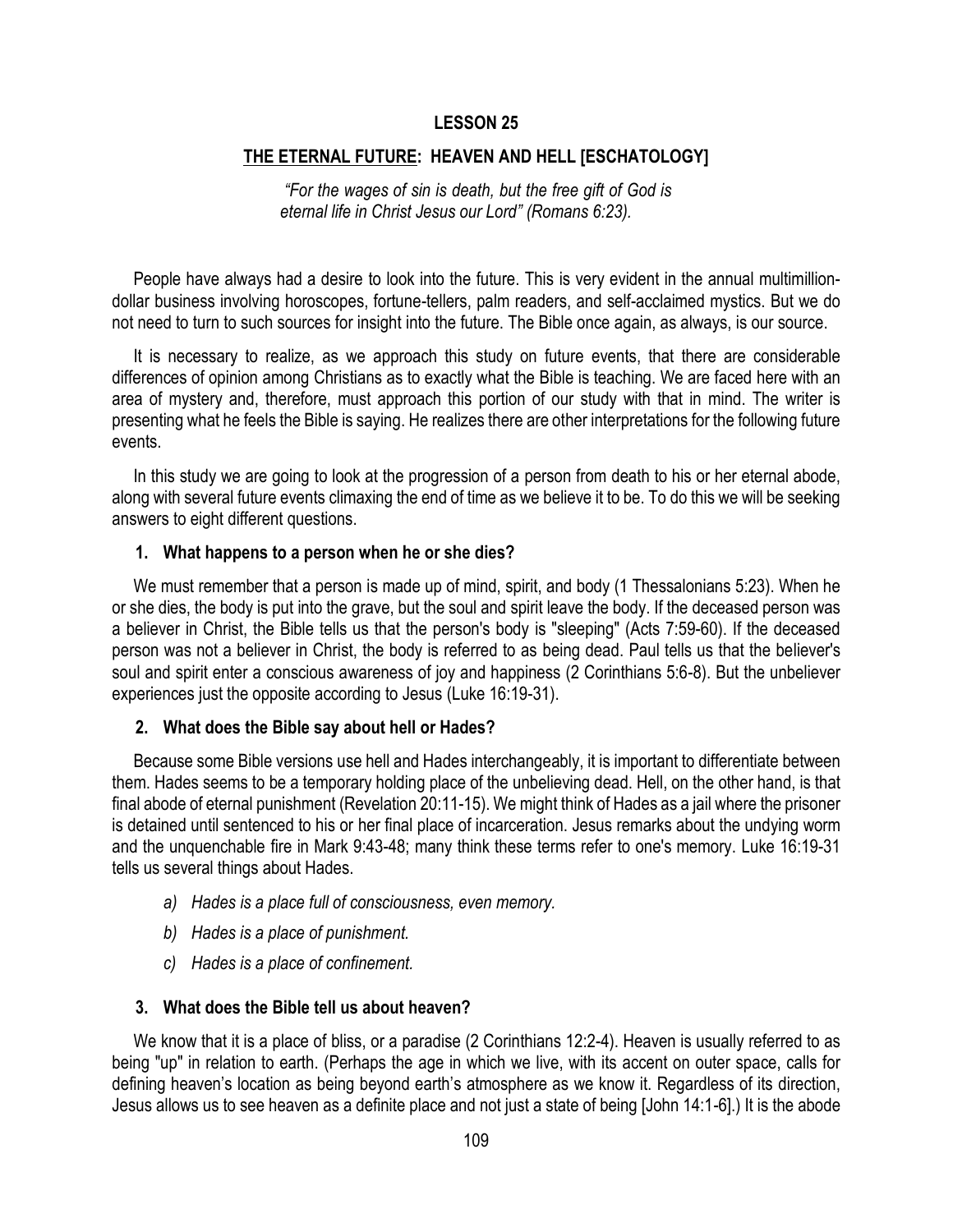of God and the residence of angels. The Bible tells us that Jesus is in heaven at this time (Acts 1:9-11). It is a place of gain and joy (Philippians 1:21-23). The book of Revelation presents the best overall picture of heaven in chapter 21:1-7 and chapter 22:1-5. But the most wonderful thing about heaven is that we will be in the presence of our Lord and Savior Jesus Christ.

#### **4. When will Christ return to claim His followers?**

 We have His promise of His return from His own lips in John 14:1-6. We do not know when He will return; however, the time should not be of importance. We must work for Christ by sharing our witness while we have the time.

 Paul teaches us that when Christ returns, He will "catch up" the believers who are alive on earth (an event that has come to be known as the rapture) as well as those who have died (1 Thessalonians 4:13-18). This could come at any time, and therefore we must be prepared... Paul teaches that only those who know Christ as Savior will be "caught up" (1 Corinthians 15:23).

#### **5. What is the judgment seat of Christ?**

 After the rapture of the believer, cones the judgment seat of Christ (2 Corinthians 5:1-10). We have two key ideas concerning the purpose of such a seat.

 First, Paul used the word here that referred to the judgment stand of Olympic games. In his day everyone was given a prize for participation. Those who had excelled were given more honor than those who had participated in the games but had failed to excel. The fact is that everyone was a winner and everyone received a prize.

 In Paul's first letter to Corinth, chapter 3, verses 10-15, there is perhaps a clue as to the basis for the prizes and honor that we receive at the judgment seat. The things we do for Christ in our everyday lives are like gold, silver, and precious stones. When they pass through the judgment fire, they are not burned up, but remain. Yet, on the other hand, if we live for ourselves, our works are likened to wood, hay, and straw. When these things pass through the judgment fire, they are burned up so that nothing remains of our labors. We then have nothing to show for our lives, but we are still saved (v.15). It seems as though we are then to be rewarded for our faithfulness at the judgment seat of Christ, as indicated in 2 Corinthians 5.

 There is a second key to understanding the judgment seat. Usually those winning crowns for their athletic achievements would go before the official of the games and lay these prizes at his or her feet as a gesture of love and devotion. John indicates the same practice for the Christian in Revelation 4:10-11. What an honor that would be for every believer in Christ!

 Jesus said that a time of suffering, sorrow, and hardship will come upon the earth. This is called the tribulation period (Matthew 24:5-31). The Bible doesn't give us all the details of the period, but it does express the terribleness of the times in chapters five through eighteen of the book of Revelation. Most evangelical Christians believe that the church—that is, the believers on earth—will have been taken out of the world prior to this awful period. The reference to the "twenty-four elders" (Revelation 4:4) is considered to be the presence of the church in heaven before the tribulation begins. There are several differing views on this point, however.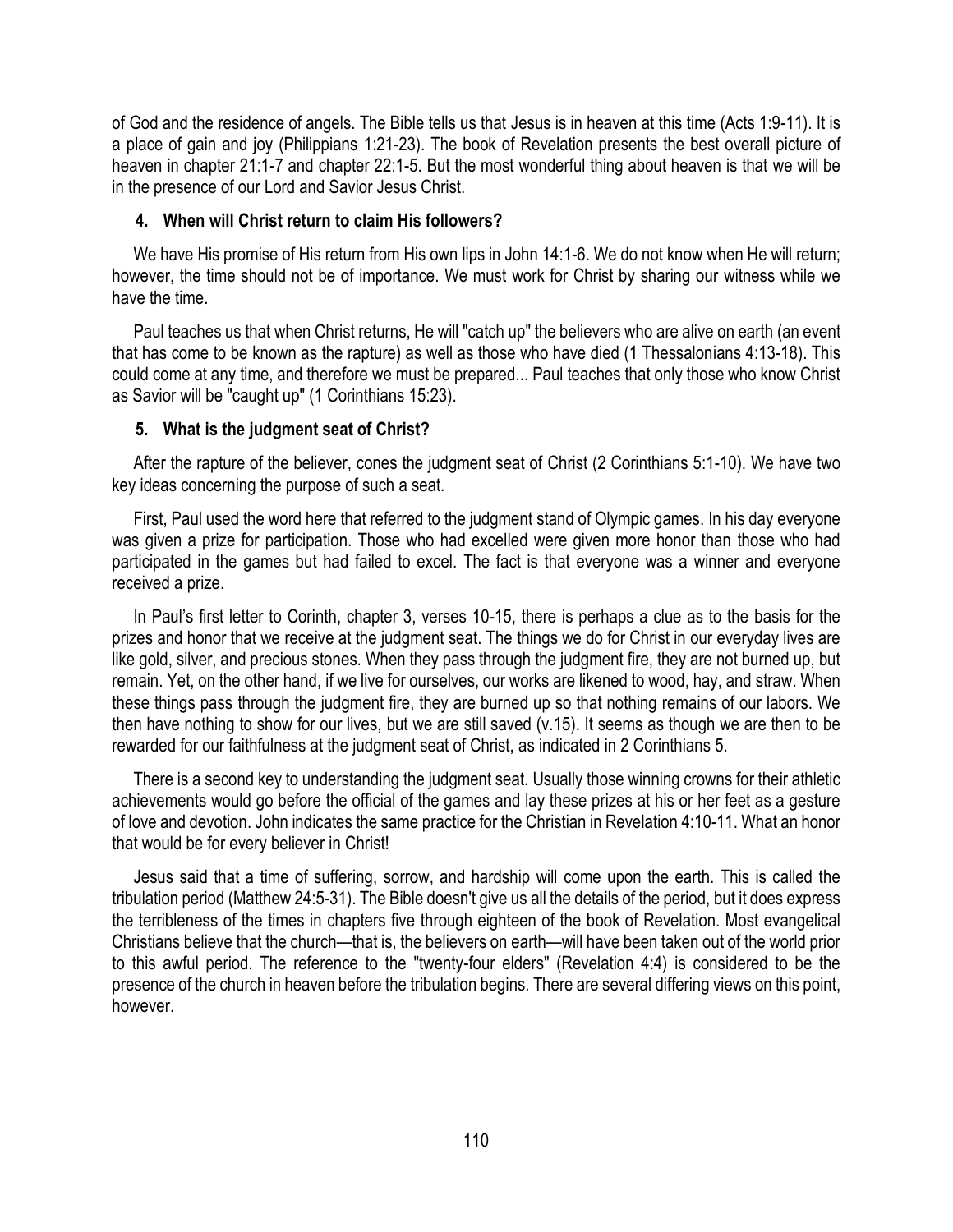#### **6. What will happen at the end of the tribulation period?**

 The apostle John teaches us that Christ will return in great power and destroy His enemies and bind the devil for a thousand years in the bottomless pit (Revelation 20:1-3). At this time the period of the millennium will begin upon the earth. This will be a time of peace and happiness lasting for a thousand years. Isaiah speaks of this period as a time of peace from war and a time of prosperity, when the wild animals will graze together, people will live longer lives, and there will be no sorrow or crying (Isaiah 35:1-10; 65:17-25 ).

#### **7. What happens after the millennium?**

 The climax comes at the close of this period with the final judgment (Revelation 20:11-15). This judgment will involve only the unbelievers. They will be gathered from the four corners of the earth to stand before God. This will be a time of sentencing. No one will be overlooked in this final judgment.

#### **8. What is the final result of all of this for the believer?**

 The Bible teaches that those who know Jesus Christ will be in His presence for all eternity (Revelation 22:3-5). Just what type of service we will render to Him is not known. We know it will be an existence in a state of sinlessness and purity because the Bible is quite specific about the type of nonbeliever that will not be in heaven (Revelation 21:7-8).

 Based upon the Scriptures given in the above paragraphs, we could summarize heaven and hell in the following manner:

#### **Heaven** Hell

- *1. It is a definite place. 1. It is a definite place.*
- 
- *3. It is a permanent place. 3. It is a permanent place.*
- *4. It is the place for believers 4. It is a place for sinners.*
- 
- 
- 

- 
- *2. It is a perfect place. 2. It is a prepared place.*
	-
	-
- *5. It is a place of purity and joy. 5. It is a place of horror/sadness.*
- *6. It is a place of rest. 6. It is a place of torment.*
- *7. It is a place where God and Jesus are. 7. It is a place where God and Jesus are not.*

 Before we bring this particular lesson to a close, we must be reminded of a very important point. All too often Christians get so interested in looking toward future events that they forget their responsibilities for the here and now. It is thrilling to spend time reading, studying, and exploring the events of the future, but these must not replace the emphasis on today's opportunities and needs. Some people get so wrapped up in the future that they are of no earthly good to Jesus Christ. We must guard against anything distracting us from our commission to "go and make disciples of every nation" (Matthew 28:19).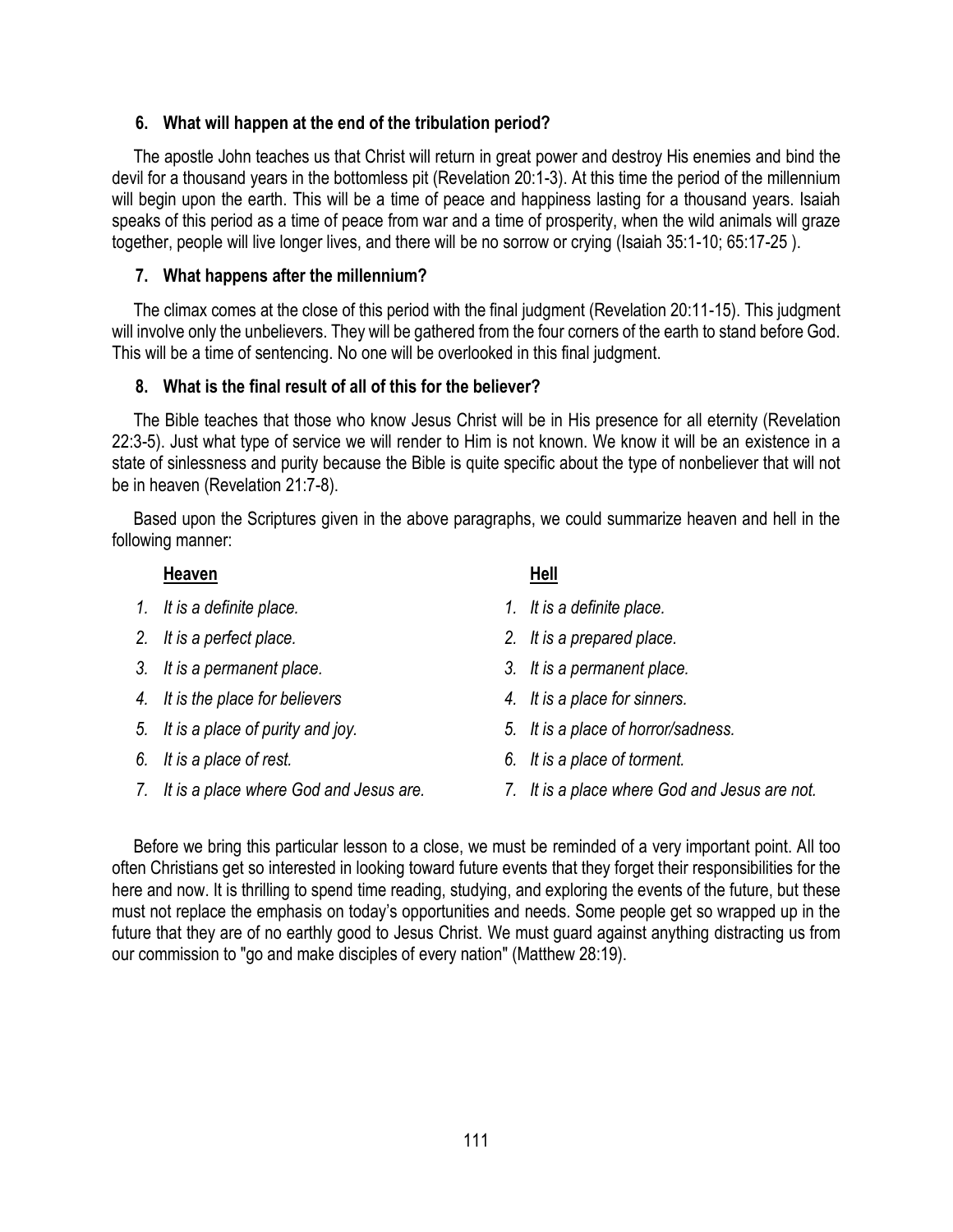## **REVIEW**

- 1. What does the word "sleep" mean in reference to death?
- 2. How do Hades and hell differ?
- 3. List three aspects of Hades.
	- a)
	- b)
	- c)
- 4. What has the word "rapture" come to mean?
- 5. What two keys shed light on the judgment seat of Christ? a)
	- b)
- 6. What is the tribulation period?
- 7. What is the millennium?
- 8. What is the main difference between heaven and hell?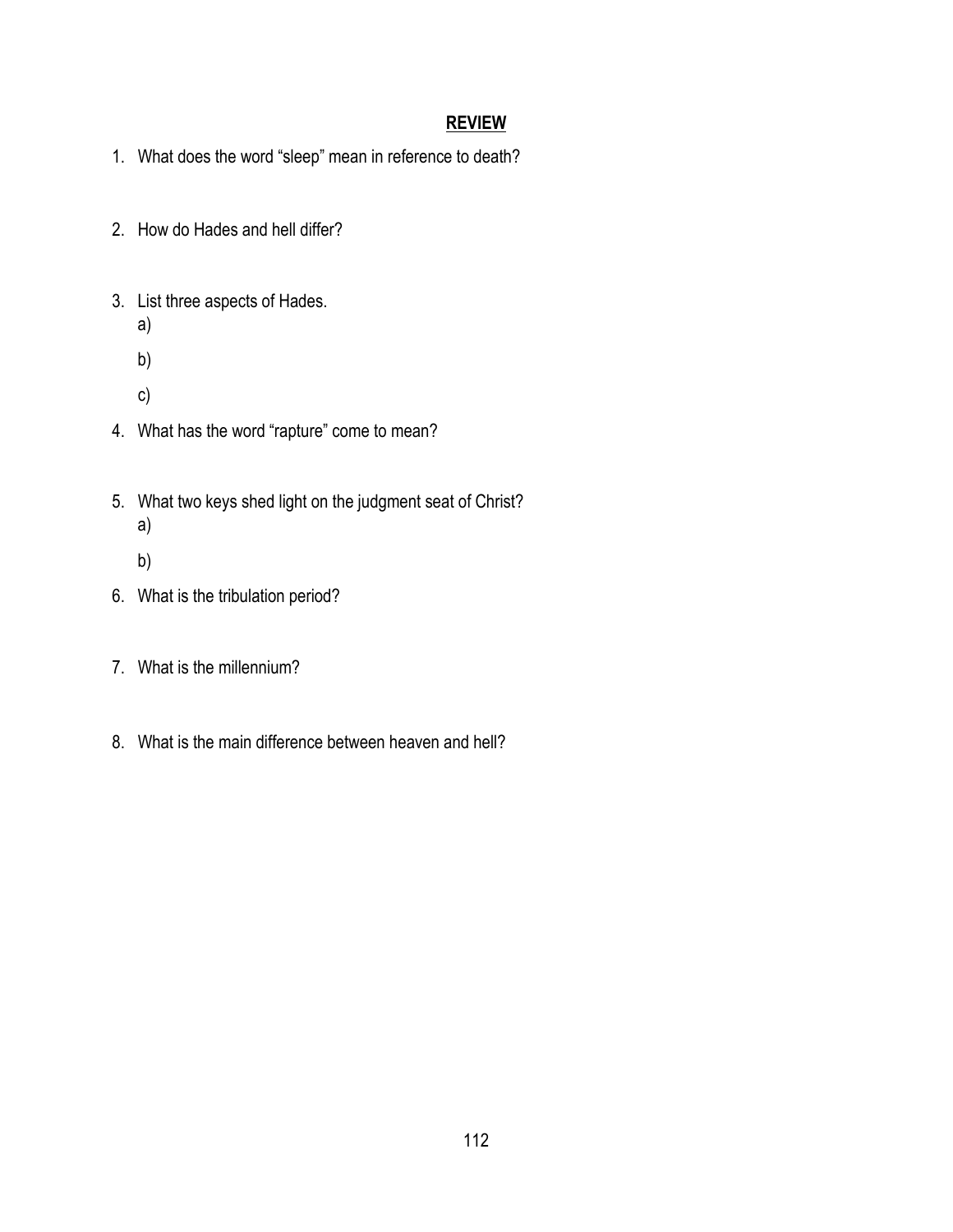#### **HOW TO LIVE THE CHRISTIAN LIFE BY FAITH**

*"Now faith is the assurance of things hoped for, the conviction of things not seen. For by it the men of old gained approval" (Hebrews 11:1-2).*

 It is impossible for anyone to read the Bible, attend a Christ-centered church, or be in the company of a true Christian without realizing the importance of faith. The apostle Paul seems to sum up the very heart of Christianity by the word "faith," but this faith was always directed to Jesus Christ. He is the supreme object of Christian faith. William Barclay, in his book entitled *The Mind of St. Paul*, offers us the best definition of faith in these words:

Faith is complete trust and complete surrender to Jesus Christ. It is the total acceptance of all that He said, of all that He offered, and of all that He is. It is the approach to God in complete confidence that all that Jesus said and taught about God is true, and that we can rest our souls in it. <sup>1</sup>

 This definition shows us clearly that our relationship to God is not one of distance but, rather, because of our faith, one of a close fellowship through Jesus Christ.

 The Bible tells us that faith comes by hearing the Word of God (Romans 10:17). There are three important elements contained within this simple statement.

- 1. **Faith begins by being receptive to God's Word**. At this point faith takes root if it's received with an open mind, or it makes no impact if the mind is shut. So, receptivity to the Word of God is the beginning of one's faith.
- 2. **Faith then continues by a simple trust in the truth of the message being presented by the Word of God**. There must be a genuine confidence in the proclamation of Christ.
- 3. **Faith progresses from receptivity and trust to its ultimate level of submission**. Once we receive the Word and trust in it, we then are to submit ourselves to its Object, that of Jesus Christ, the Son of the living God. It is at this level of one's faith that life can truly be abundant in purpose.

 The eleventh chapter of Hebrews has been called "God's Hall of Faith." In this chapter the author of Hebrews cites numerous examples of faith as expressed in the lives of men and women in the Old Testament. This chapter should be studied by every Christian because it lifts faith out of the category of "theory" and presents it as a practical way of life for the believer. A careful study of the life of each of the personalities mentioned would be quite rewarding for any believer.

 The application of one's faith is perhaps best seen in the manner in which he or she relates to the promises of God. This application must come after the salvation experience through one's faith in Christ. Many people try to claim the promises of God prior to their coming to Christ only to find no fulfillment of the promise.

<sup>1</sup> William Barclay, The Mind of St. Paul (New York: Harper & Row, Publishers, Inc., 1958) p. 143. Copyright 1958 by William Barclay.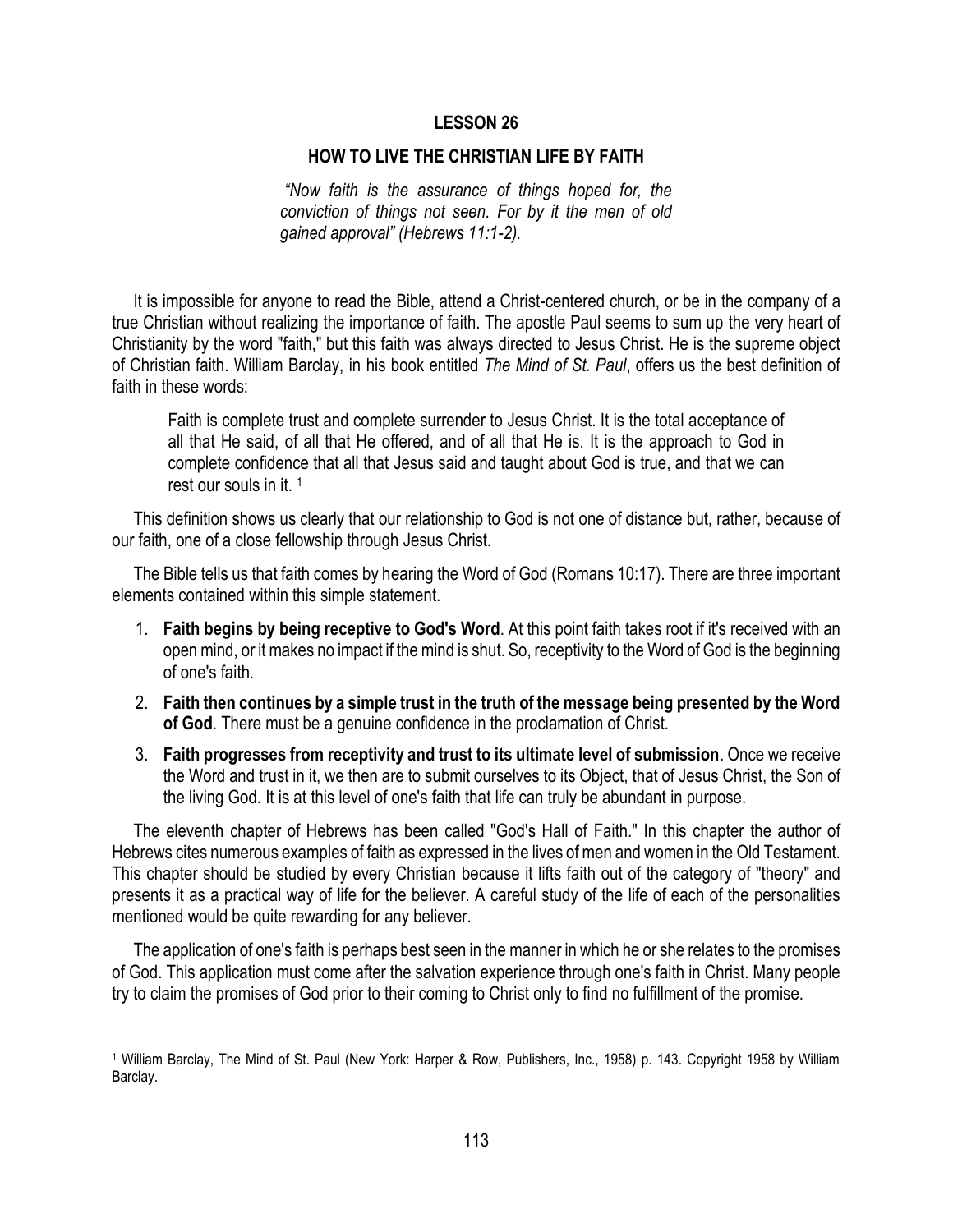The reason is quite simple; God has not made promises to the unsaved (except those relating to the consequences of sin and God's invitation to salvation) but has reserved His fulfillment for His own children. When we begin claiming God's promises through our faith in His desire and ability to fulfill them, we will begin to grow in our faith and to experience abundant life.

 A promise from God is very similar to a check. It is presented to the believer with the intent of bestowing upon him or her a blessing. But if it is never cashed or collected on, the believer will never receive the blessing God has for him or her. There are several steps to claiming God's promises.

- 1. **We must accept the promise just as we would a check, claiming it by our own endorsement**. It is here that we begin to express our faith in the one making the promise. When we receive our paycheck, we accept it by faith because we know the person or company issuing the check is good for the amount indicated. It is no different with a promise from God. But let us assume that when we get our paycheck, we believe that the company probably can't fulfill the check's particulars; so we put it in a drawer and ignore it. What would happen? We would be out the money we had worked for, wouldn't we? No matter how much we might talk about the company, until we exercised our faith in the company, our money would still be in the drawer. James told us that faith without evidence is dead (James 2:26). We must claim the promises of God by faith.
- 2. **Once we have claimed the promise, we must then present it for fulfillment**. This is done by meeting the conditions. Again, it is like a check. When we try to cash a check, there are certain conditions that must be met. We have to give evidence that we are the person to whom it is written. It must be cashed within a given time period as well as at the proper place. So it is with one of God's promises. If we aren't children of God, we can't cash His promise because it is not given to us. Even God's promises have limits, too. Many of God's promises can only be collected under certain conditions and at certain times. Some examples of these "conditions" to hindered prayer are found in the following scriptural references: James 1:5-8; 4:2-3; 1 Peter 3:7; Proverbs 21:13; Isaiah 59:1-2; and Ezekiel 14:1-3.
- 3. **Once we have accepted the promise and met the conditions, then we must use the blessings as they were intended to be used when God promised them**. This is where a promise of God and a payroll check part company. Once you cash your check, you can use the money any way you desire, but this is not so with the promises of God. He gives them to us for the purpose of bringing honor and glory to Himself through our witness in the world.

 We can be sure that God has made no promise that He is unable to fulfill. He never offers persons false hope for living. Once we can accept these truths by faith, there is no limit to the blessings we can receive from the hand of the almighty God.

 The following promises are just a few of over seven thousand in the Bible and are free and available to every child of God:

1. Genesis 28:15 "And behold, I am with you, and will keep you wherever you go…I will not leave you…" 2. Deuteronomy 12:28 "Be careful to listen to all these words which I command you, in order that it may be well with you and your sons after you forever, for you will be doing what is good and right in the sight of the LORD your God."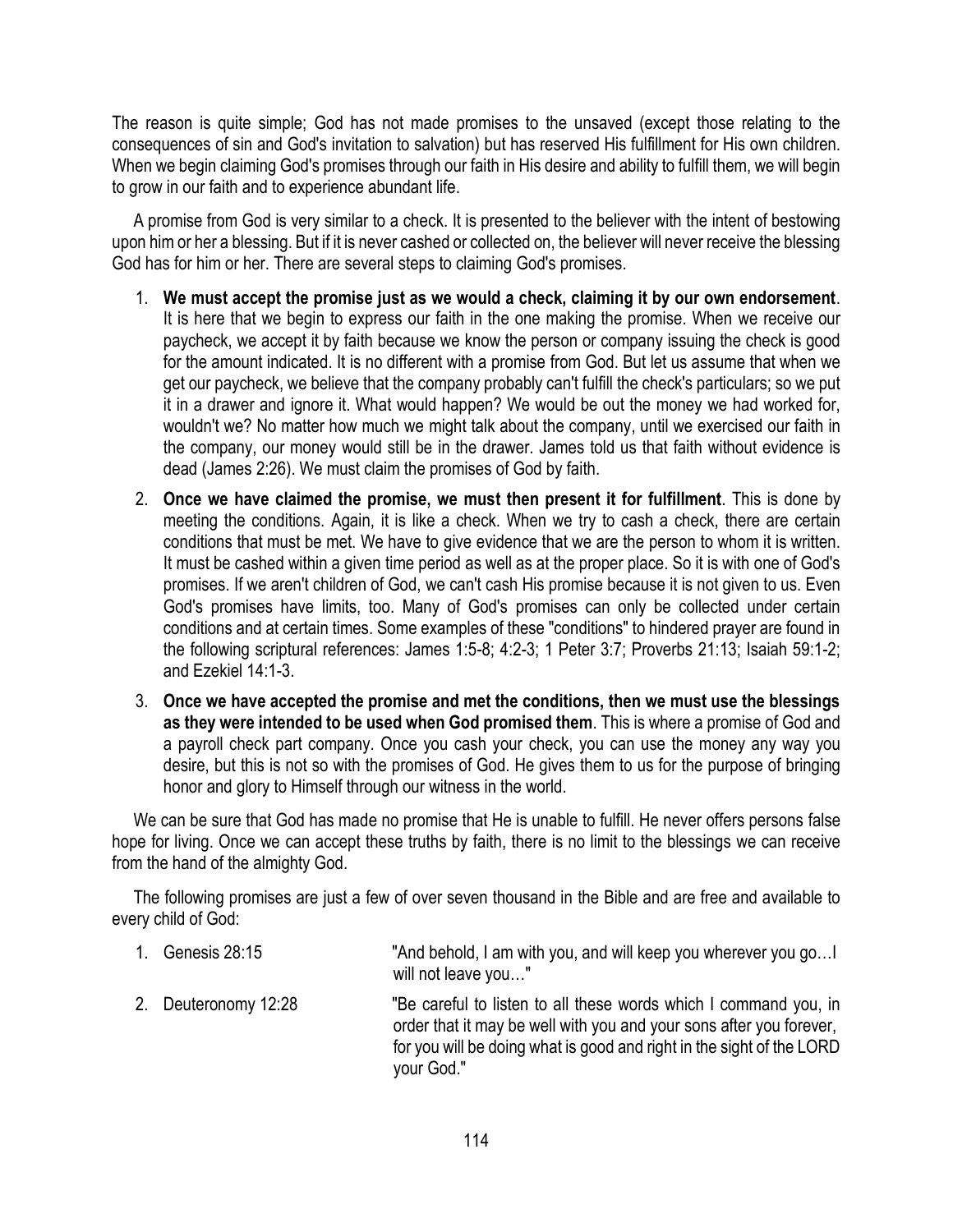|     | 3. Psalm 37:4         | Delight yourself in the LORD; and He will give you the desires of<br>your heart.                                                                                                                                                                               |
|-----|-----------------------|----------------------------------------------------------------------------------------------------------------------------------------------------------------------------------------------------------------------------------------------------------------|
| 4.  | Psalm 37:5            | Commit your way to the LORD, trust also in Him, and He will do it.                                                                                                                                                                                             |
| 5.  | Isaiah $41:10$        | "Do not fear, I am with you; do not anxiously look about you, for I<br>am your God. I will strengthen you, surely I will help you, surely I<br>will uphold you with my Righteous right hand."                                                                  |
| 6.  | Malachi 3:10          | "Bring the whole tithe into the storehouse, so that there may be<br>food in My house, and test Me now in this," says the Lord of hosts,<br>"if I will not open for you the windows of heaven, and pour out for<br>you a blessing until there is no more need." |
| 7.  | Matthew 5:7           | "Blessed are the merciful, for they shall receive mercy."                                                                                                                                                                                                      |
| 8.  | Matthew 11:28         | "Come to Me, all who are weary and heavy-laden and I will give<br>you rest."                                                                                                                                                                                   |
| 9.  | John 6:37             | "All that the Father gives Me shall come to Me; and the one who<br>comes to Me I will certainly not cast out."                                                                                                                                                 |
| 10. | John 10:28            | "and I give eternal life to them, and they shall never perish; and<br>no one shall snatch them out of My hand."                                                                                                                                                |
|     | 11. John 12:46        | "I have come as light into the world, that everyone who believes in<br>Me may not remain in darkness."                                                                                                                                                         |
|     | 12. John 14:13        | "And whatever you ask in My name, that will I do, that the Father<br>may be glorified in the Son."                                                                                                                                                             |
|     | 13. John 15:7         | "If you abide in Me, and My words abide in you, ask whatever you<br>wish, and it shall be done for you."                                                                                                                                                       |
|     | 14. Romans 10:9-10    | if you confess with your mouth Jesus as Lord, and believe in your<br>heart that God raised Him from the dead, you shall be saved; for<br>with the heart man believes, resulting in righteousness, and with<br>the mouth he confesses, resulting in salvation.  |
|     | 15. Philippians 4:6-7 | Be anxious for nothing, but in everything by prayer and supplication<br>with thanksgiving let your requests be made to God. And the peace<br>of God, which surpasses all comprehension, shall guard your<br>hearts and your minds in Christ Jesus.             |
|     | 16. James 1:5         | But if any of you lacks wisdom, let him ask of God, who gives to all<br>men generously and without reproach, and it will be given to him.                                                                                                                      |
| 17. | James 4:7             | Submit therefore to God. Resist the devil and he will flee from you.                                                                                                                                                                                           |
| 18. | James 4:8             | Draw near to God and He will draw near to you                                                                                                                                                                                                                  |
| 19. | 1 John 1:9            | If we confess our sins, He is faithful and righteous to forgive us our<br>sins and to cleanse us from all unrighteousness.                                                                                                                                     |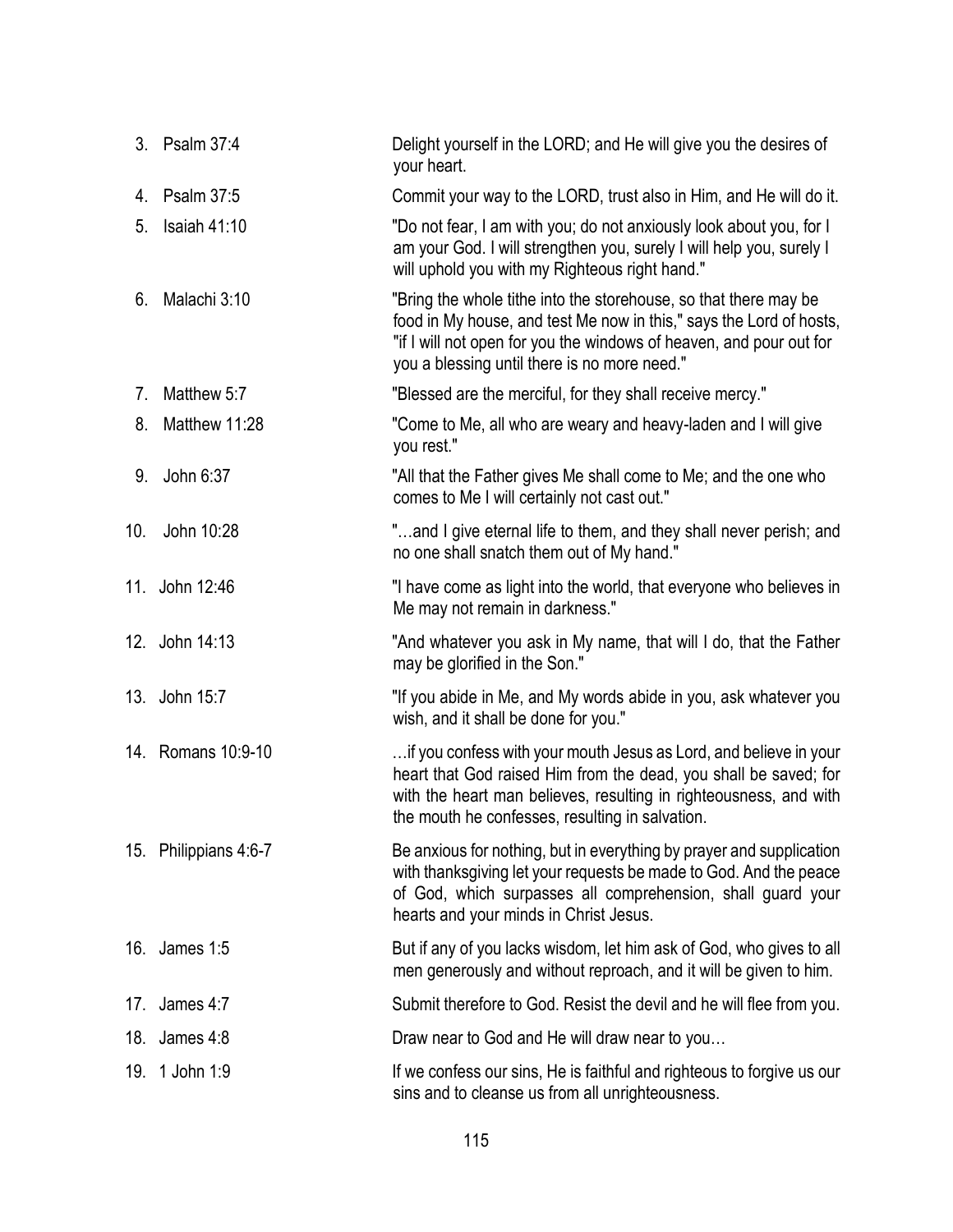20. Revelation 3:20 "Behold, I stand at the door and knock; if anyone hears My voice and opens the door, I will come in to him, and will dine with him, and he with Me."

 These are just a few of the wonderful promises we find in God's Word. Each one can be ours if we meet the conditions.

 One of the best ways to increase your faith is to claim one promise each day. Then meet its conditions and reap its blessings. As you see these promises being fulfilled day by day, you will find your faith increasing by leaps and bounds. The reason is that you will be applying biblical principles to your everyday life, and God will honor His Word. One of the greatest and most powerful promises we have in the Bible is found in Isaiah 55:6-11. The whole truth for basing our lives by faith on the Word of God rests in this dynamic statement by God:

> Seek the Lord while He may be found; Call upon Him while He is near. Let the wicked forsake his way, And the unrighteous man his thoughts; And let him return to the LORD, And He will have compassion on him; And to our God, For He will abundantly pardon. "For My thoughts are not your thoughts, Neither are your ways My ways," declares the LORD. "For as the heavens are higher than the earth, So are My ways higher than your ways, And My thoughts than your thoughts. For as the rain and snow come down from heaven, And do not return there without watering the earth, And making it bear and sprout, And furnishing seed to the sower and bread to the eater; So shall My Word be which goes forth from My mouth; It shall not return to Me empty, Without accomplishing what I desire, And without succeeding in the matter for which I sent it."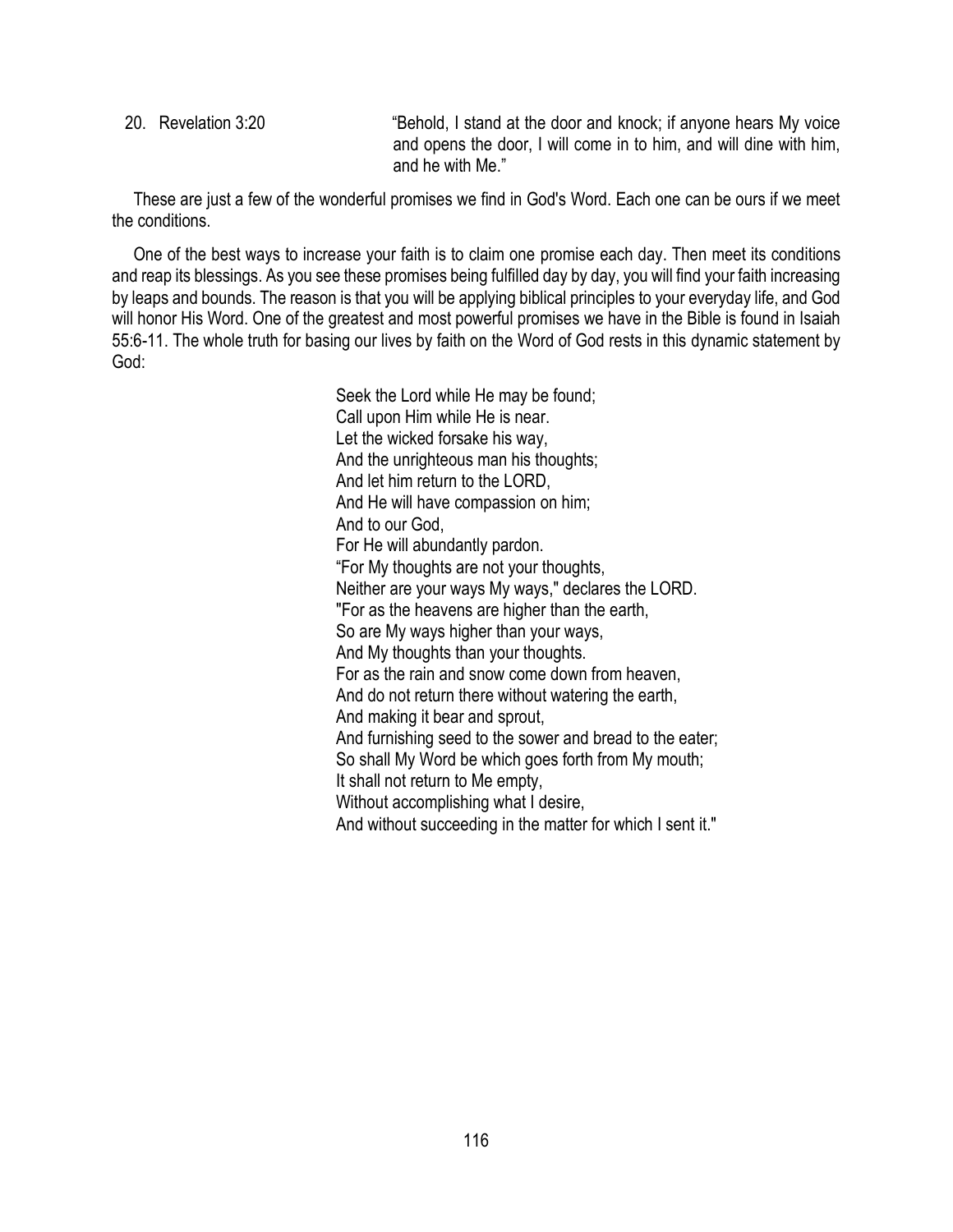#### **REVIEW**

- 1. Paul says that *\_\_\_\_\_\_\_\_\_\_\_\_\_\_\_\_\_\_* is the very heart of Christianity.
- 2. What is the major source of faith for the Christians?
- 3. What are the three elements of Christian faith?
	- a)
	- b)
	- c)
- 4. The eleventh hour chapter of the book of Hebrews has been called "\_\_\_\_\_\_\_\_\_\_\_\_\_\_\_\_\_\_ of Faith."
- 5. Why can't unbelievers collect on God's promises?

6. A promise from God is often likened to a

- 7. What are the three steps to "cashing" a promise from God? a)
	- b)
	- c)
- 8. What is one of the best ways to increase our faith daily?

9. We can have God's promises when we \_\_\_\_\_\_\_\_\_\_\_\_\_\_\_ His \_\_\_\_\_\_\_\_\_\_\_\_\_\_\_.

10. In what Scripture can we find one of the most important promises on which a Christian can base his or her faith for everyday life?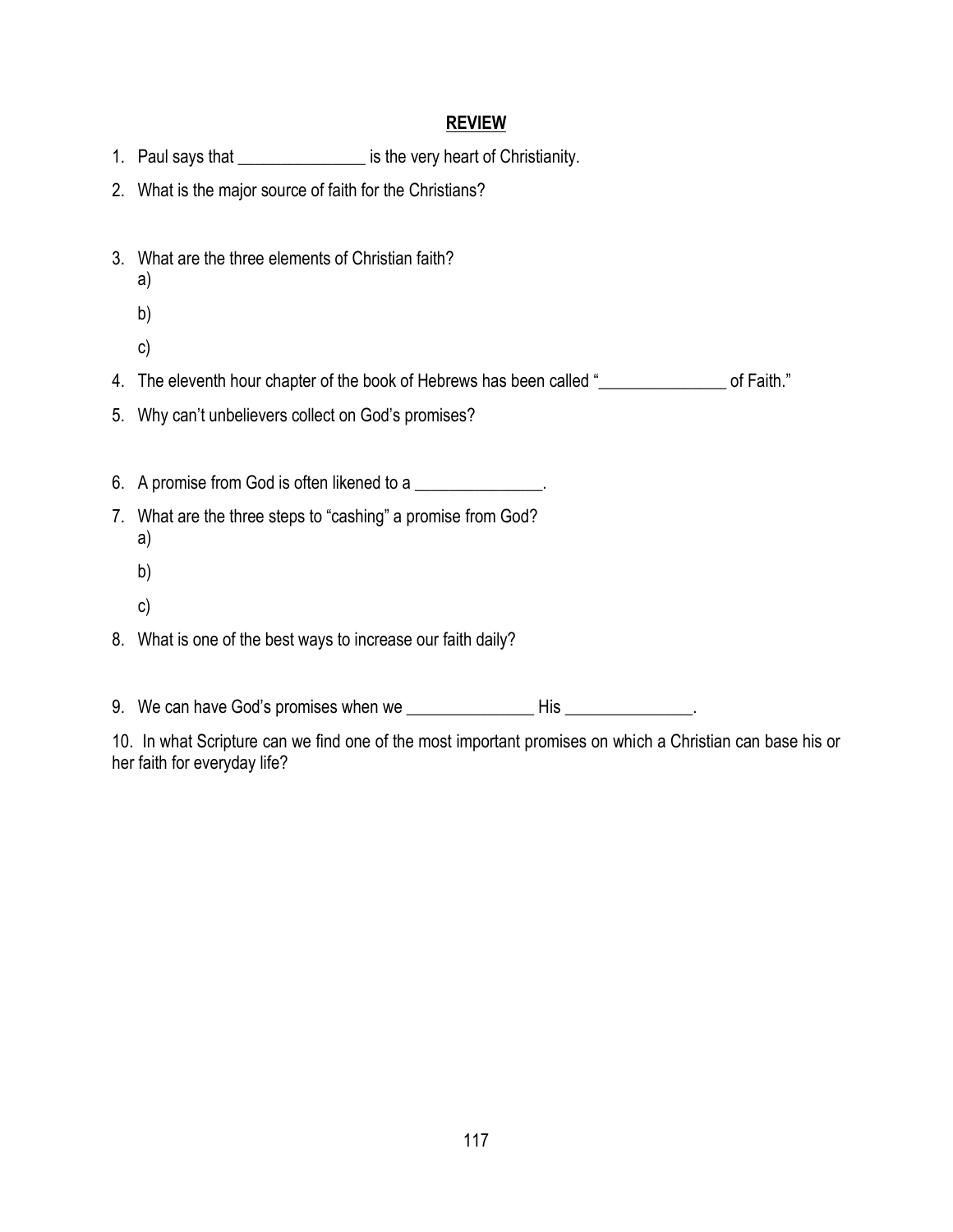# **SOME IMPORTANT CHRISTIAN TERMS**

 As you begin to grow in your new Christian life, you will hear and read many new and different terms. At first they may seem quite foreign to you, but as you continue to read your Bible and grow in knowledge, you will find that they become household words. Christianity involves you in a unique relationship. Here are a few of its most basic terms. You should become familiar with these as soon as possible, for they will assist you in establishing your abundant life in Christ:

|     | 1. Adoption             | God's process of accepting human beings into His spiritual family<br>through their faith in His Son Jesus Christ.                                                              |  |
|-----|-------------------------|--------------------------------------------------------------------------------------------------------------------------------------------------------------------------------|--|
| 2.  | Apostle:                | One sent out to represent the sender.                                                                                                                                          |  |
| 3.  | Ascension:              | The return of Jesus Christ to heaven following His resurrection.                                                                                                               |  |
| 4.  | <b>Baptism:</b>         | (Believer's baptism) The water symbol of death, burial, and<br>resurrection of Jesus Christ. The mode is immersion.                                                            |  |
| 5.  | <b>Born Again:</b>      | Refers to the spiritual rebirth of an individual through his faith in<br>Jesus Christ.                                                                                         |  |
| 6.  | <b>Communion:</b>       | A symbolic act of having fellowship with Jesus Christ through the<br>sharing of faith in His shed blood and broken body. Also known as<br>the Lord's Supper and the Eucharist. |  |
| 7.  | Deacon:                 | A servant selected for lay leadership in the church.                                                                                                                           |  |
| 8.  | Faith:                  | The confidence one has in God's Word as revealed in Jesus Christ<br>and as it relates to all facets of social and spiritual life.                                              |  |
| 9.  | Grace:                  | The unmerited love of God.                                                                                                                                                     |  |
| 10. | Hope:                   | Confident expectations based on the promises of God as revealed<br>in the Bible.                                                                                               |  |
| 11. | Invitation:             | An opportunity given for a response to the preaching of God's<br>Word.                                                                                                         |  |
| 12. | Justify:                | To pardon one from the penalty of sin by accepting a substitution.                                                                                                             |  |
| 13. | <b>Maundy Thursday:</b> | The Thursday prior to Easter, commemorating the last supper of<br>Jesus with His disciples.                                                                                    |  |
| 14. | Millennium:             | The one-thousand-year reign of Christ on earth just prior to the end<br>of time.                                                                                               |  |
| 15. | <b>Missions:</b>        | The sharing of the gospel of Jesus Christ with persons beyond the<br>walls of the church (home or abroad).                                                                     |  |
| 16. | Ordination:             | The process of setting one apart for special ministry in the name of<br>Jesus Christ.                                                                                          |  |
| 17. | Pentecost:              | The historical beginning of the Christian Church and the coming of<br>the Holy Spirit.                                                                                         |  |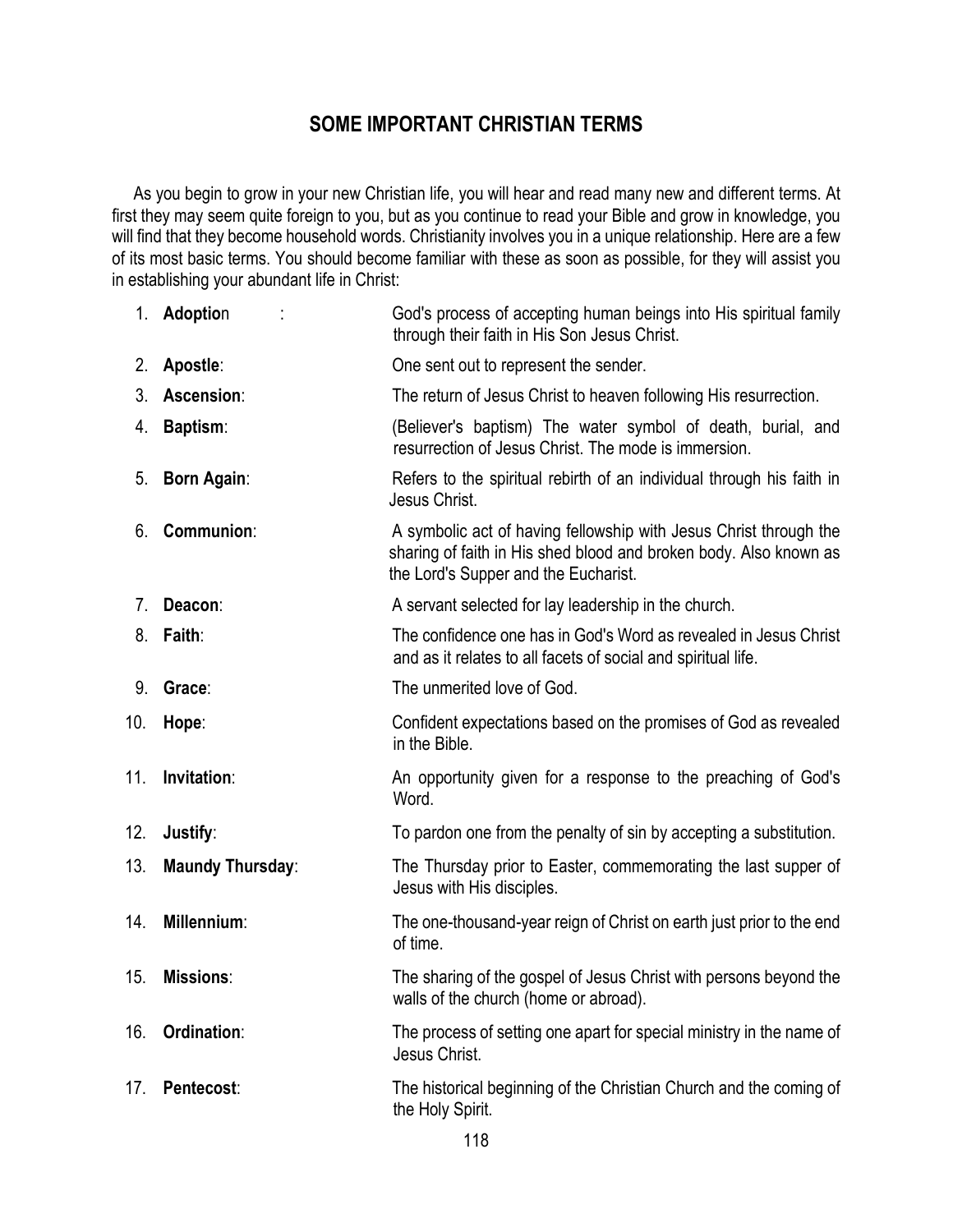| 18. | Prayer:                            | Communicating with God through praise, thanksgiving, and<br>petition.                                  |  |
|-----|------------------------------------|--------------------------------------------------------------------------------------------------------|--|
| 19. | Rapture:                           | The "catching up" of the believers at Christ's return for them.                                        |  |
| 20. | Regeneration:                      | The spiritual rebirth experience through faith in Jesus Christ.                                        |  |
| 21. | Saved:                             | Salvaged from destruction for a purpose.                                                               |  |
| 22. | Sanctify:                          | The consecrating of a person or thing for the work of the Lord.                                        |  |
| 23. | <b>Progressive Sanctification:</b> | The "continual" consecrating of a person for the work of the Lord.                                     |  |
| 24. | Temptation:                        | The lure of the devil causing a Christian to commit some form of<br>rebellion against God.             |  |
| 25. | Tithing:                           | The return of one-tenth of one's resources to the church for the<br>support of the ministry of Christ. |  |
| 26. | Witnessing:                        | Sharing the facts about Jesus Christ as one knows them<br>personally.                                  |  |

# **Systematic Theological Terms**

| 1 <sub>1</sub> | <b>Bibliology:</b> | The study of the Scriptures  |
|----------------|--------------------|------------------------------|
| 2.             | Theology:          | The study of God             |
|                | a. Christology:    | The study of Jesus Christ    |
|                | b. Pneumatology:   | The study of the Holy Spirit |
| 3.             | Angelology:        | The study of Angels          |
| 4.             | Anthropology:      | The study of Man             |
| 5.             | Soteriology:       | The study of Salvation       |
| 6.             | Ecclesiology:      | The study of the Church      |
|                | 7. Eschatology:    | The study of the End Times   |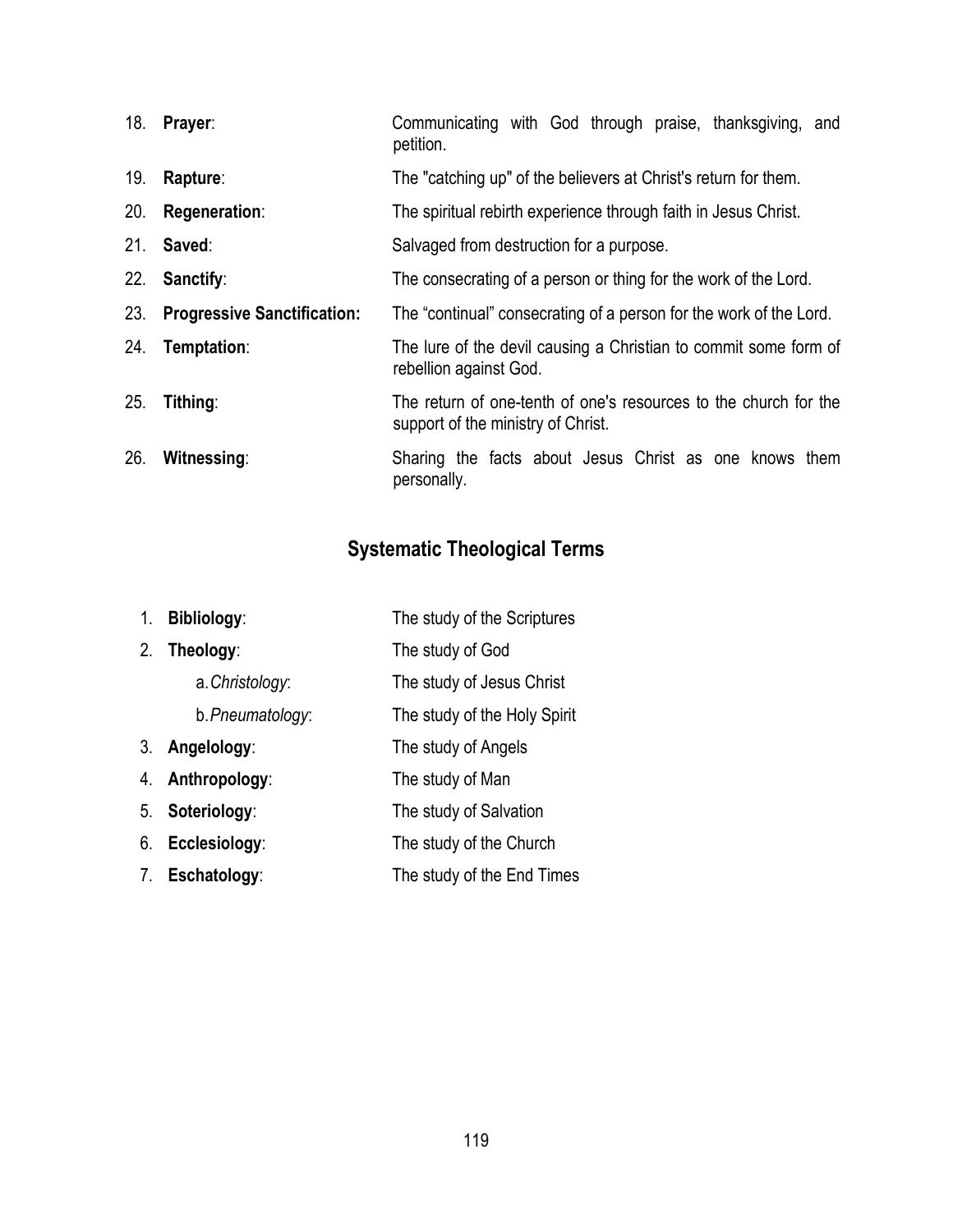#### **COMMON QUESTIONS WITH BIBLICAL ANSWERS**

 Below are some commonly asked questions about the Christian faith. I would encourage a discussion of their answers and implications with your pastor or mature Christian friend to seek as much understanding and clarification as possible.

- 1. **How can I know there is a God?** John 1:14, 18; 14:9-14; Romans 1:18-20; Psalm 19:1. (See page 12.)
- **2. How can I know that the Bible is true?**  John 5:39-40; Acts 17:11-12; 2 Timothy 3:16-17. (See page 4.)
- **3. What is sin?** Romans 1:18-21, 28-29; 6:12-13. (See pages 27-29.)
- **4. Don't I have to become a better person before I can be saved?** Matthew 9:12-13; Romans 7:23-25; Galatians 2:16. (See pages 51-52.)
- **5. If I sin after I accept Jesus Christ can I be forgiven?** 1 John 1:9. (See pages 32-33.)
- **6. How can I overcome sinful habits?** Romans 6:9-14; Ephesians 6:10-18; 1 Peter 5:6-10. (See pages 32-34.)
- **7. Why did Jesus have to die to save man?** Romans 5:12, 19; 6:23; 8:3. (See pages 52-23.)
- **8. If people are really sincere even though they are on the wrong road, won't God save them?** John 3:3; Romans 3:3-4; Acts 17:30-31. (See pages 51-52.)
- **9. Are movies, card playing, and dancing sins?** John 17:14-17; Romans 14:23; 1 Peter 4:1-5; 1 John 2:15-17. (See pages 24-25.)
- **10. Do I have to join the church to be a Christian?** Matthew 16:13-18; 28:18-20; Ephesians 5:25; Hebrews 10:25. (See page 70.)
- 11. **Where is the Holy Spirit now?** John 14:17; Romans 8:9; 1 Corinthians 3:16; 1 Corinthians 6:14-20; 2 Timothy 1:14. (See page 48.)
- 12. **Where did man come from?** Genesis 1:27; 2:7; 2:18; 2:21-23. (See page 20.)
- 13. **Why did Adam and Eve sin?** Genesis 3:1-6; James 1:14-15. (See pages 28-29.)
- 14. **What about the natives in the unexplored world who haven't heard of Jesus Christ?** Romans 1:18-32. (See pages 94-95.)
- 15. **Doesn't baptism save a person from his or her sins?** John 3:16, 18, 36; Romans 10:13; 1 John 1:7; 5:13. (See pages 89-90.)
- 16. **How often should the Lord's Supper be served?** 1 Corinthians 11:25-26. (See page 90.)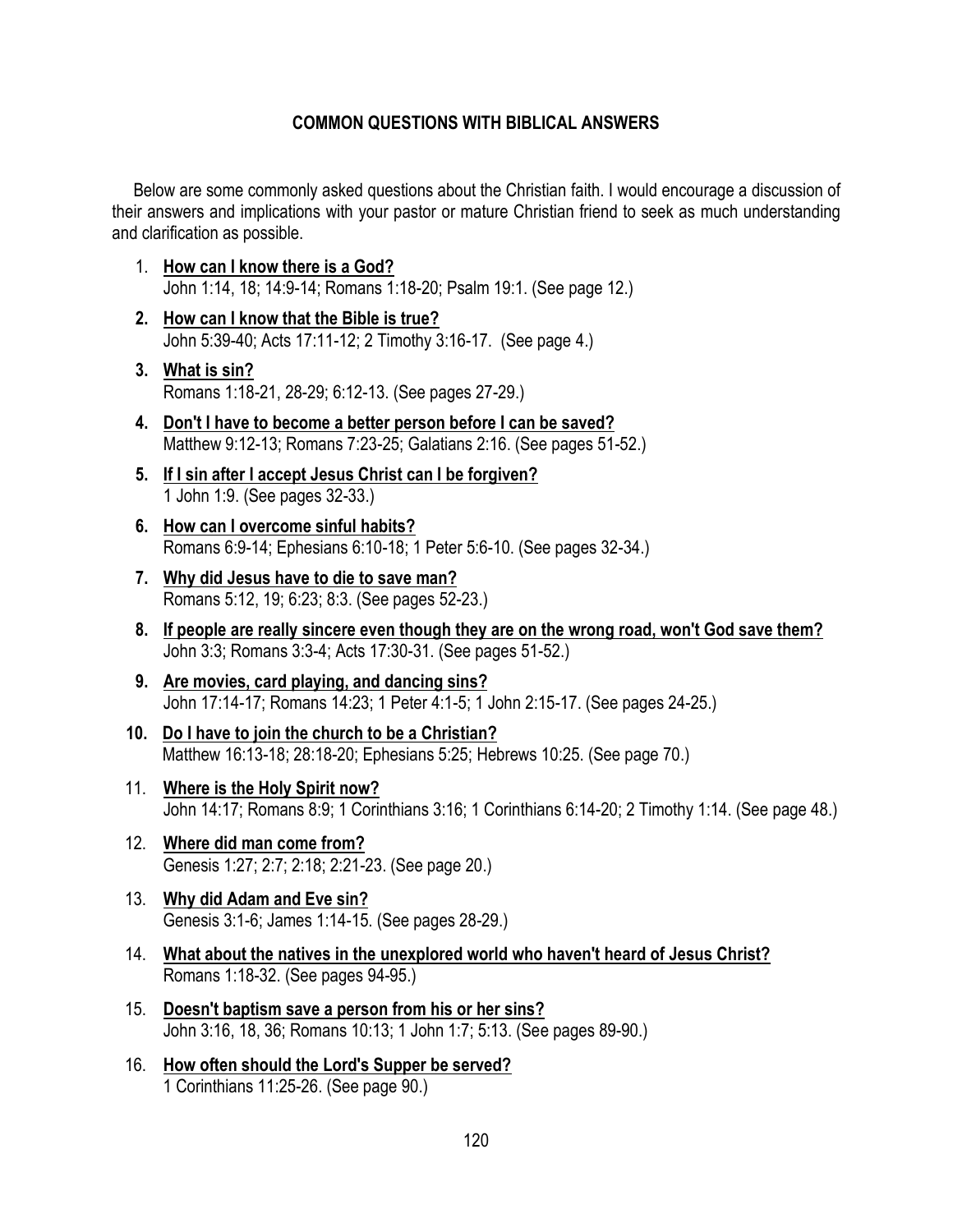- 17. **Are there restrictions as to who can participate in the Lord's Supper?** 1 Corinthians 11:18, 20, 26, 27-30. (See pages 90-91.)
- 18. **Why should we pray?** Matthew 7:7-8; 26:41; Luke 18:1; John 16:24; James 1:5. (See pages 16, 18, 99-100.)
- 19. **Are we to give to the church?** Malachi 3:8-10. (See page 85.)
- 20. **Can a person be saved once and for all?** John 3:16; John 5:24; John 10:28-29; Ephesians 1:13-14; Colossians 3:3; 1 Peter 1:5. (See pages 55-57.)
- 21. **How long should prayers be?** Matthew 6:7. (See page 17.)
- 22. **Why is baptism called a symbol?** Romans 6:1-11. (See pages 89-90.)
- 23. **What will be the hardest part of the Christian life?** Mark 8:34-38. (See pages 98-99.)
- 24. **What will the Bible do for me?** 2 Timothy 3:16-17. (See page 3.)
- 25. **How will Jesus return?** Acts 1:6-7; 1 Thessalonians 4:13-18; 1 Corinthians 15:50-58. (See pages 110.)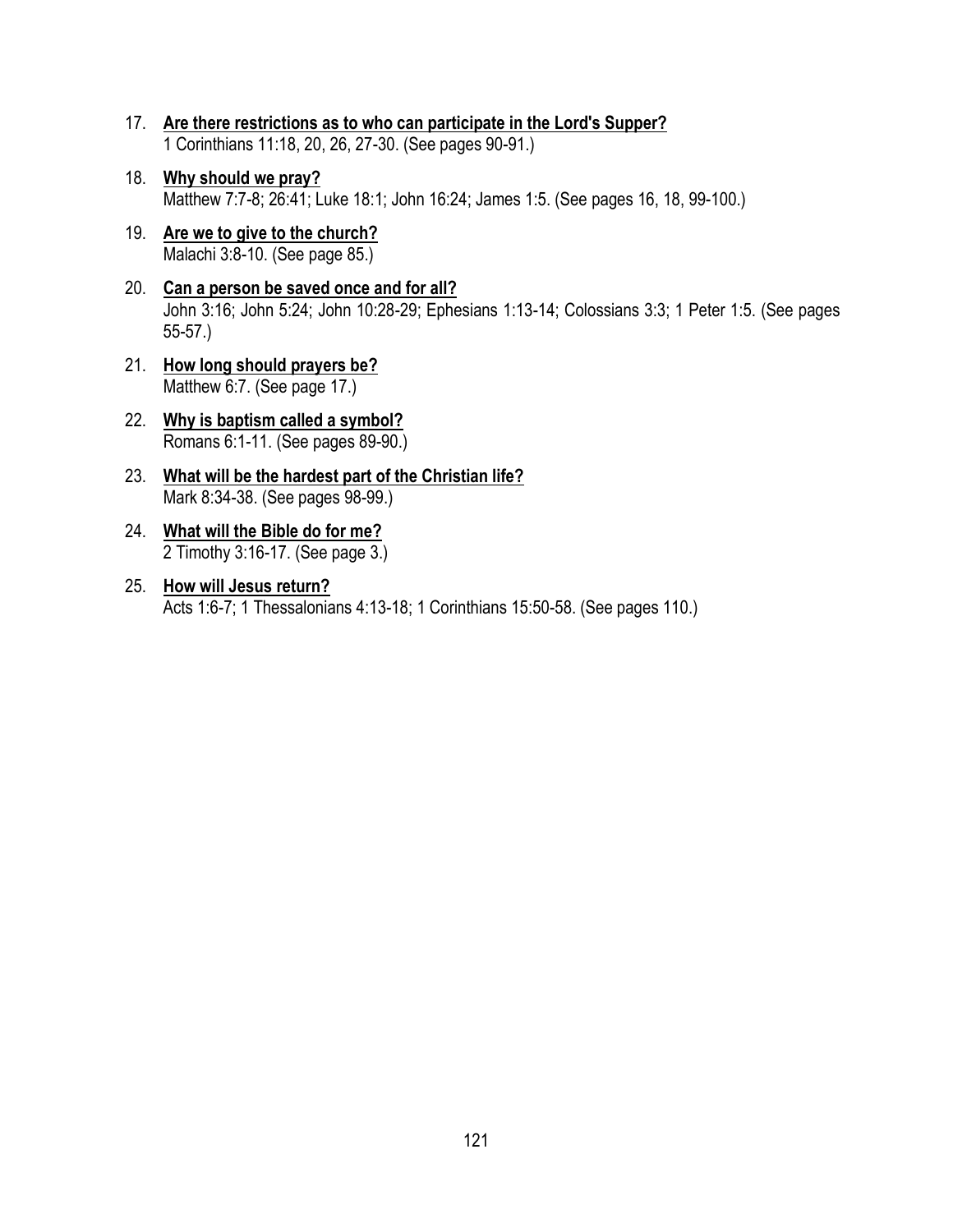## **ANSWERS to LESSON REVIEWS**:

#### **LESSON 1**

- 1. a) It leads a person to salvation by faith in Jesus Christ by revealing God's redemptive plan.
	- b) It affords us a resource for teaching.
	- c) It establishes the basis for reproof.
	- d) It presents guidelines for correction.
	- e) It assists us in training for righteousness.
- 2. a) The relationship with God and Jesus Christ.
	- b) The relationship between marriage partners.
	- c) The relationship with one's children and vice versa.
	- d) The relationship with one's neighbor.
	- e) The relationship with one's self.
- 3. a) Sixty-six (66).
	- b) Thirty-nine (39)
	- c) Twenty-seven (27)
- 4. To be carried along toward a goal.
- 5. That God used men as stenographers and dictated every word of the Bible.
- 6. That God spoke to man (inspired his thoughts) and allowed man to write God's truths through his own personality, style, and times.
- 7. To bring alive by forcefully and intentionally breathing into.
- 8. To draw back the drapes and allow man to see what has been covered or hidden.
- 9. The unfolding of God's redemptive purpose for mankind.
- 10. Jesus Christ the Son of the living God.

- 1. a) Select a Bible with which you feel comfortable.
	- b) Set aside a definite time and place for Bible study.
	- c) Consider your Bible study time as an appointment with God.
	- d) Don't allow other things to take the place of Bible study.
	- e) Pray before your Bible study, seeking the Holy Spirit's assistance.
	- f) You will need to seek the Holy Spirit's guidance in applying the biblical truths.
	- g) Read the Bible slowly and with imagination.
- 2. a) The cover-to-cover study method.
	- b) The book-by-book study method.
	- c) The great-chapter study method.
	- d) The topical study method.
	- e) The biblical-personality study method.
- 3. 1,189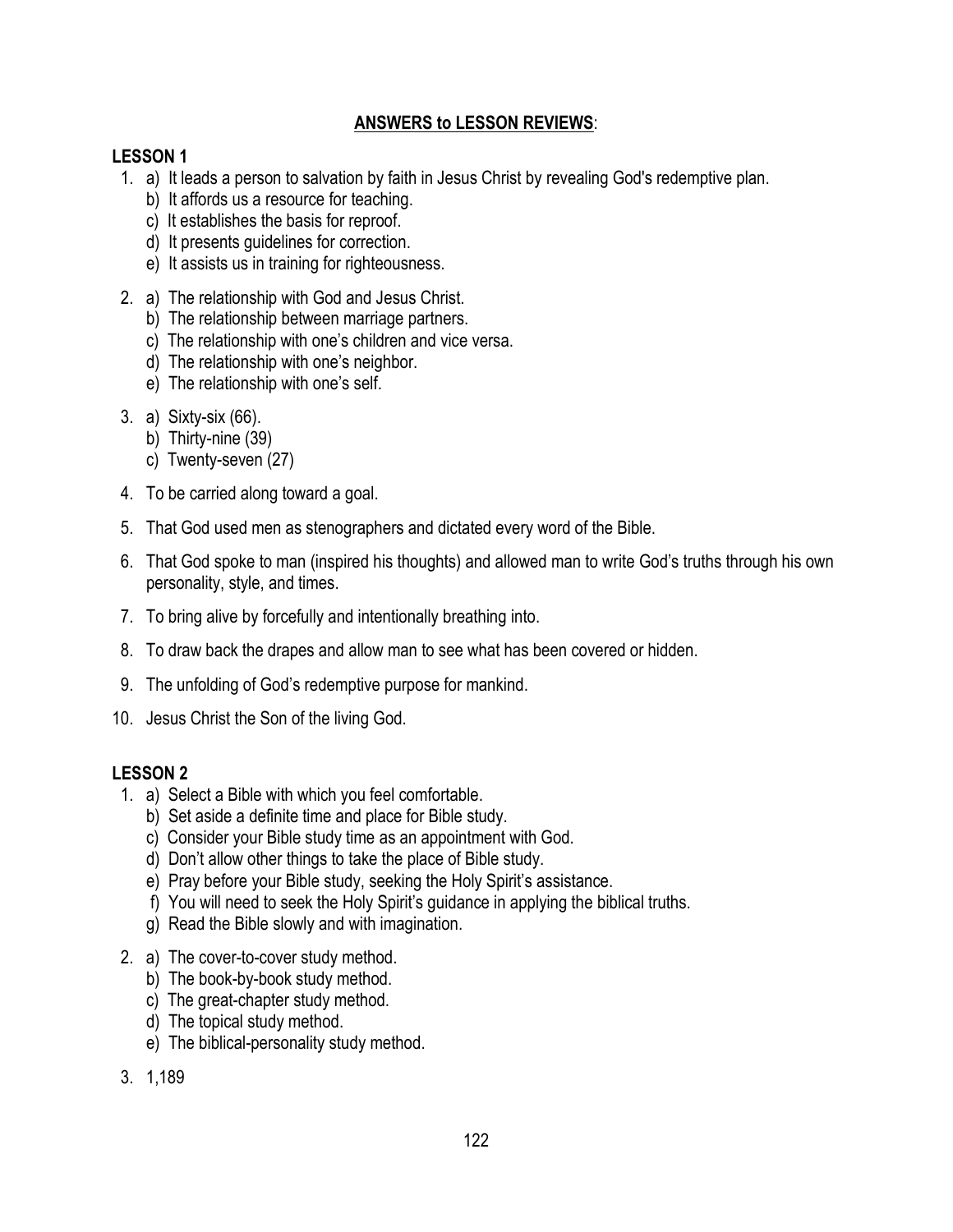**LESSON 2** (cont.)

- 4. a) Be sure your method is consistent, day by day.
	- b) Be sure your method is organized.
	- c) Be sure your method has a goal.
	- d) Be sure your study is saturated with prayer.

## **LESSON 3**

- 1. The Bible declares the existence of God from the beginning.
- 2. Fool; heart
- 3. a) God is holy.
	- b) God is Spirit.
	- c) God is righteous.
	- d) God is love.
	- e) God is the source of al truth.
- 4. a) God's rules for social living as found in the Ten Commandments.
	- b) God's punitive righteousness as found in His command for administering justice.
	- c) God's redemptive righteousness as seen in His patient desire for all men and women to come to Him through faith in Jesus Christ.
- 5. a) Through the sacrifice of His Son Jesus Christ.
	- b) Through the forgiveness of sin and pardon from its consequences.
	- c) Through the security of His followers.
- 6. a) God is self-existent.
	- b) God is ever-present (omnipresent).
	- c) God is all-knowing (omniscient).
	- d) God is all-powerful (omnipotent).
	- e) God is immutable (unchanging).
	- f) God is immense.
	- g) God is eternal.

- 1. Prayer
- 2. a) Petition or supplication
	- b) Intercession
	- c) Praise
- 3. a) The fist or whole hand reminds us of praise to God.
	- b) The index finger reminds us to pray for pastors and teachers.
	- c) The large finger reminds us to pray for our government leaders.
	- d) The ring finger reminds us to pray for those who are ill.
	- e) The small finger reminds us to pray for ourselves.
	- f) The thumb reminds us to pray for those closest to us.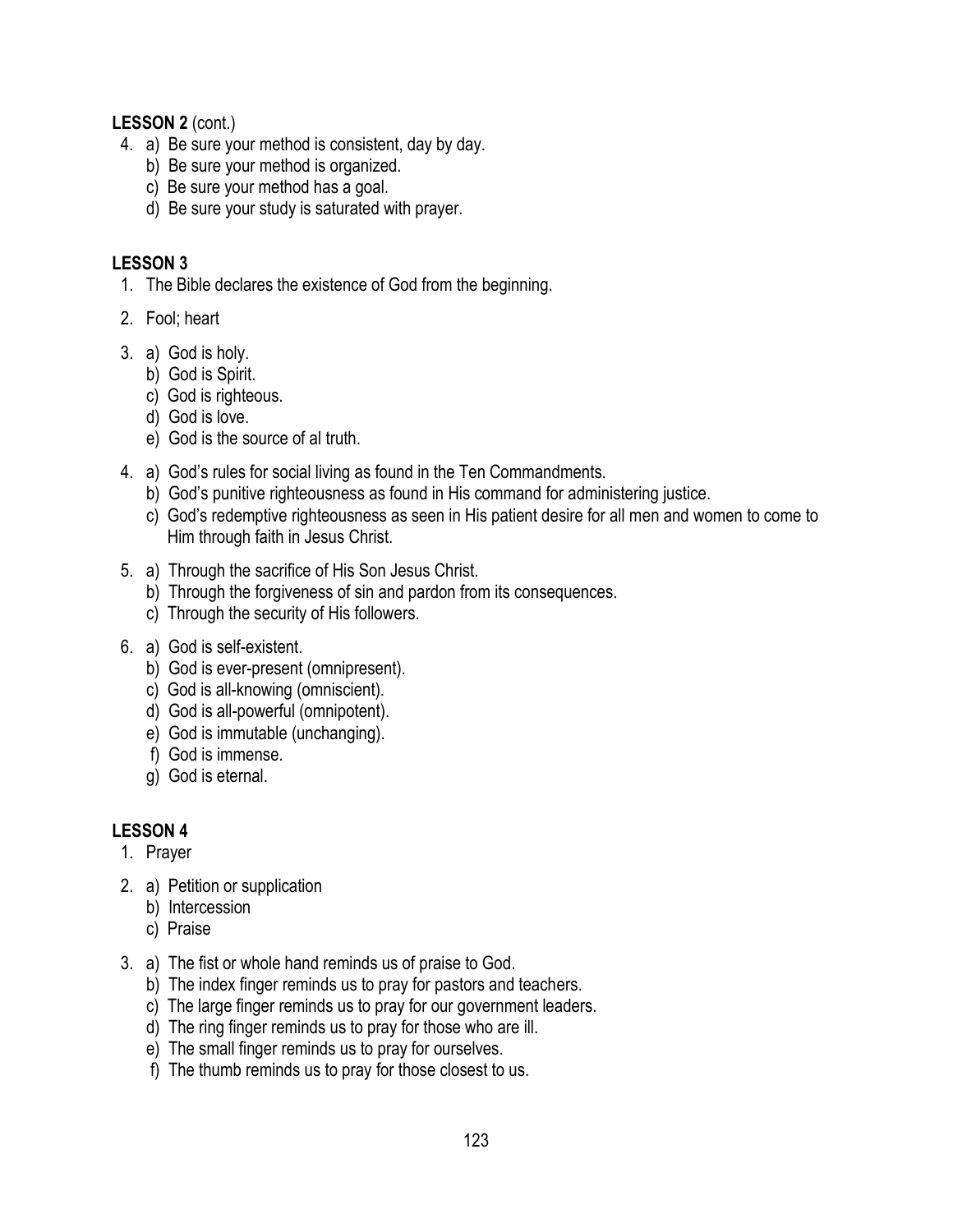## **LESSON 4** (cont.)

- 4. a) You must develop a sincere hatred for sin.
	- b) You must call sin by name and not rationalize its presence in your life.
	- c) You must separate yourself from the things of the world by establishing biblical priorities for your time, talents, resources, and energy.
	- d) You must cut loose from your old habits and put on the new person.
	- e) You must be consistent in your Christian life-style regardless of where you might be and with whom you might be associating.
	- f) You must, by confession, maintain a clean heart and mind.
- 5. Assists you in praying more specifically.
- 6. a) Learn to acknowledge God immediately upon rising.
	- b) Set aside a specific time each day to approach God.
	- c) Use a prayer list.
	- d) Learn to maintain an attitude of prayer.
	- e) Spend enough time in prayer really to meet and have fellowship with God.
	- f) Be sure to spend time listening to God.
	- g) Pray out loud if possible.
	- h) Pray when you are at your best.
	- i) Use "arrow" prayer throughout the day.
	- j) Find a special place to go for those deep moments of prayer.
- 7. a) Don't allow feelings to dictate when you pray.
	- b) Don't substitute a "good" activity for your prayer time.
	- c) Don't allow legalism to cause boredom in your prayer life.

- 1. "In the image of God" means the capacity of man to live a righteous life in the presence of God before sin entered the picture.
- 2. The power of choice.
- 3. a) God stated that He was sorry He had created man.
	- b) God established a way back for man by His love through Jesus Christ.
	- c) God will that none of His children be lost.
- 4. a) He calls through His written Word, the Bible.
	- b) He calls men through the preaching and teaching of pastors.
	- c) He calls men through concerned friends and acquaintances.
	- d) He calls men through the medium of music.
- 5. a) To salvation through Jesus Christ.
	- b) To holiness of life.
	- c) To an attitude of peace.
	- d) To a unique relationship in grace.
	- e) To fellowship in Jesus Christ.
	- f) To become kingdom people.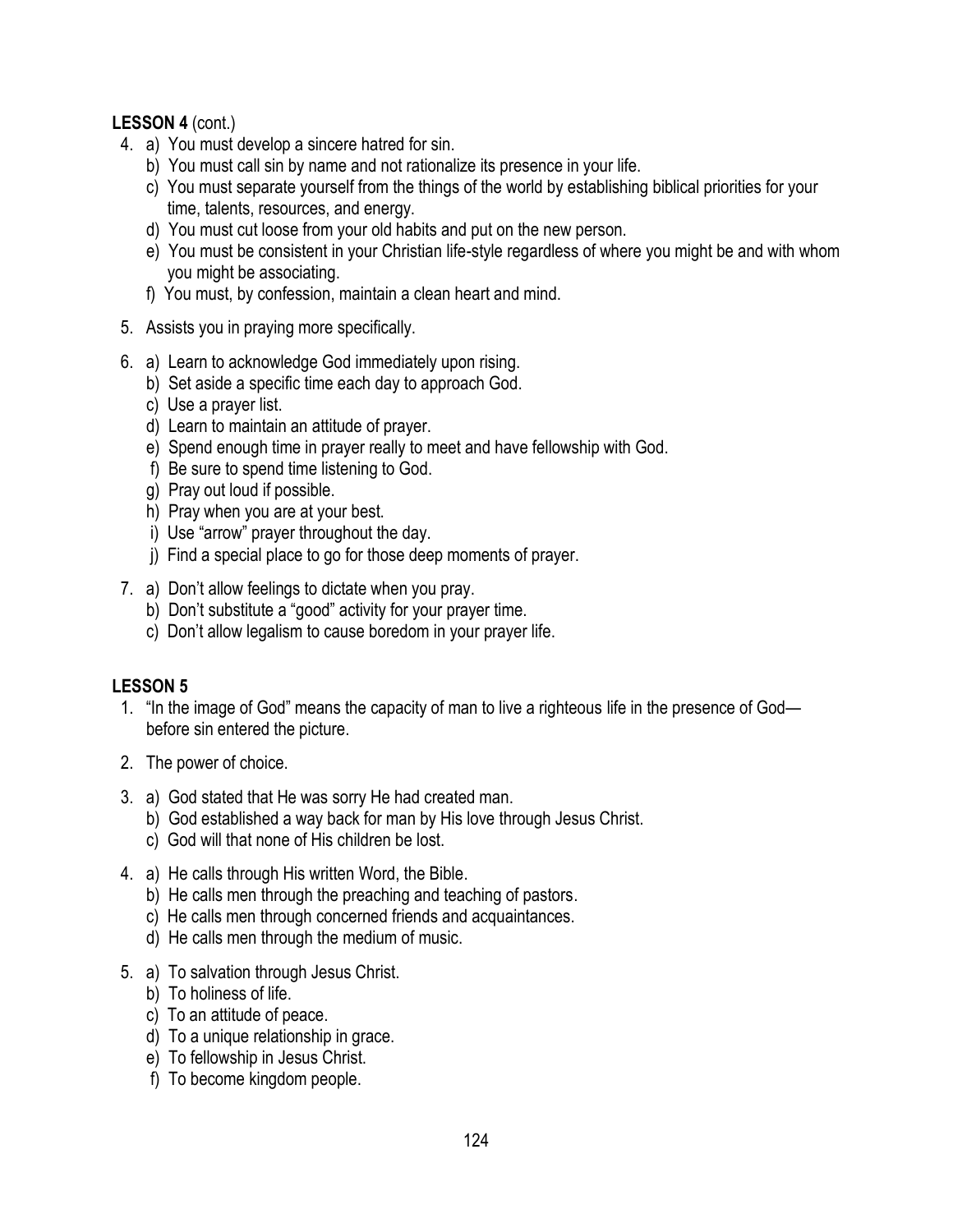- 1. The power of choice.
- 2. a) The relationship with God through Jesus Christ.
	- b) The relationship with one's marriage partner.
	- c) The relationship with one's children and vice versa.
	- d) The relationship with one's neighbor.
	- e) The relationship with one's self.
- 3. The Bible; God's Holy Word.
- 4. a) Ask what Jesus would do (1 Peter 2:21).
	- b) Apply the Ten Commandments (Exodus 20).
	- c) Use the "golden rule" (Matthew 7:12).
	- d) Ask if it will glorify God (1 Corinthians 10:31).
	- e) Consider whether it can be done in complete faith (Romans 14:23).
- 5. a) Responsibility
	- b) Accountability

- 1. Sin has lost its sinfulness.
- 2. Rebellion against the will of God.
- 3. a) Total disregard for God—a person lives as if there is no God.
	- b) Lawlessness—a person knows what's right but deliberately does wrong.
	- c) Stepping over the line—a person dabbles in sin.
	- d) Slipping up—a person slips into sin because of inattention.
	- e) Falling short—a person chooses not to strive for the best relationship to God.
- 4. From the rebellion of the devil in heaven against God because of the devil's prideful desires.
- 5. Pride
- 6. Every living person.
- 7. a) Physical death.
	- b) Separation of fellowship with God.
	- c) Spiritual and eternal separation from God.
- 8. Faith in Jesus Christ, the Son of the Living God.
- 9. a) Forgives us of our sins, therefore breaking its sinking hold on our lives.
	- b) Saves us from the guilt that accompanies sin.
	- c) Saves us from the eternal penalty of sin.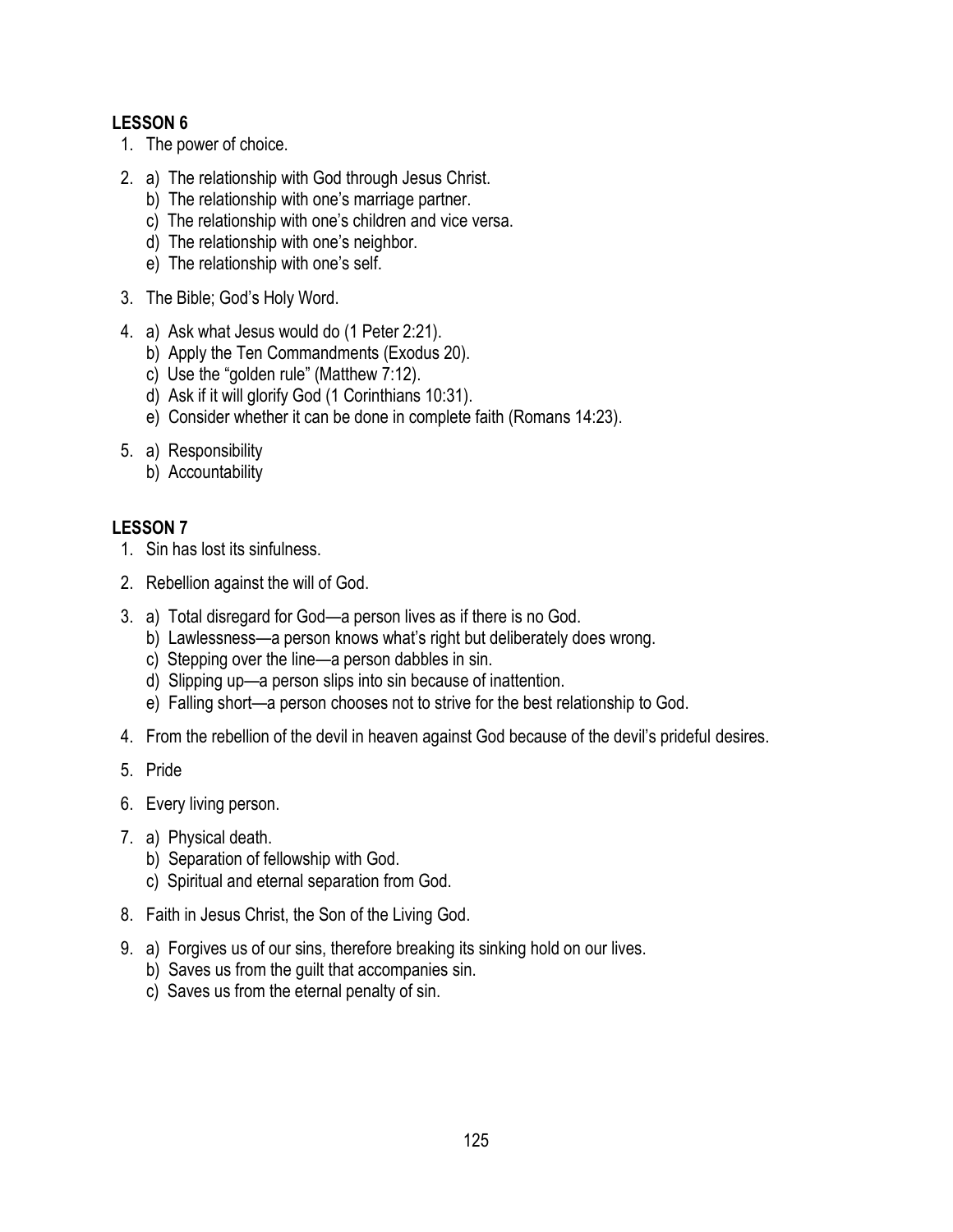- 1. a) Flesh (sinful)
	- b) Spirit (Godly)
- 2. A strong pull, by the devil, on some aspect of your old sinful nature.
- 3. The reality of temptations. They come to everyone, but we don't have to fall victim to them.
- 4. a) Every Christian faces temptation.
	- b) We will not be tempted beyond our capacity to resist.
	- c) With every temptation comes the way of escape.
	- d) Our strength to resist comes through Christ.
- 5. a) Be extremely selective in the material that we read.
	- b) Be extremely selective in the television programming that we watch.
	- c) Remember that everyone is *not* doing it!
	- d) Be careful of the places that we go.
- 6. a) Memorize passages from God's Word.
	- b) Confess sins immediately.
	- c) Pray when facing temptations.
	- d) Establish strong Christian friendships.
	- e) Become active in the Lord's work.

# **LESSON 9**

- 1. Key; life
- 2. The promised deliverer who would save His people from their sins.
- 3. a) The Jewish Messiah (Matthew).
	- b) The power of Christ (Mark).
	- c) The chronological life of Christ (Luke).
	- d) The divine nature of Jesus (John).
- 4. a) God's judgment
	- b) God's love
- 5. The resurrection life of Jesus Christ.
- 6. The resurrection of Jesus Christ.
- 7. The coming of the Holy Spirit or Comforter.
- 8. He will be coming to judge the world, not to die for it.

- 1. A person who shares the facts of some experience as they relate to him or her personally.
- 2. To do as He commands.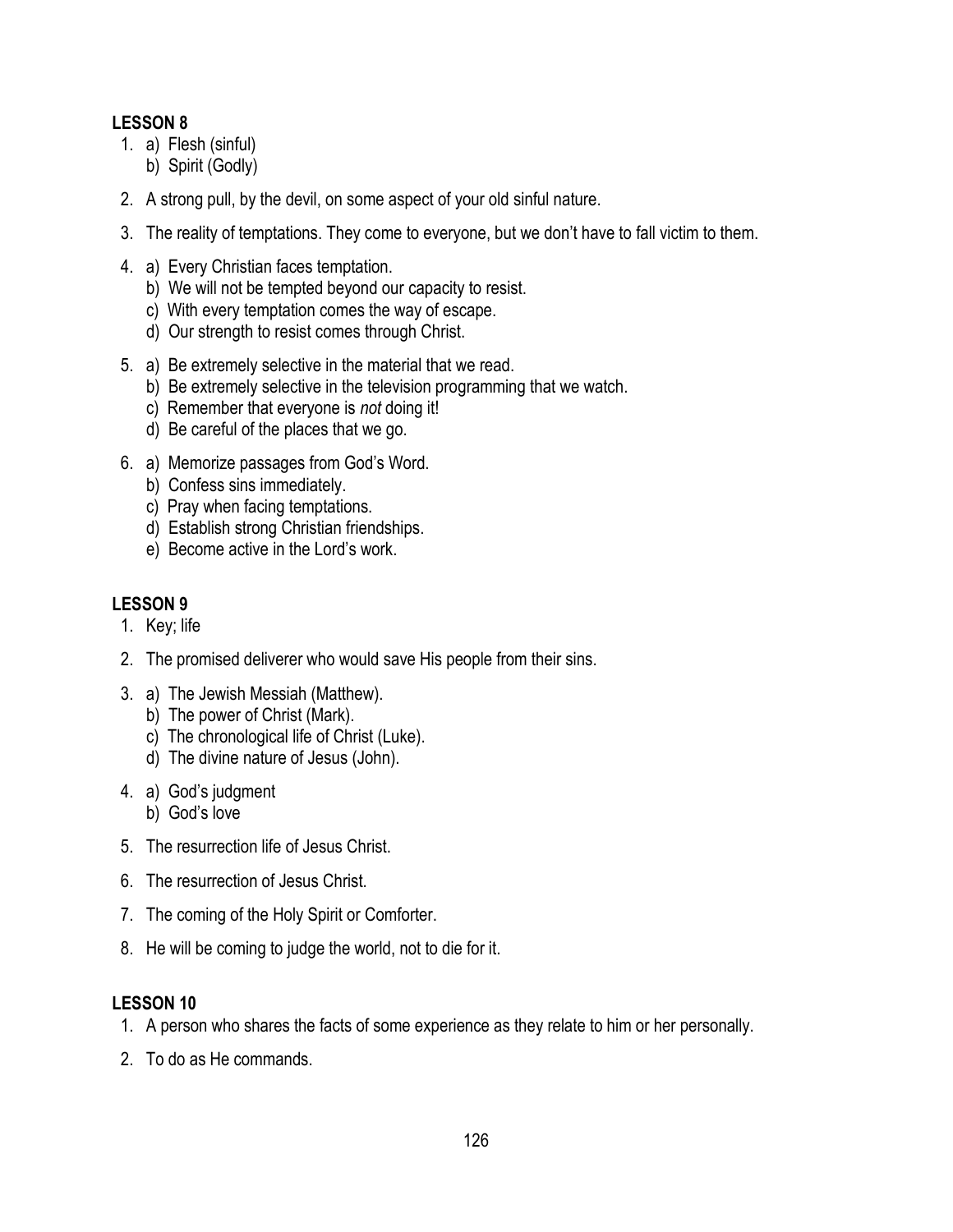#### **LESSON 10** (cont.)

- 3. a) Develop and maintain a healthy spiritual life.
	- b) Strive for consistency in your speech and behavior.
	- c) Take advantage of the opportunities to witness.
- 4. A *conviction* is a position that one holds, regardless of the person one is with, the circumstances of the moment, or the amount of pressure that is placed upon one. A *preference* is a position that one holds but will alter rather than be seen as a fanatic.
- 5. a) By producing an attitude of fear in the witnessing person.
	- b) By distracting the witnessing person from his or her mission.
	- c) By projecting the erroneous idea that witnessing is very complex and hard to do.
- 6. a) Your life before you became a Christian.
	- b) How you became a Christian.
	- c) What Christ has done for you since you became a Christian.
- 7. a) 25 words
	- b) 75 words
	- c) 150 words

- 1. a) The doctrine of the Holy Spirit is difficult to understand.
	- b) The Holy Spirit is listed third in the Trinity.
	- c) The Holy Spirit is often referred to as "it" rather than "He."
	- d) Excessive emotional emphasis is placed on the Holy Spirit by some groups.
	- e) The unpardonable sin is against the Holy Spirit (Matthew 12:31-32).
	- f) The King James Version of the Bible calls Him the Holy Ghost.
- 2. Person or personality
- 3. a) Omnipotent or all powerful.
	- b) Omniscient or all knowledgeable.
	- c) Omnipresent or ever present.
	- d) Eternal or everlasting.
- 4. a) He has knowledge.
	- b) He has a will.
	- c) He has a mind.
	- d) He has power.
- 5. a) He brings conviction upon men and women due to their sin.
	- b) He brings men and women to Christ by convincing them of their need.
	- c) He takes up permanent residence within the believer's heart.
	- d) He "seals" a believer's salvation.
	- e) He guides the believer.
	- f) He gives the believer special gifts for service.
	- g) He gives the believer the power to witness for Christ.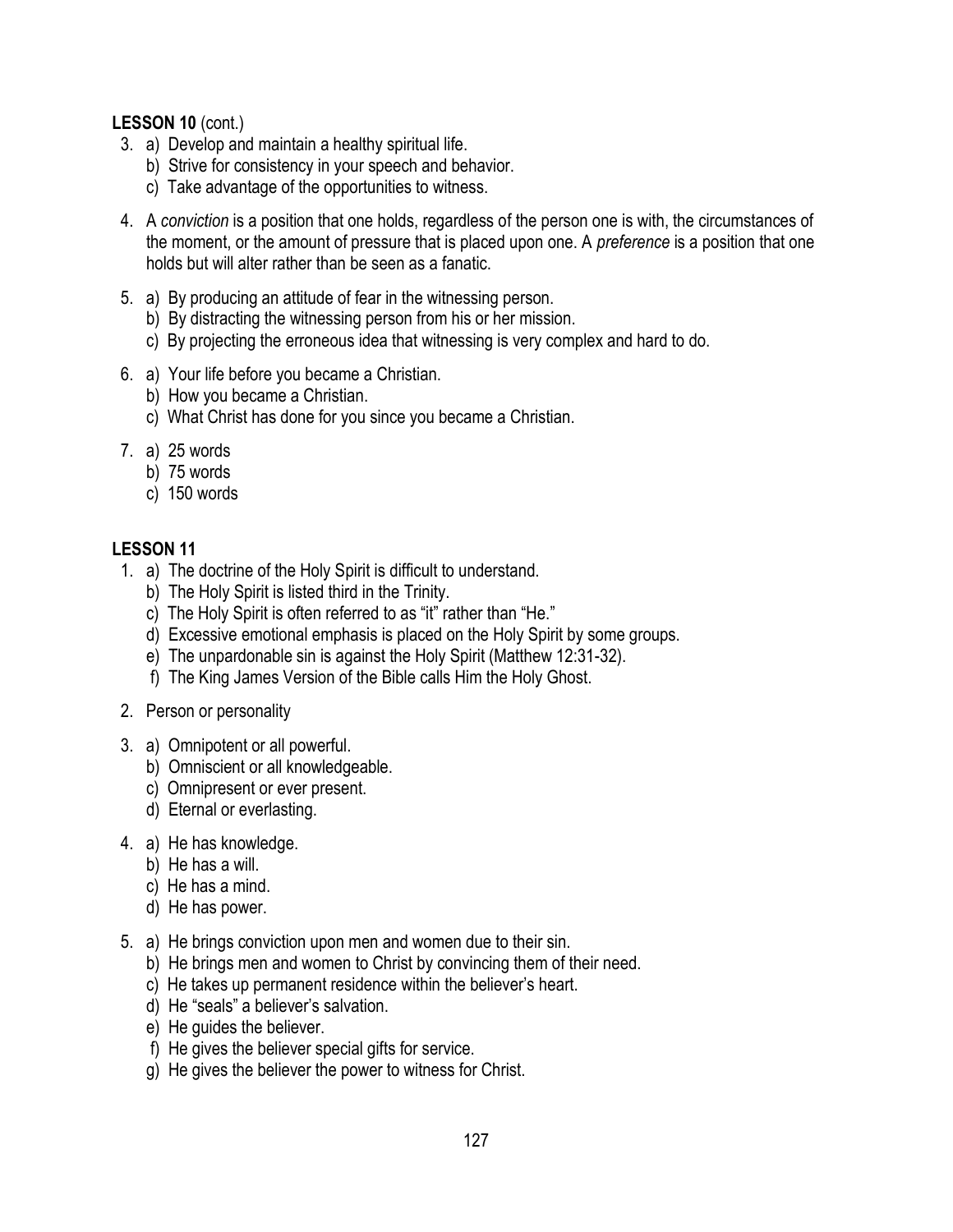- 1. The Holy Spirit
- 2. The work of the Holy Spirit and our response to Him.
- 3. To "let it happen" by yielding to the Holy Spirit.
- 4. a) We must not quench the Holy Spirit. Rather, we must intensify and expand our faith by reading the Bible.
	- b) We must not grieve the Holy Spirit. Instead, we must be faithful to what we know.
	- c) We must not resist the Holy Spirit but must confess our sins.
- 5. To "put out," like throwing water on a fire.
- 6. To cause undue sorrow through disobedience.
- 7. To take a stand that disregards all truth.

# **LESSON 13**

- 1. a) Heredity.
	- b) Honorary; conferred by certain religious acts.
	- c) Change of philosophy.
	- d) A progression of goodness resulting in graduation to salvation.
- 2. a) Divine change takes place.
	- b) An absolute change takes place.
	- c) A visible change takes place.
- 3. a) Man is a sinner.
	- b) Man does not possess a spiritual nature.
	- c) Natural man cannot enter the kingdom of God without spiritual change.
- 4. a) That he or she is a sinner and that sin has certain consequences. b) What love God has shown for him or her by sending Jesus.
- 5. a) He or she must trust Jesus Christ as Lord and Savior.
	- b) He or she must express this trust openly.
	- c) He or she must live a Christian life consistently, day by day.

- 1. Salvation; assurance; salvation.
- 2. The biblical promises based on our faith.
- 3. a) Jesus c) John
	- b) Paul d) Peter
- 4. a) John 3:16 d) John 10:27-30 g) Ephesians 1:13-14
- b) Philippians 1:6 e) Romans 8:35-39 h) Colossians 3:3
	- c) John 6:37 f) Galatians 4:1-7 i) Jude 24-25
- 
- -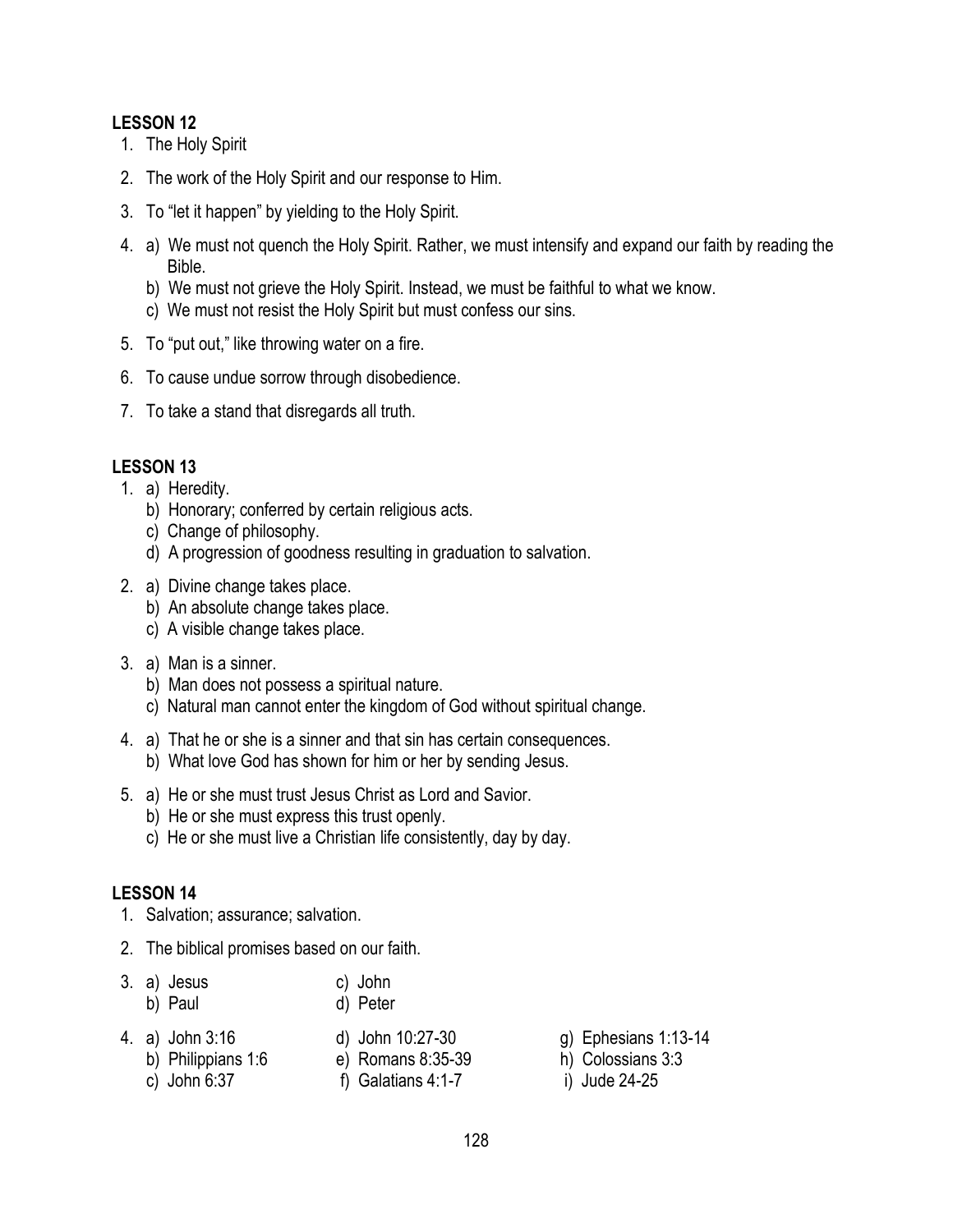## **LESSON 14** (cont.)

- 5. Adoption
- 6. a) God took the first step by loving us enough to send Jesus.
	- b) Jesus loved us enough to die for us.
	- c) We are saved by God's grace.
	- d) We did nothing to earn salvation.
- 7. a) John wrote to the followers of Christ to provide proof of salvation.
	- b) John made certain there was no mistake as to whom he was addressing.
	- c) John confirmed the promise of salvation: eternal life.
- 8. a) A deep love for God's Word.
	- b) A desire to pray to God.
	- c) An uneasiness over godless speech, habits and amusements.
	- d) A desire to be with God's people in worship, fellowship, and work.
	- e) A deep conviction over willful sin.
	- f) A desire to draw close to God through commitment.
	- g) A desire to serve God through a local church ministry.

- 1. Over 160 times.
- 2. Grace is God's unmerited love—a free gift given out of the generosity of a loving heart.
- 3. a) Grace is the undeserved generosity of God freely given.
	- b) Grace is something that can only be received.
	- c) Grace is loving sacrifice of God for us.
	- d) Grace is something undeserved and unearned by us.
	- e) Grace is the only means of our salvation.
- 4. a) Grace enables us to stand true in the midst of hardship and persecution.
	- b) Grace enables us to deal with heartrending physical problems.
	- c) Grace enables us to do effective work for Jesus Christ.
- 5. a) Justification b) Sanctification
- 6. Justification is the act whereby God declares a sinner just and righteous in His sight.
- 7. Sanctification is the act whereby God sets His followers apart for special service.
- 8. a) It's an instantaneous act.
	- b) It's an irreversible act.
	- c) It's an undeserved, unearnable and unpurchaseable act.
- 9. a) Setting one apart for a specific Godly service.
	- b) An act of progression as one grows in grace.
	- c) An act that reaches its climax at the second coming of Christ.
- 10. a) The believer experiences a full and free pardon from all past sins.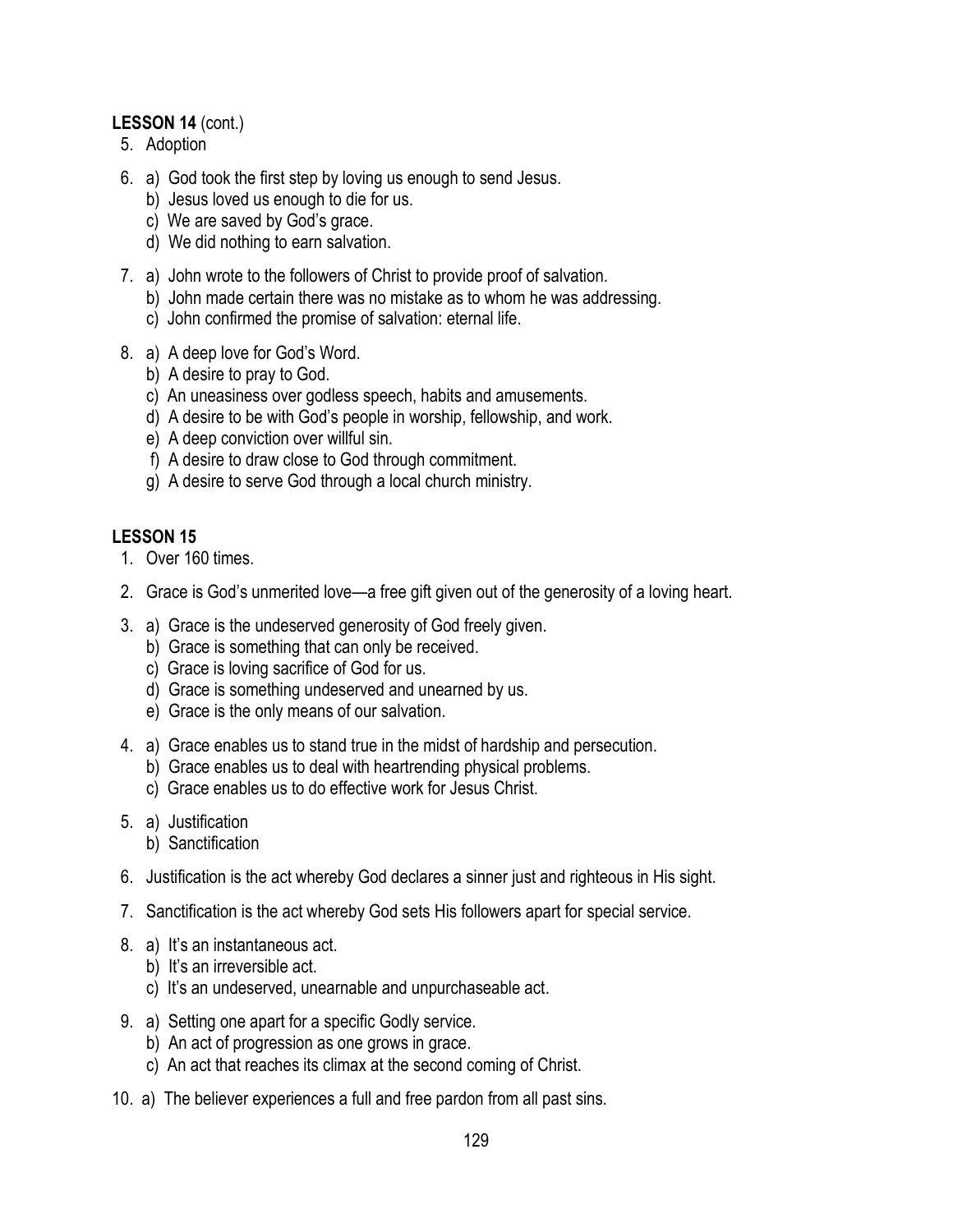**LESSON 15** (cont.)

- b) The believer has a "perfect" standing before God.
- c) The believer has peace of mind.

## **LESSON 16**

- 1. a) The contrast of things in life that are both good and bad.
	- b) We all are members of society.
	- c) God is impartial.
	- d) Through suffering, Christians can glorify Christ.
- 2. a) Gravity
	- b) Fire
	- c) Water
	- d) Drugs, alcohol
- 3. a) A world of suffering.
	- b) A world of hardships.
	- c) Personal suffering that "carves" man.
- 4. He changes it to: "How can I bring honor and glory to God through this experience?"
- 5. a) Psalm 23:4 b) Psalm 112:4
	-
- 6. A visit to any hospital.
- 7. Shaped; fit
- 8. Achievement; invitation; suffering

- 1. The future spiritual growth of a believer depends on his or her choice of a church.
- 2. "The called out ones."
- 3. Jesus Christ, Son of the living God.
- 4. A believer's proclamation of faith in Jesus Christ as the Son of the living God.
- 5. The power of church rests in the resurrected life of Jesus Christ.
- 6. a) He refers to a group of believers assembling together for worship.
	- b) He refers to a group of groups meeting together, such as an association of local churches.
	- c) He refers to all believers of all times—the universal church.
- 7. a) It is not a saving institution.
	- b) It is not an ark of safety.
	- c) It is not a "faucet" of convenience.
	- d) It is not a collection of receivers.
	- e) It is not an extension of society's humanitarian organizations.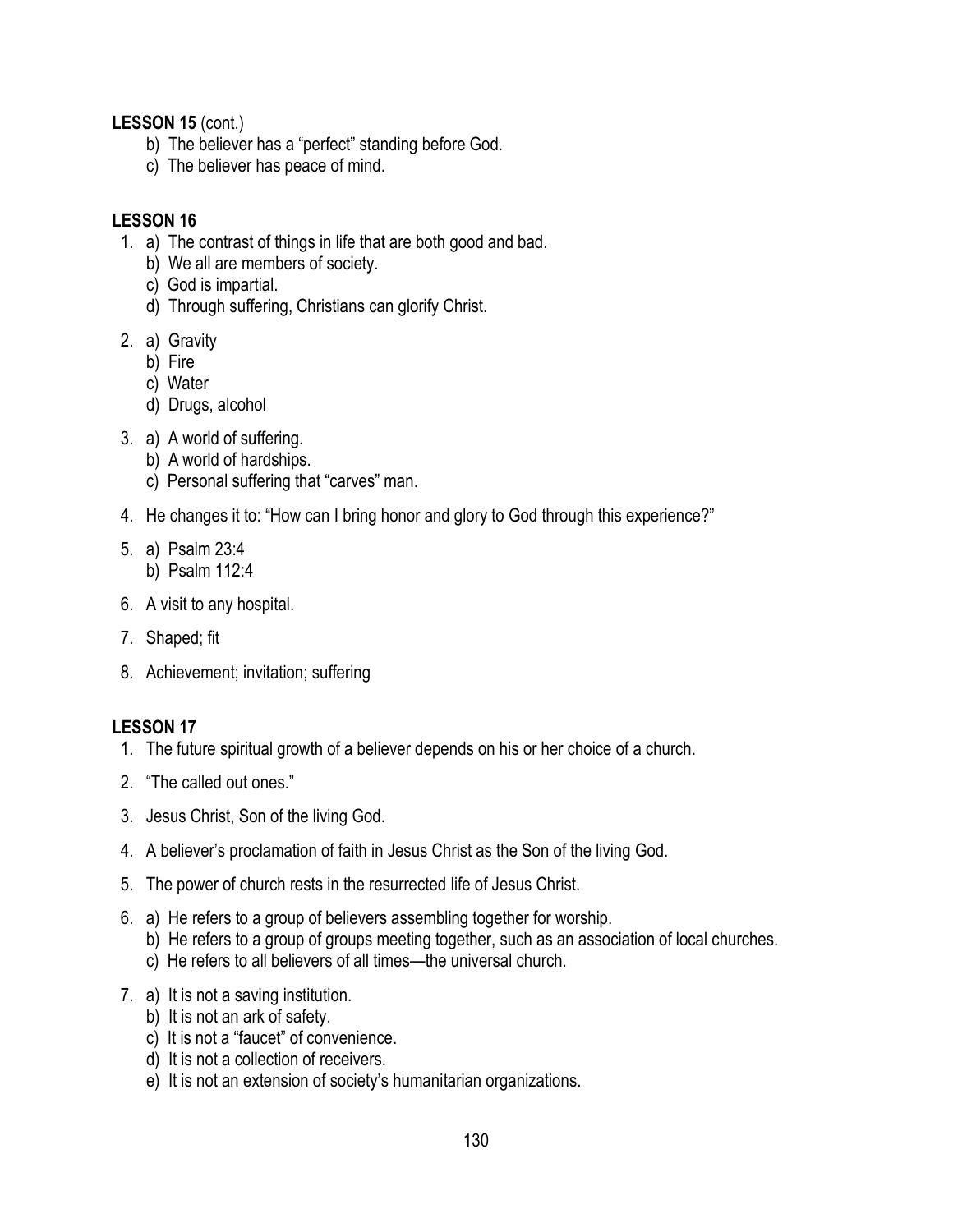#### **LESSON 17** (cont.)

- 8. a) Saints
	- b) Believers
	- c) Brethren
- 9. We are our brothers' brothers and sisters.
- 10. a) The body of Christ.
	- b) The garden of God.
	- c) The bride of Christ.

- 1. Choosing a church home.
- 2. a) How does the church acknowledge the Bible as God's Holy Word?
	- b) How does the church acknowledge the Bible as the final authority in all matters?
	- c) In what way does the church acknowledge God as the only true, living God?
	- d) How does the church acknowledge Jesus Christ as the only Savior of mankind?
	- e) What does the church teach about such truths as the incarnation, the crucifixion, the resurrection, the ascension, and the second coming of Christ?
	- f) What does the church teach about the doctrines of Christ's death on the cross as atoning for the sins of mankind?
- 3. The Apostles Creed; 390 A.D.
- 4. a) It was a teaching church.
	- b) It was a praying church.
	- c) It was a reverent church.
	- d) It was a church where things were happening.
	- e) It was a sharing church.
	- f) It was a worshiping church.
- 5. a) "What's yours is mine if I can get it" (thieves).
	- b) "What's mine is mine, and I'm going to keep it" ( the priest and the Levite).
	- c) "What's mine is yours when you need it" (the Samaritan).
- 6. a) We will not be condemned for our sins.
	- b) We are children of God.
	- c) We are heirs of God and joint heirs with Jesus Christ.
	- d) We don't have to worry.
	- e) We can't lose.
	- f) We can't be separated from the love of Christ.
- 7. It is the Christian attitude of give and take with other brothers and sisters in Christ.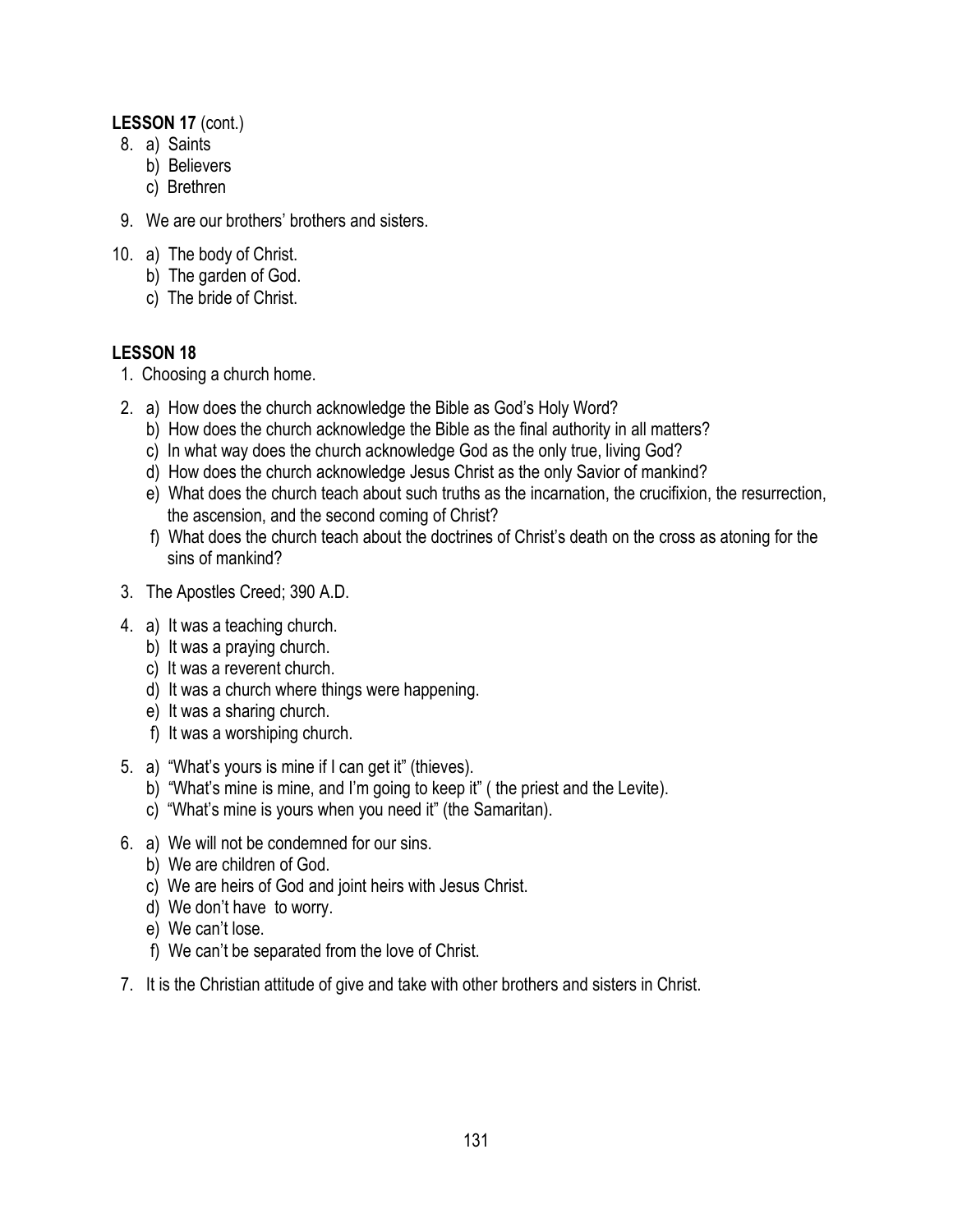- 1. Penetrate; Good News
- 2. a) A good soldier
	- b) Salt
	- c) Light
	- d) A witness
- 3. a) It has a preservative quality.
	- b) It brings out the flavor.
	- c) It makes its presence known.
- 4. a) Jesus commanded His followers to witness.
	- b) We are to witness for Christ even if it costs us our lives.
	- c) We are to bear testimony to the facts as we know them personally.
	- d) The power to witness comes from the Holy Spirit.
- 5. It wipes out flimsy excuses for not witnessing
- 6. a) His or her life before he or she became a Christian.
	- b) How he or she became a Christian.
	- c) What the Lord Jesus has done for him or her since he or she became a Christian.
- 7. The power of the Holy Spirit.
- 8. In order to penetrate the world with Good News of Christ.

- 1. Body; parts; functioning
- 2. a) Consistent attendance at church services.
	- b) Honoring and glorifying God through worship.
	- c) Faithfulness of stewardship.
	- d) Serving the Lord through the ministry of the church.
	- e) Consistent attendance in a Sunday School class.
	- f) Assuming a responsible role in the church business.
- 3. a) Time
	- b) Talents
	- c) Resources
	- d) Efforts
- 4. One-tenth of whatever we have.
- 5. A small group setting where questions can be asked and discussions entered into.
- 6. Overextending oneself into too many areas of service.
- 7. You have a privilege and responsibility of being part of the whole church process.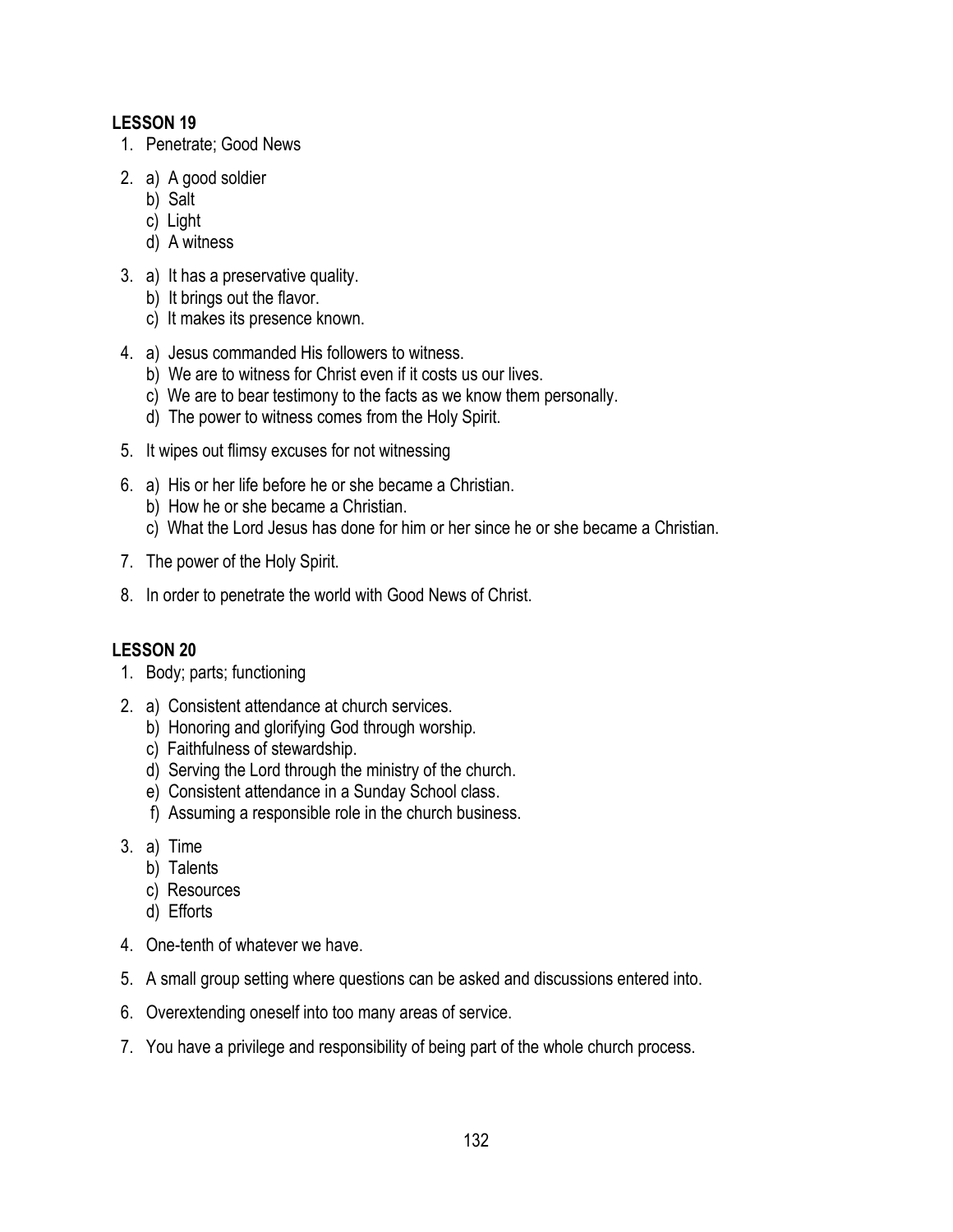- 1. a) Bishop
	- b) Elder
	- c) Pastor
- 2. a) Bishop—an overseer.
	- b) Elder—a leader dignified by maturity.
	- c) Pastor—a shepherd.
- 3. Deacon
- 4. The deacon is to serve Christ in the name of the church.
- 5. Yes, it gives biblical qualifications.
- 6. a) 1 Timothy 3:1-13 b) Titus 1:5-9
- 7. a) Baptism
	- b) Communion
- 8. To plunge under and soak thoroughly.
- 9. a) Communion
	- b) The Eucharist
- 10. To give thanks for something.

- 1. a) Body
	- b) Mind
	- c) Spirit (or soul)
- 2. Interfere
- 3. Mind; waste
- 4. We aren't to force our beliefs on anyone.
- 5. Responsibility; stagnant
- 6. a) Jesus commanded us to reach out.
	- b) There are staggering needs all over the world.
	- c) There are multitudes of lost people all over the world.
- 7. One doctor to every 500 persons in the U.S.A but one doctor to ever 3,500 persons in India.
- 8. Superstition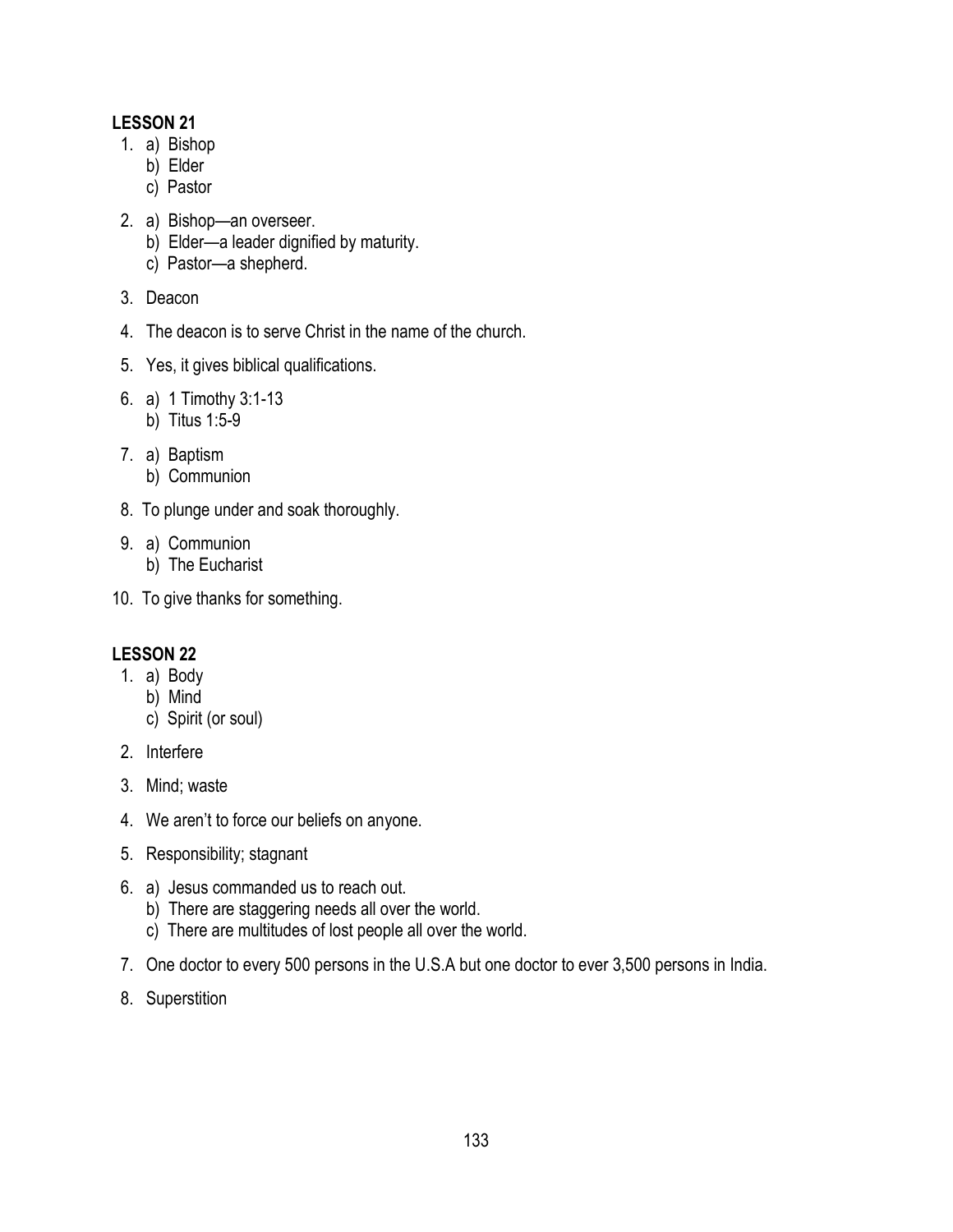- 1. a) We must commit our way to the Lord
	- b) We must trust or rely on Him
	- c) We will bring our desires to pass (or into reality).
- 2. a) We must commit our way to the Lord.
	- b) We must commit ourselves totally to Jesus Christ.
	- c) We must develop convictions that stand the tests of the world.
	- d) We must not allow ourselves to become sidetracked from our responsibility.
	- e) We must realize that true greatness lies in serving others.
- 3. Living sacrifices
- 4. Because a Christian is to advance from on offensive position against the devil.
- 5. Set specific goals.
- 6. a) Be certain they want to know God's will in order to do it.
	- b) Confess their sins.
	- c) Be in tune with God through prayer.
	- d) Study the Word of God.
	- e) Commit their choices to God and pursue them.
- 7. Bible
- 8. Counsel with mature Christian friends.

- 1. Fertile field or garden.
- 2. The thorns or weeds.
- 3. a) Worry e) Pressure
	-
	- b) Inferiority f) Doubt
	- c) Disappointment g) Envy
	- d) Guilt h) Fear
- 4. Worry
- 5. Fear
- 6. a) Remove yourself from the situation for a while. b) Reduce your activities.
	- c) Take a moment to worship God through prayer.
- 7. The thorn of disappointment.
- 8. The thorn of inferiority.
- 9. The thorn of doubt.
- 10. a) Doubting one's salvation. b) Doubting Christ's presence.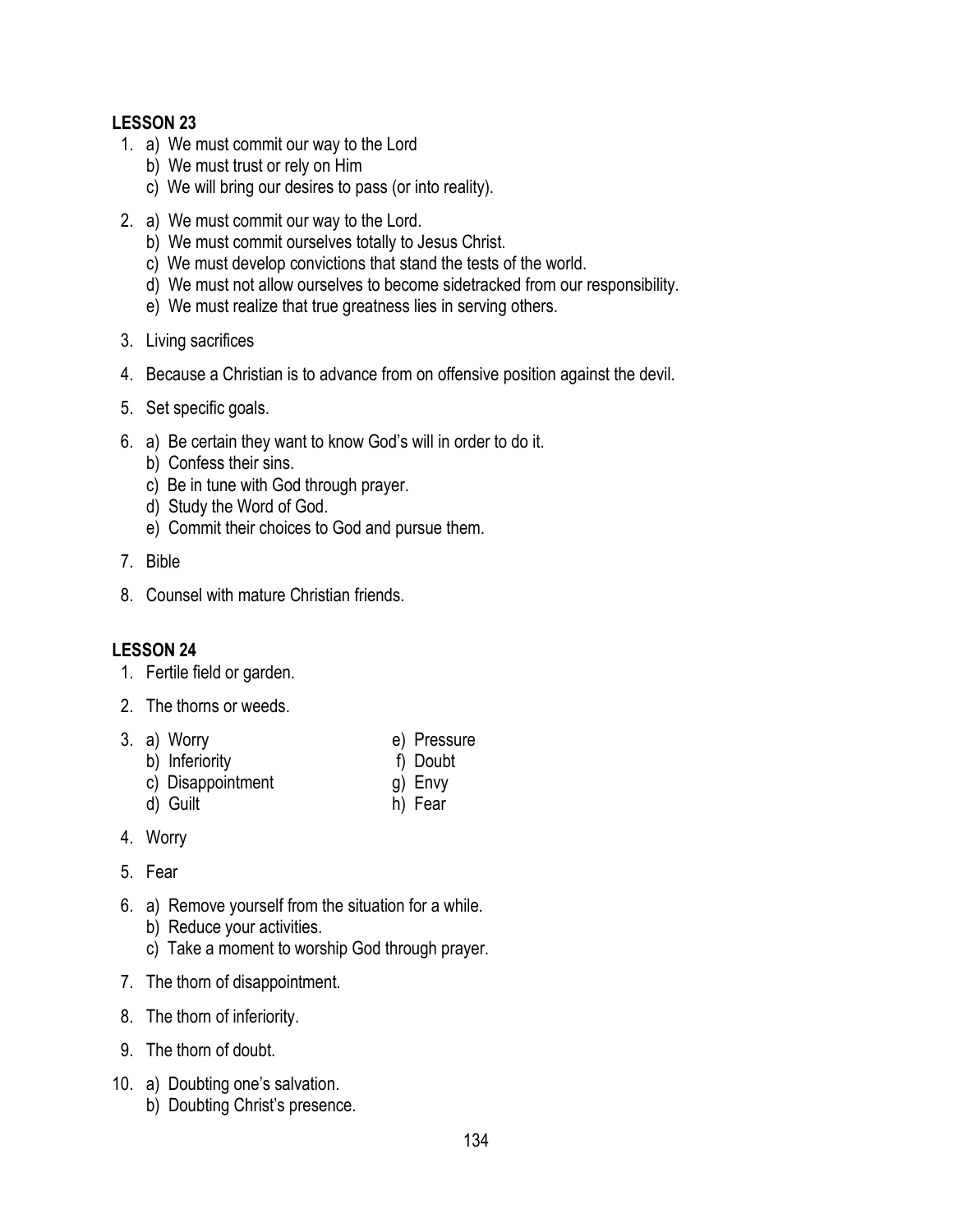#### **LESSON 24** (cont.)

- c) Doubting one's eternal security.
- d) Doubting God's love.
- e) Doubting the Bible.
- 11. a) Fear of what might happen.
	- b) Fear of what will happen.
	- c) Fear of the past being exposed.

## **LESSON 25**

- 1. The condition of a believer's body after death.
- 2. Hades is a temporary holding place of the unbelieving dead, while hell is the permanent abode of the unbelieving after the final judgment.
- 3. a) A place of full consciousness and memory.
	- b) A place of punishment.
	- c) A place of confinement.
- 4. To catch up.
- 5. a) The meaning of the Olympic games awards. b) The giving of the crowns to the honored official.
- 6. A period of suffering, sorrow, and hardship on earth following the rapture of the believers.
- 7. The thousand-year reign of Christ on earth in which there is to be a perfect peace.
- 8. God and Christ are present in heaven but not in hell.

- 1. Faith
- 2. The Word of God (Bible).
- 3. a) Receptivity to God's Word.
	- b) Trust in the truth of God's promises.
	- c) Submission to God.
- 4 "God's Hall "
- 5. God has not made promises to the unsaved except for salvation. All other promises are for His children through Jesus Christ.
- 6. Check
- 7. a) We must accept the promise by claiming it personally.
	- b) We must meet its conditions.
	- c) We must use the promise as it was intended.